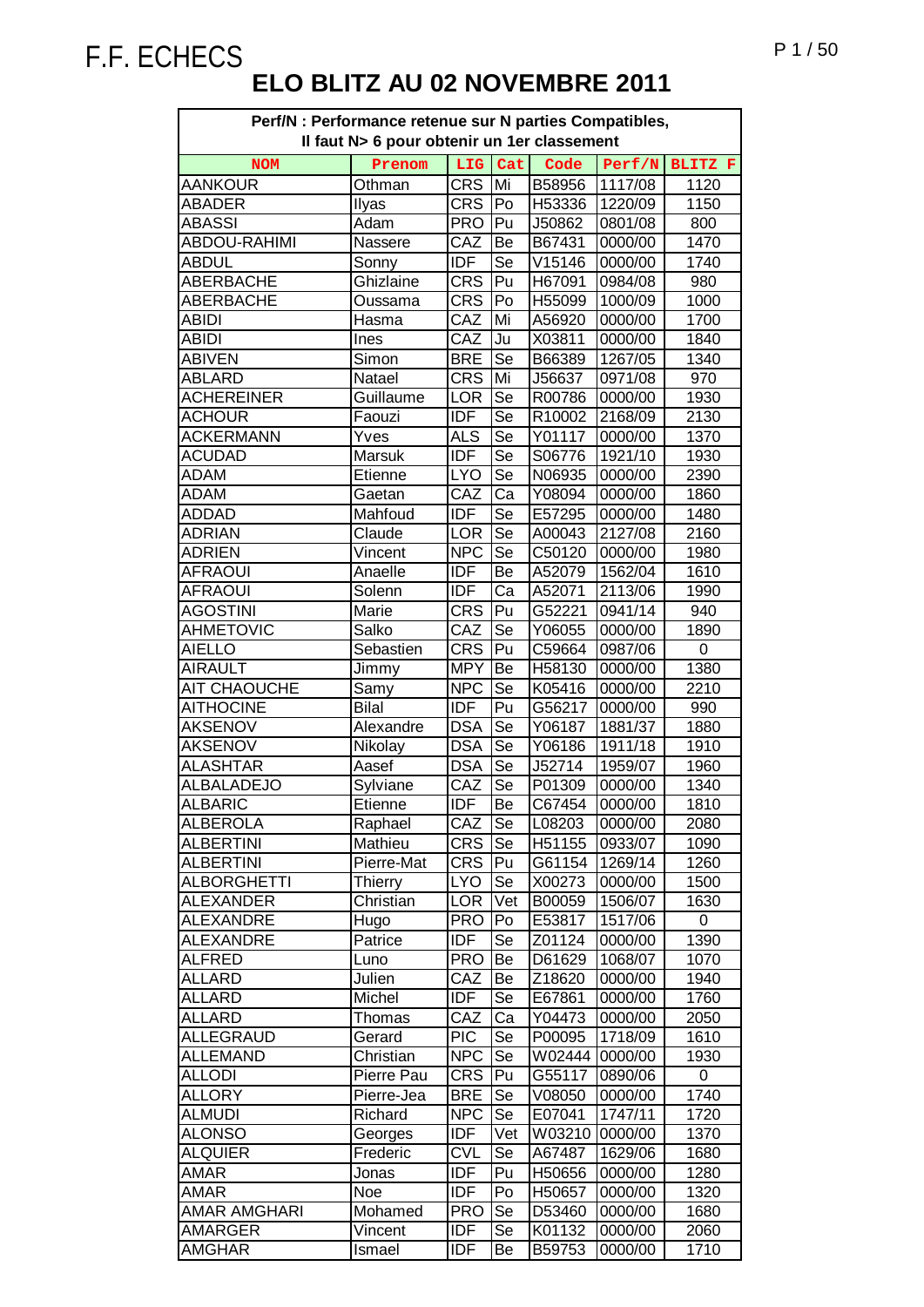| <b>NOM</b>             | Prenom          | LIG              | Cat                        | Code   | Perf/N  | BLITZ F |
|------------------------|-----------------|------------------|----------------------------|--------|---------|---------|
| <b>AMIARD</b>          | Jean-Claud      | <b>IDF</b>       | Se                         | C00100 | 0000/00 | 1770    |
| <b>AMORE</b>           | Francesca       | <b>CRS</b>       | Pu                         | C59081 | 0000/00 | 990     |
| <b>ANANIKIAN</b>       | George          | <b>MPY</b>       | Pp                         | G52484 | 0000/00 | 970     |
| <b>ANDERSON</b>        | Susan           | <b>BRE</b>       | Vet                        | B55383 | 1176/05 | 1050    |
| <b>ANDRE</b>           | Jean-Yves       | <b>DSA</b>       | $\overline{\mathsf{V}}$ et | P02102 | 1664/10 | 1660    |
| <b>ANDREI</b>          | Clement         | <b>CRS</b>       | Mi                         | B61906 | 1456/07 | 1340    |
| <b>ANDRIEU</b>         | <b>Bryan</b>    | <b>IDF</b>       | Se                         | Z02519 | 0000/00 | 1420    |
| <b>ANDRIEU</b>         | Philippe        | <b>HNO</b>       | Vet                        | A00201 | 0000/00 | 1790    |
| <b>ANDRO</b>           | <b>Bernard</b>  | <b>PRO</b>       | Vet                        | A00202 | 0000/00 | 1460    |
| <b>ANGEL</b>           | Marc            | CAZ              | $\overline{\mathsf{V}}$ et | V03996 | 0000/00 | 1520    |
| <b>ANGELI</b>          | Antoine         | <b>CRS</b>       | Pu                         | C67745 | 1273/07 | 1230    |
| <b>ANGEON</b>          | Virginie        | <b>MAR</b>       | Se                         | A52461 | 0000/00 | 1230    |
| <b>ANGUITA</b>         | Arno            | <b>IDF</b>       | Vet                        | A63860 | 0000/00 | 1860    |
| <b>ANTICONA</b>        | Francois        | <b>LYO</b>       | Be                         | A55138 | 0000/00 | 1330    |
| <b>ANTIER</b>          | Alexis          | <b>IDF</b>       | Se                         | K02926 | 0000/00 | 1720    |
| <b>ANTON</b>           | Gregory         | LAN              | Se                         | A00233 | 0000/00 | 1910    |
| <b>ANTONELLI-GIULI</b> | Lucas           | <b>CRS</b>       | Po                         | E62418 | 0801/01 | 1030    |
| <b>ANTONELLI-GIULI</b> | Oceane          | <b>CRS</b>       | Pp                         | G58626 | 0912/01 | 0       |
| <b>ANTONINI</b>        | Gregory         | <b>CRS</b>       | Mi                         | C58790 | 0971/08 | 970     |
| <b>ANTONINI</b>        | Oceane          | <b>CRS</b>       | Po                         | E59046 | 0871/09 | 870     |
| <b>ANTONY</b>          | Gerard          | <b>IDF</b>       | Vet                        | J56184 | 1287/06 | 0       |
| <b>APPENDINO</b>       | Jerome          | <b>IDF</b>       | Se                         | J11041 | 0000/00 | 2390    |
| APPRIOU                | Tanguy          | <b>BRE</b>       | Mi                         | Z04762 | 1931/06 | 1830    |
| ARBILLAGA              | Laurent         | AQU              | Se                         | E56296 | 0000/00 | 1460    |
| ARBY                   | Timothee        | IDF              | Se                         | M11406 | 0000/00 | 2040    |
| <b>ARDIOT</b>          | Jean-Miche      | <b>CVL</b>       | Se                         | B00134 | 0000/00 | 2280    |
| <b>ARGAUD</b>          | Jean-Phili      | <b>IDF</b>       | Se                         | K00740 | 0000/00 | 1630    |
| <b>ARGOUBI</b>         | Laith           | <b>IDF</b>       | Se                         | G65872 | 0000/00 | 2050    |
| <b>ARGOUSE</b>         | Alexandre       | $\overline{PIC}$ | Po                         | E64181 | 0000/00 | 1250    |
| <b>ARGOUSE</b>         | Yves            | <b>PIC</b>       | Se                         | H50397 | 0000/00 | 1160    |
| <b>ARIES</b>           | Christian       | <b>MPY</b>       | Vet                        | C67616 | 0000/00 | 1210    |
| <b>ARIF</b>            | Ahmed           | <b>IDF</b>       | Pu                         | D67018 | 0000/00 | 1170    |
| <b>ARIF</b>            | Mohamed         | <b>IDF</b>       | Po                         | D67019 | 0000/00 | 1330    |
| <b>ARIZA</b>           | Thomas          | IDF              | Pu                         | D51186 | 0000/00 | 1670    |
| <b>ARMAND</b>          | Jerome          | <b>PCH</b>       | Se                         | R02093 | 2038/08 | 2090    |
| <b>ARNAUD</b>          | <b>Bertrand</b> | <b>IDF</b>       | Se                         | D57760 | 0000/00 | 1550    |
| <b>ARNAULD</b>         | Vadim           | <b>MAR</b>       | Pu                         | H53562 | 1031/05 | 990     |
| <b>ARPINON</b>         | Jack            | LAN              | Vet                        | B67225 | 0000/00 | 1420    |
| <b>ARSENE</b>          | Andre           | <b>CHA</b>       | Vet                        | G62971 | 1493/04 | 1490    |
| <b>ARTHUS</b>          | Dany-Yolen      | <b>MAR</b>       | Se                         | W04608 | 1356/04 | 1200    |
| <b>ASCIONE</b>         | Olivier         | <b>CRS</b>       | Mi                         | C50328 | 1472/12 | 1460    |
| <b>ASSEMAT</b>         | Angelique       | <b>MPY</b>       | Se                         | D67380 | 1512/04 | 0       |
| <b>ASSEMLAL</b>        | Abd El Jal      | <b>GUA</b>       | Se                         | D62629 | 0000/00 | 1450    |
| <b>ASSID</b>           | Jaouad          | <b>IDF</b>       | Se                         | H00246 | 1530/12 | 1510    |
| <b>ASSOUVIE</b>        | Liliane         | <b>MAR</b>       | Se                         | E04114 | 0000/00 | 1360    |
| <b>ASTIER</b>          | Sylvain         | LAN              | Se                         | R19075 | 0000/00 | 1650    |
| <b>ATTIAS</b>          | Yann            | <b>IDF</b>       | Se                         | C57564 | 0000/00 | 1790    |
| <b>AUBERT</b>          | <b>Thibault</b> | <b>BNO</b>       | Pu                         | G63783 | 0000/00 | 1080    |
| <b>AUBIN</b>           | Jean-Paul       | <b>CHA</b>       | Se                         | D67664 | 0000/00 | 1660    |
| <b>AUBLIGINE</b>       | Benjamin        | <b>PRO</b>       | Pu                         | H53588 | 0000/00 | 1040    |
| <b>AUBRY</b>           | Justin          | <b>PDL</b>       | <b>Se</b>                  | X03436 | 0000/00 | 1980    |
| <b>AUDIN</b>           | <b>Thierry</b>  | <b>NPC</b>       | Se                         | V01029 | 2194/05 | 2150    |
| <b>AUPOIX</b>          | Thibaud         | <b>HNO</b>       | Ju                         | W01043 | 0000/00 | 1790    |
| <b>AUQUE</b>           | Aurelien        | <b>PRO</b>       | Se                         | N15106 | 1774/07 | 1770    |
| <b>AUVY</b>            | Nathan          | LAN              | Pu                         | H51213 | 0000/00 | 1000    |
| <b>AVEDISSIAN</b>      | Andre           | <b>PRO</b>       | Vet                        | P15574 | 0000/00 | 1520    |
| <b>AVONDET</b>         | Jean            | <b>BRG</b>       | Se                         | G50836 | 1150/06 | 1090    |
| <b>AVY</b>             | Alexandre       | LAN              | Pu                         | G51486 | 0000/00 | 1140    |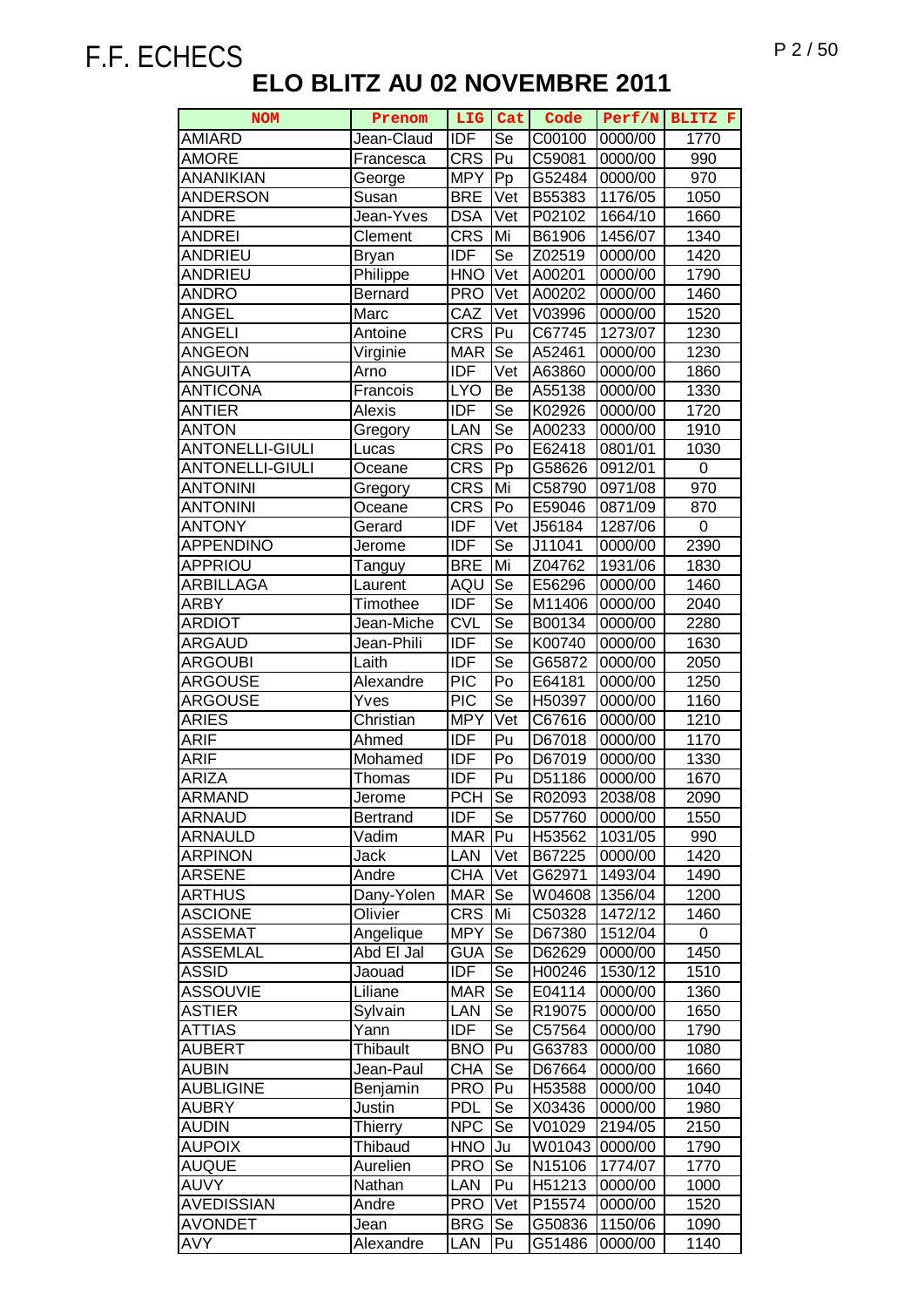| <b>NOM</b>            | Prenom        | LIG        | Cat                      | Code                 | Perf/N  | BLITZ F |
|-----------------------|---------------|------------|--------------------------|----------------------|---------|---------|
| <b>AVY</b>            | Camille       | LAN        | Pu                       | H66611               | 0000/00 | 930     |
| <b>AZIZA</b>          | Catherine     | CAZ        | Se                       | D68122               | 0000/00 | 1280    |
| <b>AZOUNI</b>         | Anais         | <b>IDF</b> | Be                       | C57962               | 0000/00 | 1660    |
| <b>BABAULT</b>        | Patrice       | CAZ        | Se                       | A00409               | 0000/00 | 2330    |
| <b>BABU</b>           | Anthony       | <b>PCH</b> | Se                       | R02990               | 0000/00 | 1890    |
| <b>BACHES</b>         | Frederic      | AQU        | $\overline{\text{Se}}$   | L00911               | 1895/09 | 1850    |
| <b>BACHIRI</b>        | Nada          | <b>PRO</b> | Be                       | D61639               | 1328/05 | 0       |
| <b>BACON</b>          | <b>Bruno</b>  | <b>BRE</b> | Se                       | R01001               | 0000/00 | 1800    |
| <b>BACROT</b>         | Alexandre     | CAZ        | Pp                       | E58958               | 1537/10 | 1490    |
| <b>BACROT</b>         | Etienne       | <b>PRO</b> | Se                       | G07846               | 0000/00 | 2780    |
| <b>BAGES</b>          | Rene          | <b>PRO</b> | Vet                      | W18774               | 0960/08 | 960     |
| <b>BAGUE</b>          | Albert        | <b>PRO</b> | Vet                      |                      |         | 0       |
| <b>BAILEY</b>         |               |            |                          | D50817               | 0809/06 |         |
|                       | Michael       | <b>PCH</b> | Vet                      | U05781               | 0000/00 | 1630    |
| <b>BAIN-THOUVEREZ</b> | Aurelien      | <b>NPC</b> | Ca                       | Y09586               | 0000/00 | 1700    |
| <b>BAIN-THOUVEREZ</b> | Flore         | <b>NPC</b> | Po                       | E69843               | 0000/00 | 1080    |
| <b>BAKI</b>           | Anais         | CAZ        | Be                       | A62251               | 0000/00 | 1460    |
| <b>BALDES</b>         | Olivier       | <b>IDF</b> | Se                       | E04112               | 0000/00 | 2130    |
| <b>BALDI</b>          | Valentine     | <b>IDF</b> | Be                       | A60222               | 0000/00 | 1730    |
| <b>BANANA</b>         | Adnane        | AQU        | Se                       | B66996               | 0000/00 | 1700    |
| <b>BANAT</b>          | Rayan         | <b>IDF</b> | Pu                       | E51928               | 0000/00 | 1390    |
| <b>BANAT</b>          | Rizlene       | <b>IDF</b> | Be                       | A55353               | 0000/00 | 1960    |
| <b>BANAT</b>          | Samy          | <b>IDF</b> | Pu                       | D53848               | 0000/00 | 1570    |
| <b>BANDET</b>         | Raphael       | <b>DSA</b> | Mi                       | Y01102               | 0000/00 | 2020    |
| <b>BARADAT</b>        | Mats          | CAZ        | Po                       | D69247               | 0000/00 | 1320    |
| <b>BARAKOFF</b>       | Annie         | <b>IDF</b> | Se                       | B00279               | 0000/00 | 1780    |
| <b>BARAKOFF</b>       | Catherine     | <b>IDF</b> | Se                       | B00281               | 0000/00 | 1440    |
| <b>BARAT</b>          | Jacques       | <b>CHA</b> | Vet                      | X03220               | 0000/00 | 1740    |
| <b>BARBAUD</b>        | Clement       | CAZ        | Be                       | Z21452               | 0000/00 | 1600    |
| <b>BARBE</b>          | Luc           | LAN        | $\overline{\mathsf{Se}}$ | D59895               | 0000/00 | 1740    |
| <b>BARBE ASENSIO</b>  | Cyrielle      | LAN        | Pu                       | C54795               | 0000/00 | 1400    |
| <b>BARBOT</b>         | Pierre        | AQU        | Ju                       | $\overline{Y}$ 22716 | 1906/10 | 1910    |
| <b>BARDET</b>         | Fabienne      | <b>IDF</b> | Se                       | A62299               | 1079/03 | 0       |
| <b>BARDON</b>         | Thimote       | <b>GUA</b> | Pu                       | E66145               | 0000/00 | 1590    |
| <b>BARET</b>          | <b>Benoit</b> | <b>CHA</b> | Mi                       | Y00570               | 0000/00 | 1710    |
| <b>BARIANI</b>        | Sebastien     | <b>LOR</b> | Se                       | J00337               | 0000/00 | 1690    |
| <b>BARNEAUD</b>       | Camille       | <b>PRO</b> | Mi                       | C53291               | 1306/08 | 1450    |
| <b>BARNEAUD</b>       | Gabriel       | <b>PRO</b> | Be                       | C53290               | 1657/07 | 1650    |
| <b>BARNIER</b>        | Alain         | <b>PIC</b> | Se                       | A00543               | 0000/00 | 1890    |
| <b>BARNIER</b>        | Christophe    | <b>CHA</b> | Se                       | R00090               | 0000/00 | 1920    |
| <b>BARON</b>          | Emmanuel      | LAN        | Se                       | H63901               | 0000/00 | 1500    |
| <b>BARON</b>          | Michel        | <b>BRE</b> | Vet                      | A00552               | 0000/00 | 1400    |
| <b>BARON</b>          | Victor        | LAN        | Be                       | H63902               | 0000/00 | 1230    |
| <b>BARON-EGLOFF</b>   | Valerie       | <b>IDF</b> | Se                       | R03027               | 0000/00 | 1640    |
| <b>BAROYAN</b>        | Davit         | <b>PRO</b> | Po                       | G59006               | 0000/00 | 1460    |
| <b>BARRE</b>          | Nicolas       | <b>BRE</b> | Se                       | C50822               | 1785/07 | 1700    |
| <b>BARTH</b>          | Daniel        | <b>BRG</b> | Se                       | B60182               | 0000/00 | 1980    |
| <b>BARTHES</b>        | Thibault      | <b>CRS</b> | Po                       | G62789               | 0891/09 | 880     |
| <b>BARTHES</b>        | Thomas        | <b>CRS</b> | Be                       | C58876               | 1175/07 | 1130    |
| <b>BARTOLI</b>        | Marie-Pier    | <b>CRS</b> | Se                       | Z16060               | 0000/00 | 1110    |
| <b>BARZILAY</b>       | Marianne      | <b>IDF</b> | Se                       | L05238               | 1476/07 | 1570    |
| <b>BASIC</b>          | <b>Bosko</b>  | <b>BNO</b> | Se                       | A00599               | 0000/00 | 2140    |
| <b>BASILE</b>         | Anthony       | <b>CRS</b> | Pp                       | J51079               | 0801/09 | 800     |
| <b>BATACCHI</b>       | Valery        | <b>IDF</b> | Se                       | J54282               | 1594/10 | 1590    |
| <b>BATON</b>          | Denis         | <b>IDF</b> | Se                       | U00137               | 0000/00 | 1720    |
| <b>BATTAGLINI</b>     | Gabriel       | <b>BNO</b> | Se                       | R06516               | 2370/03 | 0       |
|                       |               |            |                          |                      |         |         |
| <b>BATTEAU</b>        | Valerie       | <b>LYO</b> | Se                       | U12792               | 0000/00 | 1790    |
| <b>BATTESTI</b>       | Leo           | <b>CRS</b> | Se                       | P04492               | 1592/09 | 1640    |
| <b>BATTESTI</b>       | Marc-Andri    | <b>CRS</b> | Se                       | S00453               | 0000/00 | 1940    |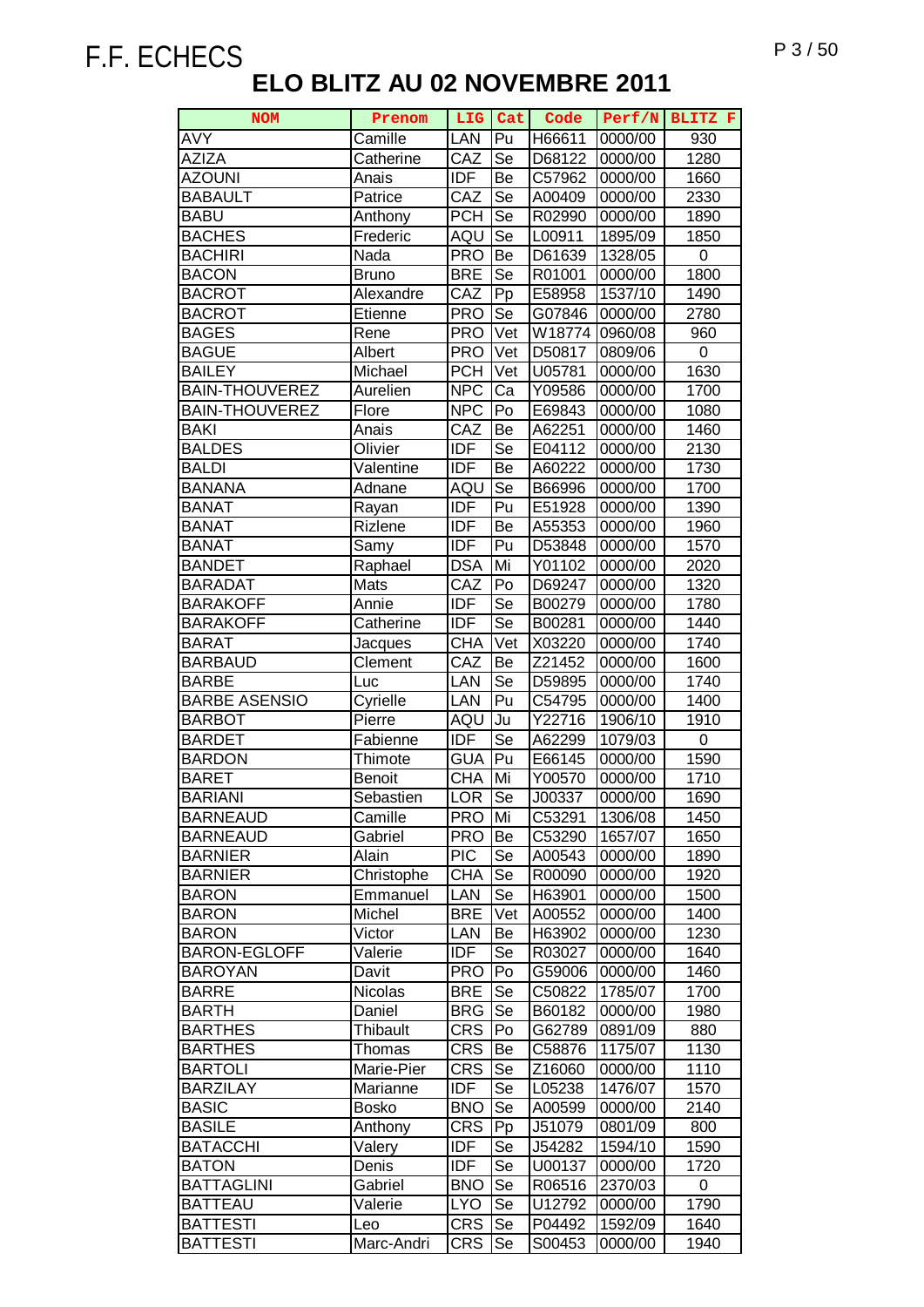| <b>NOM</b>                           | Prenom              | LIG                      | Cat                    | Code             | Perf/N             | BLITZ F           |
|--------------------------------------|---------------------|--------------------------|------------------------|------------------|--------------------|-------------------|
| <b>BAUDIN</b>                        | Vincent             | <b>IDF</b>               | Se                     | P14568           | 0000/00            | 1940              |
| <b>BAUDON</b>                        | Sebastien           | IDF                      | Se                     | X00677           | 0000/00            | 2080              |
| <b>BAUDOUIN</b>                      | lannis              | <b>MAR</b>               | Be                     | C58057           | 0000/00            | 1230              |
| <b>BAUDOUIN</b>                      | Ludovic             | CAZ                      | Se                     | M04745           | 0000/00            | 2220              |
| <b>BAUDRY</b>                        | Bernard             | CAZ                      | Se                     | C50536           | 0000/00            | 1440              |
| <b>BAUDRY</b>                        | Celestin            | <b>PCH</b>               | Po                     | H52271           | 0000/00            | 940               |
| <b>BAUDRY</b>                        | Emilien             | CAZ                      | Be                     | Z21022           | 0000/00            | 1860              |
| <b>BAUDRY</b>                        | Remi                | CAZ                      | Mi                     | Z18611           | 0000/00            | 1930              |
| <b>BAUER</b>                         | Christian           | LOR                      | Se                     | F03020           | 0000/00            | 2700              |
| <b>BAUER</b>                         | Laurent             | LOR                      | Se                     | B00386           | 1908/06            | 2070              |
| <b>BAURY</b>                         | Valentin            | <b>BNO</b>               | Be                     | G63785           | 0000/00            | 1150              |
| <b>BAVOUX</b>                        | Christian           | <b>PCH</b>               | Se                     | G05660           | 1836/08            | 1830              |
| <b>BAVOUZET</b>                      | Maxime              | <b>LYO</b>               | Mi                     | A50896           | 0000/00            | 1920              |
| <b>BAZART</b>                        | Jean-Paul           | <b>CVL</b>               | Vet                    | E52550           | 0000/00            | 1550              |
| <b>BEAUDENON</b>                     | Remy                | <b>CVL</b>               | Se                     | B53212           | 0000/00            | 1180              |
| <b>BEAUDRON</b>                      |                     | <b>IDF</b>               | Be                     | E65781           | 0000/00            | 1450              |
| <b>BEAUFILS</b>                      | Raphael             | <b>IDF</b>               | Mi                     | Z05471           | 0000/00            | 1610              |
| <b>BEAUFORT</b>                      | Antoine             | LAN                      | Se                     |                  |                    |                   |
|                                      | Emmanuel            |                          | $\overline{\text{Se}}$ | X04052           | 1953/06            | 1950              |
| <b>BEAURY</b>                        | Jerome              | <b>BNO</b>               |                        | P09911           | 0000/00            | 2350              |
| <b>BEDEAU</b>                        | Valentin            | <b>CRS</b>               | Po                     | H70934           | 1109/09            | 1110              |
| <b>BEDINI</b>                        | Lucas               | <b>CRS</b>               | Be                     | B63855           | 1920/12            | 1860              |
| <b>BEDINI</b>                        | Noel                | <b>CRS</b>               | Se                     | B54850           | 1761/07            | 1660              |
| <b>BEDOUCH</b>                       | Pierre-Fra          | <b>MPY</b>               | Se                     | G52911           | 0000/00            | 1240              |
| <b>BEDOUIN</b>                       | Dominique           | <b>PCH</b>               | Vet                    | S02981           | 0000/00            | 1740              |
| <b>BEDROSSIAN</b>                    | Gregoire            | <b>IDF</b>               | Se                     | H57573           | 0000/00            | 1320              |
| <b>BEGAUD</b>                        | Gerard              | <b>CVL</b>               | Se                     | G00658           | 0000/00            | 1360              |
| <b>BEKHOUCHE</b>                     | Marion              | CAZ                      | Mi                     | Y02968           | 2010/05            | 0                 |
| <b>BELAN</b>                         | Pascal              | <b>IDF</b>               | Se                     | H50316           | 1415/11            | 1450              |
| <b>BELHUMEUR</b>                     | Nicolas             | <b>MAR</b>               | Pp                     | G56573           | 0801/04            | 0                 |
| <b>BELHUMEUR</b>                     | Rudolphe            | <b>MAR</b>               | Be                     | D58619           | 1266/04            | $\overline{1210}$ |
| <b>BELKOURI</b>                      | Imad                | <b>CRS</b>               | Mi                     | C58671           | 1239/09            | 1240              |
| <b>BELKOURI</b>                      | Nora                | <b>CRS</b>               | Pu                     | G54460           | 0937/08            | 940               |
| <b>BELLAHCENE</b>                    | <b>Bilel</b>        | <b>ALS</b>               | Be                     | Z03647           | 0000/00            | 2370              |
| <b>BELLAHCENE</b>                    | Omar                | <b>ALS</b><br><b>ALS</b> | Se                     | U11957           | 0000/00            | 1930              |
| <b>BELLAHCENE</b>                    | Rayane              |                          | Mi                     | Z03646           | 0000/00            | 2250              |
| <b>BELLAICHE</b>                     | Elise               | <b>IDF</b>               | Mi                     | X02563           | 0000/00            | 1930              |
| <b>BELLANGER</b>                     | Jean-Pierr          | <b>PRO</b>               | Vet                    | B00458           | 0000/00            | 1380              |
| <b>BELLARDI</b>                      | Michel              | <b>IDF</b>               | Se                     | G05783           | 0000/00            | 1970              |
| <b>BELLEE</b>                        | Antoine             | <b>IDF</b>               | Se                     | H50232           | 0000/00            | 1310              |
| <b>BELLI</b>                         | Florian             | <b>IDF</b>               | Ju                     | W00221           | 0000/00            | 1890              |
| <b>BELLINI</b>                       | Nicolas             | <b>CRS</b>               | Ca                     | Y07988           | 1776/11            | 1780              |
| <b>BELLOC</b>                        | Sidonie             | <b>NPC</b>               | Se                     | P14781           | 0000/00            | 2030              |
| <b>BELLONI</b>                       | Maxime              | <b>CRS</b>               | Pu                     | H55942           | 1239/15            | 1240              |
| <b>BELLONI</b>                       | Romin               | <b>CRS</b>               | Pp                     | H60305           | 0905/15            | 910               |
| <b>BELLOULOU</b>                     | Jean-Pierr          | <b>IDF</b>               | Se                     | A00751           | 0000/00            | 1700              |
| <b>BELLUIRE</b>                      | Patrice             | LAN                      | Se                     | A00753           | 2076/11            | 2030              |
| <b>BELROSE</b><br><b>BEN ZERROUK</b> | Jeremy              | <b>MAR</b>               | Mi                     | C70609           | 0000/00            | 1320              |
| <b>BENADDOU</b>                      | Jacques             | IDF<br><b>IDF</b>        | Vet                    | H00615           | 0000/00            | 1550              |
| <b>BENAMOZIG</b>                     | Khaled<br>Jean-Marc | CAZ                      | Se<br>Se               | N11862           | 0000/00            | 1830<br>1830      |
| <b>BENASSI</b>                       | Leo                 | <b>CRS</b>               | Pu                     | S00230<br>D54080 | 0000/00<br>0958/08 | 960               |
| <b>BENASSI</b>                       | Thomas              | <b>CRS</b>               | Pp                     | J56638           | 0801/09            | 800               |
| <b>BENBARA</b>                       |                     | <b>IDF</b>               | Se                     | M11049           |                    |                   |
| <b>BENHAIM</b>                       | <b>Brahim</b>       | <b>IDF</b>               | Mi                     |                  | 0000/00            | 2180              |
|                                      | Louis               |                          |                        | C54052           | 0000/00            | 1890              |
| <b>BENKIRANE</b><br><b>BENLOLO</b>   | Nabil               | <b>CHA</b>               | Be<br>Se               | Z02337           | 0000/00            | 1810              |
| <b>BENOIT</b>                        | Alain<br>Claude     | CAZ<br><b>LOR</b>        | Se                     | A00794<br>S01551 | 0000/00<br>0000/00 | 2030<br>1690      |
| <b>BENSDORP</b>                      | <b>Marlies</b>      | CAZ                      | Se                     | E59440           | 0000/00            | 2120              |
|                                      |                     |                          |                        |                  |                    |                   |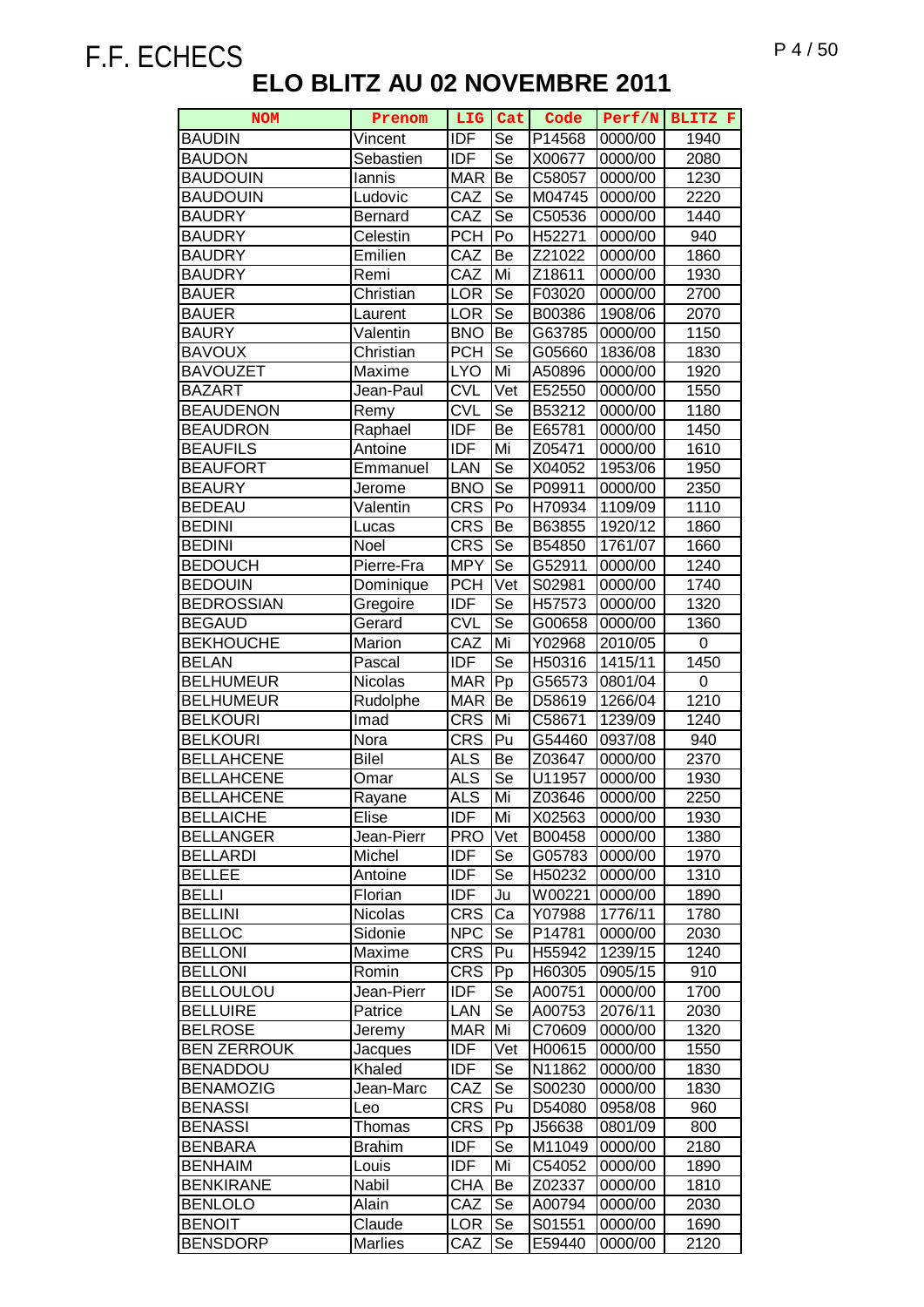| <b>NOM</b>                         | Prenom             | LIG                      | Cat                       | Code               | Perf/N             | BLITZ F      |
|------------------------------------|--------------------|--------------------------|---------------------------|--------------------|--------------------|--------------|
| <b>BENYEKHLEF</b>                  | Fahd               | <b>PRO</b>               | Pu                        | E67913             | 0898/06            | 0            |
| <b>BERGAME</b>                     | Alain              | <b>LYO</b>               | $\overline{\mathsf{S}}$ e | D05140             | 0000/00            | 2060         |
| <b>BERGER</b>                      | Cyril              | <b>IDF</b>               | Se                        | V00550             | 1531/05            | 1610         |
| <b>BERGON</b>                      | Richard            | CAZ                      | Vet                       | R08752             | 0000/00            | 1640         |
| <b>BERGONNIER</b>                  | Theo               | <b>MPY</b>               | Be                        | H54850             | 0000/00            | 1380         |
| <b>BERGOUGNOUX</b>                 | Axel               | CAZ                      | Pu                        | D64141             | 0000/00            | 1560         |
| <b>BERMOND</b>                     | Clement            | CAZ                      | <b>Se</b>                 | V08946             | 0000/00            | 2010         |
| <b>BERNACCHI</b>                   | Lisandru           | <b>CRS</b>               | Pu                        | D52823             | 1080/09            | 1080         |
| <b>BERNARD</b>                     | Anthony            | CAZ                      | Pu                        | B68226             | 0000/00            | 1610         |
| <b>BERNARD</b>                     | Antony             | <b>MAR</b>               | Pu                        | E53221             | 0965/05            | 0            |
| <b>BERNARD</b>                     | Christian          | <b>PRO</b>               | Vet                       | A00854             | 0000/00            | 1700         |
| <b>BERNARD</b>                     | Elodie             | CAZ                      | Po                        | G50671             | 1101/06            | 1210         |
| <b>BERNARD</b>                     | Mike               | <b>MAR</b>               | Be                        | E53222             | 1288/04            | 0            |
| <b>BERNARD</b>                     | Serge              | <b>IDF</b>               | Se                        | Y04966             | 2070/02            | 2180         |
| <b>BERNARD</b>                     | Valentin           | CAZ                      | Pu                        | C56144             | 0000/00            | 1250         |
| <b>BERNARDIN</b>                   |                    | <b>CVL</b>               | Se                        | J00261             | 0000/00            | 2080         |
|                                    | <b>Thierry</b>     |                          |                           |                    |                    |              |
| <b>BERNEZ</b>                      | Charles<br>Fabrice | LOR<br><b>IDF</b>        | Ca<br>Se                  | Y00630             | 0000/00            | 1580         |
| <b>BERNINI</b>                     |                    | <b>IDF</b>               | Se                        | M04395             | 0000/00            | 1600         |
| <b>BERTHIER</b>                    | Hugo               |                          |                           | S <sub>10825</sub> | 0000/00            | 2190         |
| <b>BERTOLA</b>                     | Ludovick           | CAZ                      | Se                        | H00768             | 0000/00            | 1530         |
| <b>BERTON</b>                      | Cyrille            | <b>MAR</b>               | Se                        | K10023             | 1263/05            | 0            |
| <b>BERTONCINI</b>                  | Laurent            | <b>CRS</b>               | Po                        | H68423             | 1178/09            | 1180         |
| <b>BERTRAND</b>                    | Alexandre          | <b>PRO</b>               | Pu                        | E51685             | 0000/00            | 1770         |
| <b>BERTRAND</b><br><b>BERTRAND</b> | Eric               | <b>PIC</b><br><b>CRS</b> | Se<br>Pu                  | B00585             | 1857/17            | 1860         |
| <b>BERTRAND</b>                    | Felicien           |                          |                           | E52520             | 1240/13            | 1250         |
|                                    | Hugo               | <b>CHA</b>               | Pu                        | E51604             | 0000/00            | 1500         |
| <b>BERTRAND</b><br><b>BERTRAND</b> | Jean               | <b>CRS</b><br><b>MPY</b> | Pu<br>Be                  | E52472             | 1202/15            | 1200<br>1630 |
| <b>BERTRAND</b>                    | Marin              | CAZ                      | Vet                       | A61774             | 1628/14            |              |
| <b>BESIC</b>                       | Maurice<br>Mirzet  | AQU                      | Se                        | H60359<br>E62405   | 0000/00<br>0000/00 | 920<br>1850  |
| <b>BESSONNEAU</b>                  | Laurent            | <b>IDF</b>               | Se                        | M04545             | 1385/07            | 1460         |
| <b>BETTENFELD</b>                  | Yves               | CAZ                      | Se                        | F07448             | 0000/00            | 1450         |
| <b>BETTINI</b>                     | Thomas             | <b>CRS</b>               | Po                        | G53862             | 1028/08            | 1030         |
| <b>BETTIOUI</b>                    | Noureddine         | <b>IDF</b>               | Se                        | U11334             | 1942/05            | 2010         |
| <b>BEUDAERT</b>                    | Xavier             | <b>IDF</b>               | Se                        | N07196             | 0000/00            | 2400         |
| <b>BEUZIT</b>                      | Gilbert            | <b>BRE</b>               | Vet                       | H00804             | 0000/00            | 1370         |
| <b>BEZIE</b>                       | Julie              | <b>CRS</b>               | Po                        | J54460             | 0801/09            | 800          |
| <b>BIANCALANA</b>                  | Marc               | CAZ                      | Se                        | V11172             | 0000/00            | 1590         |
| <b>BIANCALANA</b>                  | Quentin            | CAZ                      | Pu                        | C56137             | 1261/12            | 1290         |
| <b>BIANCARELLI</b>                 | Pablo              | <b>CRS</b>               | Be                        | B63003             | 1365/06            | 0            |
| <b>BIDET</b>                       | Juliane            | <b>PDL</b>               | Be                        | E62288             | 0000/00            | 1220         |
| <b>BIELLMANN</b>                   | Patrick            | <b>PIC</b>               | Se                        | A57894             | 1564/06            | 0            |
| <b>BIGNAND</b>                     | <b>Didier</b>      | <b>CVL</b>               | Se                        | P00106             | 0000/00            | 1750         |
| <b>BIGONNET</b>                    | Jean-Miche         | <b>CRS</b>               | Mi                        | X00188             | 1889/17            | 1890         |
| <b>BIHI</b>                        | Mehdi              | <b>IDF</b>               | Se                        | R01593             | 0000/00            | 1890         |
| <b>BILLON</b>                      | Christine          | <b>BRG</b>               | Se                        | B63024             | 0885/11            | 860          |
| <b>BILLON</b>                      | Ginette            | <b>IDF</b>               | Vet                       | P01593             | 1017/02            | 1150         |
| <b>BILLON</b>                      | Olivier            | <b>CHA</b>               | Ju                        | Y09331             | 0000/00            | 2470         |
| <b>BILLON</b>                      | Pierre             | <b>BRG</b>               | Be                        | Z02387             | 1220/09            | 1280         |
| <b>BILLON</b>                      | Tanguy             | <b>PDL</b>               | Mi                        | H50637             | 0000/00            | 1560         |
| <b>BILLON</b>                      | Thomas             | <b>BRG</b>               | Be                        | Z02405             | 1678/09            | 1650         |
| <b>BILLON-BLOUIN</b>               | Alec               | <b>PRO</b>               | Be                        | D57725             | 1567/16            | 1570         |
| <b>BILLON-BLOUIN</b>               | Colin              | <b>PRO</b>               | Be                        | D62391             | 1467/13            | 1440         |
| <b>BILLOTTI</b>                    | Romain             | <b>DSA</b>               | Se                        | S12874             | 1890/27            | 1890         |
| <b>BILLY</b>                       | Gerard             | <b>IDF</b>               | Vet                       | G62304             | 0000/00            | 940          |
| <b>BINETRUY</b>                    | Typhanie           | <b>IDF</b>               | Se                        | H55510             | 0000/00            | 1260         |
| <b>BISMUTH</b>                     | Lea                | <b>DSA</b>               | Se                        | U02599             | 2069/15            | 2070         |
| <b>BITTNER</b>                     | Sacha              | <b>MAR</b>               | Be                        | E68463             | 1335/03            | 1500         |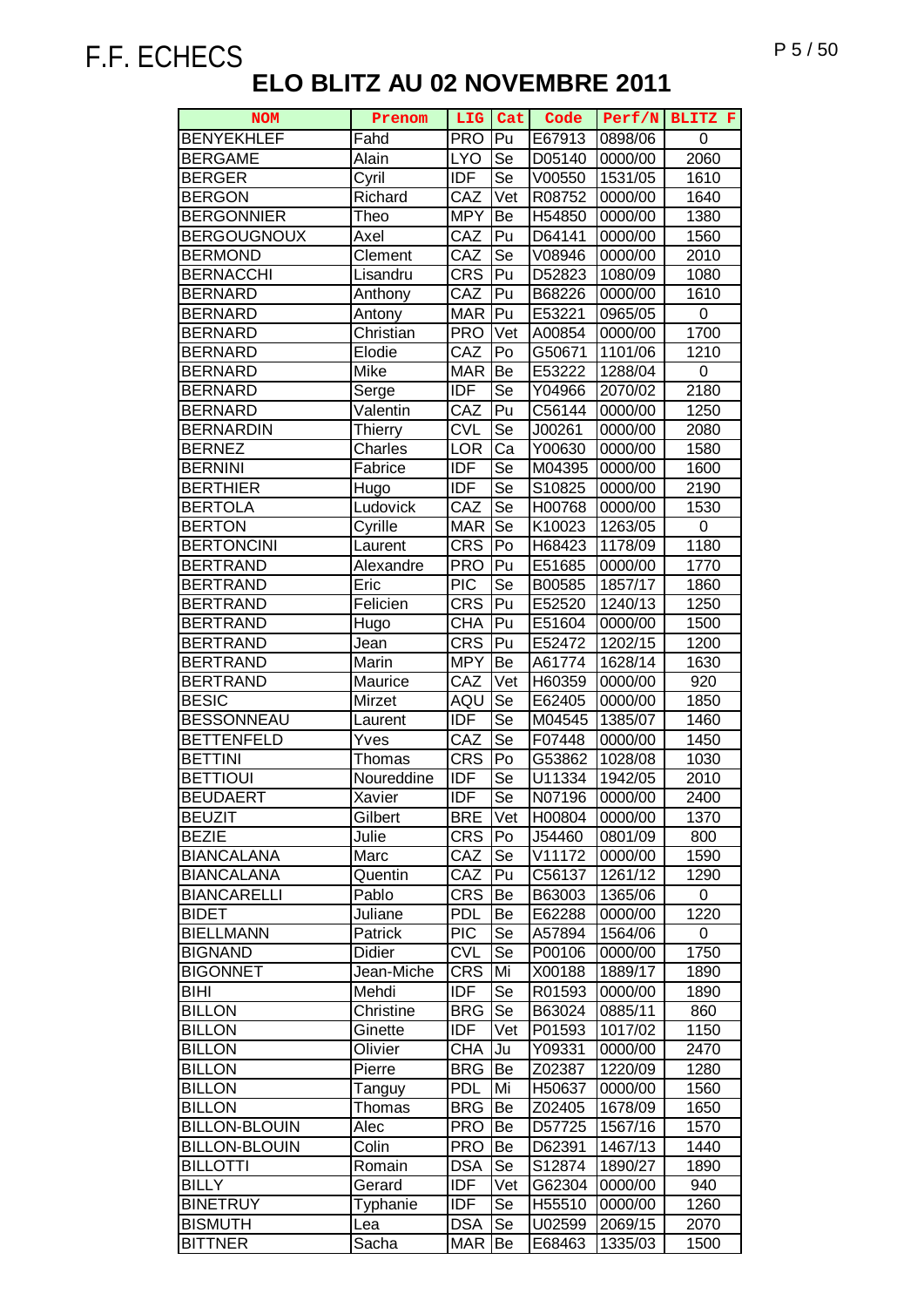| <b>NOM</b>        | Prenom          | LIG               | Cat                        | Code                 | Perf/N  | BLITZ F          |
|-------------------|-----------------|-------------------|----------------------------|----------------------|---------|------------------|
| <b>BLANC</b>      | Denis           | <b>LYO</b>        | Se                         | C00694               | 0000/00 | 1460             |
| <b>BLANC</b>      | Pablo           | LAN               | Mi                         | B63620               | 1661/07 | 1630             |
| <b>BLANCHARD</b>  | Hugues          | <b>DSA</b>        | Se                         | M00428               | 1904/07 | 1920             |
| <b>BLANCHE</b>    | Adrien          | <b>IDF</b>        | Pu                         | H67032               | 0000/00 | 1280             |
| <b>BLANCHON</b>   | Pascal          | <b>IDF</b>        | Vet                        | A01077               | 1315/04 | 1670             |
| <b>BLANLOEIL</b>  | Christophe      | <b>CVL</b>        | <b>Se</b>                  | L00935               | 0000/00 | 1900             |
| <b>BLARDONE</b>   | Daniel          | <b>FRC</b>        | Vet                        | H00903               | 0000/00 | 1720             |
| <b>BLASZCZYK</b>  | Adrien          | LAN               | Mi                         | A53324               | 1028/05 | 1140             |
| <b>BLETRY</b>     | Pascal          | <b>BRG</b>        | Se                         | J02240               | 0000/00 | 1670             |
| <b>BLITTE</b>     | Olivier         | <b>CHA</b>        | Se                         | N12504               | 0000/00 | 1590             |
| <b>BLONDEL</b>    | Jennifer        | CAZ               | Mi                         | B65980               | 0000/00 | 1030             |
| <b>BLONDIAU</b>   | Colette         | <b>BRG</b>        | Se                         | G50837               | 1176/09 | 1200             |
| <b>BLONDIAU</b>   | Yannick         | <b>BRG</b>        | Mi                         | G50838               | 1185/10 | 1250             |
| <b>BOCHINGER</b>  | Theo            | <b>ALS</b>        | Pu                         | E50732               | 0000/00 | 1150             |
| <b>BOCK</b>       |                 | <b>PIC</b>        |                            |                      |         |                  |
|                   | Francis         | <b>PDL</b>        | Se                         | E05414               | 0000/00 | 2160             |
| <b>BOCKSER</b>    | Nicolas         |                   | Se                         | K08912               | 0000/00 | 1680             |
| <b>BODENEZ</b>    | Vincent         | <b>BRE</b>        | $\overline{\mathsf{Se}}$   | M04290               | 0000/00 | 2330             |
| <b>BODEREAU</b>   | Marc            | CAZ               | $\overline{\text{Se}}$     | E02326               | 0000/00 | 1630             |
| <b>BODIN</b>      | Alexandre       | CAZ               | Mi                         | Y19359               | 0000/00 | 1870             |
| <b>BODLET</b>     | Frederic        | <b>NPC</b>        | $\overline{\mathsf{Se}}$   | D51292               | 1781/06 | 1780             |
| <b>BODY</b>       | Malcolm         | <b>BRE</b>        | $\overline{\mathsf{V}}$ et | B55390               | 0000/00 | 1970             |
| <b>BOGUNOVIC</b>  | Nebojsa-Ne      | <b>IDF</b>        | Vet                        | W01264               | 0000/00 | 1650             |
| <b>BOHIN</b>      | Jerome          | <b>PRO</b>        | Se                         | $\overline{V}$ 01571 | 2120/05 | $\boldsymbol{0}$ |
| <b>BOISSEZON</b>  | Michel          | LAN               | Vet                        | C00783               | 0000/00 | 1680             |
| <b>BOISSIN</b>    | Jean-Pierr      | <b>BRE</b>        | Vet                        | M00749               | 0000/00 | 1380             |
| <b>BOISSINOT</b>  | Victor          | <b>CVL</b>        | Se                         | N14509               | 0000/00 | 1620             |
| <b>BOISTARD</b>   | Alexandre       | <b>CRS</b>        | Pu                         | D58009               | 0000/00 | 1330             |
| <b>BOITEL</b>     | Alain           | <b>IDF</b>        | Vet                        | W07106               | 0000/00 | 2080             |
| <b>BOIXIERE</b>   | Jean-Pasca      | AQU               | $\overline{\mathsf{Se}}$   | J55420               | 1694/06 | 0                |
| <b>BOL</b>        | Frederic        | <b>IDF</b>        | Be                         | E51031               | 0000/00 | 1610             |
| <b>BOLLET</b>     | Marie-Ange      | <b>FRC</b>        | <b>Se</b>                  | G50931               | 0000/00 | 1730             |
| <b>BONENFANT</b>  | Leo             | <b>CVL</b>        | Vet                        | G00684               | 1743/05 | 1630             |
| <b>BONFILS</b>    | Remy            | <b>BRG</b>        | Se                         | E07239               | 0000/00 | 1850             |
| <b>BONNAFOUS</b>  | Michel          | $\overline{C}$ AZ | $\overline{\mathsf{V}}$ et | A01210               | 2021/04 | 2180             |
| <b>BONNAUD</b>    | Remy            | <b>IDF</b>        | Se                         | E01812               | 2294/14 | 2270             |
| <b>BONNEFONT</b>  | Paul            | <b>CRS</b>        | Pu                         | H53813               | 1148/07 | 1150             |
| <b>BONNET</b>     | Gauthier        | LAN               | Pu                         | E61434               | 0000/00 | 1350             |
| <b>BONNET</b>     | Gerard          | <b>LOR</b>        | Se                         | F00820               | 0000/00 | 1470             |
| <b>BONNET</b>     | Lucie           | <b>IDF</b>        | Be                         | D55405               | 0000/00 | 1270             |
| <b>BONNET</b>     | Patrick         | LAN               | Se                         | H51530               | 0000/00 | 1780             |
| <b>BONNIN</b>     | <b>Bruno</b>    | <b>IDF</b>        | Se                         | S06077               | 2097/05 | 2070             |
| <b>BONNIN</b>     | Remi            | <b>IDF</b>        | Pu                         | D58556               | 0000/00 | 1400             |
| <b>BONNOT</b>     | Alain           | LAN               | Vet                        | H56743               | 0000/00 | 1550             |
| <b>BONNOT</b>     | Philippe        | <b>BRG</b>        | Se                         | M02959               | 2171/10 | 2070             |
| <b>BONVALOT</b>   | Isabelle        | <b>IDF</b>        | Se                         | F01735               | 1574/07 | 1710             |
| <b>BORDERIE</b>   | David           | <b>PRO</b>        | Se                         | D06999               | 2036/12 | 2040             |
| <b>BORDINO</b>    | Jean-Chris      | <b>IDF</b>        | Se                         | H01052               | 0000/00 | 1700             |
| <b>BORGES</b>     | Joachim         | <b>CVL</b>        | Se                         | J02847               | 1633/05 | 1830             |
| <b>BORREL</b>     | Aimeric         | <b>BRG</b>        | Pu                         | G50834               | 0000/00 | 1080             |
| <b>BORZAKIAN</b>  | Manouk          | <b>IDF</b>        | Se                         | J04450               | 0000/00 | 2340             |
| <b>BOSCHI</b>     | Sylvain-Pi      | <b>CRS</b>        | Be                         | C59879               | 1418/07 | 1390             |
| <b>BOSSARD</b>    | Arnaud          | <b>IDF</b>        | Se                         | D02282               | 0000/00 | 2210             |
| <b>BOSSE</b>      | Axel            | <b>PDL</b>        | Be                         | G50905               | 0000/00 | 1150             |
| <b>BOTAYA</b>     | Helios          | AQU               | Se                         | N05432               | 0000/00 | 1420             |
| <b>BOUANCHAUD</b> | <b>Baptiste</b> | <b>PDL</b>        | Pu                         | D51439               | 0000/00 | 1100             |
| <b>BOUAZIZ</b>    | Alice           | <b>IDF</b>        | Se                         | Y03514               | 0000/00 | 1500             |
| <b>BOUAZIZ</b>    | Olivier         | <b>LOR</b>        | <b>Se</b>                  | E64520               | 1262/15 | 1260             |
| <b>BOUCHER</b>    | Philippe        | LAN               | Se                         | R <sub>18889</sub>   | 0000/00 | 1450             |
|                   |                 |                   |                            |                      |         |                  |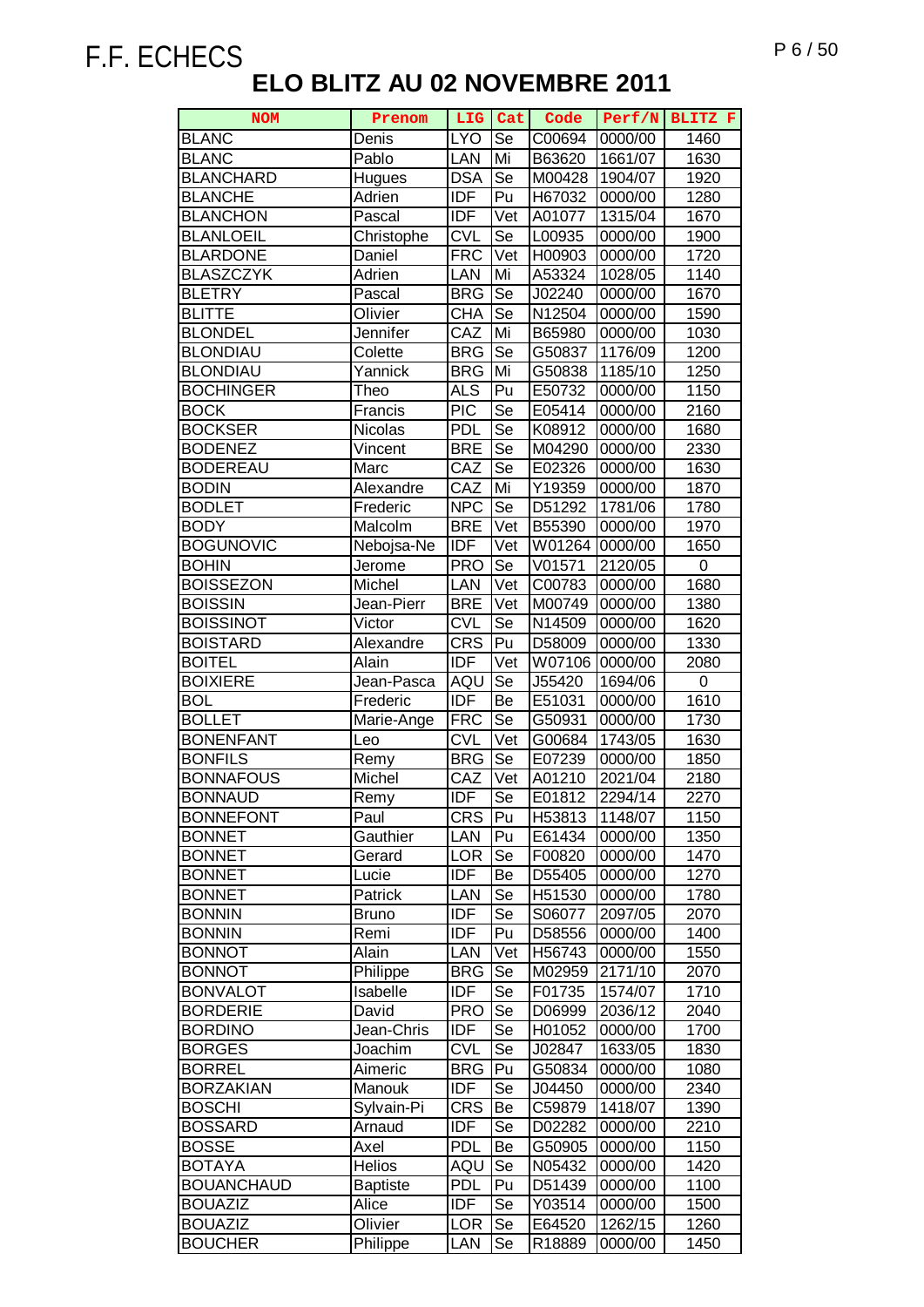| <b>NOM</b>                          | Prenom              | LIG                      | Cat       | Code               | Perf/N             | BLITZ F      |
|-------------------------------------|---------------------|--------------------------|-----------|--------------------|--------------------|--------------|
| <b>BOUDAILLE</b>                    | Nicolas             | <b>LOR</b>               | Se        | G03468             | 0000/00            | 2060         |
| <b>BOUDART</b>                      | Alain               | <b>CVL</b>               | Se        | J00247             | 0000/00            | 1760         |
| <b>BOUDART</b>                      | <b>Thierry</b>      | <b>ALS</b>               | Se        | G04461             | 0000/00            | 1570         |
| <b>BOUDDOUR</b>                     | Aziz                | <b>IDF</b>               | Se        | H57458             | 0000/00            | 1190         |
| <b>BOUDDOUR</b>                     | Elias               | <b>IDF</b>               | Pp        | H57459             | 0000/00            | 800          |
| <b>BOUDET</b>                       | Olivier             | <b>PCH</b>               | Se        | H01105             | 0000/00            | 1730         |
| <b>BOUDIER</b>                      | Eric                | <b>PIC</b>               | Se        | J00086             | 0000/00            | 2080         |
| <b>BOUDRE</b>                       | Jean-Pierr          | AQU                      | Se        | A01344             | 0000/00            | 2460         |
| <b>BOUDRY</b>                       | Marc                | <b>IDF</b>               | Mi        | C51965             | 0000/00            | 1810         |
| <b>BOUGUETTOUCHE</b>                | Didier              | <b>PIC</b>               | Se        | Y24112             | 0000/00            | 1500         |
| <b>BOUHALI</b>                      | Alphonse            | <b>ALS</b>               | Se        | V00331             | 0000/00            | 1470         |
| <b>BOUHALLEL</b>                    | Rabah               | <b>NPC</b>               | Se        | A01352             | 0000/00            | 2530         |
| <b>BOUILLOUX</b>                    | Jordan              | <b>LYO</b>               | Se        | B53375             | 0000/00            | 1820         |
| <b>BOUISSOU</b>                     | Julien              | LAN                      | Ca        | G54545             | 0000/00            | 1240         |
| <b>BOUKERCHE</b>                    | Nasser              | <b>PRO</b>               | Se        | Y <sub>16922</sub> | 0000/00            | 1680         |
| <b>BOUKILI</b>                      | Philippe            | <b>DSA</b>               | <b>Se</b> | N22389             | 0000/00            | 1800         |
| <b>BOULLAY</b>                      | Jean-Noel           | <b>CVL</b>               | Vet       | K06309             | 1557/07            | 1620         |
| <b>BOULLAY</b>                      | Philippe            | <b>CVL</b>               | Se        | L07063             | 1806/08            | 1850         |
| <b>BOULLU</b>                       | Thomas              | <b>ALS</b>               | Se        | N12844             | 2014/10            | 2040         |
| <b>BOULOT</b>                       | Xavier              | <b>IDF</b>               | Se        | P10386             | 0000/00            | 1840         |
| <b>BOUNAHE</b>                      | Michel              | AQU                      | Vet       | C51621             | 0000/00            | 2010         |
| <b>BOUND</b>                        | <b>Brahim</b>       | <b>CRS</b>               | Be        | J56639             | 1033/08            | 1030         |
| <b>BOURDIN</b>                      | Maurice             | <b>IDF</b>               | Se        | E52947             | 1705/05            | 1730         |
| <b>BOURGAIN</b>                     | Louis               | <b>NPC</b>               | Vet       | J01608             | 1428/13            | 1440         |
| <b>BOURGEOIS</b>                    | Mathieu             | <b>MAR</b>               | Po        | H53568             | 0859/06            | 830          |
| <b>BOURGEOIS</b>                    | <b>Mattias</b>      | <b>MAR</b>               | Pu        | D53860             | 0894/05            | 0            |
| <b>BOURGERY</b>                     | William             | CAZ                      | Be        | B58599             | 0000/00            | 1800         |
| <b>BOURGET</b>                      | Lucas               | <b>BNO</b>               | Pu        | C57445             | 0000/00            | 1270         |
| <b>BOURGOIN</b>                     | <b>Bruno</b>        | <b>IDF</b>               | Se        | E58000             | 0000/00            | 1450         |
| <b>BOURNIQUE</b>                    | <b>Bruno</b>        | <b>IDF</b>               | Se        | A01421             | 0000/00            | 2140         |
| <b>BOUROGAA</b>                     | Younes              | <b>IDF</b>               | Se        | L07288             | 0000/00            | 2000         |
| <b>BOURON</b>                       | Leana               | <b>PDL</b>               | Mi        | G55751             | 0000/00            | 1100         |
| <b>BOURON</b>                       | Louka               | <b>PDL</b>               | Po        | H50430             | 0000/00            | 1030         |
| <b>BOURSIER</b>                     | Julien              | CAZ                      | Se        | K05919             | 0000/00            | 2170         |
| <b>BOURSIER</b>                     | Marianne            | <b>IDF</b>               | Ca        | G50957             | 0000/00            | 1680         |
| <b>BOUSLIMI</b>                     | Nabil               | <b>CRS</b>               | Po        | G65204             | 1662/10            | 1520         |
| <b>BOUSMAHA</b>                     | Faycal              | <b>IDF</b>               | Be        | G67025             | 0000/00            | 1450         |
| <b>BOUSMAHA</b>                     | Wassel              | <b>IDF</b>               | Pp        | G55912             | 0000/00            | 1540         |
| <b>BOUSSAADOUN</b>                  | Aiman               | CAZ                      | Se        | D67474             | 0000/00            | 1510         |
| <b>BOUSSELY</b>                     | <b>Jack</b>         | LAN                      | Vet       | D04450             | 1446/06            | 1530         |
| <b>BOUTANT</b>                      | Jade                | AQU                      | Ju        | Y14049             | 1865/10            | 1880         |
| <b>BOUTCHENIK</b>                   | Cyril               | <b>PIC</b>               | Ca        | W06600             | 0000/00            | 1780         |
| <b>BOUTHIER</b>                     | Jacques             | <b>MPY</b>               | Se        | D00438             | 1786/06            | 1860         |
| <b>BOUVRESSE</b>                    | <b>Bertrand</b>     | <b>CVL</b>               | Se        | B66606             | 0000/00            | 930          |
| <b>BOUYER</b>                       | Clement             | <b>PRO</b>               | Mi        | C50918             | 0000/00            | 1610         |
| <b>BOUYER</b>                       | Nikita              | LAN                      | Po        | G52577             | 0000/00            | 1050         |
| <b>BOUZZAOUY</b><br><b>BRAASTAD</b> | Yannis<br>Gauthier  | <b>CRS</b><br><b>REU</b> | Po<br>Pu  | J56640             | 0812/09            | 810          |
| <b>BRAASTAD</b>                     |                     | <b>REU</b>               | Pu        | H65429<br>H56052   | 0000/00<br>0000/00 | 840<br>1180  |
|                                     | Tanguy<br>Christian |                          | Se        |                    |                    |              |
| <b>BRACQ</b><br><b>BRACQ</b>        |                     | <b>PIC</b><br><b>PIC</b> | Se        | Y02356<br>S10280   | 1785/08<br>0000/00 | 1760<br>1730 |
| <b>BRAFINE</b>                      | Gregory<br>Taina    | <b>MAR</b>               | Be        | D70005             | 0000/00            | 1340         |
| <b>BRAJON</b>                       | Eric                | <b>CHA</b>               | Se        | X03324             | 0000/00            | 1850         |
| <b>BRAJON</b>                       | Philippine          | <b>CHA</b>               | Be        | A51576             | 0000/00            | 1450         |
| <b>BRAJON</b>                       | Victoria            | <b>CHA</b>               | Ca        | X03323             | 0000/00            | 1560         |
| <b>BRANCHE</b>                      | Nicolas             | <b>MAR</b>               | Mi        | H53561             | 0000/00            | 900          |
| <b>BRANLANT</b>                     | Albane              | <b>HNO</b>               | Mi        | D60189             | 0000/00            | 1550         |
| <b>BRAULT</b>                       | David               | <b>BRE</b>               | Se        | D66940             | 1050/06            | 1200         |
|                                     |                     |                          |           |                    |                    |              |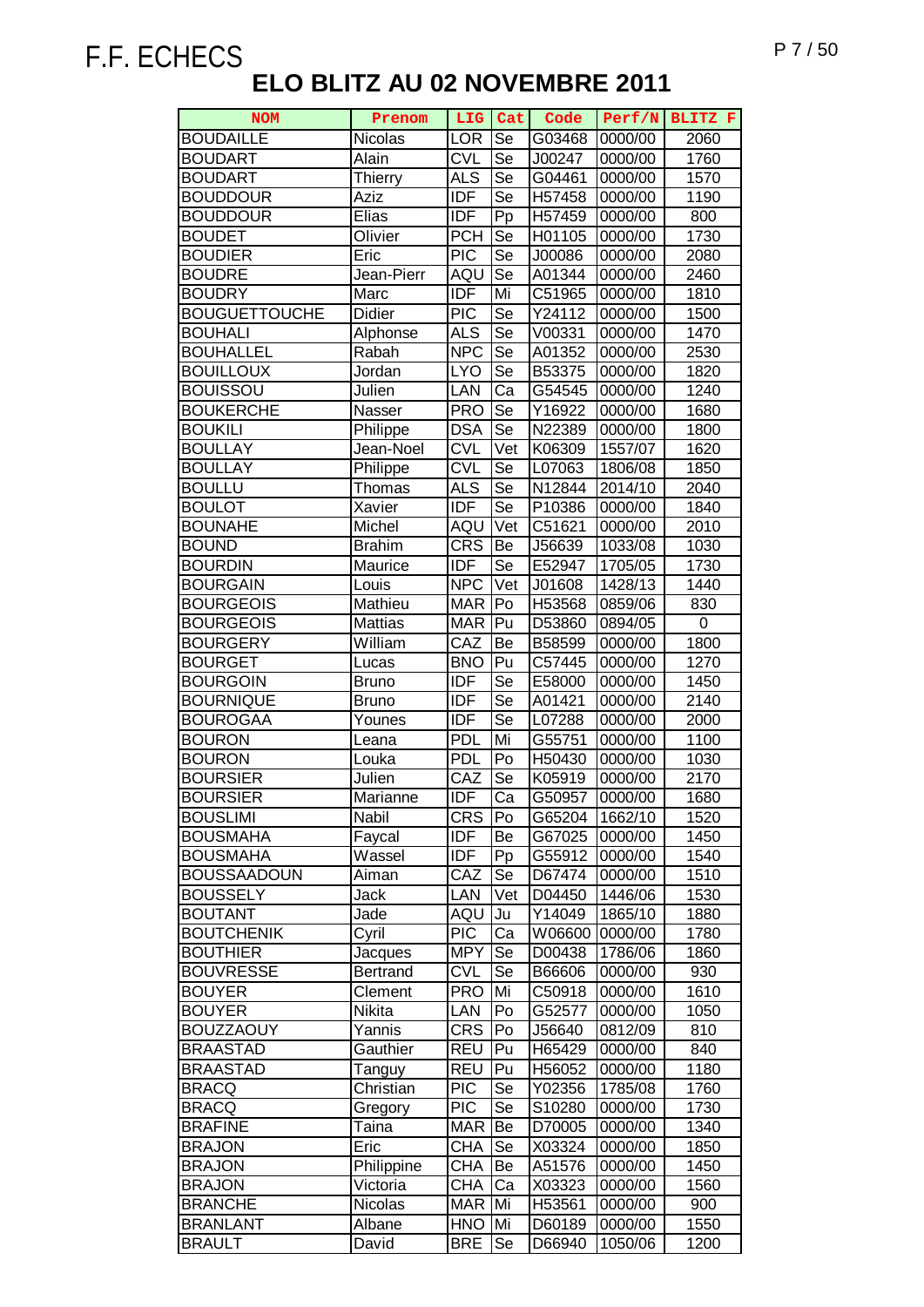| <b>NOM</b>                     | Prenom             | <b>LIG</b>        | Cat       | Code             | Perf/N             | BLITZ F      |
|--------------------------------|--------------------|-------------------|-----------|------------------|--------------------|--------------|
| <b>BRAULT</b>                  | Julien             | <b>IDF</b>        | Se        | K03748           | 0000/00            | 1940         |
| <b>BRAULT</b>                  | Maxime             | <b>BRE</b>        | Pu        | D61328           | 1673/06            | 0            |
| <b>BRAVIN</b>                  | Theo               | <b>CRS</b>        | Pu        | H52607           | 1001/06            | 0            |
| <b>BREAU</b>                   | Clement            | <b>IDF</b>        | Se        | X08421           | 0000/00            | 1540         |
| <b>BREDENBAC</b>               | Philippe           | <b>IDF</b>        | Se        | W02474           | 0000/00            | 1640         |
| <b>BREGNAC</b>                 | Nicolas            | <b>DSA</b>        | Se        | D53507           | 2005/10            | 2010         |
| <b>BREMOND</b>                 | Pascal             | <b>PRO</b>        | Se        | N23779           | 0000/00            | 1860         |
| <b>BRESSAC</b>                 | Stephane           | CAZ               | Se        | S01508           | 0000/00            | 2340         |
| <b>BREST</b>                   | Jean-Franc         | <b>PRO</b>        | Ca        | Z03812           | 0000/00            | 2130         |
| <b>BRETON</b>                  | Delphine           | <b>PRO</b>        | Se        | G50453           | 0000/00            | 1200         |
| <b>BRIANT</b>                  | Quentin            | <b>CVL</b>        | Be        | C50934           | 0000/00            | 1510         |
| <b>BRIDENNE</b>                | Alexis             | <b>NPC</b>        | Po        | H56765           | 0807/04            | 900          |
| <b>BRIDENNE</b>                | Max                | <b>NPC</b>        | Pu        | H56763           | 1217/10            | 1220         |
| <b>BRIN</b>                    | Alfred             | <b>GUA</b>        | Se        | B60356           | 0000/00            | 1710         |
| <b>BRIN-VERVAT</b>             | Noe                | <b>PRO</b>        | Mi        | A52852           | 1553/15            | 1550         |
| <b>BRION</b>                   |                    | <b>LOR</b>        | Be        | D70083           | 1536/14            | 1540         |
| <b>BRISET</b>                  | Marwan             | <b>NPC</b>        | Be        | D66307           |                    | 1250         |
| <b>BRISSAUD</b>                | Lucas              | <b>IDF</b>        | Se        |                  | 0000/00            | 1710         |
|                                | Regis              |                   |           | M06693           | 0000/00            |              |
| <b>BROCHARD</b>                | Daniel             | <b>IDF</b>        | Se        | V01171           | 1511/10            | 1510         |
| <b>BRONGERS</b>                | Claudine           | CAZ               | Se        | D61843           | 0000/00            | 1350         |
| <b>BRONGERS</b>                | Henk               | CAZ<br><b>IDF</b> | Se        | B67604           | 0000/00            | 1870         |
| <b>BRONZINI</b>                | Patrick            |                   | Se        | G55984           | 1467/04            | 1590         |
| <b>BROSSE</b>                  | Sylvain            | <b>MPY</b>        | Se        | P16486           | 0000/00            | 1710         |
| <b>BROSSIER</b>                | Serge              | <b>IDF</b><br>CAZ | Se        | B52013           | 1826/10            | 1810         |
| <b>BROUAT</b>                  | Thierry            | PIC               | Se<br>Mi  | Z07110           | 0000/00            | 1740         |
| <b>BRUGGE</b>                  | Alexandre          | PIC               |           | B52357           | 0000/00            | 1030         |
| <b>BRUGGE</b><br><b>BRUGGE</b> | <b>Bruno</b>       | $\overline{PIC}$  | Se<br>Ca  | E05866           | 0000/00            | 1730<br>1220 |
| <b>BRUN</b>                    | Rodolphe<br>Michel | <b>PRO</b>        | Po        | Z23785           | 0000/00            |              |
| <b>BRUNAULT</b>                | Arthur             | <b>CVL</b>        | Po        | G68406<br>H69988 | 1079/08<br>1181/06 | 1080<br>0    |
| <b>BRUNAULT</b>                | Michael            | <b>CVL</b>        | Se        | C52828           | 0000/00            | 1720         |
| <b>BRUNEAU</b>                 | Francois           | <b>IDF</b>        | Se        | A01621           | 0000/00            | 1900         |
| <b>BRUNEL</b>                  | Axel               | <b>CRS</b>        | Po        | E50332           | 1590/12            | 1550         |
| <b>BRUNEL</b>                  | <b>Boris</b>       | <b>CRS</b>        | Se        | C51823           | 0000/00            | 1990         |
| <b>BRUNEL</b>                  | Julien             | <b>NPC</b>        | Se        | H01344           | 1885/06            | 1850         |
| <b>BRUNNER</b>                 | Nicolas            | <b>LOR</b>        | Se        | M07806           | 0000/00            | 2280         |
| <b>BUCCAFURRI</b>              | Thomas             | CAZ               | Se        | G00571           | 0000/00            | 1760         |
| <b>BUDIN</b>                   | <b>Florent</b>     | <b>DSA</b>        | Se        | J02974           | 0000/00            | 1830         |
| <b>BUISSON</b>                 | Lionel             | <b>MAR</b>        | Mi        | D62501           | 1643/05            | 1530         |
| <b>BUJISHO</b>                 | Benjamin           | <b>CVL</b>        | Se        | D01567           | 0000/00            | 2600         |
| <b>BULCOURT</b>                | Nicolas            | <b>IDF</b>        | Se        | P00938           | 0000/00            | 1840         |
| <b>BUNOUST</b>                 | Lucas              | <b>CRS</b>        | Po        | G62790           | 1631/18            | 1630         |
| <b>BUREAU</b>                  | Etienne            | <b>IDF</b>        | Be        | H53185           | 0000/00            | 1170         |
| <b>BURGNIES</b>                | Stephane           | <b>NPC</b>        | Se        | J01332           | 0000/00            | 2400         |
| <b>BURRI</b>                   | Pascal             | <b>ALS</b>        | Se        | G53334           | 1454/05            | 0            |
| <b>BURRI</b>                   | Quentin            | ALS               | Pu        | E64333           | 1886/08            | 1890         |
| CABALLERO                      | Francis            | LAN               | Vet       | D55751           | 0000/00            | 1590         |
| CABIROL                        | Benjamin           | <b>CRS</b>        | Pu        | E59111           | 0000/00            | 1070         |
| CABISSON                       | Monique            | <b>IDF</b>        | Se        | H70017           | 0000/00            | 800          |
| <b>CADERON</b>                 | Michel             | <b>BRE</b>        | <b>Se</b> | G64938           | 0000/00            | 1940         |
| <b>CADORET</b>                 | Jeremie            | <b>BRE</b>        | Se        | D02210           | 0000/00            | 1640         |
| <b>CADORIN</b>                 | Ugo                | <b>DSA</b>        | Se        | N07079           | 0000/00            | 1610         |
| CADRAN                         | Pauline            | <b>MAR</b>        | Be        | H51601           | 0964/06            | 1200         |
| CAHEN                          | Alexis             | <b>LOR</b>        | Pu        | G67201           | 1526/15            | 1530         |
| <b>CAILLAT</b>                 | Andre              | <b>CVL</b>        | Vet       | G01879           | 0000/00            | 1670         |
| <b>CAILLE</b>                  | Hugo               | <b>IDF</b>        | Pu        | B55444           | 0000/00            | 1910         |
| CAILLE                         | Vincent            | <b>IDF</b>        | Mi        | B55445           | 0000/00            | 2240         |
| <b>CALEF</b>                   | <b>Bastien</b>     | <b>IDF</b>        | Be        | A52099           | 0000/00            | 1140         |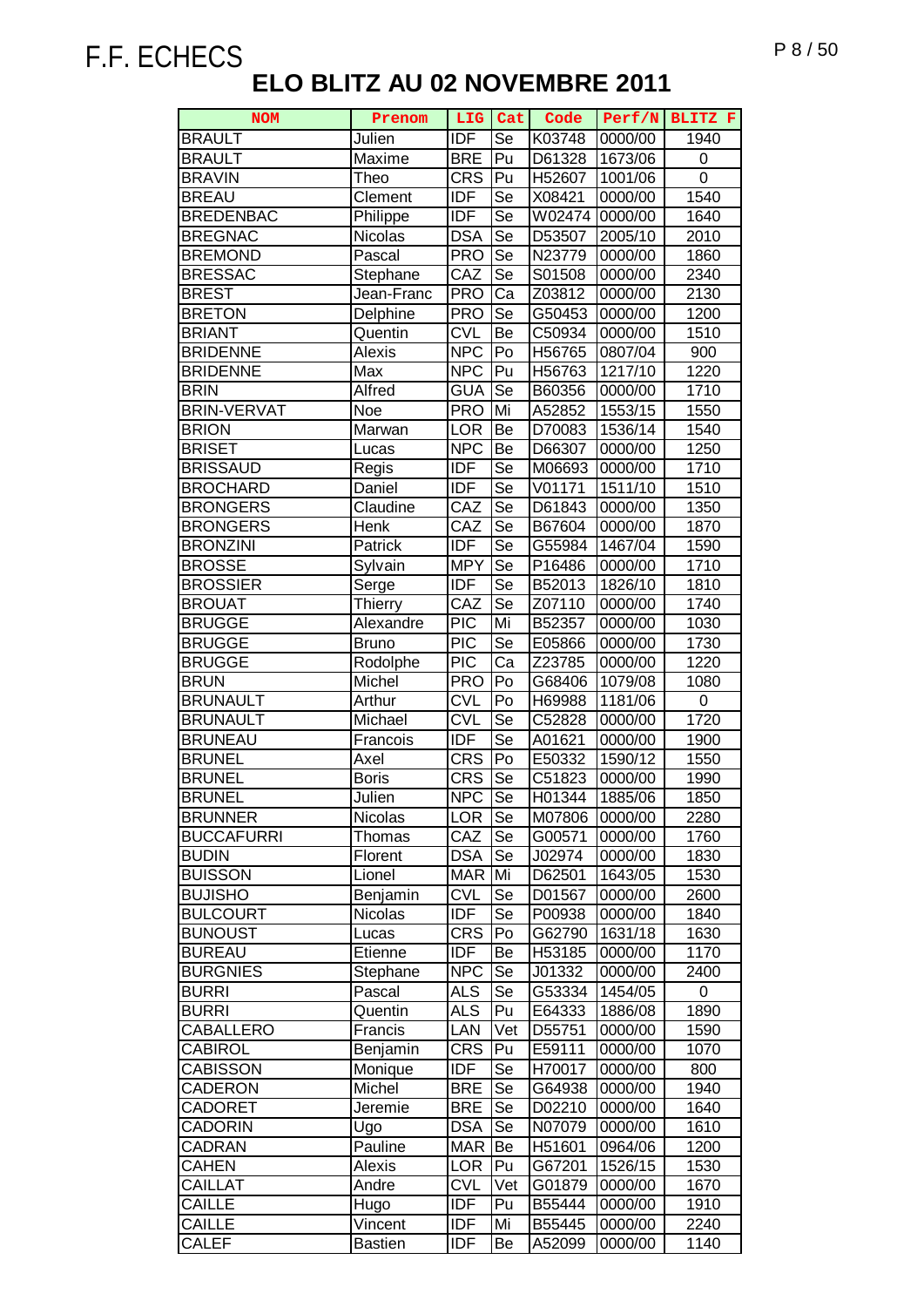| <b>NOM</b>             | Prenom         | <b>LIG</b>        | Cat                      | Code   | Perf/N  | BLITZ F     |
|------------------------|----------------|-------------------|--------------------------|--------|---------|-------------|
| <b>CALISTRI</b>        | Tristan        | <b>IDF</b>        | Se                       | F07444 | 0000/00 | 2260        |
| <b>CALMUS</b>          | Antoine        | <b>IDF</b>        | Se                       | R14324 | 1669/11 | 1670        |
| CALOONE                | Thomas         | <b>NPC</b>        | Be                       | D52740 | 0000/00 | 1830        |
| <b>CALVO</b>           | Anthony        | LAN               | Ca                       | G50503 | 0000/00 | 1660        |
| CALZARELLI             | Petru Mari     | CRS               | Po                       | E58491 | 1529/05 | 0           |
| CAMARTRAND             | Alexandre      | <b>PDL</b>        | Pu                       | J55484 | 0964/08 | 960         |
| CAMBI                  | Enzo           | CAZ               | Pu                       | C50540 | 1125/08 | 1140        |
| <b>CAMBLAN</b>         | Roger          | <b>CRS</b>        | Vet                      | P20443 | 0000/00 | 1520        |
| CANARELLI              | Julia          | <b>CRS</b>        | Pu                       | H56911 | 0933/07 | 930         |
| CANAVELLI              | Hugo           | <b>CRS</b>        | Ca                       | D66885 | 1349/05 | 0           |
| CANET                  | Gerard         | CAZ               | Se                       | A01835 | 0000/00 | 1900        |
| <b>CANIVET</b>         | Arnaud         | CAZ               | Pu                       | D53230 | 0000/00 | 1630        |
| <b>CANIVET</b>         | Paul           | CAZ               | Se                       | E65732 | 0000/00 | 1190        |
| <b>CANNEVIERE</b>      | <b>Bernard</b> | $\overline{C}$ AZ | Vet                      | E52089 | 0000/00 | 1060        |
| CANONGE                | Jerome         | LAN               | Se                       | G03159 | 1928/05 | 2020        |
| <b>CANONGE</b>         | Lionel         | <b>LYO</b>        | $\overline{\mathsf{Se}}$ | H01466 | 1841/07 | 1840        |
| CANTERO                | Jorge          | <b>IDF</b>        | Se                       | E04721 | 0000/00 | 2040        |
| <b>CANTOGREL</b>       | Laurent        | CAZ               | $\overline{\mathsf{Se}}$ | V00103 | 0000/00 | 1890        |
| CANUTTI                | Laurane        | <b>CRS</b>        | Be                       | C58837 | 1743/06 | 0           |
| <b>CAPOEN</b>          | Remi           | <b>BNO</b>        | Ju                       | Z20100 | 1710/04 | $\mathbf 0$ |
| <b>CAPONE</b>          | Nicola         | <b>NPC</b>        | Be                       | G52530 | 0000/00 | 2070        |
| CAQUEREAU              | Jeremy         | <b>IDF</b>        | Se                       | D57659 | 0000/00 | 1720        |
| CARBONNEAUX            | Adelie         | <b>CHA</b>        | Ca                       | Y02230 | 0000/00 | 1480        |
| <b>CARDI</b>           | Jean           | <b>CRS</b>        | Pu                       | D61457 | 1433/08 | 1430        |
| CARDIN                 | Serge          | <b>CVL</b>        | Vet                      | H50112 | 1305/04 | 1220        |
| CARDINAL               | Samuel         | <b>BRE</b>        | Pu                       | E59316 | 0000/00 | 1260        |
| CARDINALI              | Vincent        | <b>CRS</b>        | Pu                       | H54076 | 0000/00 | 970         |
| CARDUCCI               | Lisandru       | <b>CRS</b>        | Po                       | G56370 | 0000/00 | 1040        |
| <b>CARLIER</b>         | Nathan         | <b>IDF</b>        | Pu                       | D52698 | 0000/00 | 1410        |
| <b>CARLIER</b>         | Patrice        | <b>DSA</b>        | Se                       | R01424 | 1748/08 | 1600        |
| <b>CARLIN</b>          | Jacqueline     | CAZ               | Vet                      | V00795 | 0000/00 | 1290        |
| CARNO                  | Matthias       | <b>LYO</b>        | Se                       | K02329 | 0000/00 | 1800        |
| <b>CARON-BRITENE</b>   | Christian      | <b>PRO</b>        | Se                       | B01198 | 0000/00 | 2040        |
| <b>CARPENTIER</b>      | Pierre         | <b>IDF</b>        | Se                       | F03288 | 0000/00 | 2170        |
| <b>CARRAT</b>          | Robert         | IDF               | Vet                      | F06942 | 1669/05 | 0           |
| CARRAYROU              | Joel           | CAZ               | Se                       | C51048 | 0000/00 | 1670        |
| <b>CARRE</b>           | Pierre-Jea     | CAZ               | Se                       | E64670 | 0000/00 | 1500        |
| CARRILLO               | Jesus          | <b>LOR</b>        | Se                       | H01525 | 0000/00 | 2140        |
| CARTERON               | Pierre         | <b>PRO</b>        | Vet                      | A01935 | 0000/00 | 1510        |
| CARVALLO               | Henri          | <b>CVL</b>        | <b>Se</b>                | A01940 | 0000/00 | 2140        |
| <b>CASADO DE MATOS</b> | Kevin          | <b>CRS</b>        | Mi                       | B58799 | 1103/09 | 1100        |
| CASAMAJOR              | Yan            | AQU               | Be                       | E63126 | 0000/00 | 1220        |
| CASANOVA               | Romain         | LAN               | Se                       | N08420 | 0000/00 | 2080        |
| <b>CASCAIS</b>         | Adrien         | <b>CRS</b>        | Mi                       | Y18882 | 1605/06 | 0           |
| CASELLES               | Solea          | <b>CRS</b>        | Po                       | G54167 | 0000/00 | 1000        |
| CASELLI                | Virginie       | <b>CRS</b>        | Pu                       | D58805 | 0000/00 | 940         |
| CASLANI                | Alexandre      | LYO               | Mi                       | Y17803 | 0000/00 | 1480        |
| CASLANI                | Anthony        | <b>LYO</b>        | Ju                       | Y17802 | 0000/00 | 1750        |
| CASLANI                | Guy            | <b>LYO</b>        | Se                       | Y20788 | 0000/00 | 1490        |
| <b>CASLANI</b>         | Nicolas        | <b>LYO</b>        | Be                       | A62631 | 0000/00 | 1920        |
| <b>CASLANI</b>         | Thomas         | <b>LYO</b>        | Pu                       | E65886 | 0000/00 | 1470        |
| CASTA                  | Jean-Phili     | <b>CRS</b>        | Se                       | R09979 | 1936/05 | 0           |
| CASTEL                 | Efflam         | <b>BRE</b>        | Se                       | Y02097 | 0000/00 | 1980        |
| CASTELLANI             | Pierre Ant     | <b>CRS</b>        | Pp                       | H53337 | 0000/00 | 860         |
| CASTIN                 | Alexandre      | CAZ               | Se                       | C63155 | 0000/00 | 1890        |
| <b>CATUSSE</b>         | Didier         | <b>BRE</b>        | Se                       | N14382 | 0000/00 | 1650        |
| <b>CAUSSE</b>          | Paul-Alain     | <b>IDF</b>        | Se                       | S13501 | 0000/00 | 1750        |
| CAYLA                  | Jonathan       | CAZ               | Ju                       | Y16278 | 0000/00 | 1980        |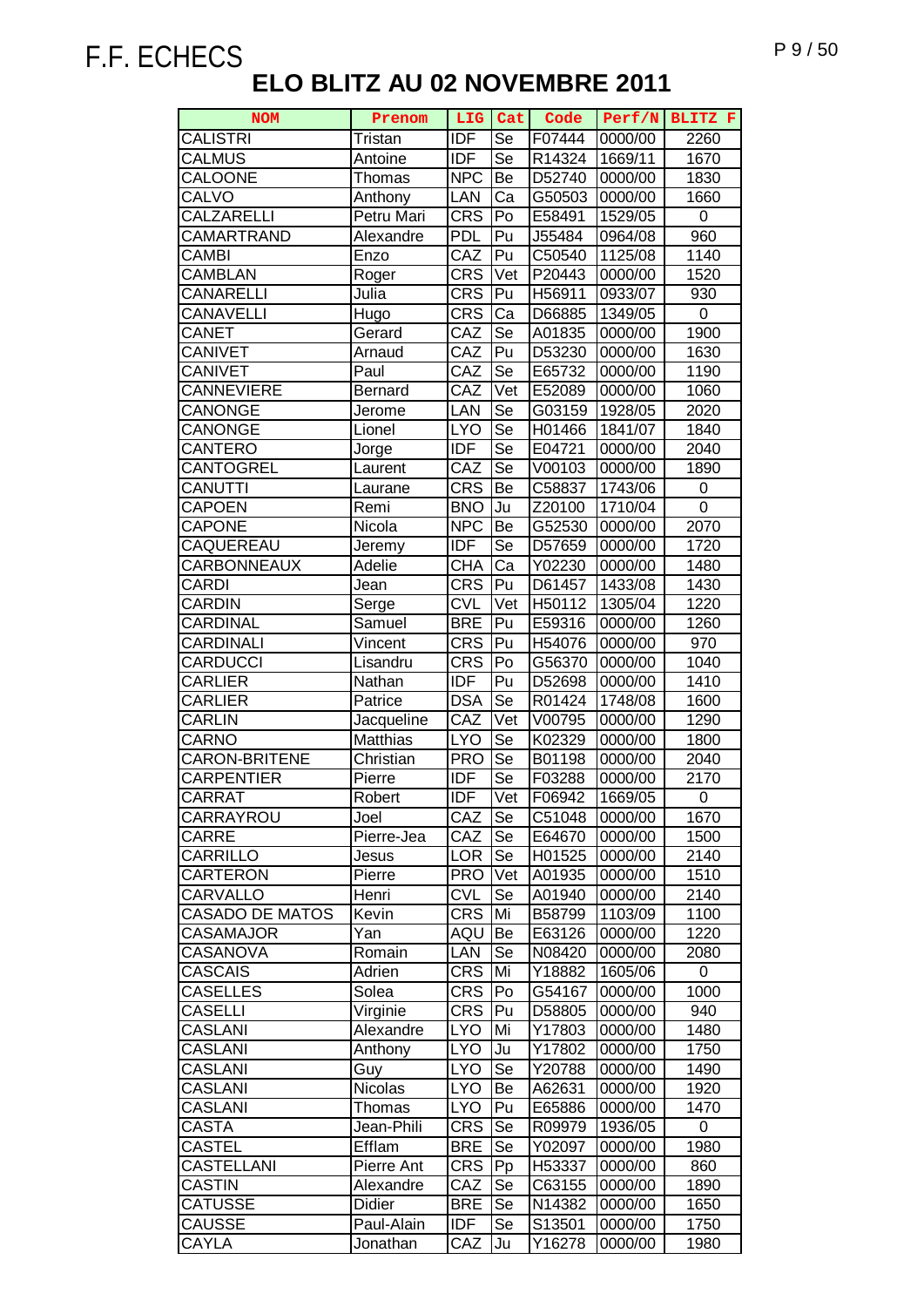| <b>CAZEAUX</b><br>Didier<br>AQU                                       | Se               | W17717           |                    |            |
|-----------------------------------------------------------------------|------------------|------------------|--------------------|------------|
|                                                                       |                  |                  | 1550/05            | 1690       |
| <b>CAZENEUVE</b><br><b>IDF</b><br>Henri                               | Vet              | D50140           | 1410/04            | 1400       |
| <b>CAZENEUVE</b><br>LAN<br>Jacques                                    | Se               | Y23624           | 0000/00            | 1600       |
| <b>CAZENEUVE</b><br>Sacha<br>LAN                                      | Pu               | B57697           | 0000/00            | 1620       |
| <b>CECCALDI</b><br><b>CRS</b><br>Carl'Andri                           | Po               | H61154           | 0998/07            | 1000       |
| <b>CEPISUL</b><br><b>MAR</b><br>Desire                                | Se               | J00004           | 1742/04            | 1840       |
| <b>CEPISUL</b><br><b>MAR</b><br>Karen                                 | Pu               | B55955           | 0000/00            | 1350       |
| CEPISUL<br><b>MAR</b><br>Kenny                                        | Ca               | W01306           | 2082/05            | 1990       |
| <b>CEROVIC</b><br><b>IDF</b><br>Novo                                  | Vet              | U00805           | 0000/00            | 1350       |
| <b>CERTAIN</b><br><b>CVL</b><br>Raphael                               | Mi               | H53917           | 0000/00            | 1340       |
| <b>CESAIRE-HIERSO</b><br><b>MAR</b><br>Florian                        | Pu               | E55806           | 0000/00            | 1320       |
| <b>CRS</b><br><b>CESARI</b><br>Cathy                                  | $\overline{5}$ e | A65786           | 0000/00            | 1310       |
| <b>CRS</b><br><b>CESARI</b><br>Flora                                  | Pu               | H59203           | 1274/06            | 1240       |
| <b>PDL</b><br><b>CHABAL</b><br>Corentin                               | Be               | G67981           | 0000/00            | 1050       |
| <b>NPC</b><br>CHABANON<br>Jean-Luc                                    | Se               | A02045           | 0000/00            | 2570       |
| <b>CHABBI</b><br><b>LYO</b><br>Jihed                                  | Ca               | G54680           | 0000/00            | 1520       |
| <b>DSA</b><br><b>CHABERT</b><br>Pierre                                | Se               | G02688           | 1751/10            | 1750       |
| <b>ALS</b><br>CHAINBAUX<br><b>Thierry</b>                             | Se               | L01894           | 0000/00            | 1640       |
| CAZ<br>CHAINTREUIL<br>Rene                                            | Vet              | U00258           | 0000/00            | 1240       |
| <b>CRS</b><br>CHAMBERAUD<br>Titouan                                   | Pu               | E50131           | 1216/06            | 0          |
| CHAMP<br><b>PRO</b><br>Alain                                          | Vet              | A02070           | 0000/00            | 1520       |
| <b>CHAMPOURLIER</b><br><b>PRO</b><br>Christian                        | Se               | A50602           | 0000/00            | 1790       |
| <b>PRO</b><br><b>CHAMPOURLIER</b><br>Laurent                          | Ca               | A61771           | 0000/00            | 1540       |
| <b>PRO</b><br><b>CHAMPOURLIER</b><br>Sebastien                        | Ju               | A50603           | 0000/00            | 2040       |
| <b>MAR</b><br>CHANCEREL<br>Dominique                                  | Se               | L10632           | 1831/03            | 1780       |
| <b>CVL</b><br>CHANDRAN<br>Franck                                      | Se               | P00844           | 1870/07            | 1790       |
| <b>DSA</b><br><b>CHAPPUIS</b><br>Bastien                              | Pu               | E55943           | 1045/04            | 1090       |
| <b>DSA</b><br><b>CHAPPUIS</b><br>Jean-Jacqu                           | Se               | E55949           | 1080/04            | 1050       |
| <b>CVL</b><br><b>CHARBONNIER</b><br>Valentin                          | Pu               | H50591           | 0000/00            | 1030       |
| <b>CVL</b><br><b>CHARDON</b><br><b>Thierry</b>                        | Se               | Y00985           | 0000/00            | 1580       |
| <b>CHARKANE</b><br><b>PRO</b><br>Mehdi                                | Mi               | G65559           | 1213/07            | 1210       |
| <b>CHARLES</b><br>Calixte<br><b>PRO</b>                               | Mi               | A50606           | 0000/00            | 1500       |
| <b>MAR</b><br><b>CHARLES-NICOLAS</b><br>Arnaud                        | Po               | H67586           | 1009/04            | 0          |
| <b>CHARNUSHEVICH</b><br><b>FRC</b><br>Aliaksei                        | Se               | V04916           | 2427/03            | 0          |
| ICHARPENTIER<br>LAN<br>Christophe                                     | Pu               | G58963           | 0801/02            | 0          |
| <b>CHARPENTIER</b><br><b>PDL</b><br>Owen                              | Po               | E51404           | 0000/00            | 960        |
| <b>IDF</b><br><b>CHARRETEUR</b><br>Fabrice                            | Se               | E04393           | 0000/00            | 1900       |
| <b>IDF</b><br><b>CHARRIER</b><br>Marcus                               | Mi               | A51033           | 0000/00            | 1510       |
| <b>CHATELAIN</b><br><b>BNO</b><br>Antoine                             | Vet              | Z21269           | 0000/00            | 1450       |
| <b>LYO</b><br><b>CHATELET</b><br>Dominique                            | Se               | A56918           | 0000/00            | 1920       |
| <b>CHATELIER</b><br>Christian<br><b>BNO</b><br>AQU<br><b>CHATENET</b> | Se<br>Se         | A02154<br>H01592 | 2066/05<br>1679/06 | 0<br>1660  |
| Jose<br><b>CVL</b><br><b>CHAUCHET</b>                                 | Po               |                  |                    |            |
| Adrien<br><b>PDL</b><br>CHAUFFIER<br>Maxime                           | Pu               | H55619<br>H50951 | 0000/00<br>0000/00 | 860<br>870 |
| CHAULEAU<br><b>MAR</b><br>Charles-Ce                                  | Be               | E55982           | 0000/00            | 1270       |
| <b>IDF</b><br>CHAVANNE<br>Hugo                                        | Be               | C57395           | 1320/04            | 1340       |
| <b>Boualem</b><br><b>IDF</b><br>CHELALOU                              | Vet              | R10206           | 0000/00            | 1810       |
| <b>CHEMIN</b><br><b>IDF</b><br>Philippe                               | <b>Se</b>        | Z03236           | 0000/00            | 1830       |
| <b>CHENEAU</b><br><b>BRE</b><br>Alain                                 | Vet              | B51523           | 0000/00            | 1300       |
| CHENEAU<br><b>BRE</b><br>Lionel                                       | Se               | B51524           | 0000/00            | 1540       |
| <b>CVL</b><br><b>CHENU</b><br>Pierre                                  | Se               | M01080           | 1798/08            | 1750       |
| CHEREAU<br><b>PCH</b><br>Jean-Pierr                                   | Vet              | K00255           | 0000/00            | 1490       |
| CAZ<br><b>CHERRIER</b><br>Aristide                                    | Se               | H50322           | 0000/00            | 1110       |
| <b>BRE</b><br><b>CHETAIL</b><br>Jean-Louis                            | Se               | X01250           | 1650/06            | 1710       |
| <b>CHEVALIER</b><br>LAN<br>Eric                                       | $\bar{S}e$       | A02214           | 0000/00            | 1900       |
| <b>CHEVALIER</b><br>Nathalie<br><b>CVL</b>                            | Se               | B53387           | 0000/00            | 1340       |
| <b>CHEVASSU</b><br><b>FRC</b><br>Franck                               | Se               | H01627           | 0000/00            | 1810       |
| <b>CHEVREL</b><br><b>BRE</b><br>Raymond                               | Vet              | Z09283           | 0000/00            | 1510       |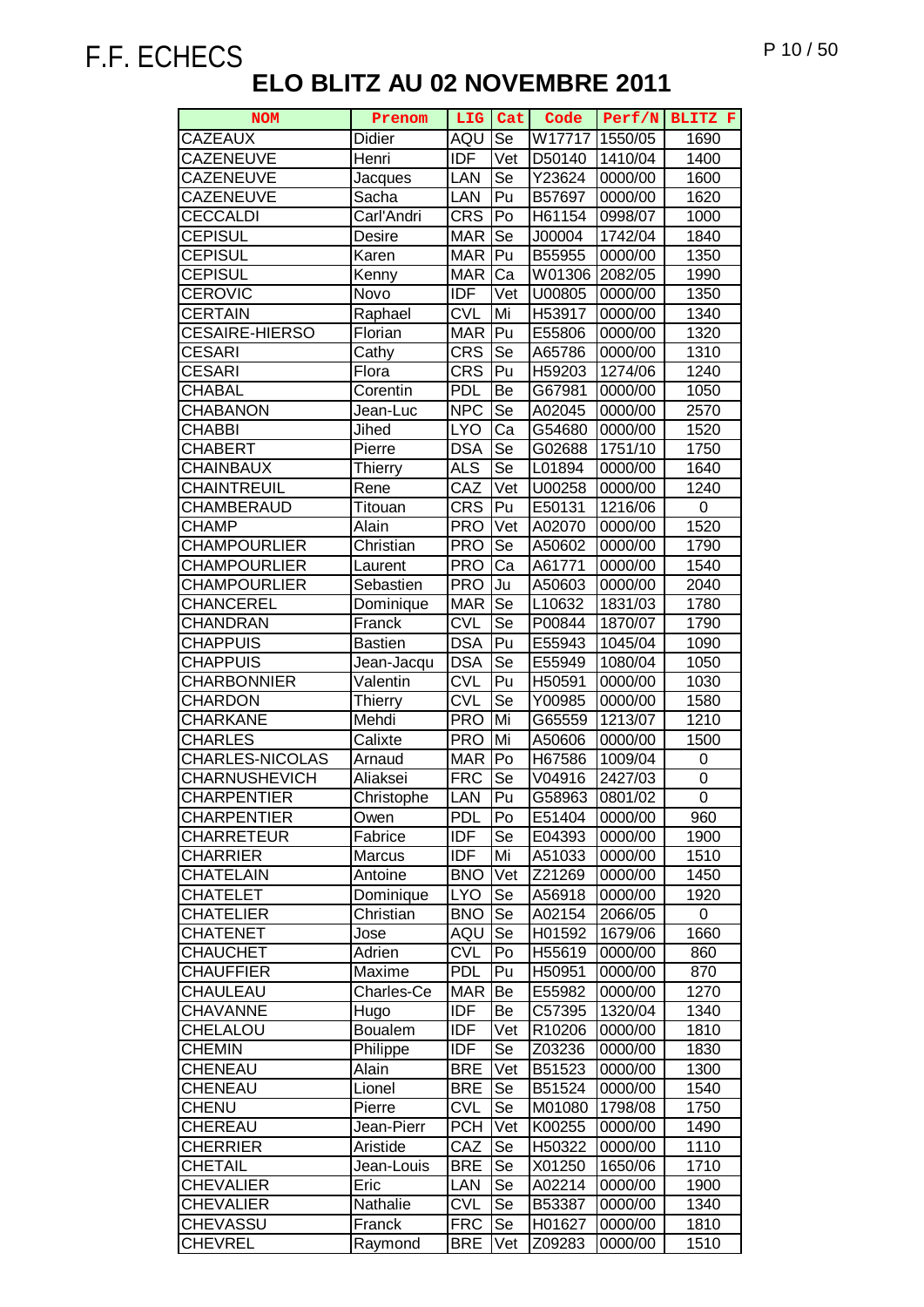| <b>NOM</b>        | Prenom       | LIG.       | Cat                        | Code           | Perf/N  | BLITZ F |
|-------------------|--------------|------------|----------------------------|----------------|---------|---------|
| <b>CHEYMOL</b>    | Eric         | <b>IDF</b> | Se                         | A02240         | 1969/05 | 2150    |
| <b>CHIAMA</b>     | Lucienne     | AQU        | $\overline{\mathsf{V}}$ et | W18734 0000/00 |         | 1210    |
| <b>CHIN</b>       | David        | <b>CVL</b> | Se                         | M12760         | 0000/00 | 1920    |
| <b>CHINELLO</b>   | Gianmarco    | <b>IDF</b> | $\overline{\mathsf{Se}}$   | J53741         | 1838/05 | 0       |
| CHITRIT           | Norbert      | <b>IDF</b> | Vet                        | A02255         | 0000/00 | 2040    |
| CHOISEAU          | Ugo          | <b>IDF</b> | Be                         | D57107         | 0000/00 | 1510    |
| <b>CHOMET</b>     | Pascal       | <b>IDF</b> | Se                         | A02262         | 0000/00 | 2180    |
| CHOPPIN DE JAN.   | Cyril        | <b>IDF</b> | Se                         | J06434         | 0000/00 | 1660    |
| <b>CHOTTIN</b>    | Jordan       | CAZ        | Mi                         | C70685         | 0000/00 | 1330    |
| CHRISTMANN        | Francis      | <b>ALS</b> | Se                         | C57380         | 0000/00 | 1340    |
| CHRISTOPHE-HAYO   | Romain       | <b>MAR</b> | Se                         | V12454         | 0000/00 | 1890    |
| CIAPARRA          | Kevin        | <b>CRS</b> | Ca                         | H58708         | 1903/05 | 0       |
| <b>CICCOLI</b>    | Jean-Louis   | <b>LOR</b> | Se                         | H73000         | 1884/05 | 0       |
| <b>CICCOLI</b>    | Matteu       | <b>CRS</b> | P <sub>O</sub>             | G51947         | 1118/16 | 1120    |
| <b>CICCOLI</b>    | Theo         | <b>LOR</b> | Pp                         | G66883         | 1714/12 | 1620    |
| <b>CIFANI</b>     | Pierre       | <b>DSA</b> | $\overline{\mathsf{V}}$ et | A02288         | 0000/00 | 1660    |
| CIVIT             | Pierre       | <b>LOR</b> | Ca                         | Y23941         | 2216/08 | 2130    |
| <b>CLAPIER</b>    | Lilou        | <b>MAR</b> | Po                         | G56581         | 0000/00 | 990     |
| <b>CLAPIER</b>    | Titouan      | <b>MAR</b> | Pp                         | G56580         | 0000/00 | 1080    |
| <b>CLAUDEL</b>    | Arnaud       | <b>IDF</b> | Se                         | E69476         | 0000/00 | 1620    |
| <b>CLAUZEL</b>    | Andre        | <b>IDF</b> | Vet                        | A02316         | 0000/00 | 1660    |
| <b>CLEAUD</b>     | Cyril        | <b>HNO</b> | Se                         | X01695         | 0000/00 | 1820    |
| <b>CLEMENT</b>    | Nicolas      | <b>HNO</b> | Be                         | G51253         | 0888/06 | 0       |
| <b>CLEMENT</b>    | Olivier      | <b>PRO</b> | Se                         | H01668         | 2253/01 | 0       |
| <b>CLEMENTI</b>   | Charles      | <b>CRS</b> | Se                         | F05904         | 1184/08 | 1250    |
| <b>CLEMENTSON</b> | Robin        | IDF        | Be                         | D52424         | 0872/02 | 0       |
| CLERGEON          | Alexis       | <b>IDF</b> | Pu                         | E66847         | 0000/00 | 1080    |
| <b>CLOUVEL</b>    | Jean-Paul    | <b>LYO</b> | Vet                        | G51796         | 0000/00 | 1440    |
| COBO MONTEJO      | Miguel Ang   | IDF        | Se                         | H53049         | 0000/00 | 2020    |
| <b>COCATRIX</b>   | Leo          | CAZ        | Po                         | E70973         | 0000/00 | 1130    |
| <b>COCATRIX</b>   | Morgane      | CAZ        | Be                         | B65492         | 0000/00 | 1100    |
| <b>COCHENNEC</b>  | Morgat       | CAZ        | Po                         | D59621         | 0000/00 | 1450    |
| <b>COCIERE</b>    | Mihai        | <b>DSA</b> | Se                         | R09614         | 0000/00 | 2090    |
| <b>COIFFAIT</b>   | Casimir      | <b>HNO</b> | Ju                         | B55640         | 0000/00 | 1620    |
| <b>COIFFAIT</b>   | Claire-Ali   | HNO        | Ca                         | C53463         | 0000/00 | 1580    |
| <b>COIFFAIT</b>   | Pierre-Bas   | HNO        | Pu                         | D52097         | 1732/06 | 1690    |
| <b>COISCAUD</b>   | Guillaume    | <b>PDL</b> | Se                         | X04017         | 0000/00 | 1500    |
| <b>COLARD</b>     | Jean-Pierr   | CAZ        | Vet                        | H50337         | 0000/00 | 1180    |
| COLAS             | <b>Bruno</b> | <b>PDL</b> | Se                         | Y00929         | 0000/00 | 1350    |
| <b>COLIN</b>      | Enzo         | <b>LYO</b> | Be                         | A50266         | 0000/00 | 1700    |
| <b>COLIN</b>      | Erwan        | <b>BRE</b> | Se                         | N12264         | 1673/07 | 1670    |
| <b>COLIN</b>      | Phanie       | <b>LYO</b> | Ca                         | W17848         | 0000/00 | 1770    |
| <b>COLIN</b>      | Sophie       | <b>LYO</b> | Se                         | C68247         | 0000/00 | 800     |
| <b>COLIN-KHUU</b> | Vincent      | <b>LYO</b> | Se                         | N12793         | 0000/00 | 1910    |
| COLLARD           | Jorys        | <b>CRS</b> | Pu                         | D52256         | 1289/06 | 0       |
| <b>COLLETER</b>   | Christian    | <b>BRE</b> | Se                         | H70959         | 1500/06 | 0       |
| <b>COLLETTE</b>   | Gilles       | <b>IDF</b> | Se                         | R01869         | 0000/00 | 1730    |
| COLLIN            | Jean-Phili   | <b>BRE</b> | Se                         | C54339         | 2024/07 | 2020    |
| <b>COLLIN</b>     | Laurent      | <b>LYO</b> | Se                         | S09228         | 0000/00 | 1610    |
| <b>COLLIN</b>     | Theo         | LAN        | Ca                         | Z06161         | 0000/00 | 1600    |
| <b>COLLINET</b>   | Nicolas      | <b>PDL</b> | Be                         | C55723         | 0000/00 | 1580    |
| COLLIOU           | Yannick      | <b>HNO</b> | Se                         | A02411         | 0000/00 | 2200    |
| <b>COLOMBANI</b>  | Julien       | <b>CRS</b> | Pu                         | G54151         | 1268/08 | 1270    |
| <b>COLONNA</b>    | Athaniel     | <b>CRS</b> | Se                         | H52435         | 0000/00 | 1080    |
| <b>COLONNA</b>    | Jean Phili   | <b>CRS</b> | Pu                         | G55121         | 0898/07 | 900     |
| <b>COLOSIMO</b>   | Enzo         | <b>PDL</b> | Be                         | E62283         | 0000/00 | 1410    |
| <b>COLSON</b>     | Arnaud       | <b>LOR</b> | Se                         | G05670         | 0000/00 | 1960    |
| <b>COMBES</b>     | Angelino     | LAN        | Be                         | D58833         | 1107/02 | 1280    |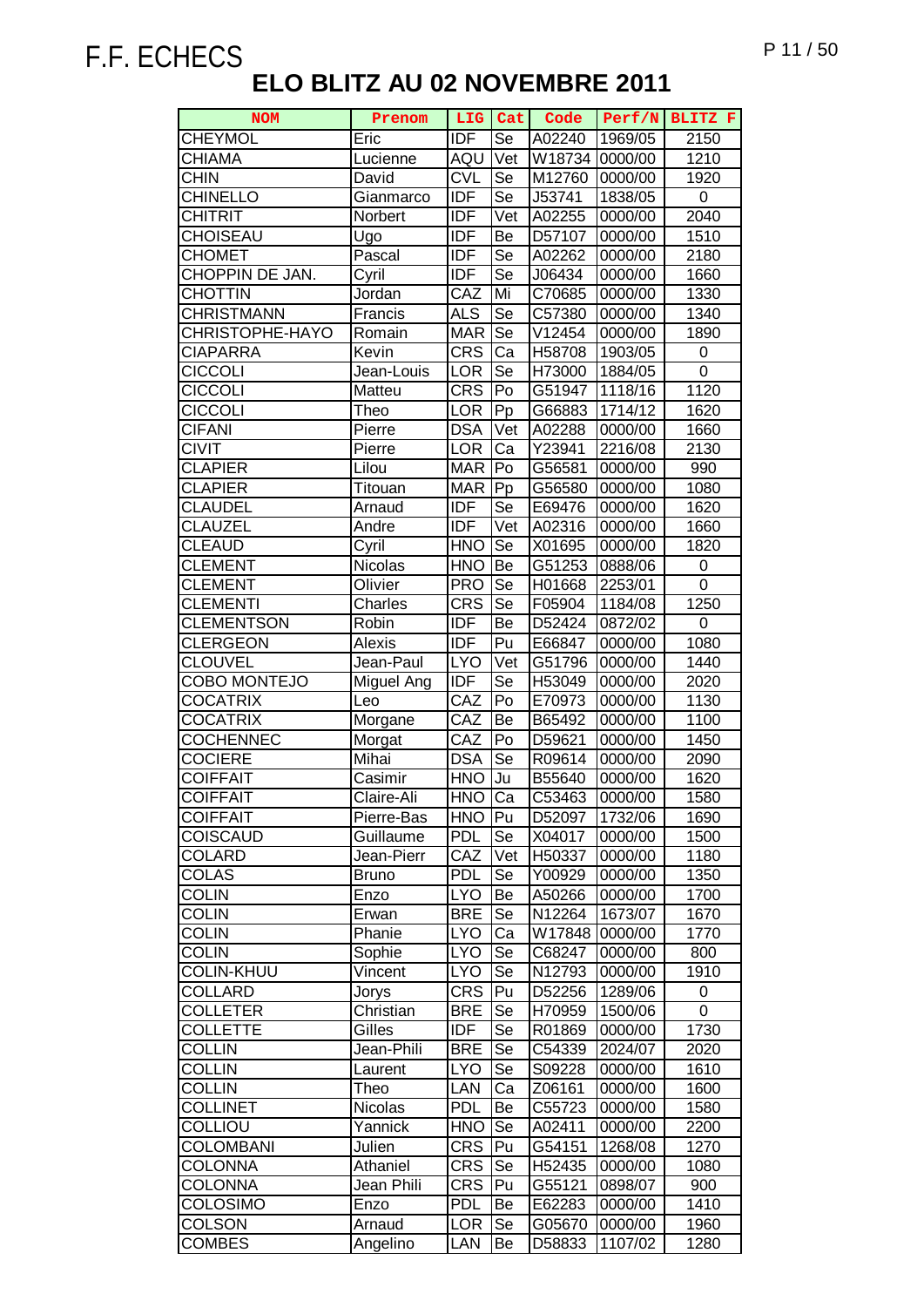| <b>NOM</b>          | Prenom         | LIG                      | Cat                      | Code   | Perf/N  | BLITZ F          |
|---------------------|----------------|--------------------------|--------------------------|--------|---------|------------------|
| <b>COME</b>         | Perrine        | <b>BRE</b>               | Ca                       | C55047 | 0000/00 | 1610             |
| <b>COMES</b>        | <b>Didier</b>  | <b>IDF</b>               | Se                       | J10029 | 0000/00 | 1850             |
| <b>COMITI</b>       | Lea            | <b>CRS</b>               | Mi                       | B61448 | 1197/04 | $\pmb{0}$        |
| <b>COMITI</b>       | Tony           | <b>CRS</b>               | Ca                       | Y11790 | 1551/10 | 1550             |
| <b>COMPAN</b>       | <b>Bastien</b> | LAN                      | Be                       | E53514 | 1496/15 | 1500             |
| CONAN               | Eric           | <b>CVL</b>               | Se                       | X00267 | 0935/05 | 1030             |
| <b>CONDEMINAS</b>   | Christian      | <b>MPY</b>               | Se                       | J03329 | 0000/00 | 1660             |
| <b>CONJAT</b>       | Esteban        | <b>IDF</b>               | Pu                       | G50562 | 0000/00 | 1190             |
| CONTINSOUZAS        | Vincent        | <b>PRO</b>               | Pu                       | J50860 | 0827/05 | $\boldsymbol{0}$ |
| COQUELIN            | Philippe       | <b>IDF</b>               | Se                       | N12909 | 0000/00 | 2010             |
| <b>COQUELLE</b>     | Gilbert        | <b>PIC</b>               | Vet                      | C01618 | 0000/00 | 1830             |
| CORABOEUF           | Alain          | LAN                      | Vet                      | A02467 | 0000/00 | 1870             |
| CORBET              | Francois       | CAZ                      | Ju                       | G60557 | 0000/00 | 1690             |
| CORBET              | Laurent        | <b>BRG</b>               | Se                       | G06585 | 0000/00 | 2360             |
| <b>CORDIER</b>      | Michel         | <b>MPY</b>               | Se                       | X00252 | 0000/00 | 1450             |
| <b>CORDIER</b>      | Nicolas        | <b>IDF</b>               | Se                       | A54121 | 0000/00 | 1730             |
| <b>CORMIER</b>      | Thierry        | <b>IDF</b>               | Se                       | L01370 | 1842/06 | 1800             |
| CORNET              | Michel         | AQU                      | Vet                      | B01592 | 0000/00 | 1490             |
| CORNOT              | Pierre         | <b>IDF</b>               | Se                       | E54389 | 0000/00 | 1520             |
| <b>CORSINI</b>      | Jean-Franc     | <b>FRC</b>               | $\overline{\mathsf{Se}}$ | L04432 | 0000/00 | 1590             |
| CORTI-CAMIO         | Pierre-Jea     | <b>CRS</b>               | Mi                       | C51948 | 1309/05 | 0                |
| COSMI               | Guillaume      | <b>PRO</b>               | Pu                       | D52497 | 1270/15 | 1270             |
| COSSUTTA            | Nello          | <b>PIC</b>               | Vet                      | J11447 | 1430/10 | 1520             |
| COSTA               | Alain          | <b>CRS</b>               | Se                       | B50428 | 1470/05 | 1550             |
| COSTA               | Elodie         | <b>CRS</b>               | Ca                       | B52950 | 1911/06 | 0                |
| <b>COSTA</b>        | Jean-Yves      | LAN                      | Se                       | A02513 | 1959/06 | 1930             |
| COSTA               | Leo            | <b>PDL</b>               | Be                       | H67359 | 0000/00 | 1190             |
| COSTA               | Pierre-Mat     | <b>CRS</b>               | Se                       | M05533 | 2231/07 | 2230             |
| <b>COSTE</b>        | Remi           | <b>IDF</b>               | $\overline{\mathsf{Se}}$ | C53661 | 0000/00 | 1790             |
| <b>COTHENET</b>     | Alexis         | <b>PRO</b>               | $\overline{\mathsf{Se}}$ | H54636 | 0000/00 | 1340             |
| <b>COTRELLE</b>     | Christophe     | <b>PIC</b>               | Se                       | N08360 | 0000/00 | 1610             |
| <b>COTTIER</b>      | Camille        | CAZ                      | Po                       | G61578 | 1416/06 | 1190             |
| <b>COULATY</b>      | Philippe       | <b>MPY</b>               | Se                       | D69043 | 0000/00 | 1170             |
| COUPET              | Pascal         | <b>IDF</b>               | Se                       | A02548 | 0000/00 | 2190             |
| <b>COUPLET</b>      | Pierre         | <b>LYO</b>               | Se                       | G51703 | 1492/05 | $\pmb{0}$        |
| <b>COURBI</b>       | Stephane       | <b>PRO</b>               | Se                       | B01644 | 2229/10 | 2210             |
| COURSAGET           | <b>Nicolas</b> | <b>BNO</b>               | Se                       | H01801 | 2142/05 | 0                |
| <b>COURTET</b>      | Benjamin       | <b>LYO</b>               | Mi                       | B52293 | 0000/00 | 1790             |
| <b>COURTET</b>      | Cyril          | <b>LYO</b>               | Ju                       | X02856 | 0000/00 | 1950             |
| COUSSEMENT          | Laurent        | <b>PIC</b>               | Se                       | Z07713 | 0000/00 | 1090             |
| COUTTON             | Sylvain        | CAZ                      | Se                       | H01812 | 0000/00 | 2200             |
| COUVE               | Mathieu        | <b>PRO</b>               | Be                       | H62000 | 0000/00 | 1490             |
| <b>COZIEN</b>       | Michel         | <b>BRE</b>               | Vet                      | A02591 | 0000/00 | 1520             |
| CRABE               | Eric           | <b>LYO</b>               | Se                       | B56154 | 0000/00 | 1890             |
| CRAMER              | Stephen        | <b>MAR</b>               | Se                       | J11296 | 0000/00 | 2080             |
| <b>CRAPON</b>       | Laurent        | <b>PRO</b>               | Se                       | S04791 | 0000/00 | 1820             |
| <b>CRESSWELL</b>    | Patrick        | <b>BRE</b>               | Pp                       | H71011 | 1027/05 | 0                |
| CRISCUOLO           | Maeva          | <b>CRS</b>               | Pu                       | H56912 | 1120/06 | 0                |
| CRISTOFARI          | Antoine        | <b>CRS</b>               | Se                       | P07339 | 1980/07 | 1980             |
| <b>CROMER</b>       | Tristan        | <b>CRS</b>               | Mi                       | C50334 | 1514/05 | 0                |
| <b>CROMMELYNCK</b>  | Francois       | <b>BRG</b>               | Vet                      | H09153 | 1450/09 | 1530             |
| <b>CROSNIER</b>     | Tony           | <b>CVL</b>               | Se                       | M07057 | 0000/00 | 1900             |
| <b>CSOMOS</b>       | Roland         | LAN                      | Se                       | N19627 | 0000/00 | 1730             |
| <b>CSOMOS</b>       | Romain         | <b>LAN</b>               | Se                       | P13480 | 0000/00 | 2180             |
| <b>CUALLADO</b>     |                | <b>MPY</b>               | Se                       |        | 0000/00 |                  |
|                     | Stephane       |                          |                          | E68964 |         | 1990             |
| CUNEO<br><b>CUQ</b> | Christine      | <b>CRS</b><br><b>MPY</b> | Se                       | H55576 | 0000/00 | 1110<br>1780     |
| <b>CUREAU</b>       | Christian      |                          | Vet                      | B01706 | 0000/00 |                  |
|                     | Christian      | IDF                      | Se                       | D03809 | 0000/00 | 1520             |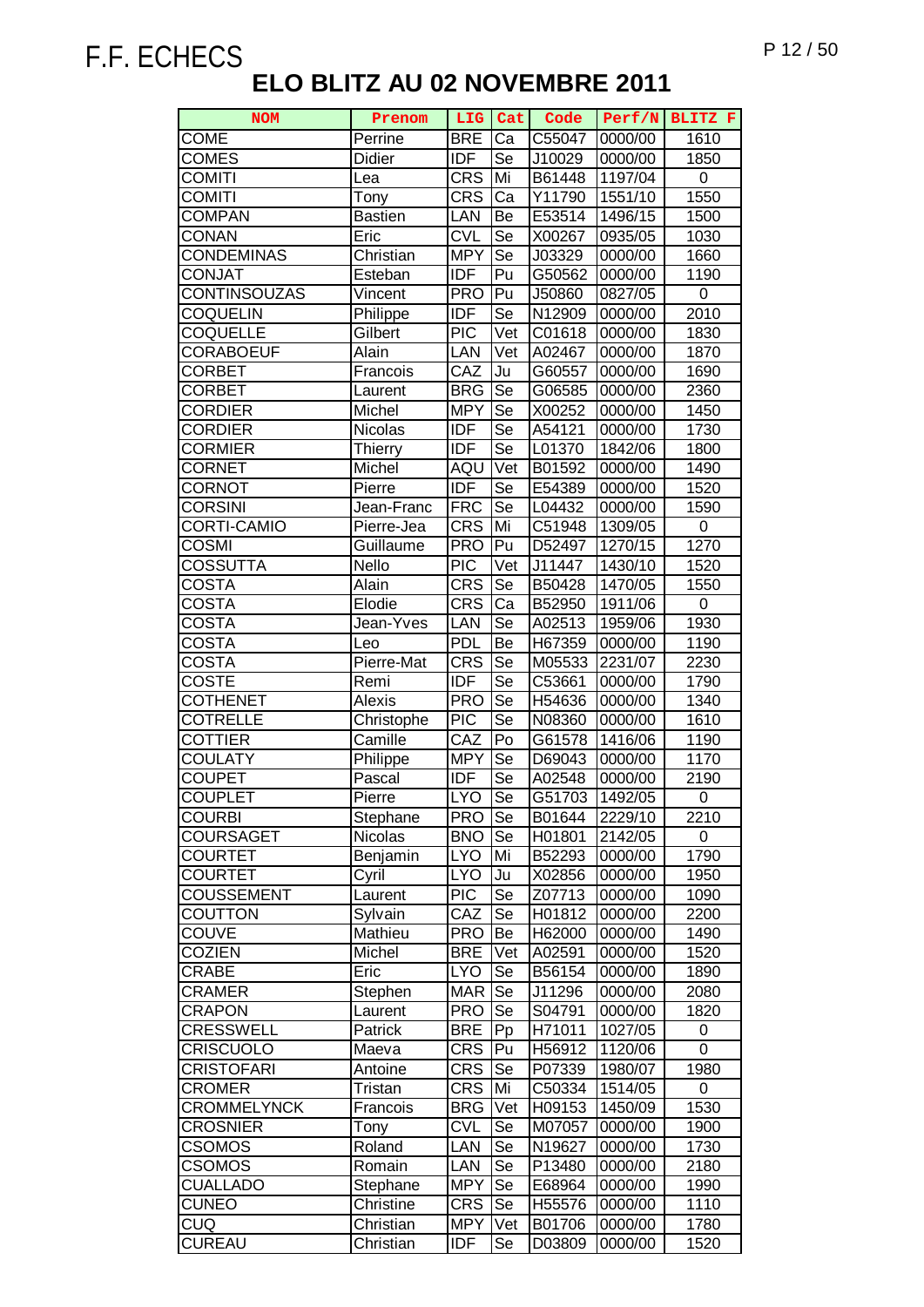| <b>NOM</b>        | Prenom          | LIG              | Cat                      | Code   | Perf/N  | BLITZ F |
|-------------------|-----------------|------------------|--------------------------|--------|---------|---------|
| DA APRESENTACAO   | Christophe      | IDF              | Se                       | J00201 | 0000/00 | 2160    |
| <b>DA COSTA</b>   | Manuel          | IDF              | Vet                      | S05290 | 0000/00 | 1190    |
| <b>DA SILVA</b>   | Paul            | <b>IDF</b>       | Be                       | D55568 | 0000/00 | 1450    |
| <b>DACALOR</b>    | Aurelie         | <b>IDF</b>       | Se                       | F06960 | 0000/00 | 1880    |
| <b>DAENEN</b>     | Serge           | LAN              | Se                       | V05619 | 0000/00 | 2000    |
| <b>DAGNICOURT</b> | Francis         | $\overline{PIC}$ | Se                       | H01876 | 1615/06 | 1660    |
| <b>DAGNICOURT</b> | Marie           | <b>PIC</b>       | Ca                       | Z13701 | 1211/05 | 0       |
| <b>DAGONIA</b>    | Steve           | <b>IDF</b>       | Se                       | Y02490 | 0000/00 | 1660    |
| <b>DAGUZON</b>    | Jack            | CAZ              | Vet                      | J03085 | 0000/00 | 1190    |
| <b>DAIF</b>       | Sarah           | CAZ              | Ju                       | W05742 | 0000/00 | 1710    |
| <b>DAMAS</b>      | Esteban         | <b>BNO</b>       | Pu                       | H51585 | 0000/00 | 1120    |
| <b>DAMBO</b>      | Jean-Franc      | <b>MAR</b>       | Pp                       | J55045 | 0801/06 | 0       |
| <b>DAMBRIN</b>    | David           | LAN              | Se                       | W05641 | 0000/00 | 1790    |
| <b>DAMI</b>       | Lisa            | <b>CRS</b>       | Po                       | J53835 | 0801/03 | 0       |
| <b>DAMOTTE</b>    | Quentin         | <b>NPC</b>       | Mi                       | Z20201 | 1541/08 | 1520    |
| <b>DAMOUR</b>     | Theo            | <b>BRE</b>       | Mi                       | Z04491 | 0000/00 | 1960    |
| <b>DANA</b>       | Frederic        | <b>IDF</b>       | Se                       | J53282 | 1424/06 | 0       |
| DANIELYAN         | Siramarg        | <b>IDF</b>       | $\overline{\text{Se}}$   | D53524 | 0000/00 | 1570    |
| <b>DARDENNE</b>   | <b>Bertrand</b> | <b>IDF</b>       | Se                       | A71192 | 2016/09 | 2020    |
| <b>DARMON</b>     | Marc            | <b>CVL</b>       | Se                       | M08335 | 1676/08 | 1690    |
| <b>DARRIEUX</b>   | Thomas          | <b>BRE</b>       | Ca                       | Y02089 | 0000/00 | 2060    |
| <b>DASCALESCU</b> | Christian       | <b>IDF</b>       | Be                       | B51634 | 0000/00 | 1580    |
| <b>DATESSEN</b>   | Yann            | <b>IDF</b>       | Se                       | W16093 | 0000/00 | 1780    |
| <b>DAUPHIN</b>    | Thomas          | <b>IDF</b>       | Se                       | D00596 | 0000/00 | 2090    |
| <b>DAURELLE</b>   | Herve           | IDF              | Se                       | A02760 | 0000/00 | 2210    |
| <b>DAURIACQ</b>   | Dylan           | <b>MAR</b>       | Pu                       | E53219 | 0962/04 | 1160    |
| <b>DAVID</b>      | Alberto         | <b>IDF</b>       | Se                       | L05804 | 0000/00 | 2690    |
| <b>DAVID</b>      | Jean-Luc        | <b>IDF</b>       | $\overline{\mathsf{Se}}$ | A02772 | 0000/00 | 1820    |
| <b>DAVID</b>      | Philippe        | <b>MPY</b>       | Se                       | Y00939 | 0000/00 | 1720    |
| <b>DAVID</b>      | Sebastien       | <b>CVL</b>       | Se                       | C51004 | 1773/02 | 0       |
| <b>DAVY</b>       | <b>Bruno</b>    | <b>IDF</b>       | Se                       | F01304 | 0000/00 | 1880    |
| DE ABREU          | Orlando         | <b>DSA</b>       | Se                       | B02881 | 0000/00 | 1890    |
| DE ANDRES OTERI   | Carlos          | <b>PRO</b>       | Se                       | A59349 | 0000/00 | 2080    |
| DE BALMANN        | Marc            | <b>IDF</b>       | Ca                       | G60231 | 0000/00 | 1840    |
| DE BENAZE         | Francois        | IDF              | Pu                       | E58968 | 0000/00 | 1570    |
| DE BENAZE         | Guillaume       | <b>IDF</b>       | Po                       | H68535 | 0000/00 | 1060    |
| DE BENAZE         | Jean-Franc      | <b>IDF</b>       | Se                       | H70018 | 0000/00 | 1080    |
| DE CASTET         | Antoine         | IDF              | Se                       | F06544 | 0000/00 | 1370    |
| DE GAILLANDE      | Mael            | <b>PRO</b>       | Po                       | H57334 | 0944/08 | 940     |
| DE GAILLANDE      | Tristan         | <b>PRO</b>       | Be                       | H57335 | 1331/06 | 1300    |
| <b>DE GENTILE</b> | Theophane       | <b>MAR</b>       | Pu                       | G57018 | 0000/00 | 1190    |
| DE LAVIGNE        | Theo            | <b>MAR</b>       | lPu                      | D69999 | 0000/00 | 1190    |
| DE LEEUW          | Johannes        | CAZ              | Vet                      | A02935 | 0000/00 | 1790    |
| DE LUPPE          | Jean-Bertr      | CAZ              | Vet                      | H01982 | 0000/00 | 1530    |
| <b>DE MARCHI</b>  | Olivier         | <b>DSA</b>       | Se                       | G02669 | 2334/11 | 2370    |
| DE POLEON         | Darius          | <b>IDF</b>       | Se                       | H01992 | 0000/00 | 1950    |
| DE SENNEVILLE     | Adhemar         | <b>IDF</b>       | Pu                       | H68482 | 0000/00 | 990     |
| <b>DEAN</b>       | Pietro          | <b>IDF</b>       | Se                       | A62359 | 0000/00 | 1410    |
| <b>DEBAERT</b>    | Quentin         | <b>PIC</b>       | Ca                       | H50504 | 0000/00 | 950     |
| <b>DEBERDT</b>    | <b>Benoit</b>   | <b>IDF</b>       | Se                       | X04809 | 0000/00 | 1490    |
| <b>DEBET</b>      | Hadrien         | <b>IDF</b>       | Se                       | D50334 | 0000/00 | 1680    |
| <b>DEBEVERE</b>   | Francois-X      | <b>NPC</b>       | Se                       | S00905 | 0000/00 | 1740    |
| <b>DEBLAY</b>     | Marlene         | <b>MAR</b>       | Se                       | P03467 | 1324/03 | 0       |
| <b>DEBLAY</b>     | Thomas          | <b>MAR</b>       | Mi                       | X14879 | 1487/02 | 0       |
| <b>DEBRAY</b>     | Francois        | <b>DSA</b>       | Se                       | M00284 | 2500/12 | 2500    |
| <b>DECOSSE</b>    | Jean-Fabie      | <b>BNO</b>       | Se                       | K03616 | 0000/00 | 2440    |
| <b>DECOTTE</b>    | Quentin         | <b>PIC</b>       | Se                       | M00302 | 0000/00 | 1800    |
| <b>DEFLANDRE</b>  | David           | <b>CVL</b>       | Pp                       | H51688 | 0801/05 | 860     |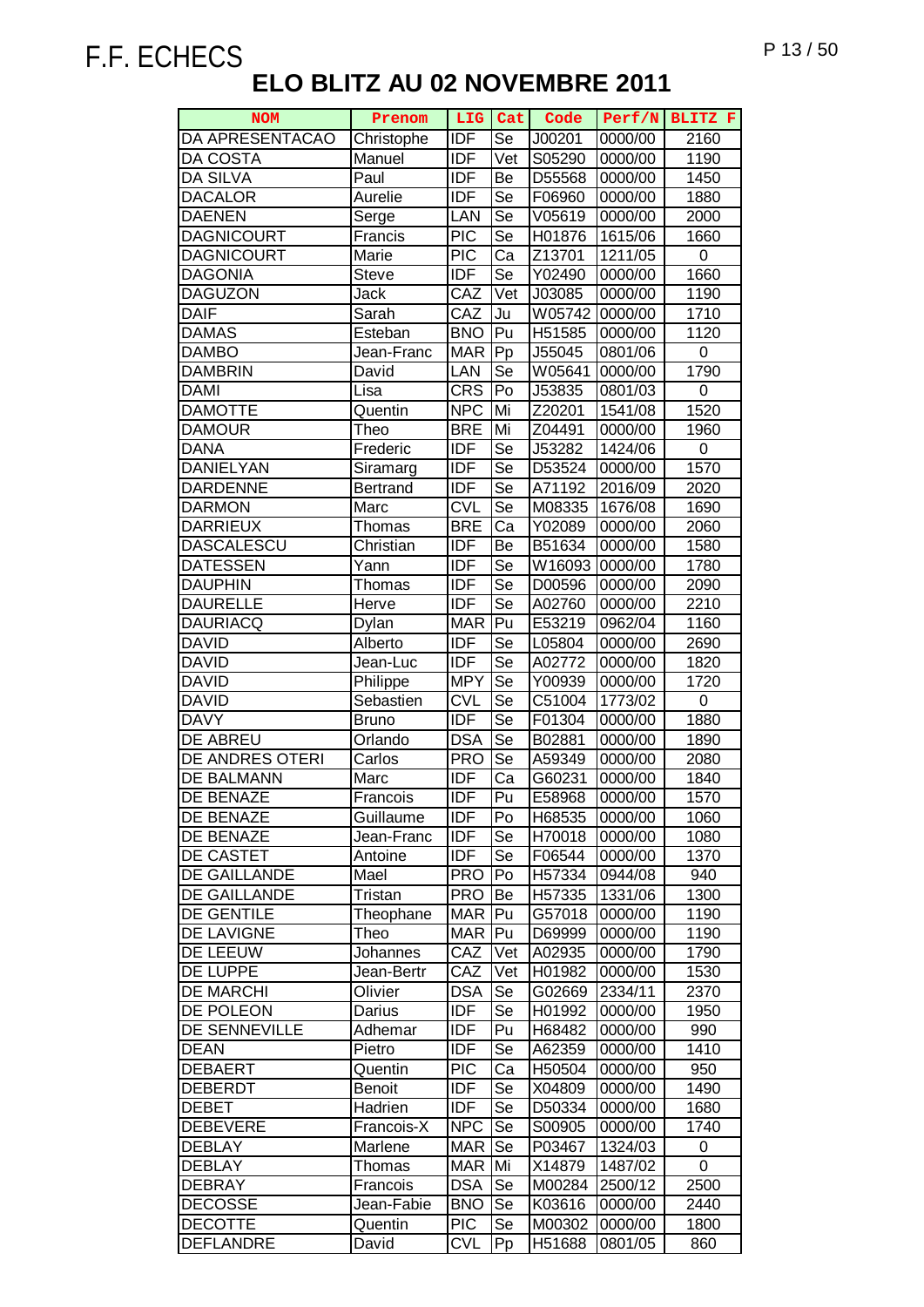| <b>NOM</b>                            | Prenom               | LIG                      | Cat        | Code             | Perf/N             | BLITZ F      |
|---------------------------------------|----------------------|--------------------------|------------|------------------|--------------------|--------------|
| <b>DEFLANDRE</b>                      | Florence             | <b>CVL</b>               | Se         | H51691           | 0893/05            | 0            |
| <b>DEFLANDRE</b>                      | Romain               | <b>CVL</b>               | $\bar{P}p$ | H51690           | 0820/06            | 920          |
| <b>DEFRANCE</b>                       | Laurent              | CHA                      | Se         | J00852           | 2076/04            | 0            |
| <b>DEFRENNE</b>                       | Isabelle             | LAN                      | Se         | U03601           | 0000/00            | 1300         |
| <b>DEGEORGES</b>                      | Hugo                 | <b>PRO</b>               | Be         | E67330           | 0000/00            | 1440         |
| <b>DEGEORGES</b>                      | Mathis               | <b>PRO</b>               | Pu         | E67329           | 0000/00            | 1380         |
| <b>DEGRENNE</b>                       | Justine              | <b>BNO</b>               | Pu         | H68132           | 0000/00            | 830          |
| <b>DEGUILLAUME</b>                    | Thomas               | <b>CRS</b>               | Pu         | H54376           | 0000/00            | 1010         |
| <b>DEHAINAULT</b>                     | Christian            | <b>CRS</b>               | Se         | G05720           | 0000/00            | 1470         |
| <b>DEL GOBBO</b>                      | Michel               | <b>PIC</b>               | Vet        | G07800           | 0000/00            | 1650         |
| <b>DEL VALLE</b>                      | Clemence             | <b>PRO</b>               | Ca         | A54439           | 1270/04            | 0            |
| <b>DEL VALLE</b>                      | Julie                | <b>PRO</b>               | Be         | A64296           | 1535/15            | 1540         |
| <b>DELABACA</b>                       | Romuald              | CAZ                      | Se         | F05653           | 0000/00            | 2090         |
| <b>DELACOURT</b>                      | Frederic             | <b>IDF</b>               | Se         | P02163           | 0000/00            | 1870         |
| <b>DELAHAYE</b>                       | Tony                 | <b>LOR</b>               | Se         | H59856           | 0000/00            | 1130         |
| <b>DELALANDE</b>                      | Herve                | <b>IDF</b>               | Se         | P07302           | 0000/00            | 2110         |
| <b>DELAPLACE</b>                      | Thomas               | LAN                      | Se         | L09755           | 0000/00            | 1930         |
| <b>DELERME</b>                        | Raymond              | <b>IDF</b>               | Vet        | A02942           | 0000/00            | 1840         |
| <b>DELESSARD</b>                      | Michel               | <b>IDF</b>               | Vet        | P02748           | 0000/00            | 1840         |
| DELHOMMEAU                            | Jeremy               | <b>PDL</b>               | Ju         | W07004           | 1727/12            | 1740         |
| <b>DELINOTTE</b>                      | <b>Bernard</b>       | <b>PDL</b>               | Vet        | E65834           | 0000/00            | 950          |
| <b>DELLAPINA</b>                      | Florian              | <b>CRS</b>               | Mi         | C58699           | 1664/16            | 1660         |
| <b>DELLAPINA</b>                      | Kevin                | <b>CRS</b>               | Ca         | B64829           | 1950/06            | 1830         |
| <b>DELLAPINA</b>                      | Yoann                | <b>CRS</b>               | Pp         | H69480           | 1070/12            | 1040         |
| <b>DELORME</b>                        | Axel                 | <b>IDF</b>               | Se         | N15196           | 0000/00            | 2420         |
| <b>DELPIERRE</b>                      | Alexis               | <b>PDL</b>               | Be         | H58818           | 0000/00            | 1140         |
| <b>DELPIERRE</b>                      | Elie                 | <b>FRC</b>               | Be         | A57649           | 0000/00            | 1890         |
| <b>DELVAUX</b>                        | Robin                | <b>LOR</b>               | Ca         | X17973           | 0000/00            | 1910         |
| <b>DEMARQUE</b>                       | Patrick              | <b>PIC</b>               | Se         | H71468           | 1521/09            | 1520         |
| <b>DEMEULANDRE</b>                    | Marcel               | <b>IDF</b>               | Vet        | K01518           | 0000/00            | 1440         |
| <b>DEMUMIEUX</b>                      | Joel                 | LAN                      | Vet        | A03031           | 1507/07            | 1640         |
| <b>DEMUTH</b>                         | Adrien               | <b>ALS</b>               | Se         | U05090           | 2416/11            | 2420         |
| <b>DEPAEUW</b>                        | Erwann               | <b>NPC</b>               | Mi         | Z08718           | 0000/00            | 1450         |
| <b>DEQUIDT</b>                        | Manon                | CAZ                      | Pp         | G72006           | 0867/06            | 0            |
| <b>DERANCOURT</b>                     | Malo                 | MAR <sup>1</sup>         | Po         | E69115           | 0000/00            | 1190         |
| <b>DERANCOURT</b>                     | Remi                 | MAR   Pu                 |            | E53216           | 0000/00            | 1290         |
| <b>DERBAL</b>                         | Abdel-Kari           | <b>DSA</b>               | Se         | W04502           | 0000/00            | 1970         |
| <b>DERIEUX</b>                        | Christian            | <b>IDF</b>               | Se         | A03068           | 0000/00            | 2300         |
| <b>DERIGE</b>                         | Yan                  | <b>PRO</b>               | Pu         | D52669           | 0000/00            | 1650         |
| DERIU - PERALDI                       | Joseph Mic           | <b>CRS</b>               | Pu         | G53580           | 1096/08            | 1100         |
| <b>DERONNE</b>                        | Marc                 | <b>IDF</b>               | Se         | A03074           | 1651/05            | 1790         |
| <b>DERR</b>                           | Julien               | <b>IDF</b>               | Se         | Y02939           | 0000/00            | 1740         |
| <b>DERVIEUX</b>                       | Dominique            | <b>IDF</b>               | Se         | F06257           | 0000/00            | 1940         |
| <b>DES FORGES</b>                     | Martin<br>Martin     | <b>IDF</b><br><b>CVL</b> | Pu         | C68458           | 0000/00            | 1150         |
| <b>DESABRES</b>                       |                      |                          | Pu         | C56201           | 0000/00            | 1080         |
| <b>DESALLAIS</b><br><b>DESANGLOIS</b> | Mario                | <b>IDF</b><br><b>HNO</b> | Mi<br>Mi   | G62644           | 0000/00            | 1270         |
| <b>DESCHAMPS</b>                      | Guillaume<br>Antoine | <b>LOR</b>               | Vet        | G51259<br>E52252 | 1173/07<br>0000/00 | 1140<br>1080 |
| <b>DESCHAMPS</b>                      | Irene                | <b>LOR</b>               | Vet        | B51416           | 0000/00            | 1170         |
| <b>DESFONDS</b>                       | Sylvie               | <b>DSA</b>               | Se         | F02384           | 1781/21            | 1780         |
| <b>DESMOULIERES</b>                   | Serge                | <b>CVL</b>               | Vet        | A03116           | 0000/00            | 1630         |
| <b>DEUDON</b>                         | Pierre-Her           | <b>IDF</b>               | Se         | E60363           | 1354/06            | 0            |
| <b>DEVAL</b>                          | Laurent              | <b>IDF</b>               | Se         | H02227           | 0000/00            | 1710         |
| <b>DEVALLEE</b>                       | Jeremie              | <b>CVL</b>               | Se         | R16336           | 2416/04            | 0            |
| <b>DEVAUX</b>                         | Florentin            | <b>NPC</b>               | Be         | J50076           | 1552/07            | 1550         |
| <b>DEVAUX</b>                         | Victorien            | <b>NPC</b>               | Mi         | H52210           | 1354/06            | 0            |
| <b>DEVIDET</b>                        | Laurentin            | <b>BRG</b>               | Ju         | X05139           | 1822/10            | 1820         |
| <b>DEVULDER</b>                       | Armine               | IDF                      | Se         | N12306           | 0000/00            | 1920         |
|                                       |                      |                          |            |                  |                    |              |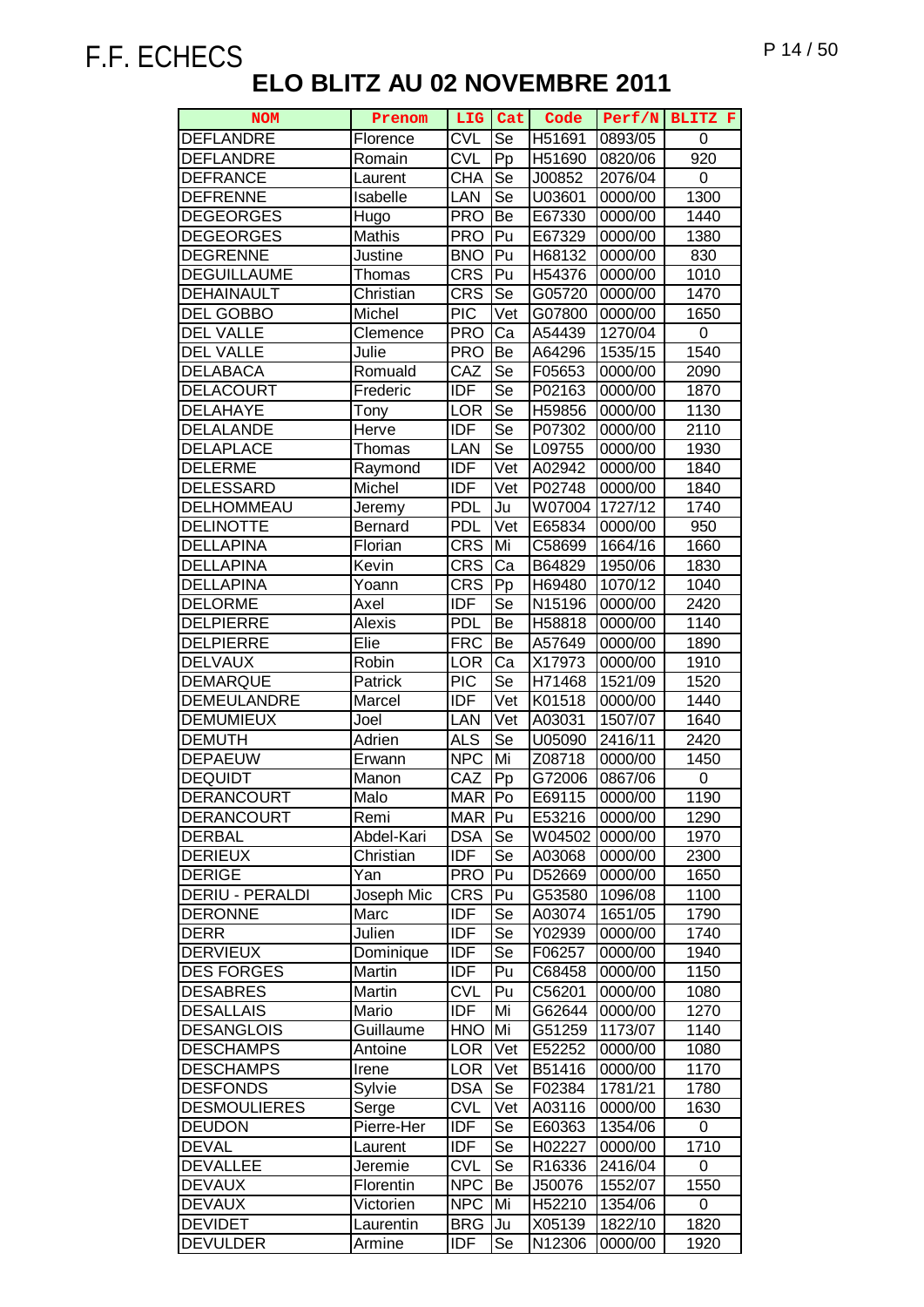| <b>NOM</b>         | Prenom         | LIG               | Cat       | Code   | Perf/N  | BLITZ F           |
|--------------------|----------------|-------------------|-----------|--------|---------|-------------------|
| <b>D'HUISSIER</b>  | Noel           | <b>IDF</b>        | Vet       | C52787 | 1447/05 | 1450              |
| <b>DI FRAJA</b>    | Victorien      | <b>BRG</b>        | Be        | H62100 | 0000/00 | 1070              |
| DI NICOLANTONIO    | Lucas          | <b>DSA</b>        | Ju        | A51083 | 2362/14 | 2380              |
| DI PASQUALE        | Leonardo       | AQU               | Se        | G50519 | 0000/00 | 1310              |
| <b>DIAFERIA</b>    | Joseph         | <b>DSA</b>        | Vet       | E02215 | 0000/00 | 1610              |
| <b>DIDIER</b>      | Laurent        | <b>PCH</b>        | Se        | R05219 | 1872/09 | 1950              |
| <b>DIDIER</b>      | Pierre         | <b>DSA</b>        | Se        | E52198 | 0000/00 | 1790              |
| <b>DIEU</b>        | <b>Bruno</b>   | <b>CVL</b>        | Se        | A03237 | 1985/04 | 0                 |
| <b>DIEULEVEUT</b>  | Floriane       | <b>AUV</b>        | Mi        | Z01673 | 1686/15 | 1690              |
| <b>DIJON</b>       | Frederic       | <b>PRO</b>        | Se        | A03243 | 0000/00 | 1880              |
| <b>DIMART</b>      | Denis          | <b>IDF</b>        | Se        | A03249 | 1522/10 | 1520              |
| <b>DIMARUCUT</b>   | Francis Er     | IDF               | Se        | D50066 | 0000/00 | $\overline{2180}$ |
| <b>DIMIER</b>      | Serge          | <b>CVL</b>        | Vet       | A03254 | 1392/08 | 1420              |
| <b>DIONISI</b>     | Thomas         | <b>IDF</b>        | Ju        | W01157 | 0000/00 | 2400              |
| <b>DIONISY</b>     | Jean Phili     | <b>CRS</b>        | Pu        | H67174 | 1242/06 | 0                 |
| <b>DIOS</b>        | Raphael        | <b>CRS</b>        | Pu        | D57588 | 1199/09 | 1210              |
| <b>DIOUF</b>       | Alioune        | <b>CRS</b>        | Po        | H55087 | 0828/09 | 830               |
| <b>DIRAND</b>      | Lucas          | <b>IDF</b>        | Pu        | H58334 | 0000/00 | 920               |
| <b>DIVIER</b>      | Maxime         | <b>BNO</b>        | Ju        | Y01844 | 0000/00 | 1490              |
| <b>DJELLOULI</b>   | Hassine        | <b>CHA</b>        | Vet       | A03273 | 1881/05 | $\pmb{0}$         |
| <b>DJERMOUNE</b>   | Honein         | <b>LOR</b>        | Pu        | D59308 | 0000/00 | 1450              |
| <b>DJIAN</b>       | Lenny          | CAZ               | Po        | E70970 | 0000/00 | 1430              |
| <b>DJORDJEVIC</b>  | Vladimir       | <b>IDF</b>        | Se        | K05896 | 0000/00 | 2090              |
| <b>DJOUDI</b>      | Said           | CAZ               | Se        | A03277 | 0000/00 | 2120              |
| <b>DJUKIC</b>      | Victor         | <b>IDF</b>        | Vet       | H02296 | 0000/00 | 1960              |
| <b>DLIMI</b>       | Adil           | LAN               | Se        | C52924 | 0000/00 | 1590              |
| <b>DODART</b>      | Fozia          | <b>BRE</b>        | Se        | G50978 | 0000/00 | 1180              |
| <b>DODART</b>      | Guillaume      | <b>BRE</b>        | Pu        | C53732 | 2131/07 | 1950              |
| <b>DODART</b>      | Marion         | <b>BRE</b>        | Po        | E54331 | 1374/05 | 1350              |
| <b>DOKIET</b>      | <b>Truck</b>   | <b>IDF</b>        | Se        | G54039 | 1287/04 | 1330              |
| <b>DOMINGUEZ</b>   | Alain          | <b>IDF</b>        | Se        | F07200 | 0000/00 | 1810              |
| <b>DONATINI</b>    | Adrien         | CHA               | Be        | A51578 | 1568/07 | 1570              |
| DONGU-CUNEO        | Yann           | $CR\overline{S}$  | Be        | C59715 | 1668/12 | 1650              |
| <b>DOREMBUS</b>    | Joseph         | <b>IDF</b>        | Vet       | V05972 | 0000/00 | 1410              |
| <b>DOS SANTOS</b>  | Alvssa         | PDL               | Po        | E57923 | 0000/00 | 1180              |
| <b>DOS SANTOS</b>  | Johanna        | <b>CRS</b>        | Mi        | D52319 | 1027/09 | 1030              |
| <b>DOURERASSOU</b> | Jonathan       | <b>CHA</b>        | Se        | R00144 | 0000/00 | 2720              |
| <b>DRAILLARD</b>   | Michel         | CAZ               | Se        | W01024 | 0000/00 | 1530              |
| <b>DRIOUICH</b>    | Hamza          | <b>CRS</b>        | Be        | D52240 | 1048/08 | 1050              |
| <b>DROGOU</b>      | Gerard         | <b>IDF</b>        | Vet       | A03357 | 0000/00 | 1760              |
| <b>DROIN</b>       | Franck         | <b>IDF</b>        | Se        | A03358 | 0000/00 | 2050              |
| <b>DROUILLY</b>    | Michel         | <b>IDF</b>        | Vet       | R03159 | 0000/00 | 2030              |
| <b>DUBE</b>        | Dimitri        | <b>CVL</b>        | Se        | A03373 | 0000/00 | 2060              |
| <b>DUBOCAGE</b>    | Claude         | <b>NPC</b>        | Se        | A03381 | 2033/07 | 1910              |
| <b>DUBOIS</b>      | Emmanuelle     | $\overline{P}$ IC | Ju        | W00402 | 0000/00 | 1990              |
| <b>DUBOIS</b>      | Marie          | <b>PDL</b>        | Ca        | Y02495 | 0000/00 | 1960              |
| <b>DUBOIS</b>      | Martine        | CAZ               | Se        | A03390 | 1418/05 | 0                 |
| <b>DUBOIS</b>      | Pierre         | <b>PDL</b>        | Se        | X05723 | 2178/13 | 2150              |
| <b>DUBOST</b>      | Christophe     | <b>CVL</b>        | <b>Se</b> | K00641 | 0000/00 | 1950              |
| <b>DUBOUE</b>      | Peio           | <b>PDL</b>        | Ju        | W04501 | 2041/08 | 2150              |
| <b>DUBREUIL</b>    | Remy           | LIM               | Vet       | A03408 | 0000/00 | 1920              |
| <b>DUBRUEL</b>     | <b>Bernard</b> | AQU               | Se        | L04719 | 0000/00 | 1570              |
| <b>DUBUISSON</b>   | Mathias        | <b>NPC</b>        | Po        | E52269 | 0000/00 | 1400              |
| <b>DUBUISSON</b>   | Samuel         | <b>NPC</b>        | Pu        | D51756 | 0000/00 | 1560              |
| <b>DUCHEMIN</b>    | Frederic       | <b>BNO</b>        | Se        | Y06933 | 0000/00 | 1380              |
| <b>DUDOGNON</b>    | Marc           | <b>IDF</b>        | Se        | A03444 | 0000/00 | 2080              |
| <b>DUFLOT</b>      | Jean Luc       | <b>IDF</b>        | Vet       | H52146 | 0000/00 | 1310              |
| <b>DUFLOU</b>      | Andre          | <b>NPC</b>        | Se        | F03306 | 0000/00 | 1440              |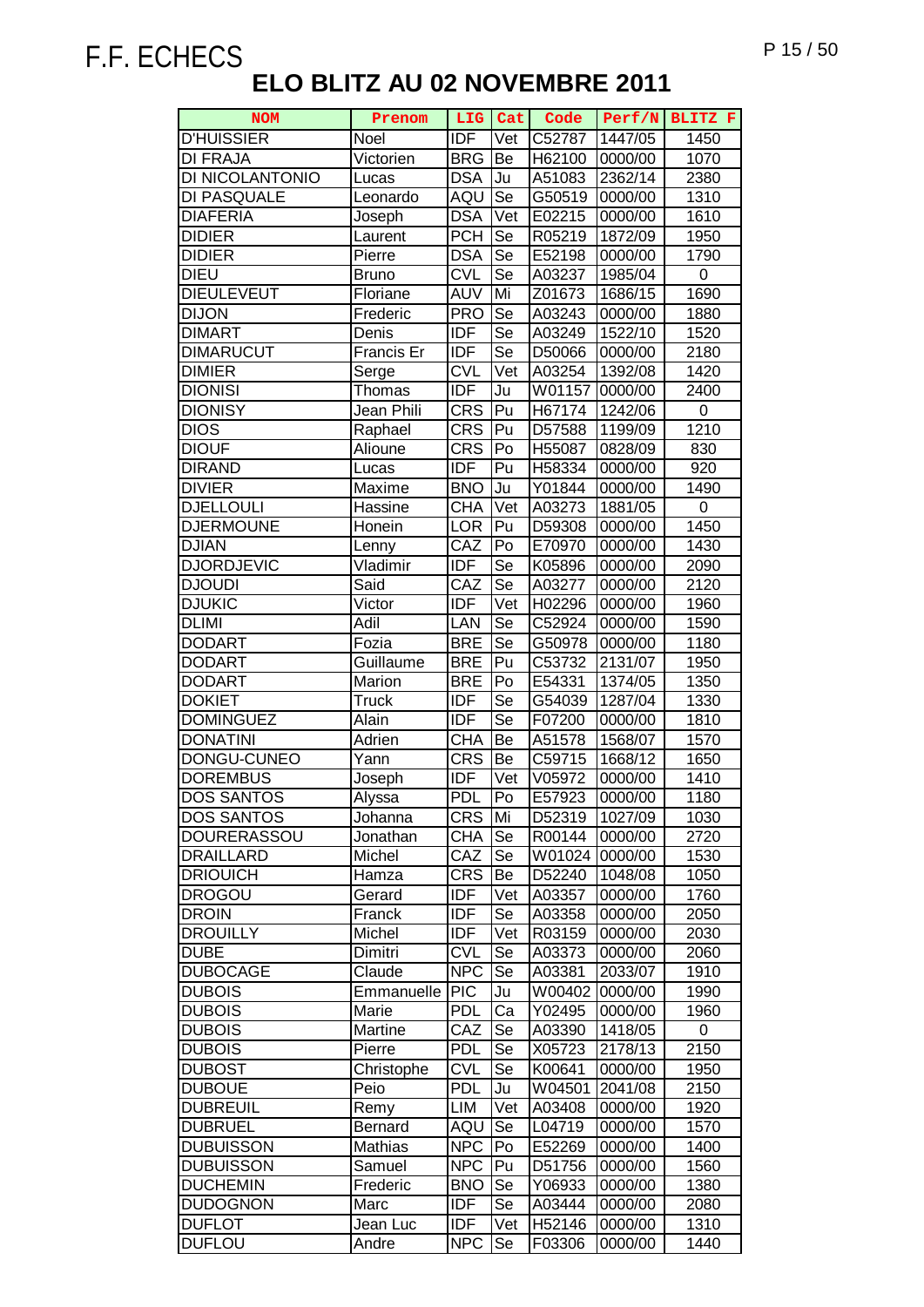| <b>NOM</b>               | Prenom         | LIG        | Cat                    | Code   | Perf/N  | BLITZ F           |
|--------------------------|----------------|------------|------------------------|--------|---------|-------------------|
| <b>DUFOR</b>             | Jean-Franc     | <b>MPY</b> | Vet                    | F06096 | 0000/00 | 1670              |
| <b>DUFOUR</b>            | Guenael        | <b>CVL</b> | Mi                     | E51940 | 0000/00 | $\overline{1220}$ |
| <b>DUFOUR</b>            | Olivier        | <b>CVL</b> | Se                     | E02928 | 0000/00 | 2170              |
| <b>DUFRENOY</b>          | Franck         | <b>IDF</b> | $\overline{\text{Se}}$ | B65594 | 0000/00 | 1670              |
| <b>DUGAS</b>             | Daniele        | <b>IDF</b> | Vet                    | R01866 | 0000/00 | 1270              |
| <b>DUGAUGUEZ</b>         | Eric           | <b>IDF</b> | Se                     | D04380 | 0000/00 | 2040              |
| <b>DUGLOUD</b>           | Theo           | <b>PRO</b> | Mi                     | Z08748 | 0000/00 | 1520              |
| <b>DUKAN</b>             | Alain          | <b>IDF</b> | Vet                    | J56188 | 1673/04 | 0                 |
| <b>DUMAS</b>             | Charles        | <b>IDF</b> | Mi                     | A70875 | 2025/06 | 1980              |
| <b>DUMAS</b>             | Mathieu        | <b>CRS</b> | Pu                     | H56886 | 0917/07 | 920               |
| <b>DUMAS</b>             | Philippe       | CAZ        | Se                     | X18178 | 1308/06 | 0                 |
| <b>DUMONTIER</b>         | Corentin       | <b>HNO</b> | Mi                     | G69441 | 1061/03 | 1130              |
| <b>DUMORTIER</b>         | <b>Thierry</b> | <b>PIC</b> | Se                     | A03501 | 2134/07 | 2130              |
| <b>DUMOULIN</b>          | Richard        | <b>IDF</b> | Se                     | E68825 | 0000/00 | 2160              |
| <b>DUPARCQ</b>           | Emilie         | <b>CVL</b> | Be                     | B52041 | 0000/00 | 1350              |
| <b>DUPEUX</b>            | Denis          | <b>CVL</b> | Se                     | A66992 | 0000/00 | 1880              |
| <b>DUPEUX</b>            | Simeon         | <b>CVL</b> | Mi                     | A52691 | 0000/00 | 1760              |
| <b>DUPIN</b>             | Francois       | <b>DSA</b> | Se                     | G00947 | 2131/13 | 2140              |
| <b>DUPIN</b>             | Sulyvan        | <b>PDL</b> | Mi                     | E56221 | 0825/03 | 1020              |
| <b>DUPONT</b>            | Annick         | <b>PIC</b> | Se                     | X00001 | 0000/00 | 1410              |
| <b>DUPONT</b>            | Francois       | LOR        | Se                     | J04158 | 0000/00 | 1890              |
| <b>DUPONT</b>            | Jean-Louis     | <b>IDF</b> | Vet                    | Z15431 | 1609/07 | 1460              |
| <b>DUPONT</b>            | Julien         | <b>PIC</b> | Pu                     | C67722 | 0000/00 | 1210              |
| <b>DUPOUY</b>            | Francois       | <b>MPY</b> | Mi                     | B67760 | 1893/07 | 1890              |
| <b>DUPUY</b>             | Franck         | CAZ        | Se                     | U00863 | 0000/00 | 1650              |
| <b>DUPUY</b>             | Mathias        | <b>MAR</b> | Be                     | D62204 | 0000/00 | 1270              |
| <b>DUPUY</b>             | Vincent        | <b>IDF</b> | Se                     | D00853 | 0000/00 | 1620              |
| <b>DUPY</b>              | Lucas          | LAN        | Se                     | Z03184 | 0000/00 | 1850              |
| <b>DURAND</b>            | Simon          | LAN        | Se                     | G05763 | 0000/00 | 1910              |
| <b>DURAND</b>            | Victor         | <b>IDF</b> | Ju                     | A58021 | 0000/00 | 2160              |
| <b>DURANT</b>            | Christophe     | <b>CHA</b> | Se                     | K03262 | 1949/03 | 1980              |
| <b>DURIEUX</b>           | Stephanie      | <b>CVL</b> | Se                     | J51071 | 0822/01 | 0                 |
| <b>DUSSAULE</b>          | <b>Benoit</b>  | <b>BNO</b> | Se                     | P01331 | 1775/05 | $\overline{0}$    |
| <b>DUSSERRE</b>          | Salome         | CAZ        | Mi                     | B51994 | 0000/00 | 1460              |
| <b>DUSSERT</b>           | Philippe       | <b>CVL</b> | Se                     | A03581 | 1989/05 | 1930              |
| <b>DUTREUIL</b>          | Raphael        | <b>CVL</b> | Mi                     | C50119 | 2099/07 | 2090              |
| <b>DUVAL</b>             | Christophe     | <b>CVL</b> | Se                     | C51733 | 0000/00 | 1490              |
| <b>DUVAL</b>             | Claire         | <b>CVL</b> | Be                     | B50201 | 0000/00 | 1860              |
| <b>DUVAL</b>             | Simon          | <b>CVL</b> | Ju                     | Y16928 | 0000/00 | 1970              |
| <b>DUVAL</b>             | Thomas         | <b>CVL</b> | Pu                     | B50202 | 0000/00 | 1850              |
| DUVAL-VIOLTON            | Anais          | <b>MAR</b> | Pu                     | E55862 | 0000/00 | 960               |
| <b>DUVICQ</b>            | Arnaud         | <b>IDF</b> | Se                     | P02274 | 1822/05 | 0                 |
| <b>DVORSAK</b>           | Hans           | <b>NPC</b> | Vet                    | A03599 | 0000/00 | 1900              |
| <b>DZIAGWA</b>           | Corentin       | <b>CVL</b> | Pu                     | H50592 | 0000/00 | 1060              |
| <b>EDEN</b>              | Agnes          | <b>IDF</b> | Se                     | W16102 | 0000/00 | 970               |
| EDEN                     | James          | <b>IDF</b> | Ca                     | W16103 | 0000/00 | 2240              |
| EDWIGE-BOUBOUNE          | Romain         | <b>DSA</b> | Se                     | R05390 | 0000/00 | 1640              |
| <b>EGGENSPIELER</b>      | Jennifer       | <b>IDF</b> | Ca                     | W18134 | 0000/00 | 1810              |
| <b>EGGENSPIELER</b>      | Laurent        | IDF        | Se                     | Z23272 | 0000/00 | 1350              |
| <b>EID</b>               | Maha           | IDF        | Ca                     | X17897 | 2034/05 | 2090              |
| EK                       | Alexandre      | <b>IDF</b> | Be                     | Z00788 | 0000/00 | 2060              |
| EK                       | Bora           | <b>IDF</b> | Pu                     | B50045 | 0000/00 | 1660              |
| $E$ K                    | Jonathan       | <b>IDF</b> | Mi                     | Z00789 | 0000/00 | 1550              |
| $\overline{\mathsf{EK}}$ | Sothea         | <b>IDF</b> | Se                     | Z00790 | 0000/00 | 1860              |
| <b>EL AHMAR</b>          | Sabri          | <b>IDF</b> | Se                     | W04881 | 1365/11 | 1370              |
| <b>EL ARCHI</b>          | Jounaid        | <b>CVL</b> | Pu                     | H63776 | 1528/05 | 0                 |
| <b>EL ARCHI</b>          | Yassir         | <b>CVL</b> | Ca                     | H67558 | 1397/07 | 1400              |
| <b>EL HERRAB</b>         | Riyad          | <b>CRS</b> | Po                     | E59073 | 0904/09 | 900               |
|                          |                |            |                        |        |         |                   |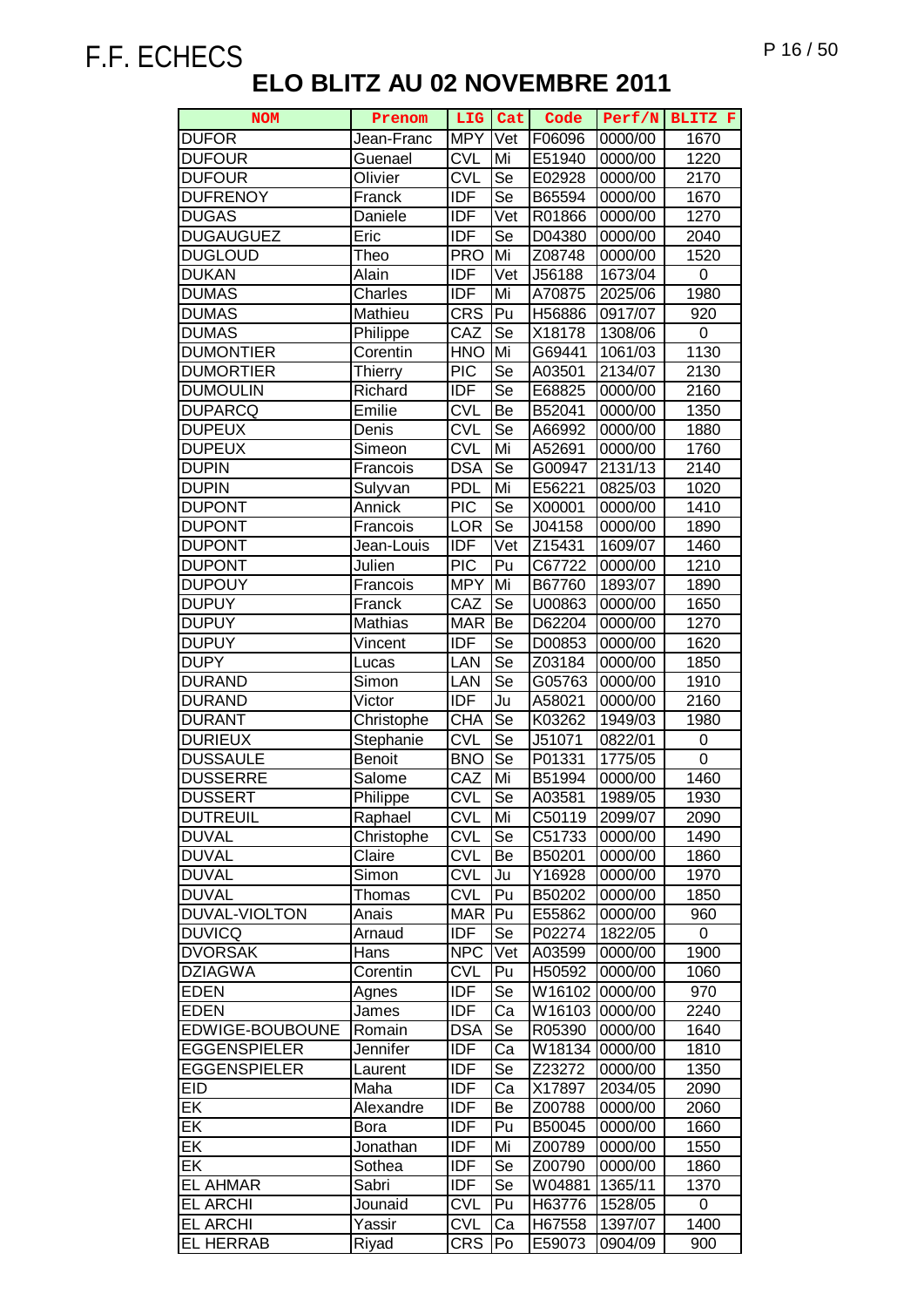| <b>NOM</b>             | Prenom          | LIG           | Cat        | Code   | Perf/N  | BLITZ F           |
|------------------------|-----------------|---------------|------------|--------|---------|-------------------|
| <b>EL HOUARI</b>       | <b>Bilal</b>    | <b>CRS</b>    | Mi         | R11731 | 1021/08 | 1020              |
| <b>EL MGHARI BAGUE</b> | Najat           | <b>PRO</b>    | Se         | C69667 | 1276/06 | 0                 |
| EL MOUSSAOUI           | Mohamed         | <b>CRS</b>    | Mi         | C58677 | 1054/08 | 1050              |
| <b>ELBELBISY</b>       | Mahmoud         | <b>IDF</b>    | Se         | G50114 | 0000/00 | 2060              |
| <b>ELLEQUAIN</b>       | <b>Baptiste</b> | CAZ           | Ca         | Y21253 | 0000/00 | 1820              |
| <b>EMERIT</b>          | Frederic        | <b>IDF</b>    | Se         | A03662 | 0000/00 | 1380              |
| <b>EMERIT</b>          | Geoffrey        | <b>IDF</b>    | Ju         | A63927 | 0000/00 | 1430              |
| <b>EMMENECKER</b>      | Philippe        | <b>IDF</b>    | Se         | A03663 | 0000/00 | 2210              |
| <b>EMSALEM</b>         | Marc            | <b>IDF</b>    | Se         | C02372 | 1349/07 | 1440              |
| <b>ENGELMANN</b>       | Herve           | <b>ALS</b>    | Se         | K05164 | 2342/09 | 2280              |
| <b>EPELLY</b>          | Patrick         | <b>PRO</b>    | Se         | A03676 | 2051/10 | 2090              |
| <b>ERDEM</b>           | Ahmet           | <b>BNO</b>    | Pp         | H61024 | 0000/00 | 1200              |
| <b>ERDEM</b>           | Fatih           | <b>BNO</b>    | Be         | H61023 | 0000/00 | 1190              |
| <b>ESCAFRE</b>         | Stephane        | <b>PRO</b>    | Se         | M03136 | 1917/06 | 0                 |
| <b>ESCLAFIT</b>        | Pierre          | LAN           | Mi         | B63254 | 1477/18 | 1480              |
| <b>ESCOLIER</b>        | Anthony         | <b>IDF</b>    | Ca         | Z06311 | 0000/00 | 1510              |
| <b>ESPEL</b>           | Aurelien        | LAN           | Se         | X06080 | 0000/00 | 1730              |
| <b>ESPRIT</b>          | Yohann          | <b>IDF</b>    | Se         | K00744 | 0000/00 | 2130              |
| <b>ESSAIDI</b>         | Faouzi          | <b>BRG</b>    | Se         | E51815 | 0000/00 | 1660              |
| <b>ESTIEU</b>          | Frederic        | <b>CVL</b>    | Se         | P07732 | 1685/05 | 1700              |
| <b>ETTAYEB</b>         | Jemchid         | <b>IDF</b>    | Ca         | Y05804 | 0000/00 | 1720              |
| <b>EVRARD</b>          | Anthony         | LOR           | Se         | Y03601 | 2078/06 | 2010              |
| <b>EYMARD</b>          | Frederic        | <b>DSA</b>    | Se         | E51076 | 1921/08 | 1920              |
| <b>EYROLLES</b>        | <b>Bertrand</b> | <b>IDF</b>    | Se         | S06502 | 0000/00 | 1480              |
| <b>EZRATTI</b>         | Andre           | <b>LOR</b>    | Vet        | A03744 | 1209/07 | 1440              |
| <b>FABY</b>            | Fabrice         | <b>IDF</b>    | Se         | F06782 | 0000/00 | $\overline{21}20$ |
| <b>FABY</b>            | Romain          | <b>IDF</b>    | Ca         | G54820 | 0000/00 | 1180              |
| <b>FACON</b>           | Joel            | <b>NPC</b>    | Vet        | L00492 | 0000/00 | 1520              |
| <b>FAEDDA</b>          | Clara           | <b>CRS</b>    | Po         | G56732 | 1005/08 | 1010              |
| <b>FAGES</b>           | Adrien          | LAN           | Pu         | H66617 | 1017/02 | 0                 |
| <b>FAHYS</b>           | <b>Bertrand</b> | <b>DSA</b>    | $\bar{S}e$ | R00824 | 2156/27 | 2160              |
| <b>FAHYS</b>           | Francis         | LAN           | Vet        | R04719 | 0000/00 | 1360              |
| <b>FAIVRE</b>          | Joann           | <b>NPC</b>    | Se         | K00904 | 1836/06 | 1820              |
| <b>FALGAYRETTES</b>    | Philippe        | <b>IDF</b>    | Se         | M11091 | 0000/00 | 1740              |
| <b>FALINE</b>          | Patrick         | <b>LOR</b>    | Vet        | U02571 | 0000/00 | 1440              |
| <b>FALLA</b>           | Damien          | <b>GUA</b> Se |            | G51769 | 0000/00 | 1590              |
| <b>FANUCHI</b>         | Guillaume       | <b>CRS</b>    | IВe        | A58194 | 1335/06 | 0                 |
| <b>FARA</b>            | Emmanuel        | <b>BRG</b>    | Se         | H02709 | 0000/00 | 1790              |
| <b>FARES</b>           | Leo             | <b>MAR</b>    | Be         | B56718 | 1721/03 | 1620              |
| <b>FARJON</b>          | Yves            | <b>DSA</b>    | Se         | A59903 | 0000/00 | 1980              |
| <b>FARNAULT</b>        | Eric            | <b>DSA</b>    | Se         | L01163 | 0000/00 | 2120              |
| <b>FARNOUD</b>         | Esmaeel         | <b>LOR</b>    | Se         | G57536 | 0000/00 | 2000              |
| <b>FARSY</b>           | Lucas           | <b>PRO</b>    | Be         | H59602 | 1295/08 | 1300              |
| <b>FATTACCIOLI</b>     | <b>Benjamin</b> | <b>CRS</b>    | Pp         | H58856 | 1123/15 | 1120              |
| <b>FATTACCIOLI</b>     | Jeremy          | <b>CRS</b>    | Be         | H58855 | 1277/12 | 1280              |
| <b>FATTACCIOLI</b>     | Mickael         | <b>CRS</b>    | Mi         | H58854 | 1600/15 | 1600              |
| <b>FAUCHART</b>        | Francois        | <b>CHA</b>    | Se         | X17691 | 0000/00 | 1800              |
| <b>FAURE</b>           | Stephane        | <b>NPC</b>    | Se         | N08786 | 0000/00 | 2090              |
| <b>FAUVEL</b>          | Alexandre       | LAN           | Se         | P04714 | 1887/07 | 1920              |
| <b>FAVEAU</b>          | Lionel          | <b>IDF</b>    | Se         | H02742 | 0000/00 | 1980              |
| <b>FAVRE</b>           | Mathieu         | <b>IDF</b>    | Se         | H02745 | 0000/00 | 2020              |
| <b>FAVREAU</b>         | <b>Brice</b>    | <b>PDL</b>    | Se         | M05356 | 0000/00 | 1290              |
| <b>FAVRIE</b>          | Thomas          | <b>BNO</b>    | Ju         | Z07548 | 0000/00 | 1600              |
| <b>FAYAD</b>           | Erwan           | <b>IDF</b>    | Mi         | C71739 | 0000/00 | 1800              |
| FAYAD                  | Yann            | <b>IDF</b>    | Pu         | G71824 | 0000/00 | 1240              |
| <b>FEDIDA</b>          | Ariel           | <b>IDF</b>    | Be         | D57603 | 1312/07 | 1310              |
| <b>FEDIDA</b>          | Samuel          | IDF           | Pu         | D57604 | 1459/06 | 0                 |
| <b>FEDORCHUK</b>       | Sergey A.       | <b>IDF</b>    | Se         | B52218 | 0000/00 | 2660              |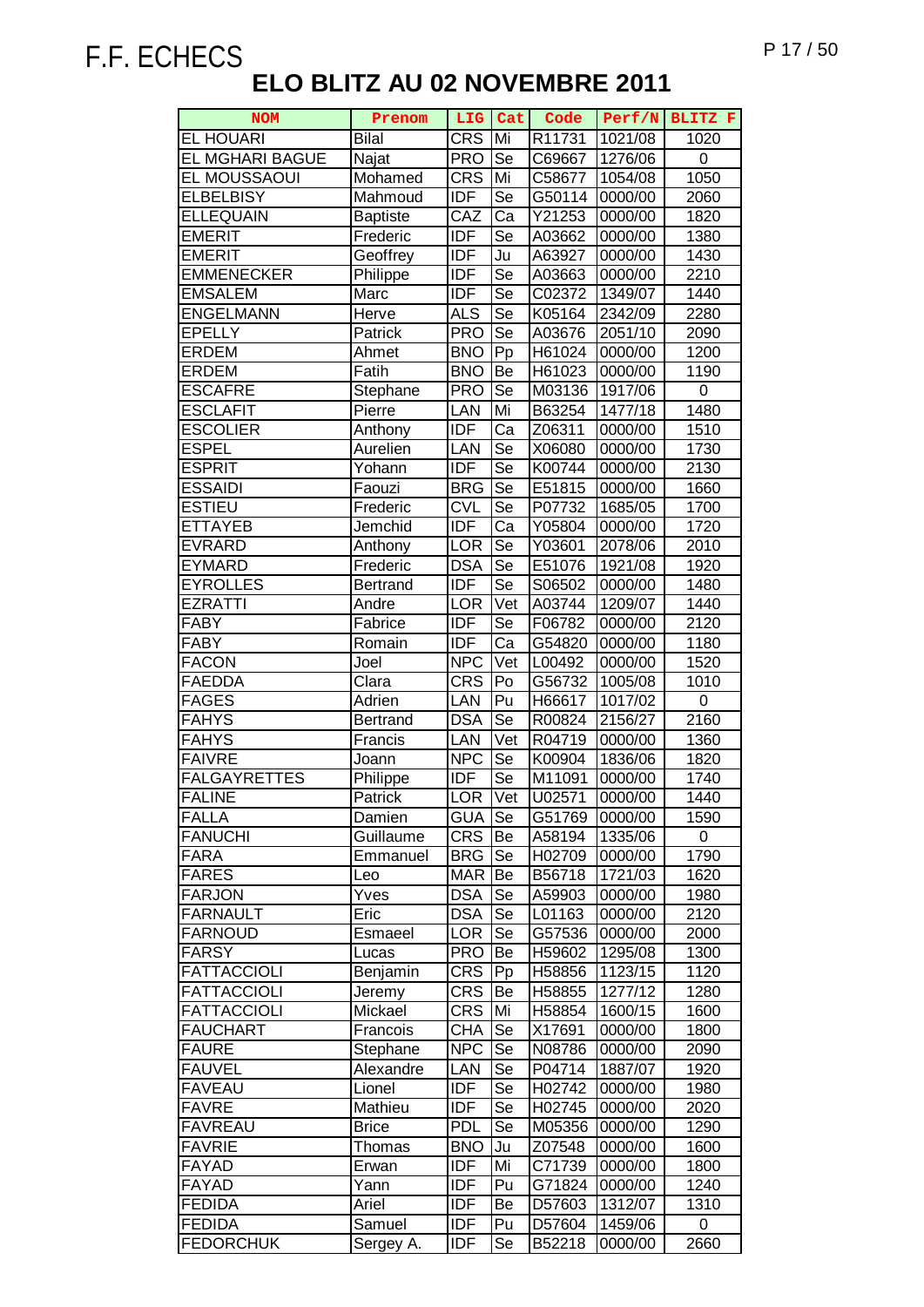| <b>NOM</b>                           | Prenom               | LIG.                     | Cat       | Code             | Perf/N             | BLITZ F      |
|--------------------------------------|----------------------|--------------------------|-----------|------------------|--------------------|--------------|
| <b>FEINGOLD</b>                      | Benno                | <b>IDF</b>               | Vet       | N16404           | 1315/06            | 0            |
| <b>FELDER</b>                        | Jerome               | <b>ALS</b>               | Ju        | X01186           | 0000/00            | 2050         |
| <b>FELLER</b>                        | Sebastien            | <b>IDF</b>               | Se        | S04852           | 0000/00            | 2590         |
| <b>FERNANDEZ</b>                     | Fabrice              | <b>IDF</b>               | Se        | A03868           | 0000/00            | 1980         |
| <b>FERNANDEZ</b>                     | Richard              | <b>DSA</b>               | Se        | C02516           | 1938/17            | 1940         |
| <b>FERRANDI</b>                      | <b>Bernard</b>       | AQU                      | Vet       | H09606           | 1699/07            | 1700         |
| <b>FERRARI</b>                       | Louis                | CAZ                      | Pu        | C58400           | 1989/07            | 1910         |
| <b>FERRARI</b>                       | Michel               | CAZ                      | Se        | E63775           | 0000/00            | 1610         |
| <b>FERRAUD</b>                       | Clement              | <b>PRO</b>               | Se        | K00373           | 2110/08            | 1990         |
| FERSADOU                             | Kevin                | $CR\overline{S}$         | Ca        | A52900           | 1658/19            | 1660         |
| <b>FEUGA</b>                         | Quentin              | <b>IDF</b>               | Se        | S08529           | 0000/00            | 2200         |
| <b>FEVRIER</b>                       | Yann                 | <b>BRE</b>               | Pu        | G55573           | 1027/05            | 1020         |
| <b>FIGIER</b>                        | Anthony              | <b>PRO</b>               | Se        | S03981           | 0000/00            | 2030         |
| <b>FILIPPI</b>                       | Leria                | <b>CRS</b>               | Po        | G56763           | 0801/09            | 800          |
| <b>FILIPPI</b>                       | Saveriu              | <b>CRS</b>               | Pu        | D53983           | 1399/08            | 1400         |
| <b>FLAJOLET</b>                      | Eric                 | <b>BRE</b>               | Se        | E65750           | 1582/07            | 1450         |
| <b>FLATRES</b>                       | Jean-Louis           | <b>IDF</b>               | Vet       | B55042           | 1997/10            | 1880         |
| <b>FLEAR</b>                         | Glenn C              | LAN                      | Se        | C02568           | 2219/06            | 0            |
| <b>FLEURIMONT</b>                    | <b>Thierry</b>       | <b>IDF</b>               | Se        | E04786           | 0000/00            | 1110         |
| <b>FLEURQUIN</b>                     | <b>Bastien</b>       | <b>NPC</b>               | Ca        | Y09597           | 1832/11            | 1830         |
| <b>FLEURQUIN</b>                     | <b>Boris</b>         | <b>NPC</b>               | Se        | Y09598           | 0000/00            | 2000         |
| <b>FLEURQUIN</b>                     | <b>Brian</b>         | <b>NPC</b>               | Mi        | Y09567           | 2038/02            | 2070         |
| <b>FLEURQUIN</b>                     | Jean-Pierr           | <b>NPC</b>               | <b>Se</b> | N22155           | 1614/07            | 1640         |
| <b>FLORENCE</b>                      | Gerard               | <b>CVL</b>               | Se        | A03984           | 0000/00            | 1810         |
| <b>FLORY</b>                         | Thibaut              | CAZ                      | Mi        | G61748           | 0000/00            | 1090         |
| <b>FLOURET</b>                       | Jean-Frede           | <b>PRO</b>               | Se        | D53461           | 1500/04            | 1680         |
| <b>FOGEL</b>                         | Jean-Jacqu           | IDF                      | Vet       | F05966           | 1716/10            | 1680         |
| <b>FOLLNER</b>                       | Jean-Franc           | <b>GUA</b>               | Se        | N15246           | 0000/00            | 1940         |
| <b>FONDU</b>                         | Jean-Paul            | <b>IDF</b>               | Se        | C52788           | 1423/02            | 1150         |
| <b>FONSECA</b>                       | Tiago                | CRS                      | Pu        | J56641           | 1306/07            | 1310         |
| <b>FONTANA</b>                       | Alex                 | <b>CRS</b>               | Po        | H68424           | 1089/09            | 1090         |
| <b>FONTANA</b>                       | Romain               | <b>CRS</b>               | Po        | J54789           | 0801/09            | 800          |
| <b>FOREST</b>                        | Eric                 | <b>MPY</b>               | Se        | N21112           | 0000/00            | 1870         |
| <b>FORESTIER</b>                     | Carole               | $\overline{C}AZ$         | Se        | S14471           | 0000/00            | 2060         |
| <b>FORGEOT</b>                       | Jean-Claud           | <b>BRG</b> Vet           |           | E53789           | 0000/00            | 1000         |
| <b>FORGET</b>                        | Fabrice              | <b>NPC</b>               | Ju        | C54529           | 1452/08            | 1550         |
| <b>FORGET</b>                        | Guillaume            | <b>BRE</b>               | Se        | H56736           | 1430/07            | 1490         |
| <b>FORGET</b>                        | Jean Pierr           | <b>NPC</b>               | Se        | E51920           | 1357/07            | 1370         |
| <b>FORGET</b>                        | William              | <b>NPC</b>               | Be        | C71001           | 1501/03            | 1200         |
| <b>FORNARA</b>                       | Adrien               | <b>LAN</b>               | Be        | E63870           | 0000/00            | 870          |
| <b>FORTEA</b>                        | Marc                 | <b>LAN</b>               | Se        | E06476           | 1871/06            | 1870         |
| <b>FORTHOFER</b>                     | Robert               | <b>PIC</b>               | Se        | L09456           | 0000/00            | 2100         |
| <b>FORTUIT</b>                       | Nicolas              | <b>PRO</b>               | Se        | G06748           | 0000/00            | 2270         |
| <b>FOUCHET</b>                       | Guy                  | <b>IDF</b>               | Vet       | K03274           | 0000/00            | 1600         |
| <b>FOUETILLOU</b><br><b>FOURCART</b> | Gilles               | IDF                      | Se        | C02611           | 0000/00            | 1700         |
| <b>FOURN</b>                         | Corinne              | <b>CHA</b><br><b>IDF</b> | Se<br>Se  | W00126<br>K14218 | 0000/00<br>0000/00 | 1190         |
| <b>FOURNIER</b>                      | Pierre-And<br>Claude | LAN                      | Se        | N23509           | 0000/00            | 1620<br>1460 |
| <b>FOURNIER</b>                      |                      | LAN                      | Se        | N23506           | 0000/00            | 2020         |
| <b>FOURNIER</b>                      | Damien<br>Victor     | CAZ                      | Pu        | D53192           | 0000/00            | 1280         |
| <b>FOZZANI</b>                       | Emmanuel             | IDF                      | Se        | S14851           | 0000/00            | 2200         |
| <b>FRANCESCHINI</b>                  | Francois-M           | <b>CRS</b>               | Ca        | B58455           | 1969/06            | 1890         |
| <b>FRANCHI</b>                       | Pierre-Jea           | <b>CRS</b>               | Pu        | D58074           | 1611/14            | 1600         |
| <b>FRANCIN</b>                       | Louise               | LOR                      | Be        | E52257           | 0000/00            | 1200         |
| <b>FRANCOIS</b>                      | Jean                 | <b>IDF</b>               | Se        | F06821           | 0000/00            | 1800         |
| <b>FRASZCZAK</b>                     | Renaud               | <b>DSA</b>               | Se        | M00372           | 0000/00            | 1880         |
| <b>FRAUDIN</b>                       | Dominique            | <b>IDF</b>               | Se        | E04696           | 1652/04            | 1740         |
| <b>FRAY</b>                          | Alain                | IDF                      | Se        | L05348           | 0000/00            | 1740         |
|                                      |                      |                          |           |                  |                    |              |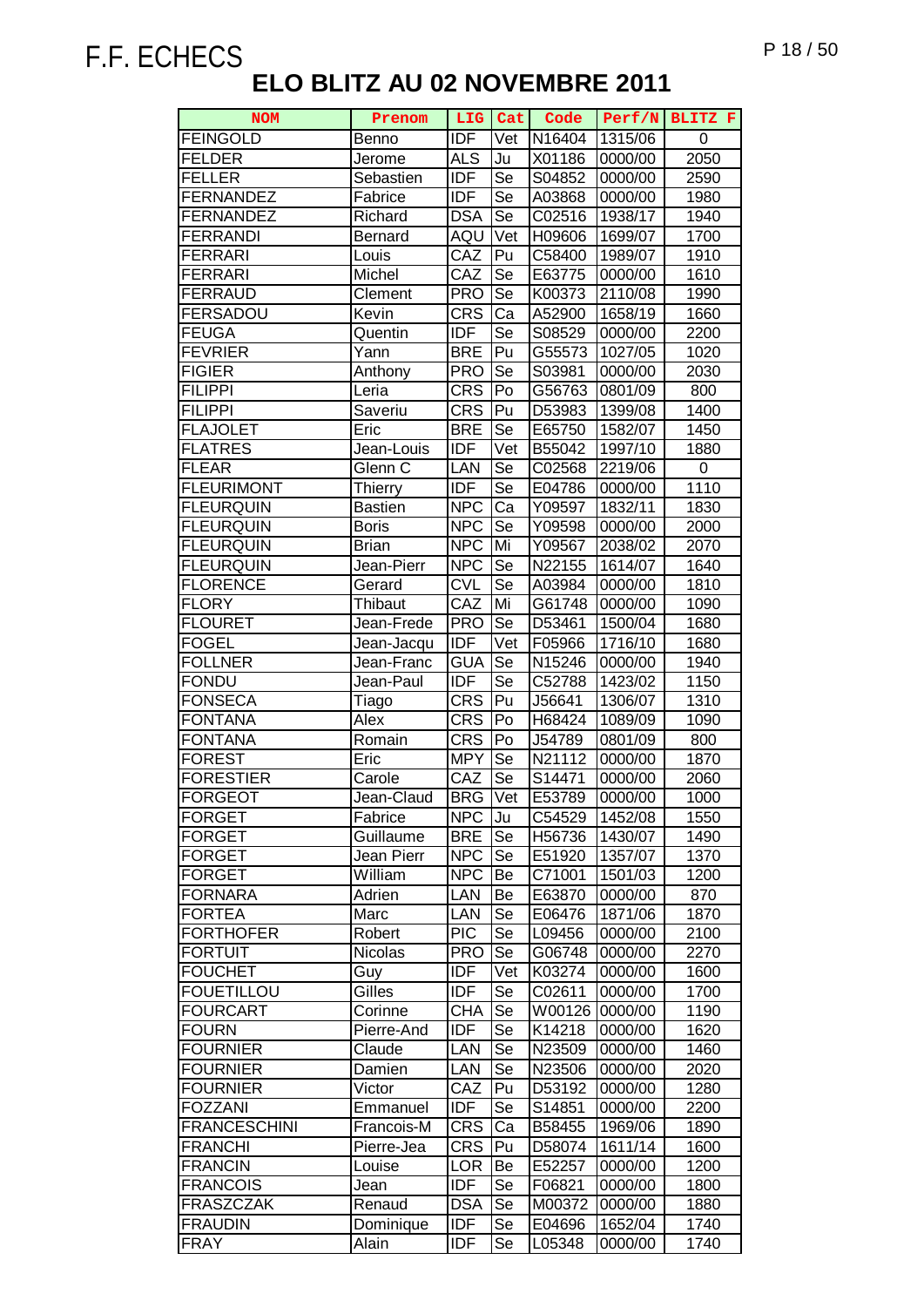| <b>NOM</b>           | Prenom         | LIG        | Cat                      | Code   | Perf/N  | BLITZ F           |
|----------------------|----------------|------------|--------------------------|--------|---------|-------------------|
| <b>FREMAUX</b>       | Guillaume      | <b>CVL</b> | Se                       | U11458 | 0000/00 | 1570              |
| <b>FREMIOT</b>       | <b>Nils</b>    | <b>IDF</b> | Be                       | B65645 | 0000/00 | 1340              |
| <b>FRESSINET</b>     | Laurent        | <b>IDF</b> | Se                       | K01899 | 2555/06 | 0                 |
| <b>FREULON</b>       | Philippe       | <b>PRO</b> | Se                       | A04123 | 0000/00 | 1880              |
| <b>FREYD</b>         | Laurent        | <b>ALS</b> | Se                       | G00313 | 0000/00 | 1780              |
| <b>FREZIER</b>       | Sebastien      | <b>CHA</b> | Se                       | N11708 | 1797/06 | 1780              |
| <b>FRIER</b>         | Damien         | <b>IDF</b> | Se                       | B51636 | 0000/00 | 1890              |
| <b>FRIH</b>          | Ameur          | <b>IDF</b> | Se                       | J09919 | 1487/02 | 0                 |
| <b>FRION</b>         | Sandrine       | <b>PRO</b> | Se                       | D50146 | 1836/03 | 0                 |
| <b>FRITSCH</b>       | Lea            | <b>ALS</b> | Pu                       | E54622 | 0000/00 | 840               |
| <b>FROMENT</b>       | Jean-Luc       | CAZ        | Se                       | A53158 | 0000/00 | 1650              |
| <b>FROMENT</b>       |                |            |                          |        |         |                   |
|                      | Josephine      | CAZ        | Be                       | A68820 | 0000/00 | 1430              |
| <b>FROMENT</b>       | Theophile      | CAZ        | Be                       | Z18756 | 0000/00 | 1950              |
| <b>FROMENT</b>       | Victor         | CAZ        | Be                       | Z18757 | 0000/00 | 1740              |
| <b>FRUHAUFF</b>      | Jeremy         | <b>IDF</b> | Se                       | H51266 | 2172/02 | 1990              |
| <b>FUCHEZ</b>        | Thibault       | <b>CVL</b> | $\overline{\mathsf{Se}}$ | A69347 | 0000/00 | 1350              |
| GABORIT              | Arnaud         | <b>IDF</b> | Se                       | Y22476 | 0000/00 | 1370              |
| <b>GABRILLARGUES</b> | Karim          | CAZ        | $\overline{\mathsf{Se}}$ | C61022 | 0000/00 | 2000              |
| <b>GABRY</b>         | Julian         | CAZ        | Pp                       | H66492 | 0000/00 | 940               |
| GAC                  | Benjamin       | <b>BRE</b> | Ju                       | B50318 | 0000/00 | 1640              |
| GAC                  | Patrick        | <b>BRE</b> | Se                       | D50453 | 1741/06 | 1430              |
| GAC                  | Simon          | <b>BRE</b> | Be                       | B50317 | 1730/06 | 1680              |
| <b>GACHET</b>        | Sebastien      | CAZ        | Se                       | J00749 | 0000/00 | 2400              |
| <b>GACHON</b>        | Maxence        | <b>PRO</b> | $\bar{P}p$               | G70522 | 0000/00 | 1030              |
| <b>GACHON</b>        | Wilfried       | <b>PRO</b> | Se                       | G51224 | 0000/00 | $\overline{1}220$ |
| <b>GACOGNE</b>       | Charlie        | AQU        | $\overline{\mathsf{Se}}$ | P06112 | 0000/00 | 2230              |
| GAISNE               | Benjamin       | <b>CVL</b> | Se                       | H50850 | 0000/00 | 1720              |
| GALISSON             | Michel         | <b>IDF</b> | Vet                      | A04212 | 0000/00 | 1490              |
| GALLASTEGUI          | Jon Ander      | <b>DSA</b> | Se                       | D57876 | 0000/00 | 1680              |
| GALLET               | Antoine        | <b>NPC</b> | Se                       | Y01564 | 0000/00 | 1930              |
| <b>GALLOUX</b>       | Maxime         | <b>PCH</b> | Se                       | S02923 | 0000/00 | 2050              |
| GALVA                | Nikhola        | <b>MAR</b> | Pp                       | H54151 | 0821/05 | 830               |
| GAMBINI              | Stephane       | CAZ        | Se                       | M10591 | 0000/00 | 2010              |
| <b>GANDOLFO</b>      | Georges        | <b>IDF</b> | Vet                      | K04636 | 0000/00 | 1850              |
| <b>GANDRA MORENO</b> | <b>Nicolas</b> | <b>CRS</b> | $\overline{Pu}$          | G65590 | 1029/08 | 1040              |
| <b>GANVERT</b>       | Maurice        | IDF        | Vet                      | Y00430 | 0000/00 | 1710              |
| <b>GARAUDEL</b>      | Hugo           | <b>CRS</b> | Pu                       | G55125 | 1314/07 | 1310              |
| GARBARINO            | Xavier         | CAZ        | Se                       | J00765 | 0000/00 | 2380              |
| GARBER               | Grigoriy       | <b>BRE</b> | Se                       | D62694 | 1751/05 | 1850              |
| <b>GARCIA</b>        | Eric           | <b>IDF</b> | Se                       | R05913 | 0000/00 | 1390              |
| <b>GARCIA</b>        | Eva            | <b>PRO</b> | Pu                       | H53951 | 1191/09 | 1190              |
| GARCIA               | Gilles         | <b>CHA</b> | Se                       | A04265 | 0000/00 | 1910              |
| <b>GARCIA</b>        | Richard        | LAN        | Se                       | K07415 | 0000/00 | 1950              |
| <b>GARCIA</b>        | Valentin       | <b>PRO</b> | Po                       | H53953 | 1054/09 | 1050              |
| GARDEBLED            | Gil            | <b>GUA</b> | Se                       | G72237 | 0000/00 | 1820              |
| GARDIN               | Edouard        | <b>NPC</b> | Se                       | Z03975 | 0000/00 | 1970              |
| <b>GARNIER</b>       | <b>Benoit</b>  | <b>CVL</b> | Se                       | Y20301 | 1948/06 | 1780              |
| <b>GARNIER</b>       | Jean-Paul      | <b>PRO</b> | Se                       | B02648 | 0000/00 | 1820              |
| <b>GARNIER</b>       | Mickael        | <b>LOR</b> | Se                       | Y02274 | 1817/04 | 0                 |
| <b>GARNIER</b>       | Pierre         | <b>PIC</b> | $\overline{\text{Se}}$   | B66292 | 0000/00 | 1810              |
| GASPARI              | Manon          | <b>CRS</b> | Pu                       | C50343 | 1385/06 | 0                 |
| <b>GAUBERT</b>       | Virginie       | <b>CHA</b> | Se                       | C61361 | 1488/04 | 0                 |
| <b>GAUBIL</b>        | Olivier        | <b>PRO</b> | Se                       | A04326 | 0000/00 | 2260              |
| <b>GAUCHER</b>       | <b>Tivio</b>   | <b>CRS</b> | Po                       | G55844 | 1191/08 | 1190              |
| <b>GAUCLAIN</b>      | Loic           | <b>CVL</b> | Se                       | X04770 | 0000/00 | 1800              |
| <b>GAUDE</b>         | Ronan          | <b>BRE</b> | Se                       | G56192 | 0000/00 | 1420              |
| <b>GAUDEMARD</b>     | Christian      | <b>PRO</b> | Se                       | R02143 | 0000/00 | 1690              |
| <b>GAUDISSARD</b>    | Dominique      | <b>DSA</b> | Se                       | N07457 | 0000/00 | 1680              |
|                      |                |            |                          |        |         |                   |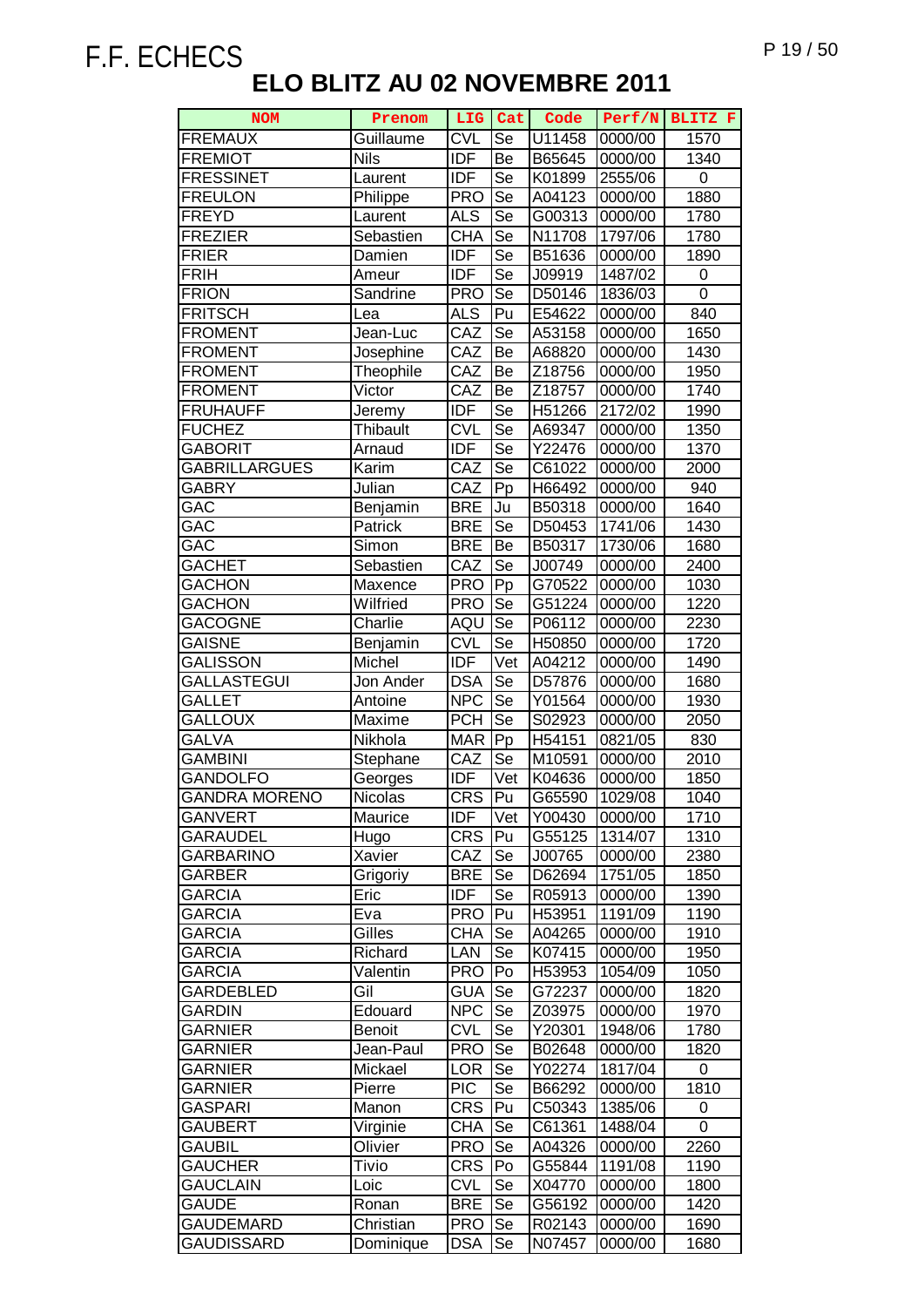| <b>NOM</b>         | Prenom            | LIG                     | Cat                      | Code             | Perf/N  | BLITZ F      |
|--------------------|-------------------|-------------------------|--------------------------|------------------|---------|--------------|
| <b>GAUTHIER</b>    | Arnaud            | <b>IDF</b>              | Se                       | K06888           | 2278/04 | 1990         |
| <b>GAUTHIER</b>    | Cyrille           | <b>CVL</b>              | Mi                       | D61538           | 0000/00 | 1820         |
| <b>GAUTIER</b>     | Michel            | <b>IDF</b>              | Vet                      | X02472           | 1152/04 | 1310         |
| GAYOL              | Jean-Pierr        | <b>ALS</b>              | Se                       | R01896           | 0000/00 | 1770         |
| GAZAY              | Didier            | <b>IDF</b>              | Se                       | B65365           | 0000/00 | 1710         |
| GAZON              | Sylvie            | <b>MAR</b>              | Be                       | D55847           | 0000/00 | 800          |
| <b>GEFFROTIN</b>   | Daniel            | <b>IDF</b>              | Se                       | B50825           | 1791/04 | 1480         |
| GELIN              | <b>Baptiste</b>   | <b>IDF</b>              | Ca                       | V03943           | 0000/00 | 1720         |
| GENDRE             | Jean-Claud        | <b>CVL</b>              | Vet                      | A04412           | 0000/00 | 1460         |
| GENDRE             | Philippe          | <b>PCH</b>              | Se                       | A52224           | 1787/08 | 1800         |
| <b>GENOYER</b>     | <b>Didier</b>     | LAN                     | Vet                      | R04705           | 0000/00 | 1070         |
| GENTILLEAU         | Jean-Phili        | CAZ                     | Se                       | A04433           | 0000/00 | 2290         |
| <b>GERALDES</b>    | Jose              | <b>FRC</b>              | Se                       | J00494           | 1449/07 | 1450         |
| <b>GERANDI</b>     | Guillaume         | CAZ                     | Ju                       | X14176           | 1855/06 | 1960         |
| <b>GERBIER</b>     | Dorian            | <b>BRG</b>              | Ju                       | X03384           | 1768/07 | 1650         |
| <b>GERMAIN</b>     | Christophe        | <b>DSA</b>              | Se                       | F00466           | 2182/28 | 2180         |
| <b>GERMAIN</b>     | Florent           | <b>CVL</b>              | Se                       | M05200           | 0000/00 | 1860         |
| GERMAIN            | Stephane          | LIM                     | $\overline{\mathsf{Se}}$ | X13053           | 0000/00 | 1800         |
| <b>GERMANY</b>     | Matthias          | <b>MAR</b>              | Be                       | H53558           | 0000/00 | 1180         |
| <b>GERONIMI</b>    | <b>Didier</b>     | <b>CRS</b>              | Se                       | Z02874           | 1571/06 | 0            |
| <b>GERONIMI</b>    | Paul-Antoi        | <b>CRS</b>              | Ca                       | Y03698           | 1694/07 | 1690         |
| <b>GERONIMI</b>    | Pierre-Fra        | <b>CRS</b>              | Ju                       | X09790           | 2075/07 | 2080         |
| <b>GERVAIS</b>     | Mathieu           | <b>CVL</b>              | Ca                       | A52530           | 0000/00 | 1690         |
| <b>GERVAIS</b>     | Xavier            | <b>ALS</b>              | Se                       | Y23462           | 0000/00 | 1880         |
| <b>GERVASIO</b>    | Amalia            | <b>PRO</b>              | Po                       | D53169           | 0000/00 | 950          |
| <b>GERVASIO</b>    | Marina            | <b>PRO</b>              | Be                       | D53168           | 0000/00 | 1090         |
| GHARAGYOZYAN       | Gor               | <b>LIM</b>              | Se                       | B58955           | 0000/00 | 2120         |
| GHARAGYOZYAN       | Tigran            | <b>LIM</b>              | Pu                       | D56063           | 0000/00 | 1670         |
| <b>GHARAMIAN</b>   | Tigran            | <b>BNO</b>              | Se                       | Y01565           | 0000/00 | 2760         |
| GHIMIS             | Alina-Elen        | CAZ                     | Se                       | G72559           | 0000/00 | 1750         |
| <b>GHOUBARI</b>    | Azet              | <b>PDL</b>              | Pu                       | D57540           | 0801/08 | 890          |
| <b>GIACOMI</b>     | Jean-Antoi        | <b>CRS</b>              | Mi                       | B50760           | 1340/07 | 1410         |
| <b>GIACOMI</b>     | Pierre-Dom        | <b>CRS</b>              | Pu                       | B50759           | 1239/09 | 1300         |
| <b>GIACOMINI</b>   | Hector            | $\overline{\text{CVL}}$ | Se                       | K05749           | 0000/00 | 2360         |
| <b>GIANNETTINI</b> | Antoine           | <b>CRS</b>              | Be                       | C60941           | 1390/08 | 1280         |
| GIANNI             | Matteo            | <b>CRS</b>              | Pu                       | H56890           | 1010/07 | 1010         |
| <b>GIANNONI</b>    | Sauveur           | CRS                     | Se                       | H56515           | 0000/00 | 1120         |
| <b>GIBERT</b>      | Dominique         | <b>PIC</b>              | Vet                      | X00003           | 0000/00 | 1390         |
| <b>GIBERT</b>      | Jennifer          | <b>PIC</b>              | Se                       | X00004           | 0000/00 | 1120         |
| <b>GIFFARD</b>     | Nicolas           | <b>IDF</b>              | Vet                      | A04506           | 0000/00 | 2290         |
| GIL                | Jean-Jacqu        | <b>CRS</b>              | Se                       | X09792           | 1528/06 | 0            |
| <b>GILBERT</b>     | Fabien            | <b>PDL</b>              | Be                       | E60400           | 0000/00 | 1390         |
| <b>GILET</b>       | Dominique         | <b>CVL</b>              | Se                       | S14101           | 1569/06 | 1540         |
| <b>GILLES</b>      | Denis             | <b>CVL</b>              | Se                       | L02049           | 0000/00 | 1770         |
| <b>GILLES</b>      | <b>Esther</b>     | <b>CRS</b>              | Pu                       | D50418           | 0000/00 | 1240         |
| <b>GILLES</b>      | Francois          | <b>CVL</b>              | Se                       | V17450           | 0000/00 | 1610         |
| <b>GILLES</b>      | Raphael           | <b>CRS</b>              | Pu                       | D50419           | 1393/09 | 1440         |
| <b>GILLET</b>      | Franck            | LIM                     | Se                       | C02913           | 1867/06 | 0            |
| GILLET             | Noel              | AQU                     | Se                       | Z18415           | 0000/00 | 1600         |
| GILOT              | Fabien            | CAZ                     | Se                       | X02601           | 0000/00 | 1520         |
| <b>GINEYS</b>      | Patrick           | <b>LOR</b>              | Se                       | E05482           | 1930/06 | 1870         |
| <b>GIORDANI</b>    | Lisandru          | <b>CRS</b>              | Be                       | E58067           | 1437/07 | 1440         |
| <b>GIOVANNI</b>    |                   | <b>CRS</b>              | Pp                       | H52084           | 0000/00 | 960          |
| GIRARD             | Ugo               | <b>IDF</b>              | Se                       |                  | 0000/00 |              |
| GIRARD             | Christophe<br>Guy | <b>LOR</b>              | Se                       | W02416<br>G66112 | 1379/15 | 1630<br>1380 |
|                    |                   | <b>IDF</b>              |                          |                  |         |              |
| <b>GIRARDIN</b>    | Jean-Marc         |                         | Se                       | H52972           | 0000/00 | 1690         |
| <b>GIRAUD</b>      | Guillaume         | <b>IDF</b>              | Mi                       | H71377           | 1349/12 | 1350         |
| <b>GIRAUD</b>      | Stephane          | <b>PCH</b>              | Se                       | H03297           | 2146/08 | 2090         |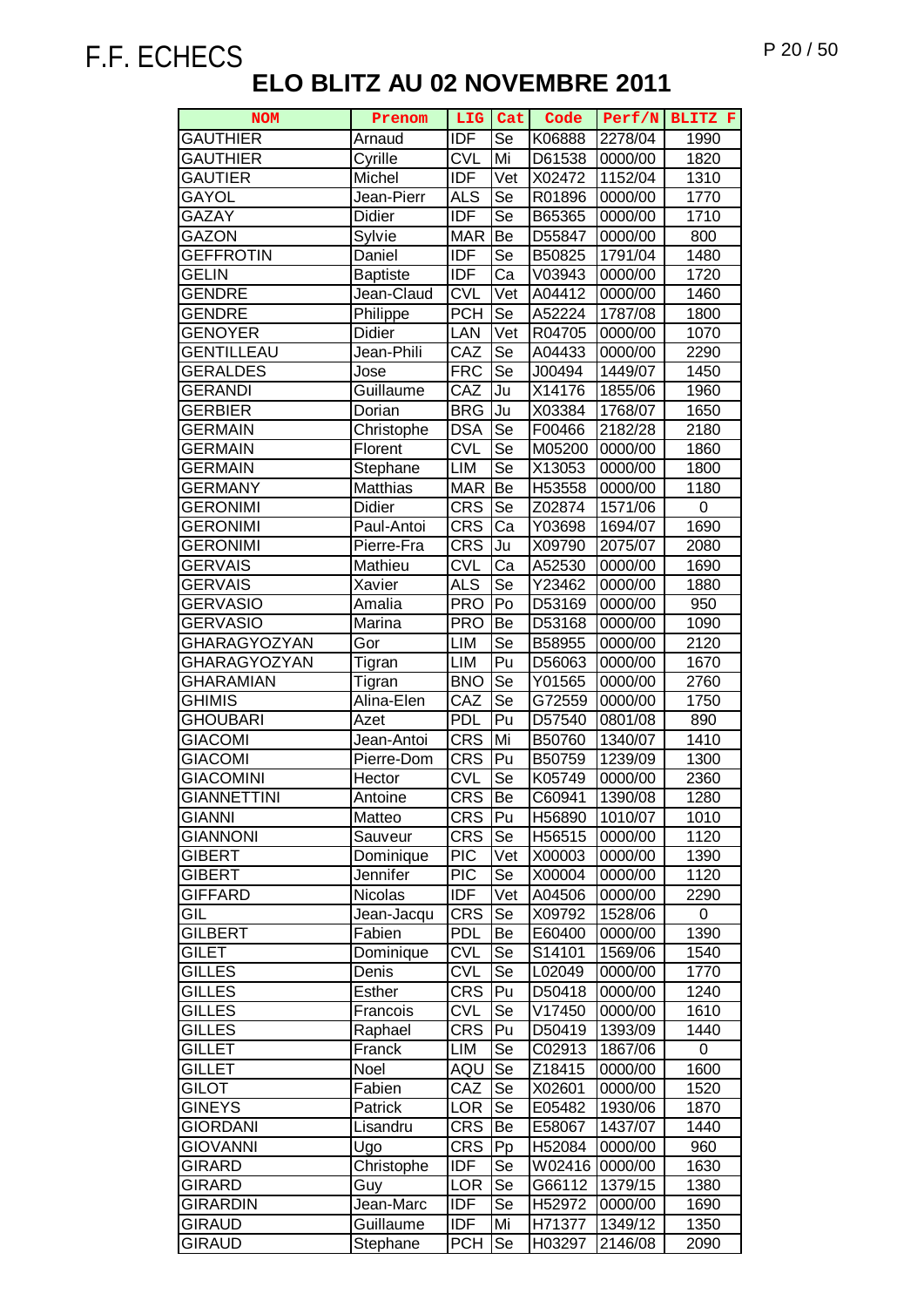| <b>NOM</b>             | Prenom           | <b>LIG</b>        | Cat | Code   | Perf/N  | BLITZ F           |
|------------------------|------------------|-------------------|-----|--------|---------|-------------------|
| <b>GIRAULT</b>         | Simon            | <b>BNO</b>        | Ju  | V00531 | 1958/06 | 1780              |
| <b>GIROT</b>           | Clement          | <b>DSA</b>        | Mi  | B60190 | 0000/00 | 1510              |
| <b>GIROYAN</b>         | Gary             | CAZ               | Mi  | W10875 | 2399/07 | 2340              |
| <b>GIUA</b>            | Frederic         | CAZ               | Se  | H03305 | 0000/00 | 2370              |
| GIUA                   | Louka            | CAZ               | Pp  | H70409 | 1061/08 | 1060              |
| GIUA                   | Marie            | CAZ               | Po  | E63080 | 1250/08 | 1250              |
| <b>GIUDICELLI</b>      | Lauren           | <b>CRS</b>        | Ca  | Z08668 | 1460/13 | 1460              |
| <b>GIULIANI</b>        | Isabelle         | <b>CRS</b>        | Se  | H57821 | 0000/00 | 990               |
| <b>GLINEL</b>          | Tristan          | <b>CRS</b>        | Po  | H61271 | 0000/00 | 800               |
| <b>GLOD</b>            | Philippe         | <b>IDF</b>        | Se  | A04596 | 1929/14 | 1950              |
| GLORY                  | Alain            | <b>BRE</b>        | Se  | W04096 | 1649/06 | 1540              |
| <b>GOBEAUT</b>         | Claudine         | <b>CVL</b>        | Se  | V02005 | 1592/04 | 1650              |
|                        |                  | <b>CVL</b>        | Se  |        |         |                   |
| GODARD                 | Damien           |                   | Se  | E59567 | 1105/03 | 0<br>0            |
| GODARD                 | Maxence          | <b>BNO</b>        |     | E06841 | 2594/04 |                   |
| <b>GODART</b>          | Francois         | <b>PIC</b>        | Ca  | B55578 | 0000/00 | 2370              |
| <b>GODON</b>           | Philippe         | <b>IDF</b>        | Se  | V07654 | 0000/00 | 1680              |
| GOEAU                  | Loic             | <b>PRO</b>        | Se  | B66251 | 0000/00 | 1590              |
| <b>GOELLER</b>         | Charles          | <b>IDF</b>        | Ca  | B50552 | 0000/00 | 1970              |
| GOMARD                 | Alexandre        | <b>CVL</b>        | Se  | H09251 | 0000/00 | 2040              |
| <b>GOMARD</b>          | Jonathan         | <b>CVL</b>        | Se  | K02473 | 0000/00 | 1660              |
| GOMES                  | Alexis           | <b>PIC</b>        | Ju  | G52418 | 1920/23 | 1920              |
| <b>GOMES</b>           | Aurelio          | <b>CVL</b>        | Se  | J05784 | 1583/04 | 1370              |
| GOMES                  | Frederic         | <b>IDF</b>        | Se  | Z01130 | 0000/00 | 1860              |
| <b>GONZALEZ</b>        | Loic             | AQU               | Se  | A64016 | 0000/00 | 1780              |
| GORDOLO                | Fabien           | <b>PRO</b>        | Pp  | H60221 | 0000/00 | 850               |
| <b>GORKA</b>           | Patrice          | <b>IDF</b>        | Se  | A63486 | 0000/00 | 1440              |
| <b>GOSSELIN</b>        | Antoine          | <b>BNO</b>        | Pu  | H51587 | 0000/00 | $\overline{12}20$ |
| GOSSELIN               | Vincent          | <b>MPY</b>        | Se  | X00255 | 0000/00 | 1540              |
| GOT                    | Nicolas          | <b>PDL</b>        | Se  | H59149 | 0000/00 | 1690              |
| <b>GOUACIDE</b>        | Florian          | <b>MAR</b>        | Mi  | C67602 | 1503/06 | 1410              |
| <b>GOUACIDE</b>        | Nathan           | <b>MAR</b>        | Be  | C67603 | 1110/04 | 0                 |
| <b>GOUBET</b>          | Alain            | <b>DSA</b>        | Se  | R15389 | 1578/10 | 1580              |
| <b>GOUDARD</b>         | Erwan            | CAZ               | Pu  | D62141 | 0000/00 | 1450              |
| <b>GOUDARD</b>         | Florian          | CAZ               | Po  | E70962 | 0000/00 | 1260              |
| <b>GOUDON</b>          | Gregory          | <b>IDF</b>        | Se  | H50015 | 0000/00 | 1210              |
| GOUGIS                 | Maurice          | <b>CVL</b>        | Vet | D02246 | 0000/00 | 1640              |
| <b>GOUJON</b>          | Francis          | <b>BNO</b>        | Se  | J00278 | 1912/06 | 0                 |
| <b>GOULESQUE</b>       | Camille          | AQU               | Ju  | H66275 | 1694/07 | 1610              |
| <b>GOUNANT</b>         | <b>Stanislas</b> | <b>LOR</b>        | Se  | E62096 | 1619/06 | 1660              |
| <b>GOYON</b>           | Alain            | <b>IDF</b>        | Se  | G55986 | 0000/00 | 1600              |
| GRAC                   | Alain            | $\overline{C}$ AZ | Se  | Y24544 | 0000/00 | 1540              |
| GRAC                   | Jonathan         | CAZ               | Se  | P03298 | 0000/00 | 1550              |
| <b>GRAMMATICO</b>      | Eric             | <b>IDF</b>        | Se  | R01086 | 0000/00 | 1890              |
| <b>GRANA</b>           | Jean-Paul        | LAN               | Se  | A51710 | 0000/00 | 1530              |
| <b>GRANDAIS-MENANT</b> | Theophyle        | <b>BNO</b>        | Pu  | G59564 | 0000/00 | 1090              |
| GRANDEMANGE            | Michel           | <b>BRG</b>        | Vet | V02089 | 1154/09 | 1250              |
| GRANDJEAN              | Serge            | <b>BRG</b>        | Se  | L11649 | 1667/09 | 1670              |
| GRANDMOUGIN            | Olivier          | <b>MPY</b>        | Se  | F02933 | 0000/00 | 2080              |
| GRAS                   | Delphine         | <b>IDF</b>        | Se  | N16974 | 0000/00 | 1820              |
| <b>GRASSITELLI</b>     | Theo             | <b>IDF</b>        | Ca  | H68543 | 0000/00 | 1060              |
| <b>GRATEAU</b>         | Jean-Noel        | <b>CVL</b>        | Se  | A04753 | 0000/00 | 1910              |
| <b>GRAVEZ</b>          | <b>Bruno</b>     | <b>NPC</b>        | Se  | N14508 | 1874/08 | 1870              |
| <b>GRECU</b>           | Gabriel          | CAZ               | Se  | S00228 | 0000/00 | 1750              |
| <b>GREGOT</b>          | <b>Stanislas</b> | <b>LYO</b>        | Ca  | X11851 | 0000/00 | 1540              |
| <b>GREMONT FOUQUET</b> | Joshua           | <b>CRS</b>        | Pu  | J56644 | 0801/08 | 800               |
| <b>GRENAN</b>          | Olivier          | <b>CVL</b>        | Se  | N23572 | 0000/00 | 1480              |
| <b>GRENET</b>          | Clement          | <b>CRS</b>        | Po  | J54755 | 0836/08 | 840               |
| <b>GRENET</b>          |                  |                   |     |        |         |                   |
|                        | Romain           | <b>CRS</b>        | Be  | J56645 | 1000/08 | 1000              |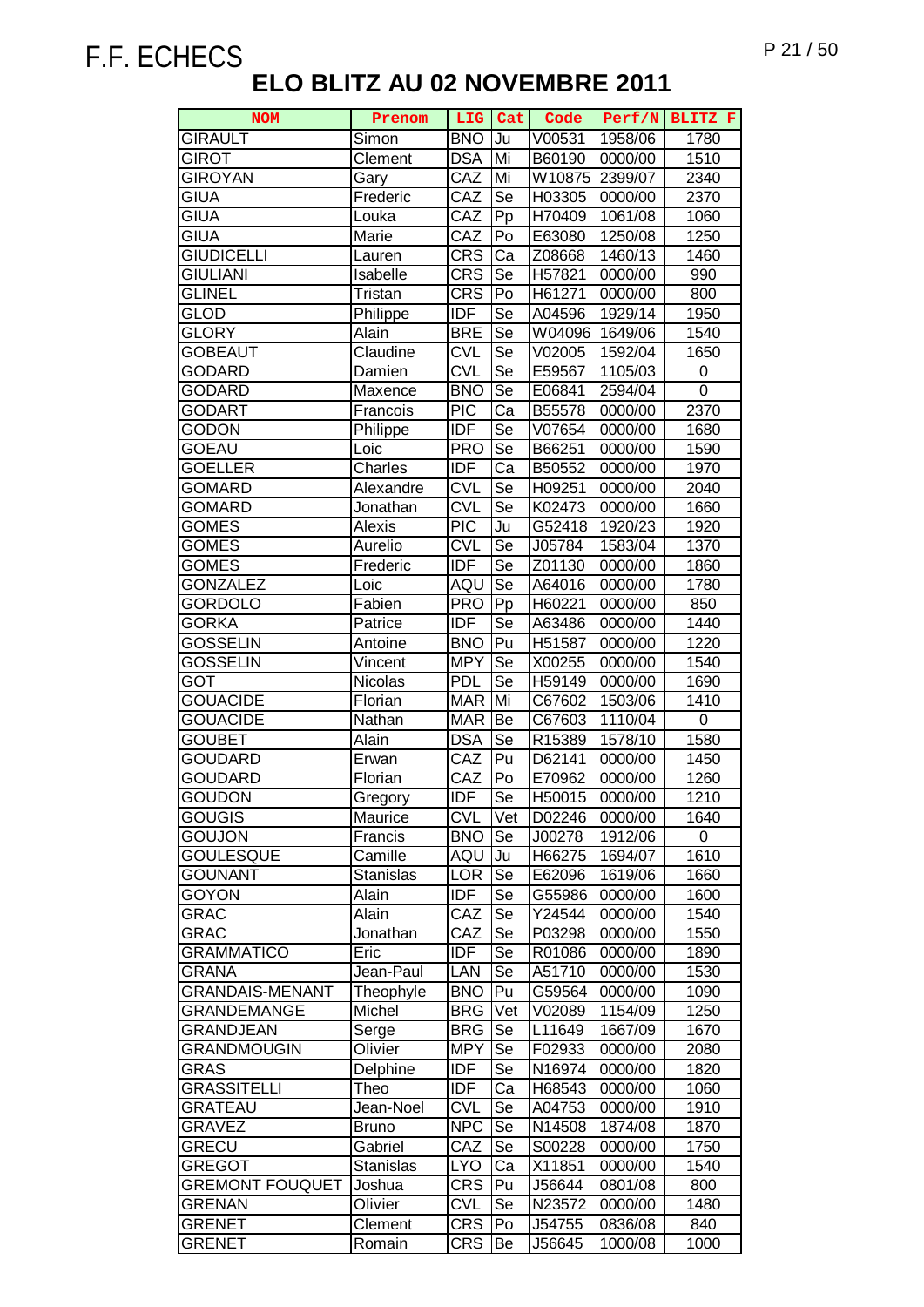| <b>NOM</b>             | Prenom          | LIG        | Cat                    | Code               | Perf/N             | BLITZ F          |
|------------------------|-----------------|------------|------------------------|--------------------|--------------------|------------------|
| <b>GRENIER</b>         | David           | <b>CVL</b> | Se                     | A58044             | 0000/00            | 1580             |
| <b>GREVERS</b>         | Willem          | <b>MAR</b> | Pu                     | D53861             | 1288/04            | $\frac{1}{12}10$ |
| <b>GREZELS</b>         | Florian         | <b>MPY</b> | Be                     | B58608             | 1910/04            | 0                |
| <b>GRIDEL</b>          | Lo-Wei          | <b>IDF</b> | Mi                     | C62094             | 0000/00            | 1520             |
| <b>GRIESSER</b>        | Jacques         | <b>CVL</b> | Vet                    | H50243             | 0000/00            | 1200             |
| <b>GRIFFON</b>         | Olivier         | <b>NPC</b> | Se                     | D05354             | 0000/00            | 2060             |
| <b>GRIGORIAN</b>       | Roudolph        | <b>IDF</b> | Ca                     | Y00154             | 2037/04            | 2020             |
| <b>GRONDIN</b>         | David           | <b>CRS</b> | Po                     | H <sub>52562</sub> | 1259/06            | 0                |
| GROS                   | Darius          | <b>IDF</b> | Mi                     | E70922             | 0000/00            | 1320             |
| GROSDEMANGE            | David           | LOR        | Se                     | Z08745             | 2337/08            | 2180             |
| <b>GROSSE</b>          | Ludovic         | LAN        | Mi                     | A53323             | 1706/12            | 1740             |
| GROSSE                 | Tomas           | LAN        | Be                     | C55682             | 1601/21            | 1600             |
| GROUSSET               | Antoine         | <b>CRS</b> | Po                     | E58782             | 1117/09            | 1100             |
| <b>GROUSSIN</b>        | <b>Herve</b>    | <b>IDF</b> | Se                     | P01396             | 0000/00            | 1330             |
| <b>GRUGEAUX</b>        | Adelain         | <b>BRG</b> | Ju                     | G59446             | 1293/08            | 1290             |
| <b>GUALDARONI</b>      |                 | <b>IDF</b> | $\overline{\text{Se}}$ | R04635             | 0000/00            | 1620             |
| <b>GUAZZETTI</b>       | Richard<br>Loic | <b>PRO</b> | Po                     |                    |                    | 1160             |
|                        | Sosthene        | <b>LYO</b> |                        | G54191             | 0000/00<br>0000/00 |                  |
| GUEDON                 |                 |            | Be                     | Z14180             |                    | 1790             |
| <b>GUEDOUAR</b>        | Houssem         | <b>IDF</b> | Se                     | D <sub>55174</sub> | 0000/00            | 2160             |
| <b>GUEGAN</b>          | Erven           | <b>BRE</b> | Se                     | J55433             | 1395/06            | 0                |
| <b>GUEGUEN</b>         | Alexis          | <b>BRE</b> | Se                     | X00530             | 1231/06            | 1280             |
| <b>GUEGUEN</b>         | Didier          | <b>IDF</b> | Se                     | D56996             | 0000/00            | 2010             |
| GUENA                  | Clement         | <b>BRE</b> | Ju                     | Y17129             | 0000/00            | 1890             |
| GUENA                  | Gautier         | <b>BRE</b> | Mi                     | C50490             | 0000/00            | 1160             |
| <b>GUERIN</b>          | Christophe      | CAZ        | Se                     | R18781             | 0000/00            | 2020             |
| <b>GUERLACH</b>        | Frederic        | <b>IDF</b> | Se                     | B51425             | 0000/00            | 1940             |
| <b>GUERLACH</b>        | Keigo           | <b>IDF</b> | Be                     | B53926             | 0000/00            | 1720             |
| <b>GUERRI</b>          | Paul            | <b>CRS</b> | Pu                     | H53741             | 1084/07            | 1080             |
| <b>GUICHARD</b>        | Hugo            | <b>LYO</b> | Mi                     | D57826             | 0000/00            | 1400             |
| GUIDARELLI             | Laurent         | <b>PRO</b> | Se                     | H03531             | 0000/00            | 2510             |
| <b>GUIEN</b>           | Philippe        | CAZ        | Be                     | C71601             | 0000/00            | 1750             |
| <b>GUIGNARD</b>        | Emmanuel        | <b>BRE</b> | Se                     | G55592             | 0000/00            | 1450             |
| <b>GUIGUE</b>          | Julien          | <b>BRG</b> | Mi                     | A55900             | 1687/10            | 1720             |
| <b>GUIGUE</b>          | Marie-Celi      | <b>BRG</b> | Be                     | C52832             | 1121/09            | 1110             |
| <b>GUILLE</b>          | Jean-Luc        | <b>IDF</b> | Se                     | W02489             | 0000/00            | 2050             |
| <b>GUILLEMART</b>      | Marie           | <b>CRS</b> | Be                     | C54763             | 1564/12            | 1560             |
| <b>GUILLEMART</b>      | Serge           | <b>CRS</b> | Mi                     | A58157             | 1852/17            | 1850             |
| <b>GUILLEMOT</b>       | Achille         | <b>PDL</b> | Mi                     | A52412             | 0000/00            | 1360             |
| <b>GUILLE-PHOTIN</b>   | Christian       | <b>MPY</b> | Se                     | E53049             | 0000/00            | 1340             |
| <b>GUILLE-PHOTIN</b>   | Virgile         | <b>MPY</b> | Be                     | D56784             | 0000/00            | 1600             |
| GUILLOT                | Jean            | <b>IDF</b> | Vet                    | A04941             | 1624/07            | 1760             |
| <b>GUILLOTON</b>       | Jean-Luc        | IDF        | Se                     | A04947             | 0000/00            | 1570             |
| <b>GUILLOTON</b>       | Saravan         | <b>IDF</b> | Ca                     | Z00794             | 0000/00            | 1260             |
| <b>GUITTAT</b>         | Nicolas         | <b>DSA</b> | <b>Se</b>              | P02108             | 1814/16            | 1810             |
| <b>GULIYEV</b>         | Namig           | <b>CVL</b> | Se                     | Y24615             | 2832/02            | 2660             |
| <b>GUTIERREZ RAMIR</b> | <b>Bruno</b>    | <b>IDF</b> | Se                     | G58001             | 0000/00            | 2160             |
| GUYADER                | Ronan           | <b>BRE</b> | Se                     | N16212             | 0000/00            | 1460             |
| <b>GUYET</b>           | Antoine         | CVL        | Be                     | G51851             | 0000/00            | 1430             |
| GUYON                  | Jean-Franc      | <b>CVL</b> | Se                     | C03222             | 0000/00            | 1830             |
| <b>GUYOT</b>           | Julien          | <b>MAR</b> | Be                     | D58142             | 0000/00            | 1320             |
| <b>HABERT</b>          | Francois        | <b>CVL</b> | Vet                    | P01747             | 0000/00            | 1630             |
| <b>HABRAN</b>          | Gael            | <b>CHA</b> | Be                     | B60476             | 0000/00            | 1400             |
| <b>HABUNEK</b>         | Patrick         | <b>IDF</b> | Se                     | W02531             | 0000/00            | 1700             |
| <b>HACOUT</b>          | Francois        | <b>HNO</b> | Mi                     | Y03034             | 1465/05            | 1570             |
| <b>HACOUT</b>          | Michel          | <b>HNO</b> | Se                     | R10751             | 1355/07            | 1320             |
| <b>HADDAB</b>          | Roland          | <b>MPY</b> | Se                     | S04617             | 1725/04            | 0                |
| <b>HADDOUCHE</b>       | Lehyan          | <b>IDF</b> | Be                     | G66818             | 1204/04            | 1350             |
| <b>HADJADJ</b>         | Maurice         | CAZ        | Vet                    | A05010             | 0000/00            | 1790             |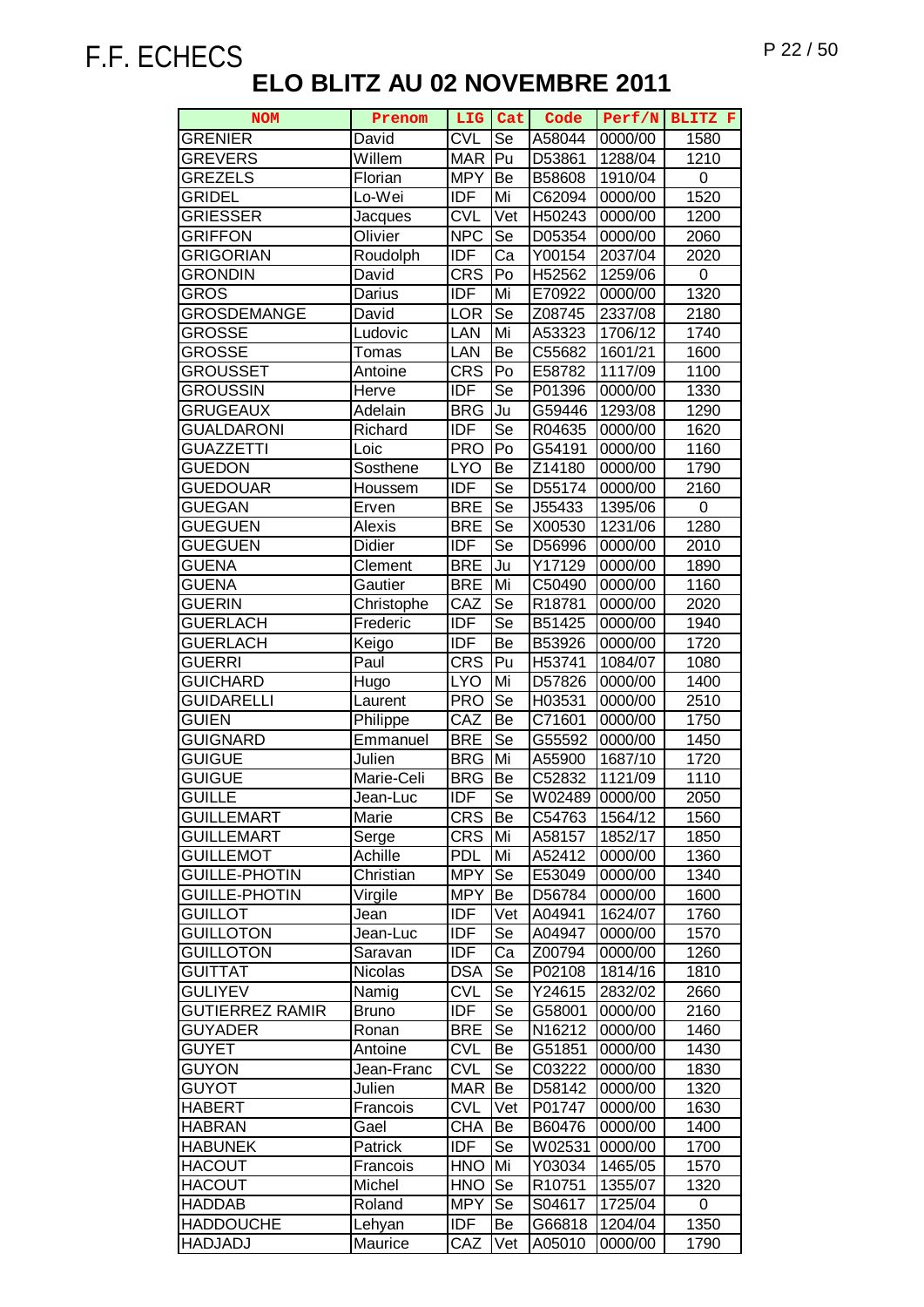| <b>NOM</b>                    | Prenom                    | LIG                      | Cat      | Code             | Perf/N             | BLITZ F      |
|-------------------------------|---------------------------|--------------------------|----------|------------------|--------------------|--------------|
| <b>HADZIKARIC</b>             | Mirsad                    | CAZ                      | Se       | C03241           | 0000/00            | 2000         |
| <b>HAIE</b>                   | Victor                    | <b>IDF</b>               | Se       | A51255           | 0000/00            | 2300         |
| <b>HAJAGE</b>                 | Michael                   | <b>IDF</b>               | Mi       | Y11292           | 0000/00            | 2000         |
| <b>HAKIMI</b>                 | David                     | <b>CVL</b>               | Ca       | X00135           | 1906/05            | 1880         |
| <b>HALEJCIO</b>               | Adrien                    | <b>MPY</b>               | Se       | E65451           | 0000/00            | 1920         |
| <b>HAMAOUI</b>                | Anthony                   | <b>CVL</b>               | Ca       | B57042           | 0000/00            | 1560         |
| <b>HAMDI</b>                  | Abderrahma                | <b>HNO</b>               | Se       | B02270           | 0000/00            | 1670         |
| <b>HAMDOUCHI</b>              | Hicham                    | <b>IDF</b>               | Se       | L01115           | 0000/00            | 2660         |
| <b>HAMIDI</b>                 | Keivan                    | <b>HNO</b>               | Be       | E52031           | 1067/04            | 1060         |
| <b>HAMIDI</b>                 | Navid                     | <b>HNO</b>               | Mi       | C57410           | 1874/05            | 1680         |
| <b>HAMM</b>                   | Emmanuel                  | <b>ALS</b>               | Se       | A52772           | 0000/00            | 1850         |
| <b>HAMM</b>                   | Fabien                    | <b>DSA</b>               | Se       | H03648           | 0000/00            | 1970         |
| <b>HAMONIER</b>               | Leo                       | <b>PIC</b>               | Po       | E67183           | 0000/00            | 1130         |
| <b>HAMOUDA</b>                | Samy                      | CAZ                      | Po       | G59138           | 0000/00            | 1200         |
| <b>HANSEN</b>                 | Herborg                   | <b>MPY</b>               | Se       | J51018           | 1698/07            | 1700         |
| HARGOUES-TURON                | Emile                     | <b>IDF</b>               | Vet      | X08853           | 0000/00            | 1530         |
| <b>HARLEUX</b>                | Sacha                     | <b>IDF</b>               | Mi       |                  |                    |              |
| <b>HARLEUX</b>                | Samuel                    | <b>IDF</b>               | Ju       | H55356<br>B67540 | 0000/00            | 1250<br>1480 |
| <b>HARMAND</b>                |                           |                          | Se       |                  | 0000/00            |              |
| <b>HARO</b>                   | Yann                      | <b>LOR</b><br><b>PRO</b> | Mi       | B03136           | 1575/07            | 1650<br>0    |
|                               | Adrien                    |                          | Se       | H70696           | 1348/06            |              |
| <b>HARTER</b>                 | Cyrille                   | LOR                      |          | A53002           | 0000/00            | 1180         |
| <b>HARTMANN</b>               | Dominique                 | LOR                      | Se       | A05076           | 1922/06            | 1910         |
| <b>HARWOOD</b>                | James                     | <b>BRE</b>               | Mi       | B66542           | 0000/00            | 1330         |
| <b>HARWOOD</b>                | Rose                      | <b>BRE</b>               | Pu       | E57524           | 0000/00            | 1020         |
| <b>HASEMOUH</b>               | Karim                     | <b>CRS</b>               | Po       | E57593           | 1079/09            | 1080         |
| <b>HASEMOUH</b>               | Lamyae                    | <b>CRS</b>               | Be       | C58889           | 1028/08            | 1030         |
| <b>HASEMOUH</b>               | Lynda                     | <b>CRS</b>               | Mi       | D56573           | 1134/07            | 1130         |
| <b>HASENFRATZ</b>             | <b>Thierry</b>            | <b>ALS</b>               | Se       | V00322           | 0000/00            | 1800         |
| <b>HAUSEUX</b>                | Paul                      | <b>IDF</b>               | Se       | R03453           | 0000/00            | 1750         |
| <b>HAUSEUX</b><br><b>HAVE</b> | Philippe<br><b>Didier</b> | <b>IDF</b><br><b>CRS</b> | Se<br>Se | A05093           | 0000/00            | 2040         |
| <b>HAVELKA</b>                |                           | <b>BRE</b>               | Vet      | J09035<br>A05097 | 1884/07<br>1645/06 | 1880<br>1720 |
| <b>HEBERT</b>                 | Georges<br>Floriane       | CAZ                      | Pu       | D60698           | 1499/10            | 1450         |
| <b>HEBERT</b>                 | Jean-Franc                | $CR\overline{S}$         | Se       | Y06819           | 1671/07            | 1580         |
| <b>HEDIER</b>                 | David                     | <b>HNO</b>               | Se       | G50785           | 0000/00            | 1700         |
| <b>HEIMANN</b>                | Udo                       | IDF                      | Vet      | X01476           | 0000/00            | 1780         |
| <b>HEINRICH</b>               | Laurine                   | <b>CRS</b>               | Be       | C58898           | 1477/09            | 1370         |
| <b>HEITZ</b>                  | Robert                    | <b>IDF</b>               | Se       | G04224           | 0000/00            | 1770         |
| <b>HELD</b>                   | Lucas                     | <b>ALS</b>               | Be       | A61731           | 0000/00            | 1430         |
| <b>HELFER</b>                 | Remi                      | LOR                      | Se       | U06558           | 2023/09            | 2050         |
| <b>HELLOT</b>                 | Quentin                   | <b>HNO</b>               | Pu       | H52480           | 1019/05            | 1010         |
| <b>HEMMER</b>                 | Gerard                    | <b>LOR</b>               | Se       | A63377           | 0000/00            | 1890         |
| <b>HENNETEAU</b>              | Jeremy                    | CAZ                      | Se       | K09985           | 0000/00            | 2120         |
| <b>HENRY</b>                  | Herve                     | <b>PRO</b>               | Se       | R03073           | 1206/05            | 0            |
| <b>HEQUET</b>                 | Antoine                   | <b>HNO</b>               | Mi       | D52098           | 0000/00            | 1300         |
| <b>HEQUET</b>                 | Louis                     | <b>HNO</b>               | Be       | E61730           | 1180/04            | 1040         |
| <b>HERAMBOURG</b>             | David                     | <b>BRG</b>               | Se       | X00580           | 0000/00            | 1620         |
| <b>HERBERT</b>                | Guy                       | <b>IDF</b>               | Se       | C70510           | 0000/00            | 1440         |
| <b>HERBETTE</b>               | Marine                    | <b>PDL</b>               | Po       | E62528           | 0000/00            | 1140         |
| <b>HERBETTE</b>               | Stephane                  | <b>PDL</b>               | Se       | H68030           | 0000/00            | 1610         |
| <b>HERMANT</b>                | Thomas                    | <b>NPC</b>               | Mi       | H50866           | 0947/07            | 1140         |
| <b>HERVE</b>                  | Didier                    | <b>PDL</b>               | Se       | D01382           | 0000/00            | 1720         |
| <b>HEURTE</b>                 | Margaux                   | <b>BRE</b>               | Be       | E60057           | 1271/06            | 1290         |
| <b>HEYMES</b>                 | Jean Miche                | LIM                      | Se       | D68043           | 0000/00            | 1890         |
| <b>HEYMES</b>                 | Johana                    | LIM                      | Po       | E50592           | 0000/00            | 1380         |
| <b>HILEYAN</b>                | Michel                    | <b>PRO</b>               | Se       | A05225           | 0000/00            | 2060         |
| <b>HILLEN-SAILLARD</b>        | Lisa-Maric                | <b>BNO</b>               | Po       | H51589           | 0000/00            | 800          |
| <b>HIRSTEL</b>                | Serge                     | ALS                      | Se       | B03234           | 0000/00            | 1660         |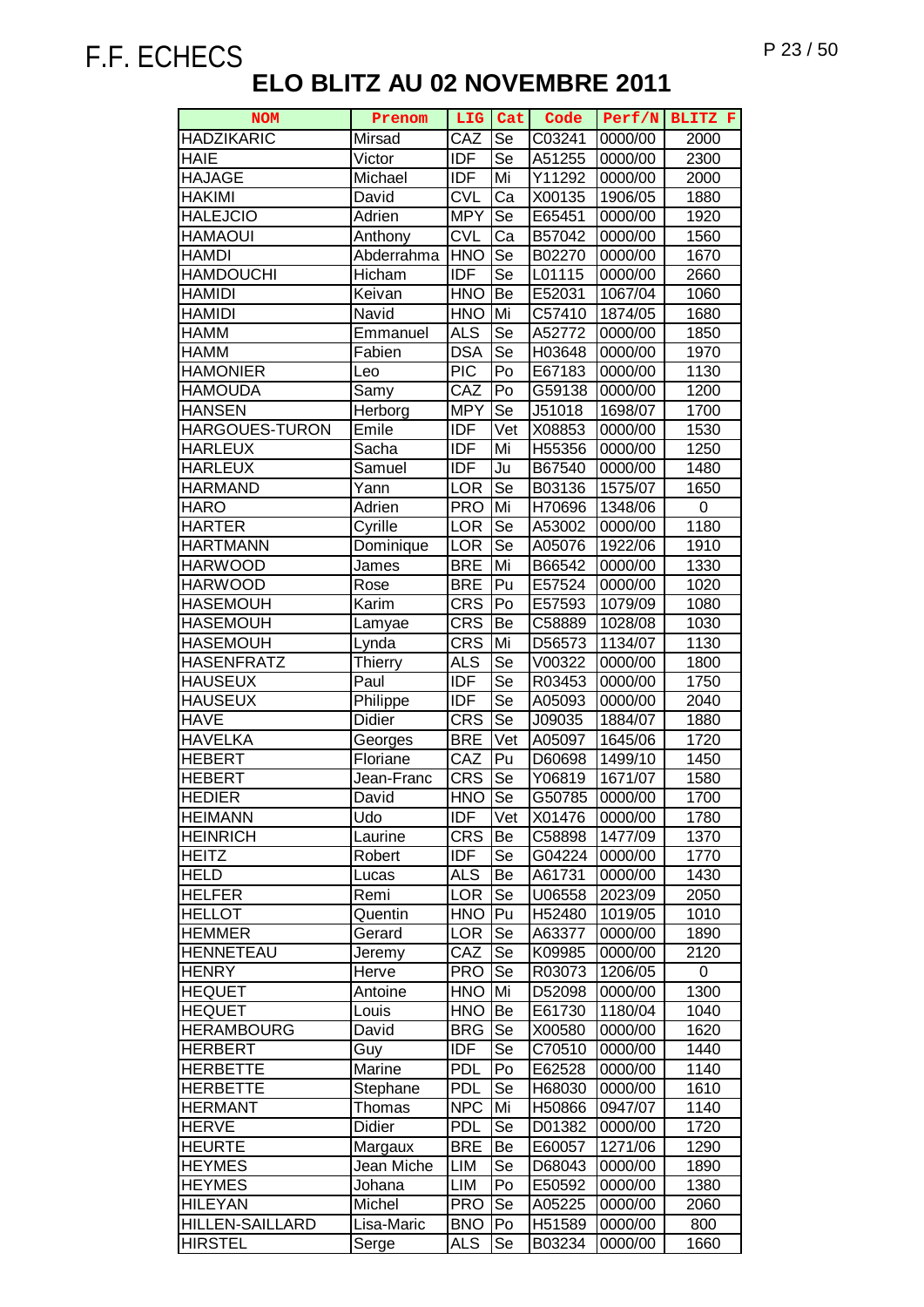| <b>NOM</b>                       | Prenom           | <b>LIG</b>               | Cat                    | Code             | Perf/N             | BLITZ F            |
|----------------------------------|------------------|--------------------------|------------------------|------------------|--------------------|--------------------|
| <b>HOCHENAUER</b>                | Franck           | <b>IDF</b>               | Se                     | E68317           | 0000/00            | 1510               |
| <b>HODOT</b>                     | Yves             | <b>DSA</b>               | Vet                    | A05253           | 0000/00            | 1980               |
| <b>HOEN</b>                      | Ciryl            | <b>DSA</b>               | Mi                     | G59411           | 1384/06            | 0                  |
| <b>HOEN</b>                      | Jeffry           | <b>DSA</b>               | Se                     | G59731           | 1548/09            | 1550               |
| <b>HOFMAN</b>                    | Frederic         | LAN                      | $\overline{\text{Se}}$ | B55520           | 1883/05            | 1630               |
| <b>HOLLER</b>                    | Frank            | <b>LIM</b>               | Se                     | R10380           | 0000/00            | 1630               |
| <b>HOLLER</b>                    | Martin           | LIM                      | Pu                     | H67105           | 0000/00            | 1370               |
| <b>HORNET</b>                    | Axel             | <b>CVL</b>               | Mi                     | C50047           | 0000/00            | 1760               |
| <b>HORNET</b>                    | <b>Nils</b>      | <b>CVL</b>               | Be                     | C50046           | 0000/00            | 1750               |
| <b>HORNET</b>                    | Patrick          | <b>CVL</b>               | Se                     | D50208           | 0000/00            | 1610               |
| <b>HORNET</b>                    | Sven             | <b>CVL</b>               | Pu                     | D57742           | 0000/00            | 1280               |
| <b>HORVAT</b>                    | <b>Boris</b>     | <b>DSA</b>               | Se                     | D60081           | 0000/00            | 1840               |
| <b>HOUBRON</b>                   | Christian        | <b>IDF</b>               | Se                     | J05105           | 1648/03            | 1460               |
| <b>HOUDEYER</b>                  | <b>Hendricks</b> | <b>IDF</b>               | Se                     | S08663           | 1840/05            | 1800               |
| <b>HOURIEZ</b>                   | Alain            | <b>NPC</b>               | Se                     | A05297           | 0000/00            | 2050               |
| <b>HOURIEZ</b>                   | Clement          | $\overline{IDF}$         | Se                     | U09904           | 0000/00            | 2550               |
| <b>HOURLIER</b>                  | Claire           | <b>HNO</b>               | Ju                     | Y11230           | 0000/00            | 1900               |
| <b>HUBERT</b>                    | Michel           | $\overline{\text{CVL}}$  | Se                     | X03401           | 0000/00            | 1510               |
| <b>HUBERT</b>                    | Raphael          | <b>CVL</b>               | Se                     | S13708           | 2133/09            | 2110               |
| <b>HUBERT</b>                    | Titouan          | <b>PDL</b>               | Po                     | G51625           | 0000/00            | 910                |
| <b>HUCAULT</b>                   | Christophe       | <b>IDF</b>               | Se                     | G68434           | 0000/00            | 1510               |
| <b>HUGON</b>                     | Simon            | <b>PIC</b>               | Po                     | E67157           | 0000/00            | 880                |
| <b>HUGUET</b>                    | Etienne          | <b>IDF</b>               | Se                     | B62334           | 0000/00            | 2070               |
| <b>HUMEAU</b>                    | Cyril            | $CR\overline{S}$         | Se                     | M00295           | 2131/08            | 2130               |
| <b>HUMEAU</b>                    | Mickael          | <b>PDL</b>               | Se                     | W03996           | 1651/05            | 0                  |
| <b>HUOT</b>                      | Camille          | <b>CVL</b>               | P <sub>o</sub>         | G51644           | 1198/04            | 1000               |
| <b>HUOT</b>                      | Romain           | <b>CVL</b>               | Pu                     | G51646           | 1142/03            | 1250               |
| <b>HURE</b>                      | Damien           | <b>HNO</b>               | Se                     | L03842           | 0000/00            | 2150               |
| <b>HURTAU</b>                    | Philippe         | <b>IDF</b>               | $\overline{\text{Se}}$ | E03514           | 1499/08            | 1620               |
| <b>HUTOIS</b>                    | Anthony          | <b>PDL</b>               | Ju                     | V11357           | 0000/00            | 1430               |
| <b>HUTOIS</b>                    | Christophe       | <b>PDL</b>               | Se                     | J00364           | 0000/00            | 1510               |
| <b>HUTOIS</b>                    | Mickael          | <b>PDL</b>               | Ju                     | U09297           | 2025/07            | $\overline{2}$ 160 |
| <b>IASMAN</b>                    | Inna             | <b>IDF</b>               | Se                     | A70773           | 0000/00            | 1940               |
| <b>IASONI</b>                    | Enzo             | <b>IDF</b>               | Mi                     | R09702           | 0000/00            | 1610               |
| <b>IASONI</b>                    | Robert           | IDF                      | Se                     | C03534           | 0000/00            | 2060               |
| <b>IGLESIAS</b>                  | Joachim          | <b>IDF</b>               | Se                     | N21771           | 0000/00            | 2470               |
| <b>IGNJATOVIC</b>                | Miroslav         | <b>IDF</b>               | Se                     | R09083           | 0000/00            | 1900               |
| <b>IMBERT</b>                    | Christophe       | <b>IDF</b>               | Se                     | A05409           | 1962/08            | 2010               |
| <b>IONUTIU</b>                   | Adela            | <b>BRG</b>               | Se                     | H66579           | 2031/06            | 2080               |
| <b>IPPOLITI</b>                  | Giuliano         | <b>CVL</b>               | Se                     | B65542           | 0000/00            | 2260               |
| <b>ISARD</b>                     | Zephyr           | <b>PRO</b>               | Pu                     | H57333           | 1083/08            | 1080               |
| <b>ISETTA</b>                    | Andre            | <b>IDF</b>               | Se                     | H09281           | 0000/00            | 2080               |
| <b>IVANOV</b>                    | Tsewov-Gri       | <b>LYO</b>               | Se                     | Y06585           | 0000/00            | 1710               |
| <b>JACOB</b>                     | Renaud           | <b>IDF</b>               | Be                     | C54187           | 0000/00            | 1660               |
| <b>JACQ</b>                      | Philippe         | <b>IDF</b>               | Se                     | Z03197           | 0000/00            | 1800               |
| <b>JACQ</b>                      | Rene<br>Damien   | <b>IDF</b><br><b>BNO</b> | Se<br>Ca               | B52287<br>Y08876 | 0000/00<br>1749/05 | 1700<br>0          |
| <b>JACQUET</b><br><b>JACQUET</b> |                  | <b>LYO</b>               | Se                     |                  | 0000/00            | 1640               |
| <b>JACQUIER</b>                  | Pascal<br>Cyril  | <b>CRS</b>               | Mi                     | Z06381<br>B65868 | 0801/01            | 1290               |
| <b>JACTEL</b>                    | Nicolas          | <b>IDF</b>               | Se                     | J11043           | 0000/00            | 2040               |
| <b>JAFRATE</b>                   | Fred             | CAZ                      | <b>Se</b>              |                  | 0000/00            | 1300               |
| <b>JAJOLET</b>                   | Hugo             | <b>CVL</b>               | Se                     | G60136<br>D50155 | 0000/00            | 1810               |
| <b>JAKUBIAK</b>                  | Alain            | <b>MPY</b>               | Se                     | H51669           | 0000/00            | 1680               |
| <b>JALLEY</b>                    | Dorian           | <b>BRE</b>               | Mi                     | H55243           | 0801/05            | 920                |
| <b>JAMIN</b>                     | Celian           | <b>PCH</b>               | Ca                     | E61188           | 0000/00            | 1430               |
| <b>JAMINION</b>                  | Maximilien       | <b>BNO</b>               | Se                     | E06568           | 1942/05            | 0                  |
| <b>JANGWA</b>                    | Valentin         | <b>IDF</b>               | Se                     | H00807           | 0000/00            | 1870               |
| <b>JANIER</b>                    | Fabrice          | <b>PRO</b>               | Se                     | B03373           | 2224/03            | 2350               |
|                                  |                  |                          |                        |                  |                    |                    |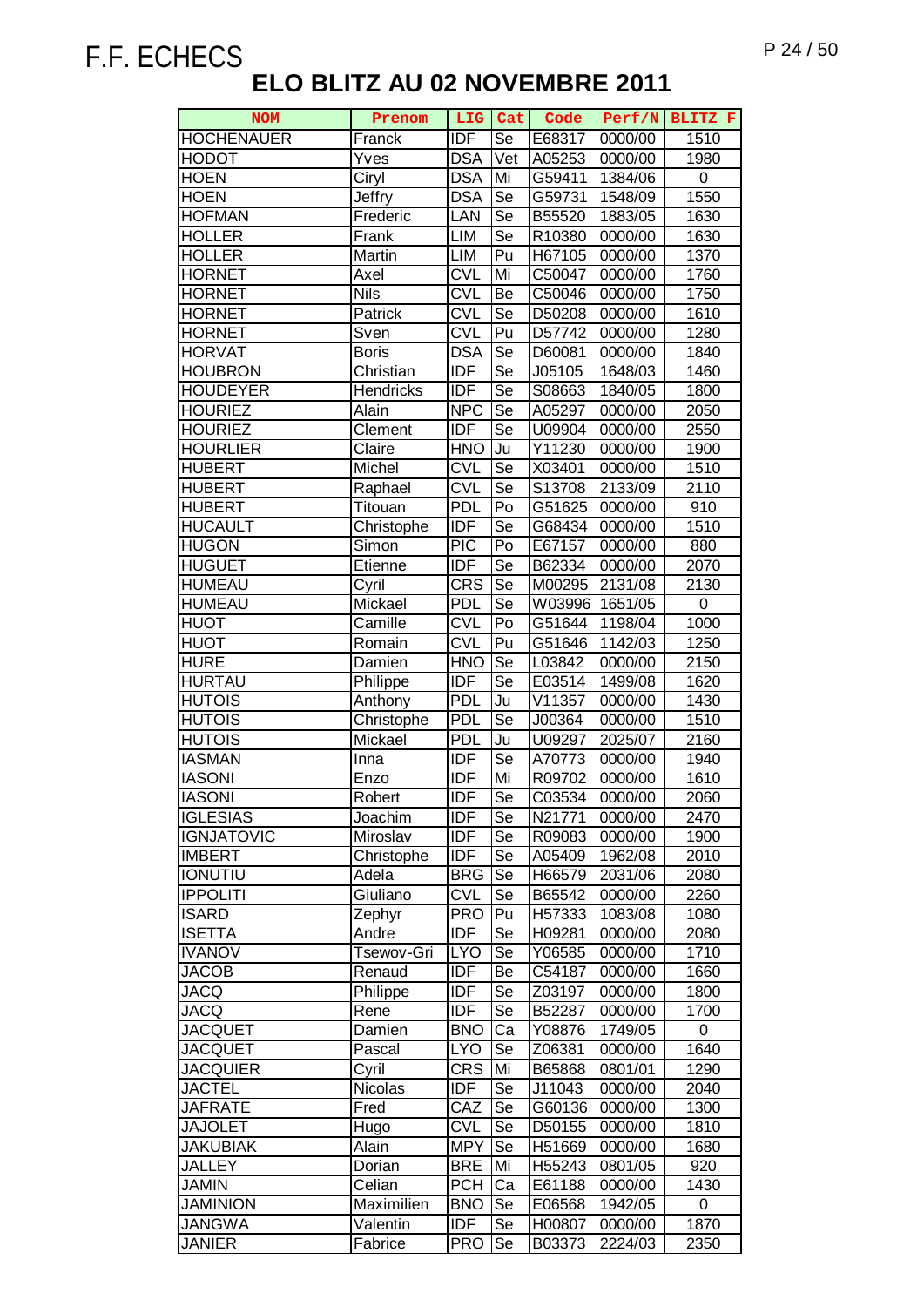| <b>NOM</b>                          | Prenom          | LIG Cat                  |                          | Code             |                    | Perf/N BLITZ F |
|-------------------------------------|-----------------|--------------------------|--------------------------|------------------|--------------------|----------------|
| <b>JARDIN</b>                       | Pascal          | <b>IDF</b>               | Se                       | B03381           | 1601/06            | 1550           |
| <b>JARDY</b>                        | Herve           | <b>BRG</b>               | Se                       | A05504           | 0000/00            | 2140           |
| <b>JARQUE</b>                       | Patrick         | <b>LYO</b>               | Se                       | W01461           | 1863/07            | 1860           |
| <b>JARRAUD</b>                      | Jean-Claud      | <b>IDF</b>               | Vet                      | G59477           | 0000/00            | 1120           |
| <b>JAUBERT</b>                      | Daniel          | LIM                      | Se                       | H68051           | 1599/07            | 1570           |
| <b>JEAN</b>                         | Axel            | <b>BRE</b>               | Ca                       | W16328           | 0000/00            | 1450           |
| <b>JEAN</b>                         | Claude          | <b>PRO</b>               | Vet                      | B03397           | 0000/00            | 2110           |
| <b>JEAN</b>                         | Dominique       | <b>BRE</b>               | Se                       | B53946           | 0000/00            | 1020           |
| <b>JEAN</b>                         | Joris           | <b>PRO</b>               | Ca                       | Y03064           | 1714/06            | 1700           |
| <b>JEAN</b>                         | Robert          | <b>IDF</b>               | Vet                      | A05522           | 0000/00            | 1890           |
| <b>JEANCLAUDE</b>                   | <b>Bruno</b>    | <b>LOR</b>               | Se                       | C03562           | 1773/07            | 1770           |
| <b>JEANNIN</b>                      | Didier          | <b>BRG</b>               | Se                       | M02935           | 1332/08            | 1380           |
| JEAN-SUZZONI                        | Livia           | <b>CRS</b>               | Po                       | H56846           | 0801/06            | 0              |
| <b>JEBEJIAN</b>                     | Vahe            | <b>ALS</b>               | Ju                       | J53684           | 1853/10            | 1850           |
| <b>JEULAND</b>                      | Paul            | <b>IDF</b>               | Be                       | H64937           | 0000/00            | 890            |
| <b>JEULIN</b>                       | Jessy           | <b>CVL</b>               | Pu                       | G51839           | 0000/00            | 910            |
| <b>JEWTOUKOFF</b>                   | <b>Bertrand</b> | <b>IDF</b>               | Se                       | B03428           | 0000/00            | 2170           |
| <b>JOACHIM</b>                      | Rodny           | <b>MAR</b>               | Mi                       | H68119           | 1270/04            | 1210           |
| <b>JOIE</b>                         | Sebastien       | <b>DSA</b>               | Se                       | N21903           | 2502/18            | 2500           |
| <b>JOLY</b>                         | Laurent         | <b>LOR</b>               | Se                       | A05584           | 2369/06            | $\pmb{0}$      |
| <b>JOLY</b>                         | Stephane        | <b>PDL</b>               | Se                       | A50222           | 1350/06            | 0              |
| <b>JOPHE</b>                        | Jacky           | <b>BNO</b>               | Se                       | X12619           | 1942/06            | 0              |
| <b>JORDACHE</b>                     | Jean            | <b>IDF</b>               | Vet                      | J50556           | 1581/08            | 1580           |
| <b>JORON</b>                        | Jean-Patri      | <b>BNO</b>               | Se                       | J02998           | 0000/00            | 1630           |
| <b>JOSLIN</b>                       | Jerome          | <b>IDF</b>               | Se                       | S05926           | 0000/00            | 2200           |
| <b>JOSSIEN</b>                      | Arnaud          | <b>NPC</b>               | $\overline{\mathsf{Se}}$ | F03376           | 1952/02            | $\pmb{0}$      |
| <b>JOSSIEN</b>                      | Jean            | <b>NPC</b>               | Vet                      | G07504           | 0000/00            | 1420           |
| <b>JOSSIEN</b>                      | Remy            | <b>NPC</b>               | Se                       | G01853           | 2982/02            | 0              |
| <b>JOUANNO</b>                      | Olivier         | <b>BRE</b>               | <b>Se</b>                | W17014 0000/00   |                    | 1750           |
| <b>JOUHAUD</b>                      | Pierre-Ale      | <b>IDF</b>               | <b>Se</b>                | C03619           | 0000/00            | 2050           |
| <b>JOUNIAUX</b>                     | Quentin         | <b>CHA</b>               | Pu                       | B51032           | 0000/00            | 1950           |
| <b>JOWETT</b>                       | Ormond          | <b>GUA</b>               | Se                       | H57954           | 0000/00            | 2040           |
| <b>JULVE</b>                        | Philippe        | <b>NPC</b>               | Se                       | H04041           | 0000/00            | 2190           |
| <b>JUSTE</b>                        | Remy            | <b>IDF</b>               | Se                       | W08579           | 0000/00            | 1350           |
| <b>JUSTE</b>                        | Valentin        | <b>IDF</b>               | Mi                       | D56994           | 0000/00            | 1670           |
| <b>KAPALA</b>                       | Serge           | <b>CVL</b>               | Se                       | H04064           | 0000/00            | 1910           |
| <b>KARIM</b>                        | Ismael          | CAZ                      | Se                       | N19221           | 2350/04            | 0              |
| <b>KASER</b>                        | Simon           | <b>PRO</b>               | Mi                       | X09712           | 0000/00            | 1990           |
| KASSIS                              | Antoine         | <b>IDF</b>               | Se                       | S06916           | 0000/00            | 2120           |
| <b>KAVCIYAN</b>                     | Hiram           | <b>IDF</b>               | Mi                       | G51093           | 0000/00            | 1180           |
| <b>KAVCIYAN</b><br><b>KAZANTSEV</b> | Yega            | <b>IDF</b>               | Be                       | G51094           | 0000/00            | 1530           |
| <b>KERBAOL</b>                      | Alexander       | <b>IDF</b>               | Ju                       | C51186           | 0000/00<br>1286/06 | 2020           |
| <b>KERMANN</b>                      | Jacques<br>Rene | <b>BRE</b><br><b>PRO</b> | Vet<br>Vet               | F02648           |                    | 1440           |
| <b>KERN</b>                         | Caroline        | <b>ALS</b>               | Pu                       | A05750<br>D53214 | 1853/07<br>0000/00 | 1650<br>1400   |
| <b>KERN</b>                         | <b>Nicolas</b>  | <b>ALS</b>               | Be                       | A52409           | 0000/00            | 1740           |
| <b>KESTLER</b>                      | Paul            | <b>CVL</b>               | Vet                      | G52096           | 0000/00            | 1130           |
| <b>KHALFAOUI</b>                    | Abdelhamid      | CAZ                      | Vet                      | N17980           | 0000/00            | 1830           |
| <b>KHEMAR</b>                       | Kamel           | <b>IDF</b>               | <b>Se</b>                | Y00506           | 1628/06            | 1690           |
| <b>KHLOBYSTINE</b>                  | Michel          | <b>LOR</b>               | Po                       | G51211           | 0000/00            | 1300           |
| <b>KICHENAMA</b>                    | Maxime          | <b>MAR</b>               | Pu                       | G51675           | 1093/05            | 1010           |
| <b>KIECKEN</b>                      | Jean-Marc       | <b>LYO</b>               | Se                       | C03708           | 1777/05            | 0              |
| <b>KIEFFER</b>                      | Anatole         | <b>IDF</b>               | Pu                       | B58370           | 0000/00            | 2090           |
| <b>KIEFFER</b>                      | Gilbert         | <b>LOR</b>               | Vet                      | V01116           | 0942/07            | 1190           |
| <b>KIENTZ</b>                       | Denis           | <b>ALS</b>               | Se                       | C07518           | 1640/10            | 1640           |
| <b>KIMMERLIN</b>                    | Gilles          | <b>PIC</b>               | Se                       | D05235           | 0000/00            | 2060           |
| <b>KIRASTINNICOS</b>                | Mikael          | LIM                      | Se                       | R10011           | 0000/00            | 1810           |
| <b>KIRCHER</b>                      | Ernest          | <b>ALS</b>               | Vet                      | G00256           | 0000/00            | 1220           |
|                                     |                 |                          |                          |                  |                    |                |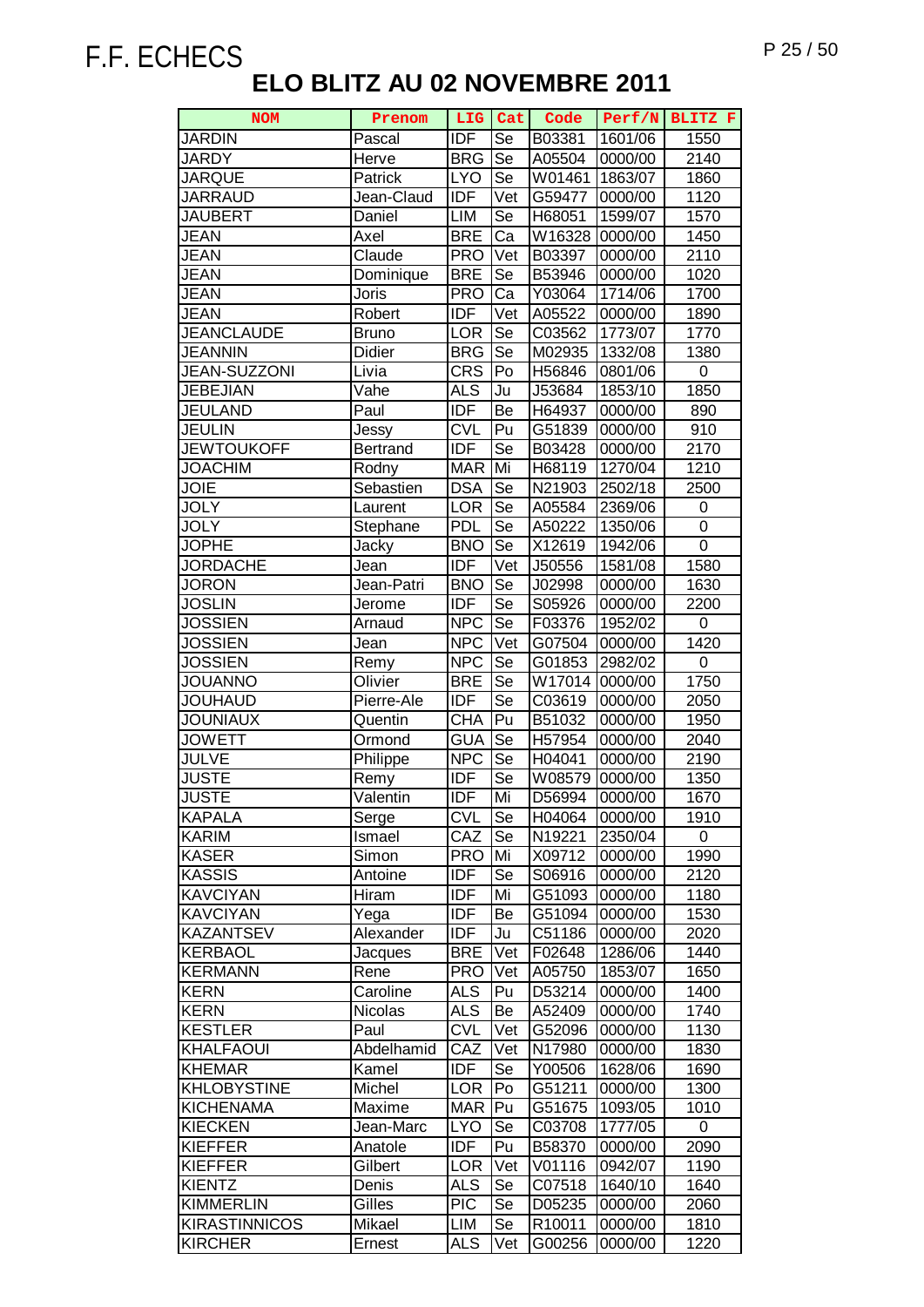| <b>KIRK</b><br><b>IDF</b><br>Mi<br>Y21999<br>Ezra<br>2090/06<br>0<br><b>IDF</b><br><b>KIRK</b><br>Se<br>$\mathbf 0$<br>Y22276<br>1947/05<br>Jason<br>$\overline{\text{Se}}$<br>$\frac{1}{2140}$<br><b>KIRSZENBERG</b><br><b>IDF</b><br>A05784<br>0000/00<br>Marc<br><b>CVL</b><br>$\overline{\text{Se}}$<br><b>KISTER</b><br>0000/00<br>1650<br>Pierre<br>D02388<br><b>IDF</b><br><b>KIZILIAN</b><br>Se<br>Emmanuel<br>S03113<br>0000/00<br>2080<br><b>IDF</b><br><b>KLEITZ</b><br>Vet<br>H59148<br>1880<br>Michel<br>0000/00<br><b>KLIPPER</b><br>Ju<br>S05625<br>2048/08<br>2050<br>Noemie<br><b>LOR</b><br>Vet<br><b>KMETEC</b><br><b>IDF</b><br>1750<br>D04178<br>0000/00<br>Franc<br><b>IDF</b><br>Se<br><b>KOBENKO</b><br>E59723<br>0000/00<br>1430<br>Olga<br>KOCH<br>Alain<br><b>IDF</b><br>Se<br>D03913<br>1923/07<br>1920<br><b>KOELSCH</b><br><b>DSA</b><br>Se<br>Rene<br>B03575<br>2370/08<br>2370<br><b>KOHLER</b><br><b>BRG</b><br>Se<br>Philippe<br>X00576<br>2102/06<br>2100<br>KOLODZIEJCZYK<br><b>IDF</b><br>Se<br>Stephane<br>C03735<br>0000/00<br>1940<br>Se<br><b>KONCZYKOWSKI</b><br>IDF<br>0<br>Piotr<br>H70133<br>1598/04<br><b>IDF</b><br>Se<br><b>KONDI</b><br>Henri<br>G50167<br>0000/00<br>1940<br><b>KOST WEBER</b><br>Mi<br>Florent<br>AQU<br>C53440<br>0000/00<br>1720<br><b>CVL</b><br>KOSTIC<br>Se<br>Radisav<br>M10981<br>0000/00<br>1410<br><b>IDF</b><br>$\overline{\text{Se}}$<br>KOULITCHENKO<br>1500<br>Francoise<br>R02892<br>0000/00<br><b>IDF</b><br><b>KRIEF</b><br>Se<br>H09305<br>0000/00<br>2160<br>Fradji<br>Se<br><b>KULCZAK</b><br><b>NPC</b><br>P04689<br>Anemone<br>0000/00<br>1810<br><b>IDF</b><br>Vet<br><b>KURZ</b><br>Rainer<br>D67627<br>1496/05<br>0<br><b>KUSZEL</b><br><b>CVL</b><br>Mi<br>1470<br>H56618<br>0000/00<br>Leonore<br><b>IDF</b><br>KVASHYNA<br>Se<br>X18686<br>2196/07<br>2030<br>Tetyana<br><b>CRS</b><br>Fahd<br>Be<br>LAABABI<br>D52290<br>1120/09<br>1120<br><b>CRS</b><br>LAABABI<br>Faycal<br>Mi<br>C60942<br>1008/07<br>1010<br><b>CRS</b><br>LAABABI<br>Sofiane<br>Pu<br>J56648<br>0878/03<br>0<br><b>LABADIE</b><br><b>ALS</b><br>Vet<br>2050<br>A05903<br>2101/10<br>Jean-Jacqu<br><b>CRS</b><br><b>LABAN GIULIANI</b><br>Pu<br>E55300<br>1552/06<br>0<br>Lisandru<br><b>LABBE COLOMBANI</b><br><b>CRS</b><br>Pu<br>850<br>Lola<br>J56649<br>0846/09<br>Valentin<br><b>LABEJOF</b><br><b>NPC</b><br>Vet<br>H52699<br>0000/00<br>1460<br><b>IDF</b><br><b>LABORDE</b><br>Se<br>2280<br>Stephane<br>D04846<br>0000/00<br><b>LABRAK</b><br>Yanis<br><b>PRO</b><br>Be<br>G65557<br>1035/09<br>1040<br><b>LACHAUX</b><br><b>DSA</b><br>Se<br>S11560<br>0000/00<br>2140<br>Jerome<br><b>LACOSTE</b><br>Alain<br>Vet<br>P20458<br>LAN<br>0000/00<br>1780<br>Se<br><b>PCH</b><br>LADRAT<br>0000/00<br>2140<br>Matthieu<br>L09419<br>Pu<br><b>LAFORTUNE</b><br><b>MAR</b><br>E55846<br>1680<br>Emerick<br>0000/00<br><b>IDF</b><br>Se<br>C53384<br><b>LAGANOT</b><br>Vincent<br>0000/00<br>1520<br><b>LAGARDE</b><br>Adeline<br>LAN<br>G52193<br>0000/00<br>Po<br>1490<br><b>PRO</b><br>Se<br>W09474<br><b>LAGARDE</b><br>Benjamin<br>0000/00<br>1840<br>CAZ<br>Po<br>E52365<br>0000/00<br>LAGARDE<br>2080<br>Dimitri<br><b>LAGUNES</b><br>Jean-Renau<br>Vet<br>2277/08<br>2220<br>AQU<br>A05996<br><b>IDF</b><br><b>LAIGLE</b><br>Vet<br>R01047<br>0000/00<br>1170<br>Corinne<br><b>CRS</b><br><b>LAILLET</b><br>Mi<br>1304/14<br>Guillaume<br>B61342<br>1300<br>LAINE<br><b>MAR</b><br>Be<br>1231/03<br>1100<br>Laurie<br>G67824<br><b>GUA</b><br>Se<br>LAKE<br>C70509<br>0000/00<br>1940<br>Arlette<br>LAKHAL<br><b>CRS</b><br>Pu<br>1188/08<br>1160<br>Ilyas<br>D58093<br><b>CRS</b><br>LAKHAL<br>Yassine<br>D58077<br>1366/04<br>1220<br>Be<br>LALAU<br><b>NPC</b><br>Se<br>Alexandre<br>J01032<br>0000/00<br>2240<br><b>DSA</b><br><b>LALECHERE</b><br>Se<br>G05055<br>0000/00<br>1840<br>Jean-Bapti<br><b>LALIEU</b><br>Charles<br><b>DSA</b><br>Se<br>Z15485<br>1820<br>0000/00<br>Se<br><b>LALLIER</b><br><b>CHA</b><br>Jean-Charl<br>J52508<br>1566/05<br>0<br><b>LALLIER</b><br><b>CHA</b><br>Po<br>H55365<br>0<br>Pierre<br>1253/02<br>Se<br>Sophie<br><b>IDF</b><br>2170<br>LAM<br>P10575<br>0000/00<br>CAZ<br><b>LAMARD</b><br>Mi<br>Guillaume<br>X13407<br>0000/00<br>2510<br><b>LAMAZIERE</b><br><b>PDL</b><br>Pu<br>G61522<br>0000/00<br>1360<br>Antoine<br>Ca<br><b>LAMBERT</b><br><b>PRO</b><br>1715/15<br>1720<br>Hugo<br>H59599<br><b>LAMBERT</b><br>Olivier<br><b>IDF</b><br>Se<br>Y08281<br>0000/00<br>1660 | <b>NOM</b> | Prenom | <b>LIG</b> | Cat | Code | Perf/N | BLITZ F |
|---------------------------------------------------------------------------------------------------------------------------------------------------------------------------------------------------------------------------------------------------------------------------------------------------------------------------------------------------------------------------------------------------------------------------------------------------------------------------------------------------------------------------------------------------------------------------------------------------------------------------------------------------------------------------------------------------------------------------------------------------------------------------------------------------------------------------------------------------------------------------------------------------------------------------------------------------------------------------------------------------------------------------------------------------------------------------------------------------------------------------------------------------------------------------------------------------------------------------------------------------------------------------------------------------------------------------------------------------------------------------------------------------------------------------------------------------------------------------------------------------------------------------------------------------------------------------------------------------------------------------------------------------------------------------------------------------------------------------------------------------------------------------------------------------------------------------------------------------------------------------------------------------------------------------------------------------------------------------------------------------------------------------------------------------------------------------------------------------------------------------------------------------------------------------------------------------------------------------------------------------------------------------------------------------------------------------------------------------------------------------------------------------------------------------------------------------------------------------------------------------------------------------------------------------------------------------------------------------------------------------------------------------------------------------------------------------------------------------------------------------------------------------------------------------------------------------------------------------------------------------------------------------------------------------------------------------------------------------------------------------------------------------------------------------------------------------------------------------------------------------------------------------------------------------------------------------------------------------------------------------------------------------------------------------------------------------------------------------------------------------------------------------------------------------------------------------------------------------------------------------------------------------------------------------------------------------------------------------------------------------------------------------------------------------------------------------------------------------------------------------------------------------------------------------------------------------------------------------------------------------------------------------------------------------------------------------------------------------------------------------------------------------------------------------------------------------------------------------------------------------------------------------------------------------------------------------------------------------------------------------------------------------------------------------------------------------------------------------------------------------------------------------------------------------------------------------------------------------------------------------------------|------------|--------|------------|-----|------|--------|---------|
|                                                                                                                                                                                                                                                                                                                                                                                                                                                                                                                                                                                                                                                                                                                                                                                                                                                                                                                                                                                                                                                                                                                                                                                                                                                                                                                                                                                                                                                                                                                                                                                                                                                                                                                                                                                                                                                                                                                                                                                                                                                                                                                                                                                                                                                                                                                                                                                                                                                                                                                                                                                                                                                                                                                                                                                                                                                                                                                                                                                                                                                                                                                                                                                                                                                                                                                                                                                                                                                                                                                                                                                                                                                                                                                                                                                                                                                                                                                                                                                                                                                                                                                                                                                                                                                                                                                                                                                                                                                                                                               |            |        |            |     |      |        |         |
|                                                                                                                                                                                                                                                                                                                                                                                                                                                                                                                                                                                                                                                                                                                                                                                                                                                                                                                                                                                                                                                                                                                                                                                                                                                                                                                                                                                                                                                                                                                                                                                                                                                                                                                                                                                                                                                                                                                                                                                                                                                                                                                                                                                                                                                                                                                                                                                                                                                                                                                                                                                                                                                                                                                                                                                                                                                                                                                                                                                                                                                                                                                                                                                                                                                                                                                                                                                                                                                                                                                                                                                                                                                                                                                                                                                                                                                                                                                                                                                                                                                                                                                                                                                                                                                                                                                                                                                                                                                                                                               |            |        |            |     |      |        |         |
|                                                                                                                                                                                                                                                                                                                                                                                                                                                                                                                                                                                                                                                                                                                                                                                                                                                                                                                                                                                                                                                                                                                                                                                                                                                                                                                                                                                                                                                                                                                                                                                                                                                                                                                                                                                                                                                                                                                                                                                                                                                                                                                                                                                                                                                                                                                                                                                                                                                                                                                                                                                                                                                                                                                                                                                                                                                                                                                                                                                                                                                                                                                                                                                                                                                                                                                                                                                                                                                                                                                                                                                                                                                                                                                                                                                                                                                                                                                                                                                                                                                                                                                                                                                                                                                                                                                                                                                                                                                                                                               |            |        |            |     |      |        |         |
|                                                                                                                                                                                                                                                                                                                                                                                                                                                                                                                                                                                                                                                                                                                                                                                                                                                                                                                                                                                                                                                                                                                                                                                                                                                                                                                                                                                                                                                                                                                                                                                                                                                                                                                                                                                                                                                                                                                                                                                                                                                                                                                                                                                                                                                                                                                                                                                                                                                                                                                                                                                                                                                                                                                                                                                                                                                                                                                                                                                                                                                                                                                                                                                                                                                                                                                                                                                                                                                                                                                                                                                                                                                                                                                                                                                                                                                                                                                                                                                                                                                                                                                                                                                                                                                                                                                                                                                                                                                                                                               |            |        |            |     |      |        |         |
|                                                                                                                                                                                                                                                                                                                                                                                                                                                                                                                                                                                                                                                                                                                                                                                                                                                                                                                                                                                                                                                                                                                                                                                                                                                                                                                                                                                                                                                                                                                                                                                                                                                                                                                                                                                                                                                                                                                                                                                                                                                                                                                                                                                                                                                                                                                                                                                                                                                                                                                                                                                                                                                                                                                                                                                                                                                                                                                                                                                                                                                                                                                                                                                                                                                                                                                                                                                                                                                                                                                                                                                                                                                                                                                                                                                                                                                                                                                                                                                                                                                                                                                                                                                                                                                                                                                                                                                                                                                                                                               |            |        |            |     |      |        |         |
|                                                                                                                                                                                                                                                                                                                                                                                                                                                                                                                                                                                                                                                                                                                                                                                                                                                                                                                                                                                                                                                                                                                                                                                                                                                                                                                                                                                                                                                                                                                                                                                                                                                                                                                                                                                                                                                                                                                                                                                                                                                                                                                                                                                                                                                                                                                                                                                                                                                                                                                                                                                                                                                                                                                                                                                                                                                                                                                                                                                                                                                                                                                                                                                                                                                                                                                                                                                                                                                                                                                                                                                                                                                                                                                                                                                                                                                                                                                                                                                                                                                                                                                                                                                                                                                                                                                                                                                                                                                                                                               |            |        |            |     |      |        |         |
|                                                                                                                                                                                                                                                                                                                                                                                                                                                                                                                                                                                                                                                                                                                                                                                                                                                                                                                                                                                                                                                                                                                                                                                                                                                                                                                                                                                                                                                                                                                                                                                                                                                                                                                                                                                                                                                                                                                                                                                                                                                                                                                                                                                                                                                                                                                                                                                                                                                                                                                                                                                                                                                                                                                                                                                                                                                                                                                                                                                                                                                                                                                                                                                                                                                                                                                                                                                                                                                                                                                                                                                                                                                                                                                                                                                                                                                                                                                                                                                                                                                                                                                                                                                                                                                                                                                                                                                                                                                                                                               |            |        |            |     |      |        |         |
|                                                                                                                                                                                                                                                                                                                                                                                                                                                                                                                                                                                                                                                                                                                                                                                                                                                                                                                                                                                                                                                                                                                                                                                                                                                                                                                                                                                                                                                                                                                                                                                                                                                                                                                                                                                                                                                                                                                                                                                                                                                                                                                                                                                                                                                                                                                                                                                                                                                                                                                                                                                                                                                                                                                                                                                                                                                                                                                                                                                                                                                                                                                                                                                                                                                                                                                                                                                                                                                                                                                                                                                                                                                                                                                                                                                                                                                                                                                                                                                                                                                                                                                                                                                                                                                                                                                                                                                                                                                                                                               |            |        |            |     |      |        |         |
|                                                                                                                                                                                                                                                                                                                                                                                                                                                                                                                                                                                                                                                                                                                                                                                                                                                                                                                                                                                                                                                                                                                                                                                                                                                                                                                                                                                                                                                                                                                                                                                                                                                                                                                                                                                                                                                                                                                                                                                                                                                                                                                                                                                                                                                                                                                                                                                                                                                                                                                                                                                                                                                                                                                                                                                                                                                                                                                                                                                                                                                                                                                                                                                                                                                                                                                                                                                                                                                                                                                                                                                                                                                                                                                                                                                                                                                                                                                                                                                                                                                                                                                                                                                                                                                                                                                                                                                                                                                                                                               |            |        |            |     |      |        |         |
|                                                                                                                                                                                                                                                                                                                                                                                                                                                                                                                                                                                                                                                                                                                                                                                                                                                                                                                                                                                                                                                                                                                                                                                                                                                                                                                                                                                                                                                                                                                                                                                                                                                                                                                                                                                                                                                                                                                                                                                                                                                                                                                                                                                                                                                                                                                                                                                                                                                                                                                                                                                                                                                                                                                                                                                                                                                                                                                                                                                                                                                                                                                                                                                                                                                                                                                                                                                                                                                                                                                                                                                                                                                                                                                                                                                                                                                                                                                                                                                                                                                                                                                                                                                                                                                                                                                                                                                                                                                                                                               |            |        |            |     |      |        |         |
|                                                                                                                                                                                                                                                                                                                                                                                                                                                                                                                                                                                                                                                                                                                                                                                                                                                                                                                                                                                                                                                                                                                                                                                                                                                                                                                                                                                                                                                                                                                                                                                                                                                                                                                                                                                                                                                                                                                                                                                                                                                                                                                                                                                                                                                                                                                                                                                                                                                                                                                                                                                                                                                                                                                                                                                                                                                                                                                                                                                                                                                                                                                                                                                                                                                                                                                                                                                                                                                                                                                                                                                                                                                                                                                                                                                                                                                                                                                                                                                                                                                                                                                                                                                                                                                                                                                                                                                                                                                                                                               |            |        |            |     |      |        |         |
|                                                                                                                                                                                                                                                                                                                                                                                                                                                                                                                                                                                                                                                                                                                                                                                                                                                                                                                                                                                                                                                                                                                                                                                                                                                                                                                                                                                                                                                                                                                                                                                                                                                                                                                                                                                                                                                                                                                                                                                                                                                                                                                                                                                                                                                                                                                                                                                                                                                                                                                                                                                                                                                                                                                                                                                                                                                                                                                                                                                                                                                                                                                                                                                                                                                                                                                                                                                                                                                                                                                                                                                                                                                                                                                                                                                                                                                                                                                                                                                                                                                                                                                                                                                                                                                                                                                                                                                                                                                                                                               |            |        |            |     |      |        |         |
|                                                                                                                                                                                                                                                                                                                                                                                                                                                                                                                                                                                                                                                                                                                                                                                                                                                                                                                                                                                                                                                                                                                                                                                                                                                                                                                                                                                                                                                                                                                                                                                                                                                                                                                                                                                                                                                                                                                                                                                                                                                                                                                                                                                                                                                                                                                                                                                                                                                                                                                                                                                                                                                                                                                                                                                                                                                                                                                                                                                                                                                                                                                                                                                                                                                                                                                                                                                                                                                                                                                                                                                                                                                                                                                                                                                                                                                                                                                                                                                                                                                                                                                                                                                                                                                                                                                                                                                                                                                                                                               |            |        |            |     |      |        |         |
|                                                                                                                                                                                                                                                                                                                                                                                                                                                                                                                                                                                                                                                                                                                                                                                                                                                                                                                                                                                                                                                                                                                                                                                                                                                                                                                                                                                                                                                                                                                                                                                                                                                                                                                                                                                                                                                                                                                                                                                                                                                                                                                                                                                                                                                                                                                                                                                                                                                                                                                                                                                                                                                                                                                                                                                                                                                                                                                                                                                                                                                                                                                                                                                                                                                                                                                                                                                                                                                                                                                                                                                                                                                                                                                                                                                                                                                                                                                                                                                                                                                                                                                                                                                                                                                                                                                                                                                                                                                                                                               |            |        |            |     |      |        |         |
|                                                                                                                                                                                                                                                                                                                                                                                                                                                                                                                                                                                                                                                                                                                                                                                                                                                                                                                                                                                                                                                                                                                                                                                                                                                                                                                                                                                                                                                                                                                                                                                                                                                                                                                                                                                                                                                                                                                                                                                                                                                                                                                                                                                                                                                                                                                                                                                                                                                                                                                                                                                                                                                                                                                                                                                                                                                                                                                                                                                                                                                                                                                                                                                                                                                                                                                                                                                                                                                                                                                                                                                                                                                                                                                                                                                                                                                                                                                                                                                                                                                                                                                                                                                                                                                                                                                                                                                                                                                                                                               |            |        |            |     |      |        |         |
|                                                                                                                                                                                                                                                                                                                                                                                                                                                                                                                                                                                                                                                                                                                                                                                                                                                                                                                                                                                                                                                                                                                                                                                                                                                                                                                                                                                                                                                                                                                                                                                                                                                                                                                                                                                                                                                                                                                                                                                                                                                                                                                                                                                                                                                                                                                                                                                                                                                                                                                                                                                                                                                                                                                                                                                                                                                                                                                                                                                                                                                                                                                                                                                                                                                                                                                                                                                                                                                                                                                                                                                                                                                                                                                                                                                                                                                                                                                                                                                                                                                                                                                                                                                                                                                                                                                                                                                                                                                                                                               |            |        |            |     |      |        |         |
|                                                                                                                                                                                                                                                                                                                                                                                                                                                                                                                                                                                                                                                                                                                                                                                                                                                                                                                                                                                                                                                                                                                                                                                                                                                                                                                                                                                                                                                                                                                                                                                                                                                                                                                                                                                                                                                                                                                                                                                                                                                                                                                                                                                                                                                                                                                                                                                                                                                                                                                                                                                                                                                                                                                                                                                                                                                                                                                                                                                                                                                                                                                                                                                                                                                                                                                                                                                                                                                                                                                                                                                                                                                                                                                                                                                                                                                                                                                                                                                                                                                                                                                                                                                                                                                                                                                                                                                                                                                                                                               |            |        |            |     |      |        |         |
|                                                                                                                                                                                                                                                                                                                                                                                                                                                                                                                                                                                                                                                                                                                                                                                                                                                                                                                                                                                                                                                                                                                                                                                                                                                                                                                                                                                                                                                                                                                                                                                                                                                                                                                                                                                                                                                                                                                                                                                                                                                                                                                                                                                                                                                                                                                                                                                                                                                                                                                                                                                                                                                                                                                                                                                                                                                                                                                                                                                                                                                                                                                                                                                                                                                                                                                                                                                                                                                                                                                                                                                                                                                                                                                                                                                                                                                                                                                                                                                                                                                                                                                                                                                                                                                                                                                                                                                                                                                                                                               |            |        |            |     |      |        |         |
|                                                                                                                                                                                                                                                                                                                                                                                                                                                                                                                                                                                                                                                                                                                                                                                                                                                                                                                                                                                                                                                                                                                                                                                                                                                                                                                                                                                                                                                                                                                                                                                                                                                                                                                                                                                                                                                                                                                                                                                                                                                                                                                                                                                                                                                                                                                                                                                                                                                                                                                                                                                                                                                                                                                                                                                                                                                                                                                                                                                                                                                                                                                                                                                                                                                                                                                                                                                                                                                                                                                                                                                                                                                                                                                                                                                                                                                                                                                                                                                                                                                                                                                                                                                                                                                                                                                                                                                                                                                                                                               |            |        |            |     |      |        |         |
|                                                                                                                                                                                                                                                                                                                                                                                                                                                                                                                                                                                                                                                                                                                                                                                                                                                                                                                                                                                                                                                                                                                                                                                                                                                                                                                                                                                                                                                                                                                                                                                                                                                                                                                                                                                                                                                                                                                                                                                                                                                                                                                                                                                                                                                                                                                                                                                                                                                                                                                                                                                                                                                                                                                                                                                                                                                                                                                                                                                                                                                                                                                                                                                                                                                                                                                                                                                                                                                                                                                                                                                                                                                                                                                                                                                                                                                                                                                                                                                                                                                                                                                                                                                                                                                                                                                                                                                                                                                                                                               |            |        |            |     |      |        |         |
|                                                                                                                                                                                                                                                                                                                                                                                                                                                                                                                                                                                                                                                                                                                                                                                                                                                                                                                                                                                                                                                                                                                                                                                                                                                                                                                                                                                                                                                                                                                                                                                                                                                                                                                                                                                                                                                                                                                                                                                                                                                                                                                                                                                                                                                                                                                                                                                                                                                                                                                                                                                                                                                                                                                                                                                                                                                                                                                                                                                                                                                                                                                                                                                                                                                                                                                                                                                                                                                                                                                                                                                                                                                                                                                                                                                                                                                                                                                                                                                                                                                                                                                                                                                                                                                                                                                                                                                                                                                                                                               |            |        |            |     |      |        |         |
|                                                                                                                                                                                                                                                                                                                                                                                                                                                                                                                                                                                                                                                                                                                                                                                                                                                                                                                                                                                                                                                                                                                                                                                                                                                                                                                                                                                                                                                                                                                                                                                                                                                                                                                                                                                                                                                                                                                                                                                                                                                                                                                                                                                                                                                                                                                                                                                                                                                                                                                                                                                                                                                                                                                                                                                                                                                                                                                                                                                                                                                                                                                                                                                                                                                                                                                                                                                                                                                                                                                                                                                                                                                                                                                                                                                                                                                                                                                                                                                                                                                                                                                                                                                                                                                                                                                                                                                                                                                                                                               |            |        |            |     |      |        |         |
|                                                                                                                                                                                                                                                                                                                                                                                                                                                                                                                                                                                                                                                                                                                                                                                                                                                                                                                                                                                                                                                                                                                                                                                                                                                                                                                                                                                                                                                                                                                                                                                                                                                                                                                                                                                                                                                                                                                                                                                                                                                                                                                                                                                                                                                                                                                                                                                                                                                                                                                                                                                                                                                                                                                                                                                                                                                                                                                                                                                                                                                                                                                                                                                                                                                                                                                                                                                                                                                                                                                                                                                                                                                                                                                                                                                                                                                                                                                                                                                                                                                                                                                                                                                                                                                                                                                                                                                                                                                                                                               |            |        |            |     |      |        |         |
|                                                                                                                                                                                                                                                                                                                                                                                                                                                                                                                                                                                                                                                                                                                                                                                                                                                                                                                                                                                                                                                                                                                                                                                                                                                                                                                                                                                                                                                                                                                                                                                                                                                                                                                                                                                                                                                                                                                                                                                                                                                                                                                                                                                                                                                                                                                                                                                                                                                                                                                                                                                                                                                                                                                                                                                                                                                                                                                                                                                                                                                                                                                                                                                                                                                                                                                                                                                                                                                                                                                                                                                                                                                                                                                                                                                                                                                                                                                                                                                                                                                                                                                                                                                                                                                                                                                                                                                                                                                                                                               |            |        |            |     |      |        |         |
|                                                                                                                                                                                                                                                                                                                                                                                                                                                                                                                                                                                                                                                                                                                                                                                                                                                                                                                                                                                                                                                                                                                                                                                                                                                                                                                                                                                                                                                                                                                                                                                                                                                                                                                                                                                                                                                                                                                                                                                                                                                                                                                                                                                                                                                                                                                                                                                                                                                                                                                                                                                                                                                                                                                                                                                                                                                                                                                                                                                                                                                                                                                                                                                                                                                                                                                                                                                                                                                                                                                                                                                                                                                                                                                                                                                                                                                                                                                                                                                                                                                                                                                                                                                                                                                                                                                                                                                                                                                                                                               |            |        |            |     |      |        |         |
|                                                                                                                                                                                                                                                                                                                                                                                                                                                                                                                                                                                                                                                                                                                                                                                                                                                                                                                                                                                                                                                                                                                                                                                                                                                                                                                                                                                                                                                                                                                                                                                                                                                                                                                                                                                                                                                                                                                                                                                                                                                                                                                                                                                                                                                                                                                                                                                                                                                                                                                                                                                                                                                                                                                                                                                                                                                                                                                                                                                                                                                                                                                                                                                                                                                                                                                                                                                                                                                                                                                                                                                                                                                                                                                                                                                                                                                                                                                                                                                                                                                                                                                                                                                                                                                                                                                                                                                                                                                                                                               |            |        |            |     |      |        |         |
|                                                                                                                                                                                                                                                                                                                                                                                                                                                                                                                                                                                                                                                                                                                                                                                                                                                                                                                                                                                                                                                                                                                                                                                                                                                                                                                                                                                                                                                                                                                                                                                                                                                                                                                                                                                                                                                                                                                                                                                                                                                                                                                                                                                                                                                                                                                                                                                                                                                                                                                                                                                                                                                                                                                                                                                                                                                                                                                                                                                                                                                                                                                                                                                                                                                                                                                                                                                                                                                                                                                                                                                                                                                                                                                                                                                                                                                                                                                                                                                                                                                                                                                                                                                                                                                                                                                                                                                                                                                                                                               |            |        |            |     |      |        |         |
|                                                                                                                                                                                                                                                                                                                                                                                                                                                                                                                                                                                                                                                                                                                                                                                                                                                                                                                                                                                                                                                                                                                                                                                                                                                                                                                                                                                                                                                                                                                                                                                                                                                                                                                                                                                                                                                                                                                                                                                                                                                                                                                                                                                                                                                                                                                                                                                                                                                                                                                                                                                                                                                                                                                                                                                                                                                                                                                                                                                                                                                                                                                                                                                                                                                                                                                                                                                                                                                                                                                                                                                                                                                                                                                                                                                                                                                                                                                                                                                                                                                                                                                                                                                                                                                                                                                                                                                                                                                                                                               |            |        |            |     |      |        |         |
|                                                                                                                                                                                                                                                                                                                                                                                                                                                                                                                                                                                                                                                                                                                                                                                                                                                                                                                                                                                                                                                                                                                                                                                                                                                                                                                                                                                                                                                                                                                                                                                                                                                                                                                                                                                                                                                                                                                                                                                                                                                                                                                                                                                                                                                                                                                                                                                                                                                                                                                                                                                                                                                                                                                                                                                                                                                                                                                                                                                                                                                                                                                                                                                                                                                                                                                                                                                                                                                                                                                                                                                                                                                                                                                                                                                                                                                                                                                                                                                                                                                                                                                                                                                                                                                                                                                                                                                                                                                                                                               |            |        |            |     |      |        |         |
|                                                                                                                                                                                                                                                                                                                                                                                                                                                                                                                                                                                                                                                                                                                                                                                                                                                                                                                                                                                                                                                                                                                                                                                                                                                                                                                                                                                                                                                                                                                                                                                                                                                                                                                                                                                                                                                                                                                                                                                                                                                                                                                                                                                                                                                                                                                                                                                                                                                                                                                                                                                                                                                                                                                                                                                                                                                                                                                                                                                                                                                                                                                                                                                                                                                                                                                                                                                                                                                                                                                                                                                                                                                                                                                                                                                                                                                                                                                                                                                                                                                                                                                                                                                                                                                                                                                                                                                                                                                                                                               |            |        |            |     |      |        |         |
|                                                                                                                                                                                                                                                                                                                                                                                                                                                                                                                                                                                                                                                                                                                                                                                                                                                                                                                                                                                                                                                                                                                                                                                                                                                                                                                                                                                                                                                                                                                                                                                                                                                                                                                                                                                                                                                                                                                                                                                                                                                                                                                                                                                                                                                                                                                                                                                                                                                                                                                                                                                                                                                                                                                                                                                                                                                                                                                                                                                                                                                                                                                                                                                                                                                                                                                                                                                                                                                                                                                                                                                                                                                                                                                                                                                                                                                                                                                                                                                                                                                                                                                                                                                                                                                                                                                                                                                                                                                                                                               |            |        |            |     |      |        |         |
|                                                                                                                                                                                                                                                                                                                                                                                                                                                                                                                                                                                                                                                                                                                                                                                                                                                                                                                                                                                                                                                                                                                                                                                                                                                                                                                                                                                                                                                                                                                                                                                                                                                                                                                                                                                                                                                                                                                                                                                                                                                                                                                                                                                                                                                                                                                                                                                                                                                                                                                                                                                                                                                                                                                                                                                                                                                                                                                                                                                                                                                                                                                                                                                                                                                                                                                                                                                                                                                                                                                                                                                                                                                                                                                                                                                                                                                                                                                                                                                                                                                                                                                                                                                                                                                                                                                                                                                                                                                                                                               |            |        |            |     |      |        |         |
|                                                                                                                                                                                                                                                                                                                                                                                                                                                                                                                                                                                                                                                                                                                                                                                                                                                                                                                                                                                                                                                                                                                                                                                                                                                                                                                                                                                                                                                                                                                                                                                                                                                                                                                                                                                                                                                                                                                                                                                                                                                                                                                                                                                                                                                                                                                                                                                                                                                                                                                                                                                                                                                                                                                                                                                                                                                                                                                                                                                                                                                                                                                                                                                                                                                                                                                                                                                                                                                                                                                                                                                                                                                                                                                                                                                                                                                                                                                                                                                                                                                                                                                                                                                                                                                                                                                                                                                                                                                                                                               |            |        |            |     |      |        |         |
|                                                                                                                                                                                                                                                                                                                                                                                                                                                                                                                                                                                                                                                                                                                                                                                                                                                                                                                                                                                                                                                                                                                                                                                                                                                                                                                                                                                                                                                                                                                                                                                                                                                                                                                                                                                                                                                                                                                                                                                                                                                                                                                                                                                                                                                                                                                                                                                                                                                                                                                                                                                                                                                                                                                                                                                                                                                                                                                                                                                                                                                                                                                                                                                                                                                                                                                                                                                                                                                                                                                                                                                                                                                                                                                                                                                                                                                                                                                                                                                                                                                                                                                                                                                                                                                                                                                                                                                                                                                                                                               |            |        |            |     |      |        |         |
|                                                                                                                                                                                                                                                                                                                                                                                                                                                                                                                                                                                                                                                                                                                                                                                                                                                                                                                                                                                                                                                                                                                                                                                                                                                                                                                                                                                                                                                                                                                                                                                                                                                                                                                                                                                                                                                                                                                                                                                                                                                                                                                                                                                                                                                                                                                                                                                                                                                                                                                                                                                                                                                                                                                                                                                                                                                                                                                                                                                                                                                                                                                                                                                                                                                                                                                                                                                                                                                                                                                                                                                                                                                                                                                                                                                                                                                                                                                                                                                                                                                                                                                                                                                                                                                                                                                                                                                                                                                                                                               |            |        |            |     |      |        |         |
|                                                                                                                                                                                                                                                                                                                                                                                                                                                                                                                                                                                                                                                                                                                                                                                                                                                                                                                                                                                                                                                                                                                                                                                                                                                                                                                                                                                                                                                                                                                                                                                                                                                                                                                                                                                                                                                                                                                                                                                                                                                                                                                                                                                                                                                                                                                                                                                                                                                                                                                                                                                                                                                                                                                                                                                                                                                                                                                                                                                                                                                                                                                                                                                                                                                                                                                                                                                                                                                                                                                                                                                                                                                                                                                                                                                                                                                                                                                                                                                                                                                                                                                                                                                                                                                                                                                                                                                                                                                                                                               |            |        |            |     |      |        |         |
|                                                                                                                                                                                                                                                                                                                                                                                                                                                                                                                                                                                                                                                                                                                                                                                                                                                                                                                                                                                                                                                                                                                                                                                                                                                                                                                                                                                                                                                                                                                                                                                                                                                                                                                                                                                                                                                                                                                                                                                                                                                                                                                                                                                                                                                                                                                                                                                                                                                                                                                                                                                                                                                                                                                                                                                                                                                                                                                                                                                                                                                                                                                                                                                                                                                                                                                                                                                                                                                                                                                                                                                                                                                                                                                                                                                                                                                                                                                                                                                                                                                                                                                                                                                                                                                                                                                                                                                                                                                                                                               |            |        |            |     |      |        |         |
|                                                                                                                                                                                                                                                                                                                                                                                                                                                                                                                                                                                                                                                                                                                                                                                                                                                                                                                                                                                                                                                                                                                                                                                                                                                                                                                                                                                                                                                                                                                                                                                                                                                                                                                                                                                                                                                                                                                                                                                                                                                                                                                                                                                                                                                                                                                                                                                                                                                                                                                                                                                                                                                                                                                                                                                                                                                                                                                                                                                                                                                                                                                                                                                                                                                                                                                                                                                                                                                                                                                                                                                                                                                                                                                                                                                                                                                                                                                                                                                                                                                                                                                                                                                                                                                                                                                                                                                                                                                                                                               |            |        |            |     |      |        |         |
|                                                                                                                                                                                                                                                                                                                                                                                                                                                                                                                                                                                                                                                                                                                                                                                                                                                                                                                                                                                                                                                                                                                                                                                                                                                                                                                                                                                                                                                                                                                                                                                                                                                                                                                                                                                                                                                                                                                                                                                                                                                                                                                                                                                                                                                                                                                                                                                                                                                                                                                                                                                                                                                                                                                                                                                                                                                                                                                                                                                                                                                                                                                                                                                                                                                                                                                                                                                                                                                                                                                                                                                                                                                                                                                                                                                                                                                                                                                                                                                                                                                                                                                                                                                                                                                                                                                                                                                                                                                                                                               |            |        |            |     |      |        |         |
|                                                                                                                                                                                                                                                                                                                                                                                                                                                                                                                                                                                                                                                                                                                                                                                                                                                                                                                                                                                                                                                                                                                                                                                                                                                                                                                                                                                                                                                                                                                                                                                                                                                                                                                                                                                                                                                                                                                                                                                                                                                                                                                                                                                                                                                                                                                                                                                                                                                                                                                                                                                                                                                                                                                                                                                                                                                                                                                                                                                                                                                                                                                                                                                                                                                                                                                                                                                                                                                                                                                                                                                                                                                                                                                                                                                                                                                                                                                                                                                                                                                                                                                                                                                                                                                                                                                                                                                                                                                                                                               |            |        |            |     |      |        |         |
|                                                                                                                                                                                                                                                                                                                                                                                                                                                                                                                                                                                                                                                                                                                                                                                                                                                                                                                                                                                                                                                                                                                                                                                                                                                                                                                                                                                                                                                                                                                                                                                                                                                                                                                                                                                                                                                                                                                                                                                                                                                                                                                                                                                                                                                                                                                                                                                                                                                                                                                                                                                                                                                                                                                                                                                                                                                                                                                                                                                                                                                                                                                                                                                                                                                                                                                                                                                                                                                                                                                                                                                                                                                                                                                                                                                                                                                                                                                                                                                                                                                                                                                                                                                                                                                                                                                                                                                                                                                                                                               |            |        |            |     |      |        |         |
|                                                                                                                                                                                                                                                                                                                                                                                                                                                                                                                                                                                                                                                                                                                                                                                                                                                                                                                                                                                                                                                                                                                                                                                                                                                                                                                                                                                                                                                                                                                                                                                                                                                                                                                                                                                                                                                                                                                                                                                                                                                                                                                                                                                                                                                                                                                                                                                                                                                                                                                                                                                                                                                                                                                                                                                                                                                                                                                                                                                                                                                                                                                                                                                                                                                                                                                                                                                                                                                                                                                                                                                                                                                                                                                                                                                                                                                                                                                                                                                                                                                                                                                                                                                                                                                                                                                                                                                                                                                                                                               |            |        |            |     |      |        |         |
|                                                                                                                                                                                                                                                                                                                                                                                                                                                                                                                                                                                                                                                                                                                                                                                                                                                                                                                                                                                                                                                                                                                                                                                                                                                                                                                                                                                                                                                                                                                                                                                                                                                                                                                                                                                                                                                                                                                                                                                                                                                                                                                                                                                                                                                                                                                                                                                                                                                                                                                                                                                                                                                                                                                                                                                                                                                                                                                                                                                                                                                                                                                                                                                                                                                                                                                                                                                                                                                                                                                                                                                                                                                                                                                                                                                                                                                                                                                                                                                                                                                                                                                                                                                                                                                                                                                                                                                                                                                                                                               |            |        |            |     |      |        |         |
|                                                                                                                                                                                                                                                                                                                                                                                                                                                                                                                                                                                                                                                                                                                                                                                                                                                                                                                                                                                                                                                                                                                                                                                                                                                                                                                                                                                                                                                                                                                                                                                                                                                                                                                                                                                                                                                                                                                                                                                                                                                                                                                                                                                                                                                                                                                                                                                                                                                                                                                                                                                                                                                                                                                                                                                                                                                                                                                                                                                                                                                                                                                                                                                                                                                                                                                                                                                                                                                                                                                                                                                                                                                                                                                                                                                                                                                                                                                                                                                                                                                                                                                                                                                                                                                                                                                                                                                                                                                                                                               |            |        |            |     |      |        |         |
|                                                                                                                                                                                                                                                                                                                                                                                                                                                                                                                                                                                                                                                                                                                                                                                                                                                                                                                                                                                                                                                                                                                                                                                                                                                                                                                                                                                                                                                                                                                                                                                                                                                                                                                                                                                                                                                                                                                                                                                                                                                                                                                                                                                                                                                                                                                                                                                                                                                                                                                                                                                                                                                                                                                                                                                                                                                                                                                                                                                                                                                                                                                                                                                                                                                                                                                                                                                                                                                                                                                                                                                                                                                                                                                                                                                                                                                                                                                                                                                                                                                                                                                                                                                                                                                                                                                                                                                                                                                                                                               |            |        |            |     |      |        |         |
|                                                                                                                                                                                                                                                                                                                                                                                                                                                                                                                                                                                                                                                                                                                                                                                                                                                                                                                                                                                                                                                                                                                                                                                                                                                                                                                                                                                                                                                                                                                                                                                                                                                                                                                                                                                                                                                                                                                                                                                                                                                                                                                                                                                                                                                                                                                                                                                                                                                                                                                                                                                                                                                                                                                                                                                                                                                                                                                                                                                                                                                                                                                                                                                                                                                                                                                                                                                                                                                                                                                                                                                                                                                                                                                                                                                                                                                                                                                                                                                                                                                                                                                                                                                                                                                                                                                                                                                                                                                                                                               |            |        |            |     |      |        |         |
|                                                                                                                                                                                                                                                                                                                                                                                                                                                                                                                                                                                                                                                                                                                                                                                                                                                                                                                                                                                                                                                                                                                                                                                                                                                                                                                                                                                                                                                                                                                                                                                                                                                                                                                                                                                                                                                                                                                                                                                                                                                                                                                                                                                                                                                                                                                                                                                                                                                                                                                                                                                                                                                                                                                                                                                                                                                                                                                                                                                                                                                                                                                                                                                                                                                                                                                                                                                                                                                                                                                                                                                                                                                                                                                                                                                                                                                                                                                                                                                                                                                                                                                                                                                                                                                                                                                                                                                                                                                                                                               |            |        |            |     |      |        |         |
|                                                                                                                                                                                                                                                                                                                                                                                                                                                                                                                                                                                                                                                                                                                                                                                                                                                                                                                                                                                                                                                                                                                                                                                                                                                                                                                                                                                                                                                                                                                                                                                                                                                                                                                                                                                                                                                                                                                                                                                                                                                                                                                                                                                                                                                                                                                                                                                                                                                                                                                                                                                                                                                                                                                                                                                                                                                                                                                                                                                                                                                                                                                                                                                                                                                                                                                                                                                                                                                                                                                                                                                                                                                                                                                                                                                                                                                                                                                                                                                                                                                                                                                                                                                                                                                                                                                                                                                                                                                                                                               |            |        |            |     |      |        |         |
|                                                                                                                                                                                                                                                                                                                                                                                                                                                                                                                                                                                                                                                                                                                                                                                                                                                                                                                                                                                                                                                                                                                                                                                                                                                                                                                                                                                                                                                                                                                                                                                                                                                                                                                                                                                                                                                                                                                                                                                                                                                                                                                                                                                                                                                                                                                                                                                                                                                                                                                                                                                                                                                                                                                                                                                                                                                                                                                                                                                                                                                                                                                                                                                                                                                                                                                                                                                                                                                                                                                                                                                                                                                                                                                                                                                                                                                                                                                                                                                                                                                                                                                                                                                                                                                                                                                                                                                                                                                                                                               |            |        |            |     |      |        |         |
|                                                                                                                                                                                                                                                                                                                                                                                                                                                                                                                                                                                                                                                                                                                                                                                                                                                                                                                                                                                                                                                                                                                                                                                                                                                                                                                                                                                                                                                                                                                                                                                                                                                                                                                                                                                                                                                                                                                                                                                                                                                                                                                                                                                                                                                                                                                                                                                                                                                                                                                                                                                                                                                                                                                                                                                                                                                                                                                                                                                                                                                                                                                                                                                                                                                                                                                                                                                                                                                                                                                                                                                                                                                                                                                                                                                                                                                                                                                                                                                                                                                                                                                                                                                                                                                                                                                                                                                                                                                                                                               |            |        |            |     |      |        |         |
|                                                                                                                                                                                                                                                                                                                                                                                                                                                                                                                                                                                                                                                                                                                                                                                                                                                                                                                                                                                                                                                                                                                                                                                                                                                                                                                                                                                                                                                                                                                                                                                                                                                                                                                                                                                                                                                                                                                                                                                                                                                                                                                                                                                                                                                                                                                                                                                                                                                                                                                                                                                                                                                                                                                                                                                                                                                                                                                                                                                                                                                                                                                                                                                                                                                                                                                                                                                                                                                                                                                                                                                                                                                                                                                                                                                                                                                                                                                                                                                                                                                                                                                                                                                                                                                                                                                                                                                                                                                                                                               |            |        |            |     |      |        |         |
|                                                                                                                                                                                                                                                                                                                                                                                                                                                                                                                                                                                                                                                                                                                                                                                                                                                                                                                                                                                                                                                                                                                                                                                                                                                                                                                                                                                                                                                                                                                                                                                                                                                                                                                                                                                                                                                                                                                                                                                                                                                                                                                                                                                                                                                                                                                                                                                                                                                                                                                                                                                                                                                                                                                                                                                                                                                                                                                                                                                                                                                                                                                                                                                                                                                                                                                                                                                                                                                                                                                                                                                                                                                                                                                                                                                                                                                                                                                                                                                                                                                                                                                                                                                                                                                                                                                                                                                                                                                                                                               |            |        |            |     |      |        |         |
|                                                                                                                                                                                                                                                                                                                                                                                                                                                                                                                                                                                                                                                                                                                                                                                                                                                                                                                                                                                                                                                                                                                                                                                                                                                                                                                                                                                                                                                                                                                                                                                                                                                                                                                                                                                                                                                                                                                                                                                                                                                                                                                                                                                                                                                                                                                                                                                                                                                                                                                                                                                                                                                                                                                                                                                                                                                                                                                                                                                                                                                                                                                                                                                                                                                                                                                                                                                                                                                                                                                                                                                                                                                                                                                                                                                                                                                                                                                                                                                                                                                                                                                                                                                                                                                                                                                                                                                                                                                                                                               |            |        |            |     |      |        |         |
|                                                                                                                                                                                                                                                                                                                                                                                                                                                                                                                                                                                                                                                                                                                                                                                                                                                                                                                                                                                                                                                                                                                                                                                                                                                                                                                                                                                                                                                                                                                                                                                                                                                                                                                                                                                                                                                                                                                                                                                                                                                                                                                                                                                                                                                                                                                                                                                                                                                                                                                                                                                                                                                                                                                                                                                                                                                                                                                                                                                                                                                                                                                                                                                                                                                                                                                                                                                                                                                                                                                                                                                                                                                                                                                                                                                                                                                                                                                                                                                                                                                                                                                                                                                                                                                                                                                                                                                                                                                                                                               |            |        |            |     |      |        |         |
|                                                                                                                                                                                                                                                                                                                                                                                                                                                                                                                                                                                                                                                                                                                                                                                                                                                                                                                                                                                                                                                                                                                                                                                                                                                                                                                                                                                                                                                                                                                                                                                                                                                                                                                                                                                                                                                                                                                                                                                                                                                                                                                                                                                                                                                                                                                                                                                                                                                                                                                                                                                                                                                                                                                                                                                                                                                                                                                                                                                                                                                                                                                                                                                                                                                                                                                                                                                                                                                                                                                                                                                                                                                                                                                                                                                                                                                                                                                                                                                                                                                                                                                                                                                                                                                                                                                                                                                                                                                                                                               |            |        |            |     |      |        |         |
|                                                                                                                                                                                                                                                                                                                                                                                                                                                                                                                                                                                                                                                                                                                                                                                                                                                                                                                                                                                                                                                                                                                                                                                                                                                                                                                                                                                                                                                                                                                                                                                                                                                                                                                                                                                                                                                                                                                                                                                                                                                                                                                                                                                                                                                                                                                                                                                                                                                                                                                                                                                                                                                                                                                                                                                                                                                                                                                                                                                                                                                                                                                                                                                                                                                                                                                                                                                                                                                                                                                                                                                                                                                                                                                                                                                                                                                                                                                                                                                                                                                                                                                                                                                                                                                                                                                                                                                                                                                                                                               |            |        |            |     |      |        |         |
| <b>LAMBERTHOD</b><br><b>DSA</b><br>Se<br>P09845<br>1945/12<br>1950<br>Gael                                                                                                                                                                                                                                                                                                                                                                                                                                                                                                                                                                                                                                                                                                                                                                                                                                                                                                                                                                                                                                                                                                                                                                                                                                                                                                                                                                                                                                                                                                                                                                                                                                                                                                                                                                                                                                                                                                                                                                                                                                                                                                                                                                                                                                                                                                                                                                                                                                                                                                                                                                                                                                                                                                                                                                                                                                                                                                                                                                                                                                                                                                                                                                                                                                                                                                                                                                                                                                                                                                                                                                                                                                                                                                                                                                                                                                                                                                                                                                                                                                                                                                                                                                                                                                                                                                                                                                                                                                    |            |        |            |     |      |        |         |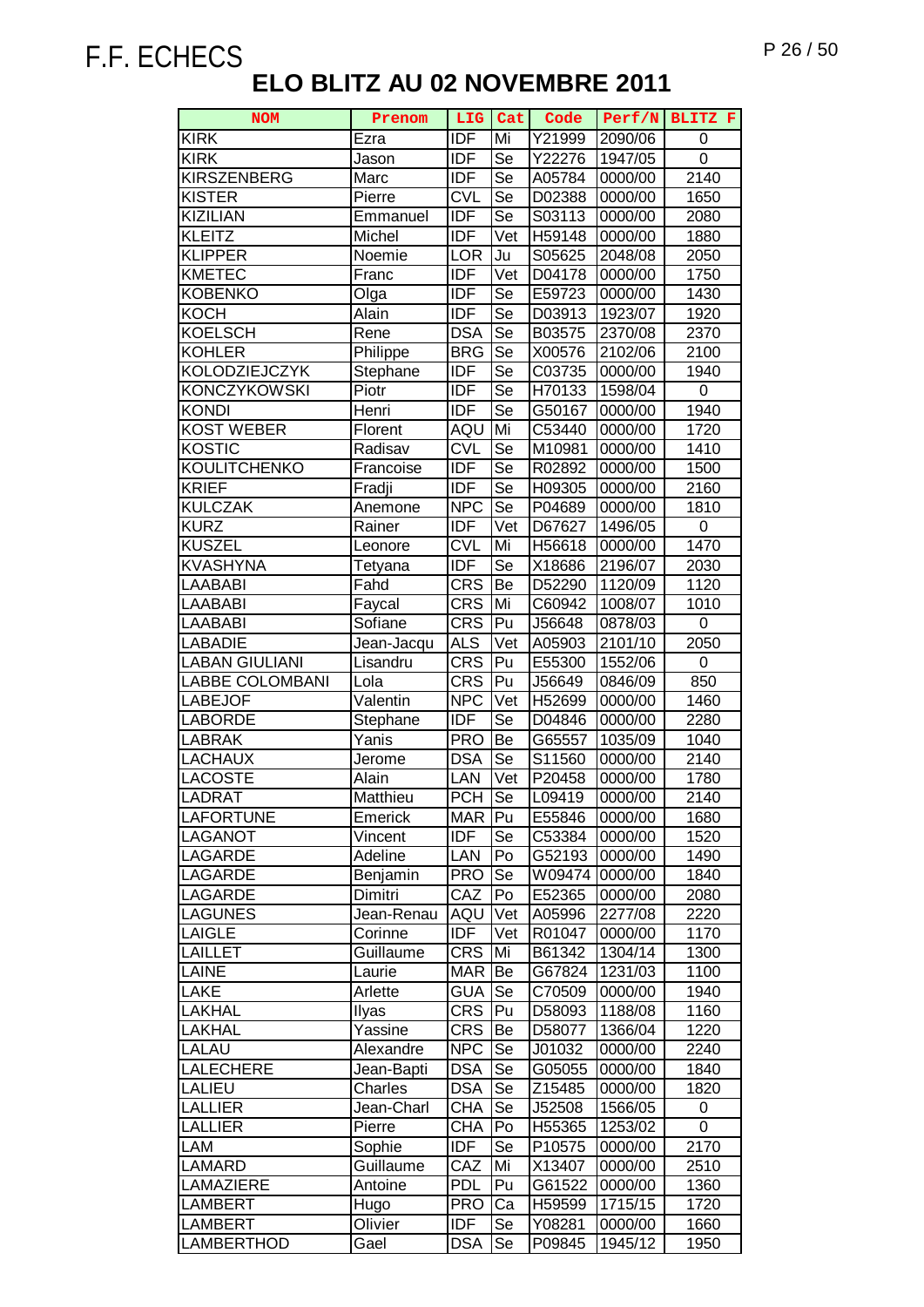| <b>NOM</b>           | Prenom          | LIG                     | Cat       | Code   | Perf/N  | BLITZ F |
|----------------------|-----------------|-------------------------|-----------|--------|---------|---------|
| LAMBILLON            | Arnaud          | <b>LOR</b>              | Se        | Y09609 | 0000/00 | 1660    |
| <b>LAMELOISE</b>     | Maxime          | <b>IDF</b>              | Ca        | H51163 | 0000/00 | 1630    |
| <b>LAMORTE</b>       | Dominique       | <b>PRO</b>              | Se        | Y08708 | 0000/00 | 1670    |
| <b>LAMOTTE</b>       | Gaelle          | <b>FRC</b>              | Se        | B03709 | 0000/00 | 1780    |
| <b>LAMOUILLE</b>     | Patrick         | <b>DSA</b>              | Se        | K01077 | 0000/00 | 2000    |
| <b>LAMOUR</b>        | Corentin        | <b>BRE</b>              | Be        | B50315 | 0000/00 | 1600    |
| <b>AM-ROQUES</b>     | Kalvin          | <b>IDF</b>              | Mi        | A51975 | 0000/00 | 2020    |
| LAMY                 | Herve           | <b>PRO</b>              | Se        | M04588 | 0000/00 | 1670    |
| <b>LANCIEN</b>       | Yves            | <b>IDF</b>              | Vet       | G53527 | 0000/00 | 1620    |
| <b>LANDIE</b>        | <b>Thibault</b> | <b>IDF</b>              | Se        | P09375 | 1751/04 | 0       |
| LANDOIS              | Nicolas         | <b>IDF</b>              | Se        | W19474 | 0000/00 | 1650    |
| <b>LANDRE</b>        | Xavier          | $\overline{\text{CVL}}$ | Se        | A60590 | 0000/00 | 1350    |
| <b>LANGEVIN</b>      | Philippe        | CAZ                     | Se        | A06088 | 0000/00 | 1990    |
| <b>LANGUILLAT</b>    | Philippe        | <b>PRO</b>              | Se        | H50966 | 0000/00 | 1580    |
| <b>LANTERI</b>       | Nicolas         | CAZ                     | Se        | P04984 | 0000/00 | 2040    |
| <b>LANUSSE</b>       | Matthieu        | <b>IDF</b>              | Se        | G53381 | 0000/00 | 1930    |
| <b>LAPAIX</b>        | Vincent         | <b>CRS</b>              | Pu        | G64770 | 0000/00 | 1300    |
| LAPEYRE              | Pierre          | AQU                     | Se        | H09315 | 2050/09 | 2040    |
| <b>LAPOSTOLLE</b>    | Fabien          | <b>NPC</b>              | Ju        | H55351 | 1568/08 | 1550    |
| LAQUITAINE           | Jean            | <b>GUA</b>              | Se        | G65148 | 0000/00 | 1410    |
| LARCHER              | Jean-Luc        | <b>IDF</b>              | Se        | X03000 | 0000/00 | 1580    |
| <b>LARCHEVEQUE</b>   | Francois        | <b>IDF</b>              | Se        | J06494 | 0000/00 | 1720    |
| <b>LARDIES</b>       | Jean-Miche      | <b>CRS</b>              | Se        | H59165 | 0000/00 | 1100    |
| LARDIES-CECCALD      | Amalia          | <b>CRS</b>              | Mi        | C51955 | 1206/02 | 1550    |
| LARGY                | Theo            | <b>PRO</b>              | Po        | H53584 | 0000/00 | 1010    |
| <b>LASIMONE</b>      | Nicolas         | <b>PRO</b>              | Se        | A06147 | 1721/13 | 1710    |
| <b>LASMAR</b>        | Lyes            | $\overline{C}$ AZ       | Po        | H61535 | 1583/06 | 1360    |
| <b>LASSERRE</b>      | Marc            | <b>LYO</b>              | Se        | Y05225 | 0000/00 | 1740    |
| <b>LAUDAT</b>        | Philippe        | <b>CVL</b>              | Se        | Y05123 | 0000/00 | 1680    |
| <b>LAURENSOT</b>     | Dorian          | <b>CRS</b>              | Po        | J51081 | 0801/01 | 0       |
| <b>LAURENT</b>       | Dominique       | <b>IDF</b>              | Vet       | B03770 | 0000/00 | 1930    |
| <b>AURENT</b>        | Jean-Jacqu      | LAN                     | Se        | X03167 | 1476/05 | 1430    |
| <b>LAURENT</b>       | Patrick         | <b>IDF</b>              | Se        | U09123 | 0000/00 | 1830    |
| <b>LAURENT-PAOLI</b> | Pierre          | <b>PRO</b>              | Pu        | D59272 | 1756/11 | 1760    |
| <b>LAVABRE</b>       | Fabien          | IDF                     | Se        | K08233 | 0000/00 | 2260    |
| LAVAL                | Jose            | LIM                     | Se        | X10492 | 2056/06 | 1970    |
| <b>LAVANANT</b>      | Maxime          | <b>BRE</b>              | Ju        | V00453 | 1878/02 | 2140    |
| LAVARENNE            | Thomas          | <b>LYO</b>              | Be        | B68204 | 1854/07 | 1820    |
| LAYAT                | Guy             | <b>DSA</b>              | Vet       | V12520 | 0000/00 | 1150    |
| <b>LE</b>            | Minh Trung      | <b>IDF</b>              | Se        | U03745 | 0000/00 | 2120    |
| <b>LE BAIL</b>       | Stephane        | <b>CVL</b>              | Se        | Y05122 | 0000/00 | 1870    |
| <b>LE BARS</b>       | Yves            | <b>PIC</b>              | Vet       | K03830 | 0000/00 | 2040    |
| LE BAS               | Alexis          | <b>IDF</b>              | Se        | S06144 | 0000/00 | 2050    |
| LE BIHAN             | Alison          | <b>BRE</b>              | Be        | B65970 | 0000/00 | 1720    |
| LE BIHAN             | <b>Baptiste</b> | <b>BRE</b>              | Ju        | B61182 | 0000/00 | 1750    |
| LE BIHAN             | Emma            | <b>BRE</b>              | Pp        | G67935 | 0000/00 | 920     |
| LE BIHAN             | Laurent         | <b>BRE</b>              | Se        | C55207 | 0000/00 | 1420    |
| LE BLAYE             | Isabelle        | CHA                     | <b>Se</b> | G64818 | 0000/00 | 1210    |
| LE BORGNE            | Rene            | <b>BRE</b>              | Vet       | D52692 | 1099/06 | 1110    |
| LE BORGNE            | Romain          | <b>BRE</b>              | Ju        | V00454 | 1797/07 | 1680    |
| LE BOT               | Tudal           | <b>PDL</b>              | Ca        | A52414 | 0000/00 | 1610    |
| LE BRET              | Ludovic         | <b>DSA</b>              | Se        | M10497 | 0000/00 | 2230    |
| LE BRIS              | Jacqueline      | CAZ                     | Vet       | G65051 | 0000/00 | 910     |
| LE BRIS              | Yann            | <b>BRE</b>              | Mi        | G64173 | 1752/05 | 1830    |
| LE CORRE             | Benjamin        | LOR                     | Se        | R03244 | 0000/00 | 2240    |
| LE CORRE             | Julien          | <b>BRE</b>              | Mi        | A69069 | 0000/00 | 1310    |
| LE FEBVRE            | Patrick         | <b>DSA</b>              | Se        | E02195 | 0000/00 | 1920    |
| LE FLOCH             | Antoine         | CAZ                     | Ca        | A63781 | 1518/08 | 1600    |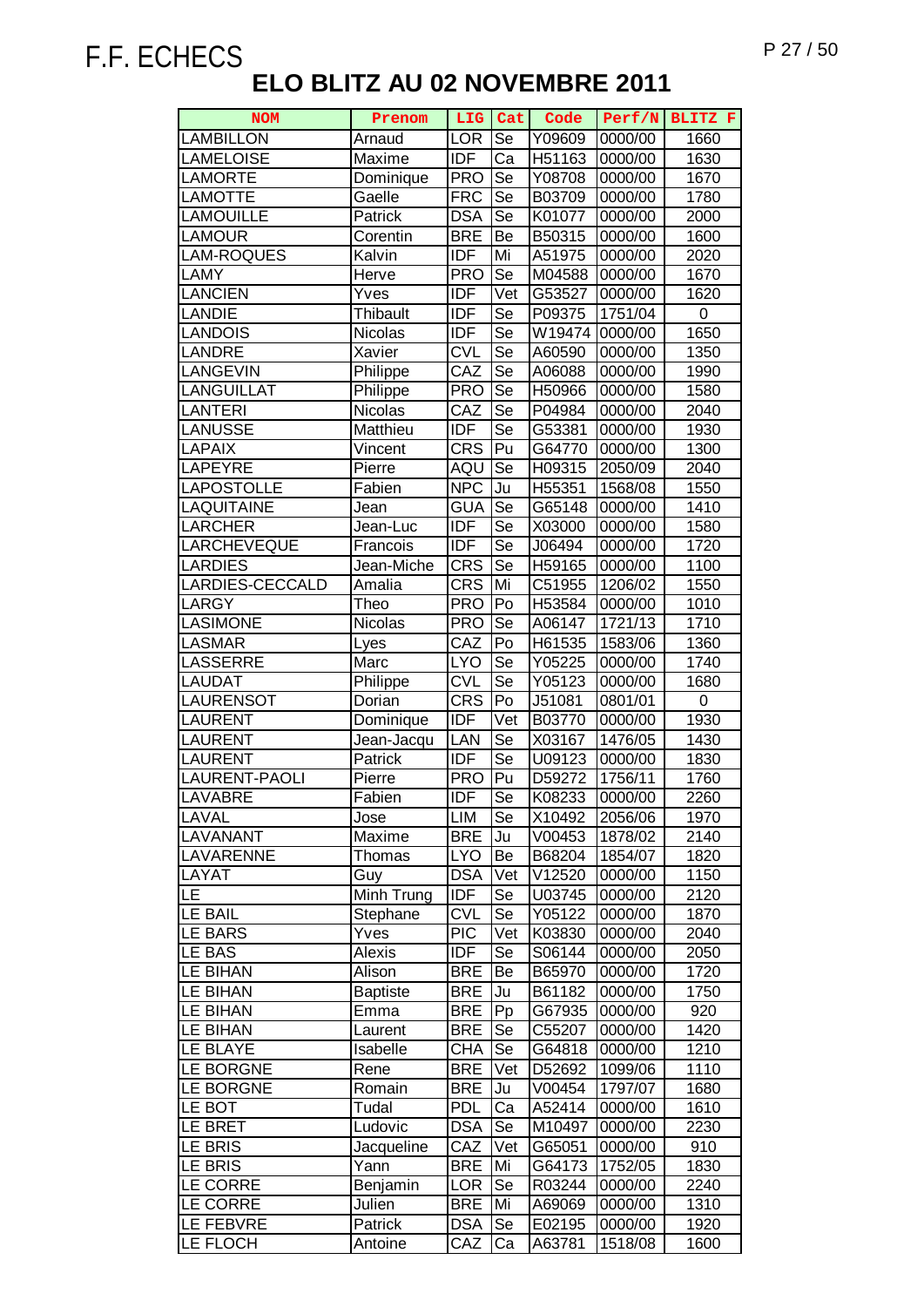| <b>NOM</b>       | Prenom          | LIG Cat          |           | Code   |         | Perf/N BLITZ F |
|------------------|-----------------|------------------|-----------|--------|---------|----------------|
| LE FLOCH         | Pascale         | CAZ              | Se        | G64746 | 0000/00 | 800            |
| LE FLOCH         | <b>Patrick</b>  | CAZ              | Se        | E50295 | 0000/00 | 1600           |
| LE GAC           | Tangi           | <b>BRE</b>       | Be        | C63468 | 0000/00 | 1250           |
| <b>LE GALL</b>   | Eric            | <b>IDF</b>       | Se        | D05067 | 0000/00 | 1570           |
| LE GOFF          | Patrick         | <b>PDL</b>       | Se        | A50224 | 0000/00 | 1440           |
| LE GOFF          | Ronan           | <b>PDL</b>       | Ju        | Y09642 | 2236/09 | 2200           |
| LE GROS          | Cedric          | <b>BRE</b>       | Se        | R06569 | 0000/00 | 2110           |
| <b>LE GUEN</b>   | Yann            | <b>BRE</b>       | Se        | G51056 | 0000/00 | 1770           |
| LE GUILLOU       | Francois        | <b>CVL</b>       | Se        | G05807 | 0000/00 | 1710           |
| LE HAY           | Thierry         | <b>PIC</b>       | Se        | A06442 | 2025/04 | 0              |
| LE HUEC          | Marc            | IDF              | Se        | L02859 | 0000/00 | 2240           |
| LE MENELEC       | Alan-Long       | <b>IDF</b>       | Pu        | D58932 | 1671/03 | 1610           |
| LE MENELEC       | Erwan-Son       | IDF              | Be        | D50124 | 1938/11 | 1940           |
| <b>LE MENN</b>   | <b>Bob</b>      | <b>PDL</b>       | Se        | H52869 | 0000/00 | 1640           |
| LE MONTAGNER     | Yoann           | <b>BRE</b>       | Se        | N19263 | 0000/00 | 2040           |
| LE MORZELLEC     | Daniel          | <b>BRE</b>       | Vet       | L00926 | 0000/00 | 1740           |
| LE NEUTRE        | <b>Baptiste</b> | <b>BRE</b>       | Ca        | Z17453 | 0000/00 | 1620           |
| LE NY            | Pascal          | <b>IDF</b>       | Se        | C50057 | 0000/00 | 1490           |
| LE QUINIO        | Alexis          | <b>PRO</b>       | Se        | J02292 | 2037/07 | 2050           |
| <b>LE RAY</b>    | Olivier         | <b>IDF</b>       | Se        | P13860 | 0000/00 | 1890           |
| LE ROUX          | Aurelien        | <b>CVL</b>       | Pp        | H50792 | 1122/05 | 1070           |
| LE ROUX          | Quentin         | <b>CVL</b>       | Pu        | H50791 | 1225/05 | 1200           |
| LE ROUX          | Yann-Erle       | <b>IDF</b>       | Se        | M00588 | 0000/00 | 2060           |
| LE SAUSSE        | Antoine         | <b>PDL</b>       | Mi        | E56220 | 1059/08 | 1240           |
| <b>LE VAN</b>    | Tan             | <b>LOR</b>       | Vet       | J05518 | 1569/07 | 1630           |
| LEBEAU           | Bernard         | <b>PRO</b>       | Vet       | V01023 | 0000/00 | 1150           |
| LEBEAUPIN-NIVAG  | Antoine         | <b>CRS</b>       | Pp        | H58707 | 1245/07 | 1250           |
| LEBEAUPIN-NIVAG  | Laurine         | <b>CRS</b>       | Po        | H56850 | 0829/07 | 830            |
| <b>LEBEDEL</b>   | Marc            | <b>PDL</b>       | Se        | W15483 | 0000/00 | 1720           |
| <b>LEBHERTZ</b>  | Cedric          | $AI\overline{S}$ | <b>Se</b> | V00325 | 0000/00 | 2070           |
| <b>LEBIGOT</b>   | Benjamin        | <b>CHA</b>       | Ca        | D51411 | 1265/03 | $\pmb{0}$      |
| <b>LEBON</b>     | Joffrey         | <b>NPC</b>       | Se        | L03216 | 0000/00 | 2070           |
| <b>LEBON</b>     | Jonathan        | <b>MAR</b>       | Ju        | Y01593 | 1758/04 | 1670           |
| <b>LEBON</b>     | Kevin           | <b>MAR</b>       | Se        | Y01592 | 1620/04 | 1810           |
| <b>LEBON</b>     | <b>Nicolas</b>  | MAR Mi           |           | Z01547 | 1502/04 | 1570           |
| LEBRET           | Jean-Miche      | <b>NPC</b>       | Se        | A06268 | 0000/00 | 2130           |
| <b>LEBRET</b>    | Loriane         | <b>NPC</b>       | Ca        | X00219 | 0000/00 | 1670           |
| <b>LEBRETON</b>  | Clement         | <b>CRS</b>       | Pu        | G70064 | 0000/00 | 1370           |
| <b>LEBRETON</b>  | Mathieu         | <b>CRS</b>       | Po        | E60004 | 0000/00 | 1240           |
| <b>LECERF</b>    | Marc            | <b>PRO</b>       | Se        | W19025 | 0000/00 | 1410           |
| LECLAND          | Elodie          | <b>IDF</b>       | Ca        | C51750 | 0000/00 | 1640           |
| <b>LECLERC</b>   | Arnaud          | IDF              | Se        | P14712 | 0000/00 | 1760           |
| <b>LECOMPTE</b>  | Arthur          | LAN              | Pu        | C56543 | 0000/00 | 1020           |
| <b>LECONTE</b>   | Jean-Olivi      | IDF              | Se        | B03884 | 0000/00 | 2440           |
| <b>LECONTE</b>   | Maria           | <b>LOR</b>       | Se        | P00469 | 0000/00 | 2360           |
| <b>LECONTE</b>   | <b>Nicolas</b>  | <b>IDF</b>       | Mi        | X01777 | 0000/00 | 1520           |
| LECORNU          | Laurent         | <b>BRE</b>       | Se        | Z18749 | 1153/06 | 1320           |
| LEDIDU           | Frederic        | CAZ              | Se        | G53875 | 0000/00 | 1480           |
| <b>LEDIGABEL</b> | Yves            | <b>IDF</b>       | Se        | E50867 | 1742/12 | 1740           |
| <b>LEDOUX</b>    | Louis           | <b>IDF</b>       | Vet       | R02661 | 0000/00 | 1570           |
| <b>LEDUC</b>     | <b>Bruno</b>    | <b>IDF</b>       | Se        | B50652 | 1310/07 | 1310           |
| <b>LEFEBVRE</b>  | Alexandre       | <b>BRE</b>       | Pu        | C51541 | 1173/05 | 1290           |
| LEFEBVRE         | Etienne         | <b>BRE</b>       | Pp        | G50980 | 0946/07 | 910            |
| LEFEBVRE         | Matthieu        | <b>BRE</b>       | Po        | D50454 | 1071/07 | 1150           |
| LEFEVRE          | Jacques         | <b>IDF</b>       | Se        | G01485 | 1758/12 | 1760           |
| <b>LEFEVRE</b>   | Lucie           | IDF              | Mi        | Z06327 | 1620/12 | 1680           |
| <b>LEGAL</b>     | Herve           | LAN              | Se        | H04605 | 1560/06 | 0              |
| <b>LEGAULT</b>   | Michel          | <b>BRE</b>       | Vet       | N12837 | 1456/06 | 1500           |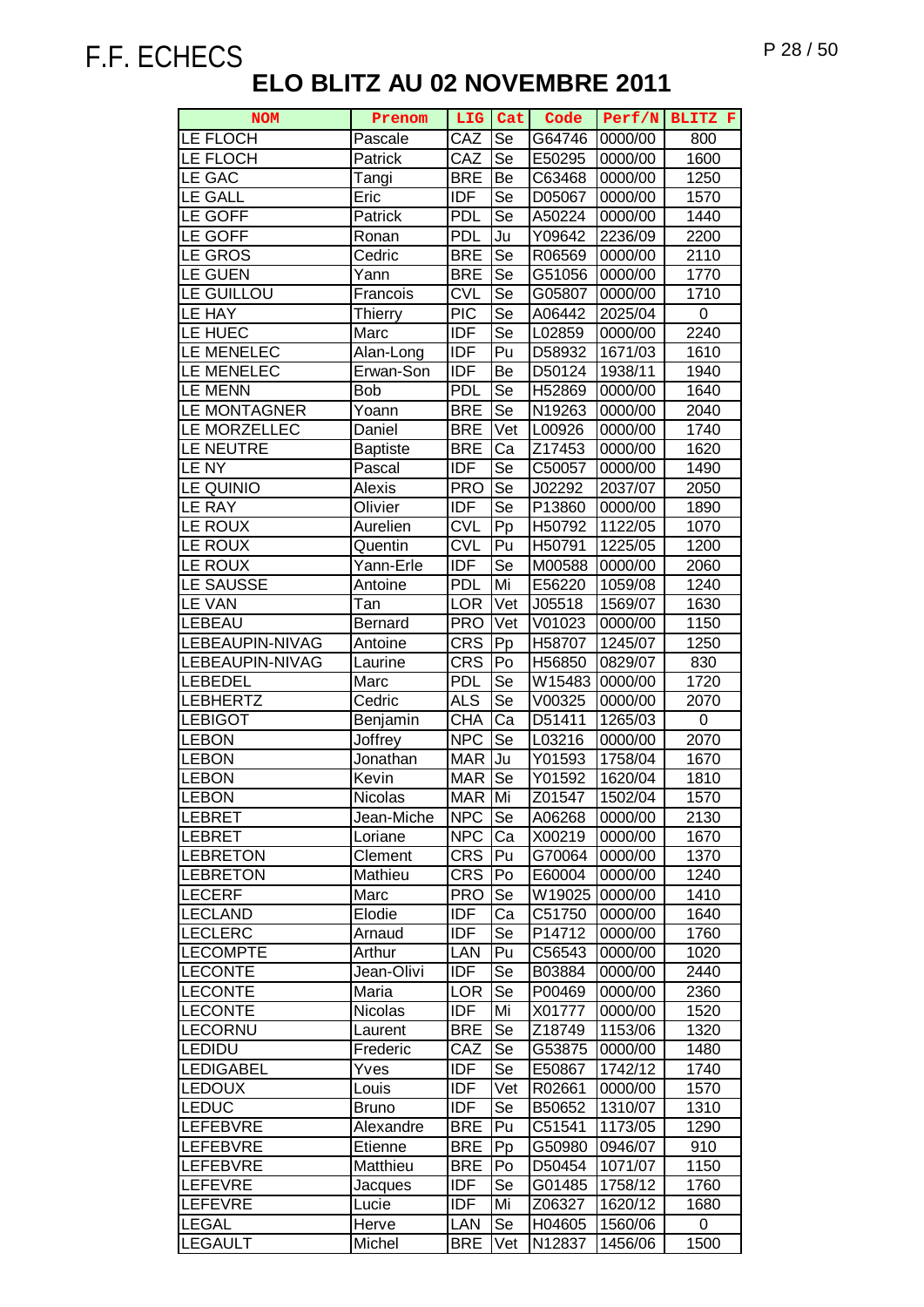| <b>NOM</b>         | Prenom         | LIG              | Cat                    | Code   | Perf/N  | BLITZ F     |
|--------------------|----------------|------------------|------------------------|--------|---------|-------------|
| <b>LEGRAND</b>     | Vincent        | CAZ              | Be                     | E66474 | 0000/00 | 1720        |
| <b>LEIBENGUTH</b>  | Jean           | <b>CRS</b>       | Se                     | V14316 | 1405/12 | 1450        |
| <b>LEIBENGUTH</b>  | Pablo          | <b>CRS</b>       | Be                     | Z16424 | 1821/16 | 1820        |
| <b>LEITNER</b>     | Michael        | <b>IDF</b>       | <b>Se</b>              | Y22557 | 0000/00 | 1610        |
| <b>LEJEUNE</b>     | Gael           | <b>BNO</b>       | <b>Se</b>              | R08354 | 1705/03 | 0           |
| <b>LEJEUNE</b>     | Melissa        | <b>CRS</b>       | Pu                     | J54888 | 0909/08 | 910         |
| <b>LELLOUCHE</b>   | Franck         | <b>PRO</b>       | Mi                     | Z14438 | 0000/00 | 1150        |
| <b>LEMAIRE</b>     | Frederic       | <b>MPY</b>       | Se                     | G52919 | 0000/00 | 1650        |
| <b>LEMAITRE</b>    | Jean-Luc       | <b>IDF</b>       | Se                     | A06488 | 0000/00 | 1820        |
| <b>LEMEILLE</b>    | Francois       | <b>IDF</b>       | Ca                     | W06638 | 0000/00 | 2310        |
| <b>LENCI</b>       | Antoine        | <b>CRS</b>       | Pu                     | H56918 | 1305/12 | 1310        |
| LENOIR             | Aurelien       | <b>CVL</b>       | Be                     | G70608 | 1007/05 | $\mathsf 0$ |
| <b>LENZ</b>        | Matthias       | <b>ALS</b>       | Se                     | B53568 | 2013/10 | 2040        |
| <b>LEOST</b>       | Anthony        | <b>CVL</b>       | Se                     | D51934 | 0000/00 | 1460        |
| <b>LEOST</b>       | Joel           | LAN              | $\overline{\text{Se}}$ | H04701 | 1419/07 | 1480        |
| LEPELLETIER-BEA    | <b>Arthur</b>  | <b>MAR</b>       | Pu                     | E63500 | 0000/00 | 1250        |
| LEPERE             | Rodrigue       | <b>PIC</b>       | Se                     | U10496 | 0000/00 | 1410        |
| <b>LERAT</b>       | Michel         | $\overline{IDF}$ | Vet                    | G55994 | 1026/02 | 0           |
| <b>LERAT</b>       | Paul-Pasca     | AQU              | Se                     | A06584 | 0000/00 | 1870        |
| <b>LEROUX</b>      | Loic           | <b>HNO</b>       | Pu                     | G63323 | 0000/00 | 1140        |
| <b>LEROY</b>       | Jean-Yves      | <b>HNO</b>       | Se                     | A06617 | 0000/00 | 2020        |
| <b>LEROY</b>       | Olivier        | <b>DSA</b>       | Se                     | U12470 | 2097/14 | 2100        |
| <b>LEROY</b>       | Stephane       | <b>IDF</b>       | Se                     | B56001 | 0000/00 | 1670        |
| <b>LESAGE</b>      | Kevin          | <b>PRO</b>       | Pu                     | J53323 | 0801/07 | 800         |
| <b>LESCHI</b>      | Juliette       | <b>CRS</b>       | Po                     | G64859 | 0889/09 | 890         |
| <b>LETHEUX</b>     | Mathias        | <b>IDF</b>       | Be                     | E51805 | 0000/00 | 1330        |
| <b>LETURC</b>      | Hubert         | <b>PDL</b>       | Se                     | G51631 | 1500/13 | 1500        |
| <b>LETURC</b>      | Johan          | <b>PDL</b>       | Pu                     | C50368 | 1641/13 | 1640        |
| <b>LETZELTER</b>   | Jean-Claud     | <b>ALS</b>       | Vet                    | A06667 | 0000/00 | 2220        |
| <b>LEUYET</b>      | Pauline        | CAZ              | Se                     | H73461 | 0000/00 | 990         |
| <b>LEVACHER</b>    | Alexis         | CAZ              | Po                     | G50709 | 0000/00 | 930         |
| LEVASSEUR          | Lucas          | <b>HNO</b>       | Pu                     | H52482 | 0000/00 | 1090        |
| LEVEL              | Stephane       | <b>DSA</b>       | Se                     | G62922 | 1838/20 | 1840        |
| <b>LEVEQUE</b>     | Christophe     | <b>CRS</b>       | Se                     | S09677 | 0000/00 | 1680        |
| <b>LEVEQUE</b>     | Elodie         | <b>CRS</b>       | Pu                     | B50030 | 0000/00 | 1320        |
| <b>LEVEQUE</b>     | Guillaume      | <b>LAN</b>       | Mi                     | Y12822 | 0000/00 | 2100        |
| LEVEQUE            | Karine         | <b>CRS</b>       | Se                     | V14323 | 0000/00 | 1440        |
| LEVEQUE            | Melanie        | <b>CRS</b>       | Po                     | B50031 | 0000/00 | 1010        |
| LEVER              | Erwan          | <b>MPY</b>       | Mi                     | Y19257 | 0000/00 | 1930        |
| LEVERS             | <b>Thierry</b> | <b>NPC</b>       | Se                     | E05983 | 0000/00 | 1970        |
| LEVESQUE           | Thomas         | <b>BNO</b>       | Se                     | P10046 | 0000/00 | 1810        |
| <b>LEVY</b>        | Mathis         | <b>CRS</b>       | Pp                     | H64518 | 0801/07 | 800         |
| <b>LEVY</b>        | Teva           | <b>CRS</b>       | Pu                     | H56821 | 0999/07 | 1000        |
| <b>LEWERTOWSKI</b> | Gabriel        | <b>IDF</b>       | Ju                     | B67524 | 0000/00 | 2090        |
| <b>LEWI</b>        | Joseph         | <b>PRO</b>       | Vet                    | D52142 | 0000/00 | 1450        |
| <b>LEYDIER</b>     | Pierlouis      | <b>CRS</b>       | Po                     | H51986 | 0000/00 | 1040        |
| <b>L'HENORET</b>   | Thierry        | <b>BNO</b>       | Se                     | H09306 | 2115/05 | 0           |
| <b>L'HOSPITAL</b>  | Philippe       | AQU              | Se                     | A06721 | 1916/14 | 1930        |
| <b>LHOSTIS</b>     | Florian        | <b>CRS</b>       | Be                     | C58711 | 1756/13 | 1740        |
| <b>L'HOSTIS</b>    | Johan          | AQU              | Pu                     | E59317 | 0000/00 | 1060        |
| <b>L'HOSTIS</b>    | Tristan        | <b>BRE</b>       | Be                     | B57048 | 1436/06 | 1370        |
| <b>L'HOTELLIER</b> | Jean-Luc       | <b>DSA</b>       | $\overline{Se}$        | D59358 | 0000/00 | 2130        |
| <b>LIALY YAO</b>   | Makine         | <b>IDF</b>       | Po                     | D51419 | 0000/00 | 1170        |
| <b>LIALY YAO</b>   | Mustapha       | <b>IDF</b>       | Pu                     | C69502 | 0000/00 | 1440        |
| <b>LIALY YAO</b>   | Rakina         | <b>IDF</b>       | Be                     | C69503 | 0000/00 | 1290        |
| <b>LIBISZEWSKI</b> | Fabien         | LAN              | Se                     | K01729 | 0000/00 | 2550        |
| <b>LICAYAN</b>     | Albert         | <b>IDF</b>       | Se                     | L10416 | 0000/00 | 2210        |
| <b>LIEVRE</b>      | Vincent        | IDF              | Se                     | R03378 | 0000/00 | 1720        |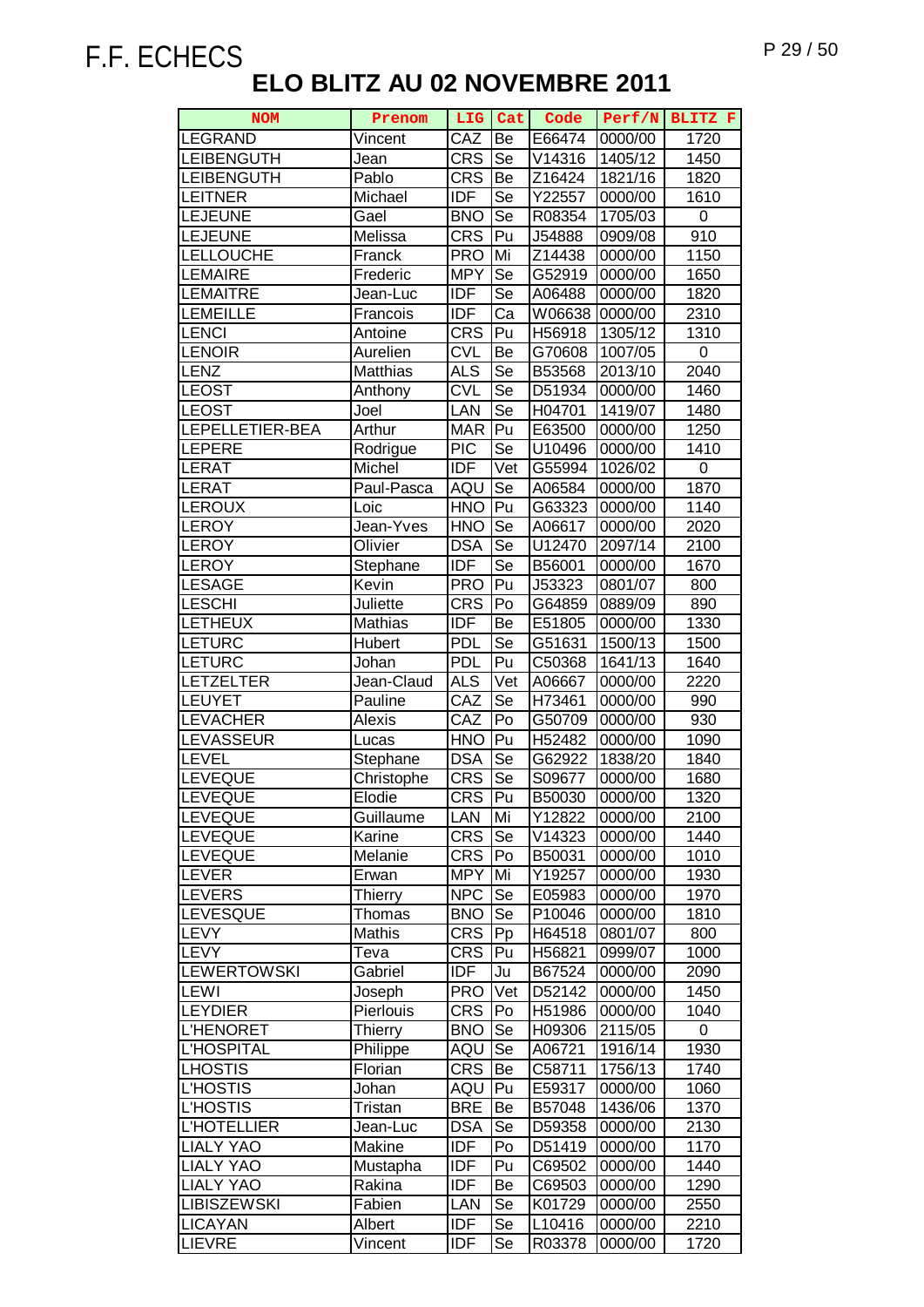| <b>NOM</b>             | Prenom           | LIG              | Cat                      | Code   | Perf/N  | BLITZ F |
|------------------------|------------------|------------------|--------------------------|--------|---------|---------|
| <b>LIGNEAUT</b>        | Daniel           | <b>DSA</b>       | Vet                      | E02231 | 0000/00 | 1540    |
| <b>LILO</b>            | Bassem           | <b>LYO</b>       | Mi                       | A50272 | 0000/00 | 1630    |
| <b>LIMARE</b>          | Michel           | <b>PIC</b>       | Vet                      | K03834 | 1570/09 | 1500    |
| <b>LINALE</b>          | Theo             | <b>CRS</b>       | Po                       | G62791 | 0846/09 | 850     |
| <b>LINALE</b>          | Thomas           | <b>CRS</b>       | Be                       | E50802 | 1224/07 | 1220    |
| <b>LISSINE</b>         | Vladimir         | CAZ              | Se                       | W10018 | 0000/00 | 1830    |
| <b>LITOLFF</b>         | Christian        | <b>CVL</b>       | Se                       | G54810 | 0000/00 | 1390    |
| <b>LITWACK</b>         | Albert           | $\overline{PIC}$ | Vet                      | Y23253 | 1573/10 | 1570    |
| <b>LOCQUENEUX</b>      | Jean-Pierr       | <b>NPC</b>       | Se                       | G59780 | 1449/07 | 1450    |
| LOIR                   | Etienne          | <b>PRO</b>       | Se                       | V00243 | 0000/00 | 1510    |
| <b>LOIRET</b>          | <b>Stanislas</b> | <b>CVL</b>       | Se                       | A06779 | 0000/00 | 2270    |
| <b>LOLOM</b>           | Philippe         | AQU              | Se                       | H52262 | 0000/00 | 1180    |
| <b>LOMANDONG</b>       | Marc-Antoi       | CAZ              | Po                       | E70069 | 0000/00 | 1430    |
| <b>LOMANDONG</b>       | Noela-Joyc       | CAZ              | Pu                       | E62829 | 0000/00 | 1640    |
| <b>LOMBARDO</b>        | Claude           | <b>CVL</b>       | Se                       | H54006 | 1536/06 | 1430    |
| <b>LOPEZ</b>           | Charles          | LAN              | $\overline{\mathsf{Se}}$ | H04856 | 1753/06 | 1690    |
| <b>LOPEZ CARRANZA</b>  | Nicolas          | <b>LOR</b>       | Se                       | H68222 | 1473/05 | 1460    |
| <b>LORENTE</b>         | Philippe         | <b>IDF</b>       | Se                       | B50060 | 0000/00 | 1510    |
| <b>LORENTER</b>        | Patrick          | <b>DSA</b>       | $\overline{\mathsf{Se}}$ | D59928 | 0000/00 | 1700    |
| <b>LORENZO</b>         | Alfredo          | <b>IDF</b>       | Se                       | A50618 | 0000/00 | 1810    |
| <b>LORIEUX</b>         | Christian        | <b>LYO</b>       | Se                       | V16193 | 0000/00 | 1850    |
| LOTZ                   | Patrice          | <b>FRC</b>       | Se                       | F05039 | 2031/09 | 2030    |
| LOUEDEC                | Remy             | <b>BRE</b>       | Mi                       | A52215 | 1577/07 | 1610    |
| LOUIS                  | Luc              | CAZ              | Vet                      | D67916 | 0000/00 | 1110    |
| <b>LOUKILI</b>         | Abdelillah       | <b>IDF</b>       | Se                       | J00207 | 0000/00 | 2060    |
| <b>LOUKILI</b>         | Wissam           | <b>IDF</b>       | Pu                       | E52373 | 0000/00 | 1470    |
| LOUREIRO DA SIL        | Joel             | <b>CRS</b>       | Mi                       | D52747 | 0917/09 | 920     |
| <b>LOUVRIER SAINT-</b> | Dimitri          | <b>IDF</b>       | Mi                       | W18830 | 0000/00 | 1520    |
| <b>LOUVRIER SAINT-</b> | Roger            | <b>IDF</b>       | Vet                      | D03621 | 0000/00 | 1760    |
| <b>LUBRANO</b>         | Bernard          | <b>PRO</b>       | Se                       | Z01302 | 1417/14 | 1440    |
| <b>LUCAS</b>           | Bernard          | <b>PIC</b>       | Vet                      | A06875 | 0000/00 | 1730    |
| <b>LUCAS</b>           | Gael             | CAZ              | Se                       | R18778 | 0000/00 | 1610    |
| <b>LUCAS</b>           | Gilles           | <b>PRO</b>       | Se                       | P01634 | 0000/00 | 1730    |
| <b>LUCAS</b>           | Jules            | <b>PDL</b>       | $\overline{P}$ u         | H70369 | 1417/06 | 0       |
| <b>LUCCHINI</b>        | Florent          | <b>CRS</b>       | Be                       | D52972 | 1500/05 | 0       |
| <b>LUCEA</b>           | Loic             | <b>MAR</b>       | Po                       | H50643 | 0000/00 | 950     |
| <b>LUCIANI</b>         | Pierre           | <b>CRS</b>       | Se                       | A50441 | 0000/00 | 1340    |
| <b>LUCIANI</b>         | Thibault         | <b>CRS</b>       | Ca                       | Y11241 | 2053/11 | 2060    |
| LUDWIG                 | Remi             | CAZ              | Ju                       | X11870 | 0000/00 | 2090    |
| <b>LUKSENBERG</b>      | Emmanuel         | <b>IDF</b>       | Se                       | Y09068 | 0000/00 | 1840    |
| <b>LUNATY</b>          | Jean-Pierr       | LAN              | Se                       | P05458 | 0000/00 | 1680    |
| <b>LUNVEN</b>          | Nathan           | <b>CVL</b>       | Pp                       | H60803 | 0000/00 | 900     |
| <b>LUROIS</b>          | Raphael          | <b>IDF</b>       | Ju                       | W04630 | 1602/03 | 0       |
| <b>LUTARD</b>          | Florian          | <b>IDF</b>       | Mi                       | B66986 | 0000/00 | 1820    |
| <b>LUTARD</b>          | Theo             | <b>IDF</b>       | Pu                       | E61654 | 0000/00 | 1830    |
| MA                     | Melissa          | <b>MAR</b>       | Po                       | E53229 | 1032/06 | 1040    |
| <b>MABIRE</b>          | David            | <b>BNO</b>       | Se                       | U04583 | 1758/05 | 0       |
| <b>MACE</b>            | Dominique        | <b>PDL</b>       | Se                       | C52159 | 1651/07 | 1620    |
| <b>MACE</b>            | Sebastien        | <b>IDF</b>       | Se                       | W02950 | 1895/09 | 1900    |
| <b>MACE</b>            | Vincent          | <b>PDL</b>       | Mi                       | C52154 | 1602/07 | 1570    |
| <b>MACKEPRANG</b>      | Ole              | <b>PCH</b>       | Vet                      | G68217 | 0000/00 | 1710    |
| <b>MACQUART</b>        | Elisabeth        | LAN              | Se                       | R00052 | 0000/00 | 1390    |
| <b>MAESTRACCI</b>      | Lisandru         | <b>CRS</b>       | Po                       | E59055 | 0853/09 | 850     |
| <b>MAESTRACCI</b>      | Monique          | CAZ              | Vet                      | D67914 | 0000/00 | 1310    |
| <b>MAESTRE</b>         | Rene             | <b>LYO</b>       | Se                       | C04410 | 0000/00 | 1720    |
| <b>MAGNIER</b>         | Christophe       | <b>CHA</b>       | Se                       | D52530 | 0000/00 | 1870    |
| <b>MAGNIER</b>         | Jean-Claud       | <b>CHA</b>       | Be                       | D52531 | 0000/00 | 1710    |
| <b>MAGNIEZ</b>         | Laurent          | <b>CVL</b>       | Se                       | J50065 | 1441/05 | 0       |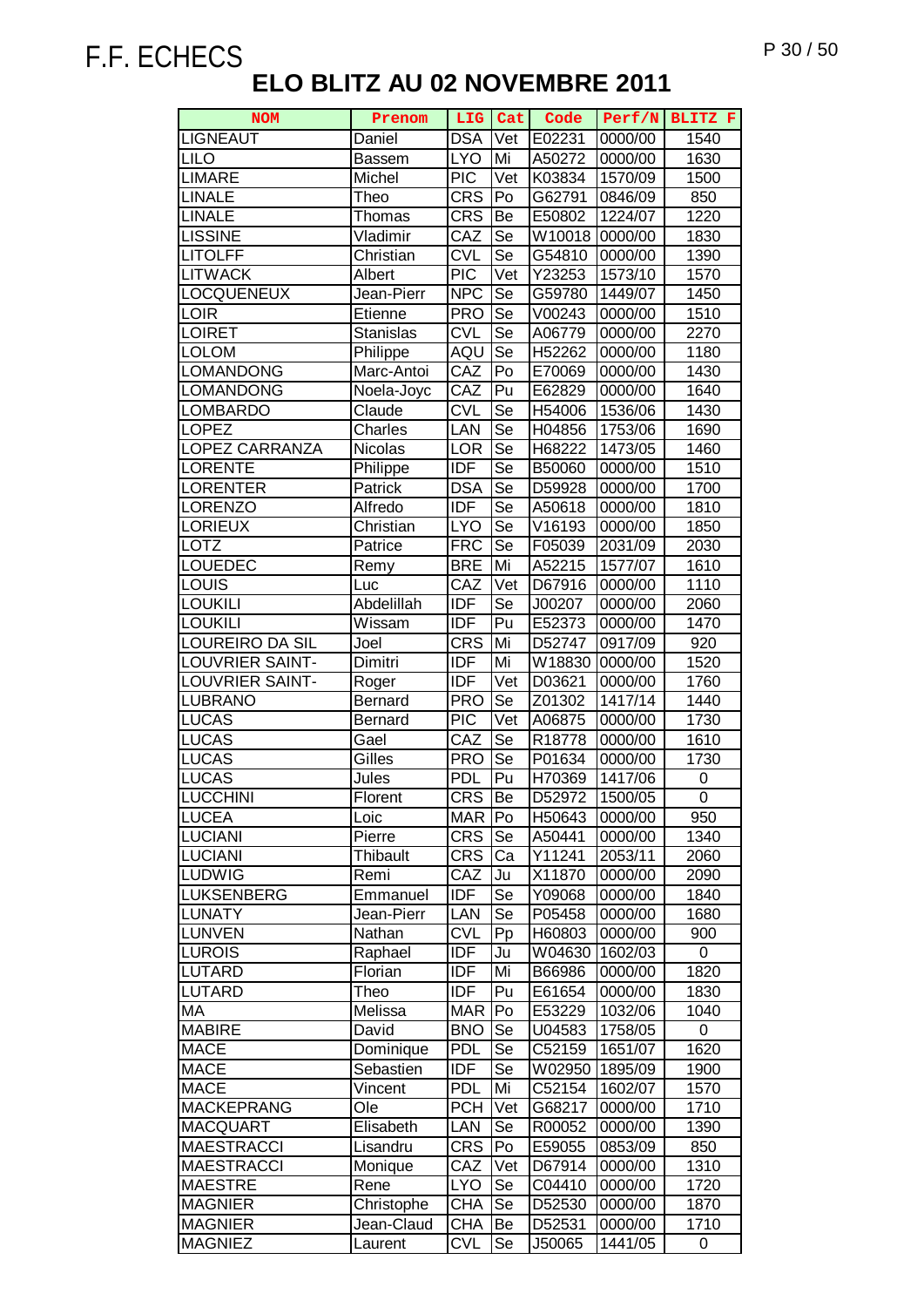| <b>NOM</b>                    | Prenom              | LIG               | Cat      | Code               | Perf/N             | BLITZ F      |
|-------------------------------|---------------------|-------------------|----------|--------------------|--------------------|--------------|
| <b>MAI</b>                    | Wanis               | <b>CRS</b>        | Mi       | B58724             | 1085/08            | 1090         |
| <b>MAIFFRET</b>               | Patrick             | CAZ               | Se       | A06956             | 0000/00            | 1960         |
| <b>MAIGNE</b>                 | Daniel              | AQU               | Vet      | L11947             | 0000/00            | 1520         |
| <b>MAINGRET</b>               | Valentin            | <b>CVL</b>        | Ca       | Z08764             | 0000/00            | 1600         |
| <b>MAISANI</b>                | Cyril               | <b>CRS</b>        | Pu       | E54898             | 1070/06            | 0            |
| <b>MAISANI</b>                | Romain              | <b>CRS</b>        | Mi       | C52700             | 1474/14            | 1470         |
| <b>MAJDOUBI</b>               | Nadia               | <b>CRS</b>        | Be       | D52246             | 1059/13            | 1060         |
| <b>MALARA</b>                 | Franck              | <b>IDF</b>        | Se       | B04213             | 0000/00            | 2020         |
| <b>MALASSAGNE</b>             | Gabriel             | <b>PRO</b>        | Po       | E56570             | 1555/13            | 1530         |
| <b>MALASSAGNE</b>             | Isabelle            | <b>PRO</b>        | Be       | C69819             | 1773/12            | 1770         |
| <b>MALASSAGNE</b>             | Jerome              | <b>PRO</b>        | Se       | C68643             | 0000/00            | 1660         |
| MALASSAGNE                    | Raphael             | <b>PRO</b>        | Ca       | A58679             | 2120/06            | 2030         |
| MALBRANQUE                    | Constance           | <b>PDL</b>        | Mi       | D57646             | 0000/00            | 1450         |
| <b>MALHERRE</b>               | Quentin             | <b>PDL</b>        | Mi       | Z00562             | 0000/00            | 1570         |
| MALRY-POLKOTYCK               | Alexandre           | <b>PDL</b>        | Pu       | G51629             | 0000/00            | 980          |
| <b>MAMAH</b>                  | Isabelle            | AQU               | Se       | B51454             | 0000/00            | 2030         |
| <b>MAMECIER</b>               |                     | $\overline{C}$ AZ | Mi       | Y19345             |                    |              |
| <b>MAMEDOV</b>                | Kevin<br>Rauf       | <b>CVL</b>        | Se       | J50452             | 0000/00<br>2658/05 | 1750<br>0    |
|                               |                     | CAZ               |          |                    |                    |              |
| <b>MANDIC</b><br><b>MANEM</b> | Ilija<br>Patrice    | LAN               | Se<br>Se | P12808<br>U12147   | 0000/00<br>0000/00 | 1950<br>1710 |
| <b>MANET</b>                  |                     | <b>IDF</b>        | Se       |                    |                    | 1270         |
| <b>MANGIARACINA</b>           | Francois            |                   |          | D57678             | 0000/00            |              |
|                               | Franck              | CAZ<br><b>IDF</b> | Se       | Z09714             | 0000/00            | 1750         |
| MANGOLD<br>MANGONI            | Noe<br>Pierre-Ant   | <b>CRS</b>        | Be<br>Po | B62871<br>H56147   | 1687/15<br>1101/07 | 1690         |
| <b>MANUEL</b>                 |                     | <b>DSA</b>        | Se       |                    | 0000/00            | 1100         |
| <b>MARCEL</b>                 | Marc<br>Valentin    | <b>IDF</b>        | Ju       | J04995<br>Y10423   | 0000/00            | 1860<br>2110 |
| <b>MARCHAL</b>                | Andre               | <b>CVL</b>        | Vet      | S00837             | 0000/00            | 1430         |
| <b>MARCHAL</b>                | Ludovic             | CHA               | Se       | U <sub>10626</sub> | 1626/05            | 1470         |
| <b>MARCHAL</b>                |                     | <b>IDF</b>        | Be       | D50498             | 0000/00            | 1700         |
| <b>MARCHAND</b>               | Quentin<br>Francois | <b>IDF</b>        | Se       | B04267             | 0000/00            | 2240         |
| <b>MARCHAND</b>               | Gabriel             | <b>IDF</b>        | Be       | A51383             | 0000/00            | 1200         |
| <b>MARCHAT</b>                | Gerard              | <b>DSA</b>        | Se       | J12357             | 1572/06            | 1670         |
| <b>MARCHETTI</b>              | Carla               | <b>CRS</b>        | Pu       | E54055             | 1046/09            | 1050         |
| <b>MAREK</b>                  | Yves                | IDF               | Se       | W05039             | 0000/00            | 2110         |
| <b>MARGAINE</b>               | Philippe            | <b>PRO</b>        | Se       | E51513             | 0000/00            | 1460         |
| <b>MARI</b>                   | Matteu              | <b>CRS</b>        | Po       | E58516             | 1060/09            | 1060         |
| <b>MARIANI</b>                | Antoine             | <b>CRS</b>        | Po       | H59204             | 1066/06            | 910          |
| <b>MARIE</b>                  | Olivier             | <b>BNO</b>        | Se       | D54135             | 1560/04            | 0            |
| MARIE-CALIXTE                 | Andy                | <b>MAR</b>        | Pu       | E55850             | 0000/00            | 1180         |
| <b>MARIOS</b>                 | Arthur              | <b>PDL</b>        | Po       | G50909             | 0000/00            | 800          |
| <b>MARIOS</b>                 | Hugo                | <b>PDL</b>        | Pu       | C58318             | 0000/00            | 870          |
| <b>MARIS</b>                  | Alexis              | LAN               | Se       | G61456             | 0000/00            | 840          |
| <b>MARKERT</b>                | Christian           | <b>IDF</b>        | Se       | U00822             | 0000/00            | 1590         |
| <b>MARKOV</b>                 | Richard             | CAZ               | Se       | P00091             | 0000/00            | 1630         |
| <b>MARMIER</b>                | Eric                | <b>IDF</b>        | Se       | A07148             | 0000/00            | 1390         |
| MARRAUD DES GRO               | Jean                | <b>MAR</b>        | Pu       | G59618             | 1075/04            | 0            |
| <b>MARTEL</b>                 | Pierre              | <b>CVL</b>        | Se       | W14611             | 0000/00            | 1680         |
| <b>MARTIGNONI</b>             | Christelle          | <b>DSA</b>        | Se       | H59325             | 0000/00            | 930          |
| <b>MARTIGNONI</b>             | Thibault            | <b>DSA</b>        | Pu       | G55952             | 0000/00            | 1210         |
| <b>MARTIN</b>                 | Alexandre           | <b>IDF</b>        | Pu       | H58335             | 0000/00            | 1090         |
| <b>MARTIN</b>                 | Axel                | <b>IDF</b>        | Ca       | Z00451             | 1571/08            | 1750         |
| <b>MARTIN</b>                 | Dimitri             | <b>PDL</b>        | Pu       | G57453             | 0000/00            | 1180         |
| <b>MARTIN</b>                 | Jacques             | <b>IDF</b>        | Vet      | R01137             | 0000/00            | 1510         |
| <b>MARTIN</b>                 | Laurent             | <b>CVL</b>        | Se       | B51250             | 0000/00            | 1610         |
| <b>MARTIN</b>                 | Luc                 | <b>LYO</b>        | Se       | N15313             | 0000/00            | 1740         |
| <b>MARTIN</b>                 | Mathieu             | <b>IDF</b>        | Be       | G56988             | 0000/00            | 1300         |
| <b>MARTIN</b>                 | Nathan              | <b>IDF</b>        | Po       | E65780             | 0000/00            | 1460         |
| <b>MARTIN</b>                 | Nicolas             | <b>GUA</b>        | Ca       | E66782             | 0000/00            | 1630         |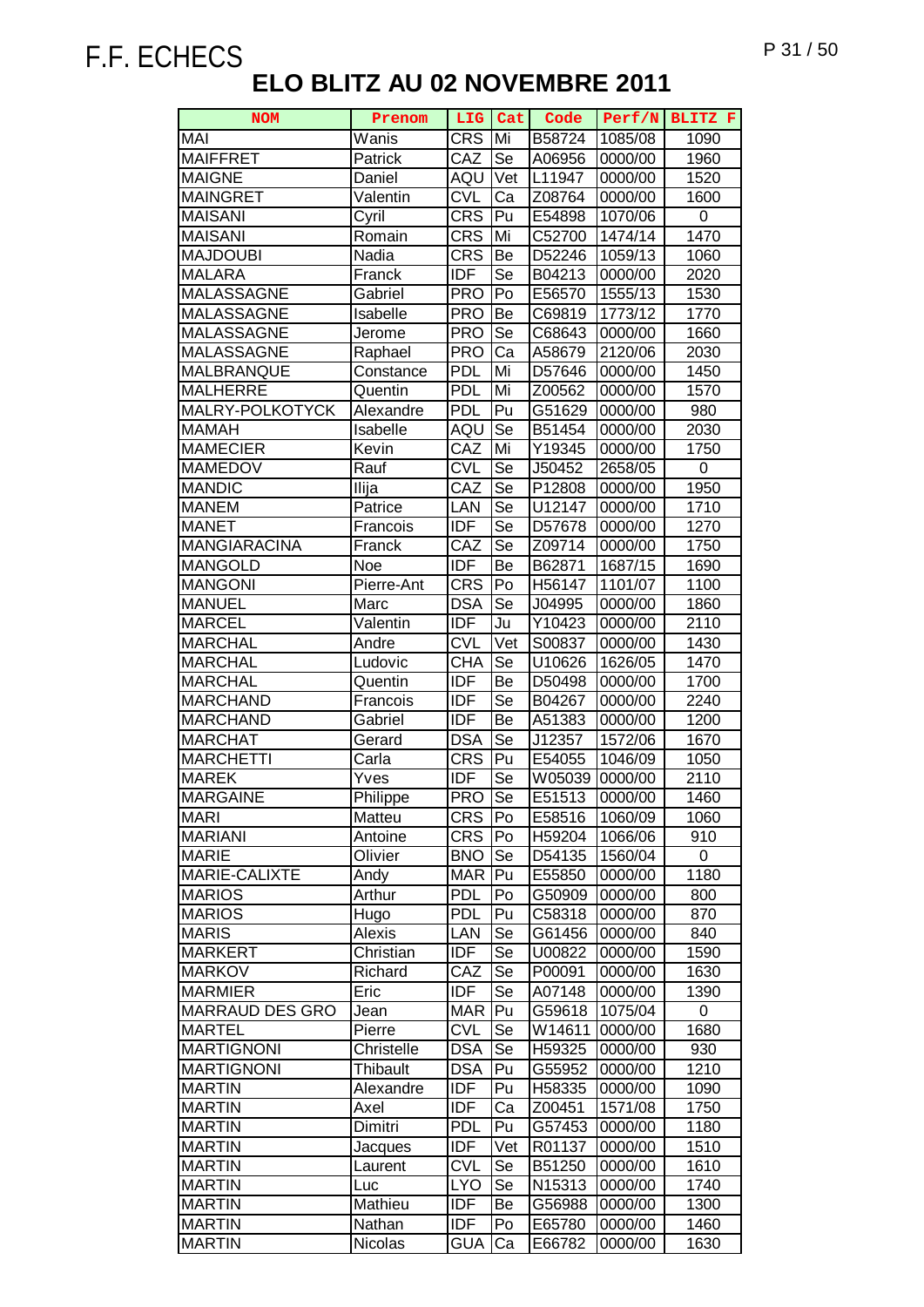| <b>NOM</b>           | Prenom          | <b>LIG</b> | Cat                      | Code   | Perf/N  | BLITZ F   |
|----------------------|-----------------|------------|--------------------------|--------|---------|-----------|
| <b>MARTIN</b>        | Remi            | <b>GUA</b> | Ca                       | E66783 | 0000/00 | 1690      |
| <b>MARTIN</b>        | Theo            | <b>BNO</b> | Po                       | G58336 | 0000/00 | 1100      |
| <b>MARTIN</b>        | Yvon            | <b>BRE</b> | Se                       | S04351 | 0000/00 | 1800      |
| <b>MARTINE</b>       | Jean-Chris      | <b>IDF</b> | Se                       | A07212 | 0000/00 | 2080      |
| <b>MARTINEZ</b>      | Alonso          | <b>BRG</b> | Se                       | H05163 | 1646/09 | 1640      |
| <b>MARTIN-KELLIE</b> | Gerard          | <b>LOR</b> | Vet                      | K12924 | 0000/00 | 1300      |
| <b>MARTINS</b>       | Filipe          | <b>CRS</b> | Mi                       | J56653 | 1178/08 | 1180      |
| <b>MARTRENCHAR</b>   | Julien          | AQU        | Se                       | B04376 | 0000/00 | 1590      |
| <b>MARTY</b>         | Antoine         | <b>HNO</b> | Mi                       | G51257 | 1421/06 | 1360      |
| <b>MARY</b>          | Eric            | <b>CVL</b> | Se                       | D02247 | 0000/00 | 1980      |
| <b>MASMEJEAN</b>     | Numa            | LAN        | Be                       | A68768 | 0000/00 | 1240      |
| <b>MASMEJEAN</b>     | Philippe        | LAN        | Se                       | A07258 | 0000/00 | 1900      |
| <b>MASSART</b>       | Jeremy          | <b>CHA</b> | Se                       | A51585 | 0000/00 | 2010      |
| <b>MASSIP</b>        | Julien          | <b>IDF</b> | Se                       | U09317 | 0000/00 | 1910      |
| <b>MASSON</b>        | Guillaume       | <b>IDF</b> | Se                       | P02900 | 0000/00 | 1750      |
| <b>MASSON</b>        | Serge           | <b>PRO</b> | $\overline{\mathsf{Se}}$ | J04134 | 0000/00 | 1450      |
| <b>MASSON</b>        | Sylvain         | <b>LOR</b> | Se                       | G51203 | 0000/00 | 1490      |
| <b>MASSONI</b>       | Michael         | <b>CRS</b> | Ju                       | X00183 | 2373/11 | 2320      |
| <b>MASSOUF</b>       | Louis           | <b>MAR</b> | Po                       | H53563 | 0000/00 | 800       |
| <b>MATEI</b>         | Lucien          | <b>BNO</b> | Se                       | W11551 | 1483/03 | $\pmb{0}$ |
| <b>MATERIC</b>       | Bozidar         | <b>IDF</b> | Vet                      | S12899 | 0000/00 | 1550      |
| <b>MATERRE</b>       | Bertrand        | <b>IDF</b> | Se                       | C04629 | 1723/09 | 1670      |
| <b>MATHE</b>         | Florian         | <b>IDF</b> | Se                       | P08001 | 0000/00 | 1510      |
| <b>MAUFRAS</b>       | Jerome          | <b>IDF</b> | Se                       | H05233 | 0000/00 | 2090      |
| <b>MAUPIN</b>        | Valerie         | <b>PIC</b> | Se                       | P00116 | 0000/00 | 2020      |
| <b>MAUROY</b>        | <b>Bernard</b>  | <b>IDF</b> | Vet                      | Y05927 | 0000/00 | 1210      |
| <b>MAUSSION</b>      | Lysa            | <b>PDL</b> | Po                       | E62529 | 0000/00 | 810       |
| <b>MAUTIN</b>        | Arthur          | CAZ        | Pu                       | D51783 | 1651/15 | 1650      |
| <b>MAYER</b>         | Philippe        | <b>IDF</b> | Se                       | D70076 | 0000/00 | 2270      |
| <b>MAZARD</b>        | <b>Bruno</b>    | <b>DSA</b> | Se                       | S03718 | 1734/19 | 1730      |
| <b>MAZE</b>          | Sebastien       | <b>PRO</b> | Se                       | K09702 | 0000/00 | 2690      |
| <b>MAZEL</b>         | <b>Bastien</b>  | <b>CRS</b> | Po                       | E58063 | 0970/07 | 970       |
| <b>MAZZA</b>         | Stefano         | <b>BRE</b> | Se                       | G55593 | 0000/00 | 1770      |
| <b>MAZZEGA</b>       | Denis           | <b>DSA</b> | Se                       | L07763 | 0000/00 | 1980      |
| M'BODJ               | Louis-Maxi      | <b>CVL</b> | Pu                       | H53915 | 0000/00 | 1050      |
| <b>M'BONZO</b>       | Quentin         | <b>IDF</b> | Be                       | G52543 | 0000/00 | 1470      |
| <b>MC DONALD</b>     | Alistair        | <b>CVL</b> | Be                       | H53916 | 0000/00 | 1200      |
| <b>MEAL</b>          | Laurent         | <b>IDF</b> | Se                       | Y03406 | 0000/00 | 1470      |
| <b>MEDORI</b>        | Thibault        | <b>CRS</b> | Po                       | G54653 | 0993/08 | 990       |
| <b>MEHADDI</b>       | Mohamed         | <b>IDF</b> | Se                       | J51041 | 1527/10 | 1530      |
| <b>MELEY</b>         | Hector          | <b>DSA</b> | Ca                       | W13461 | 2070/13 | 2090      |
| <b>MELIN</b>         | Charles         | <b>CVL</b> | Mi                       | H51698 | 1245/04 | 0         |
| <b>MELIN</b>         | Maxime          | <b>CRS</b> | Pu                       | D58095 | 0909/09 | 910       |
| <b>MELISSE</b>       | Joran           | <b>HNO</b> | Pu                       | H52968 | 0000/00 | 800       |
| <b>MELISSE</b>       | Swen            | <b>HNO</b> | Pu                       | H52969 | 0000/00 | 890       |
| <b>MENAGER</b>       | Eric            | <b>BNO</b> | Se                       | E52735 | 0000/00 | 1410      |
| MENARD               | <b>Baptiste</b> | <b>DSA</b> | Ca                       | E62750 | 0000/00 | 1950      |
| <b>MENARDO</b>       | Philippe        | CAZ        | Se                       | V08800 | 0000/00 | 1940      |
| <b>MENDONCA</b>      | <b>Bruno</b>    | CAZ        | Se                       | W19204 | 0000/00 | 1810      |
| <b>MENETRIER</b>     | Manuel          | <b>ALS</b> | Se                       | H09390 | 0000/00 | 1850      |
| <b>MENISSIER</b>     | Alain           | <b>CHA</b> | Se                       | Y22559 | 1566/07 | 1580      |
| <b>MENISSIER</b>     | Fabien          | <b>CHA</b> | Se                       | Y02236 | 0000/00 | 1950      |
| <b>MENTIERE</b>      | Michel          | <b>IDF</b> | Vet                      | W04226 | 0000/00 | 1190      |
| <b>MERENCIANO</b>    | Alexandre       | <b>PRO</b> | Mi                       | Y06622 | 0000/00 | 2020      |
| <b>MERGAULT</b>      | Benoit          | <b>DSA</b> | Se                       | Z02474 | 0000/00 | 1790      |
| <b>MERIC</b>         | Axel            | <b>IDF</b> | Mi                       | E51883 | 0000/00 | 1550      |
| <b>MERIC</b>         | Laurent         | <b>IDF</b> | Se                       | E59566 | 2063/05 | 1940      |
| <b>MERIEUX</b>       | Christophe      | CAZ        | Se                       | R04171 | 0000/00 | 2070      |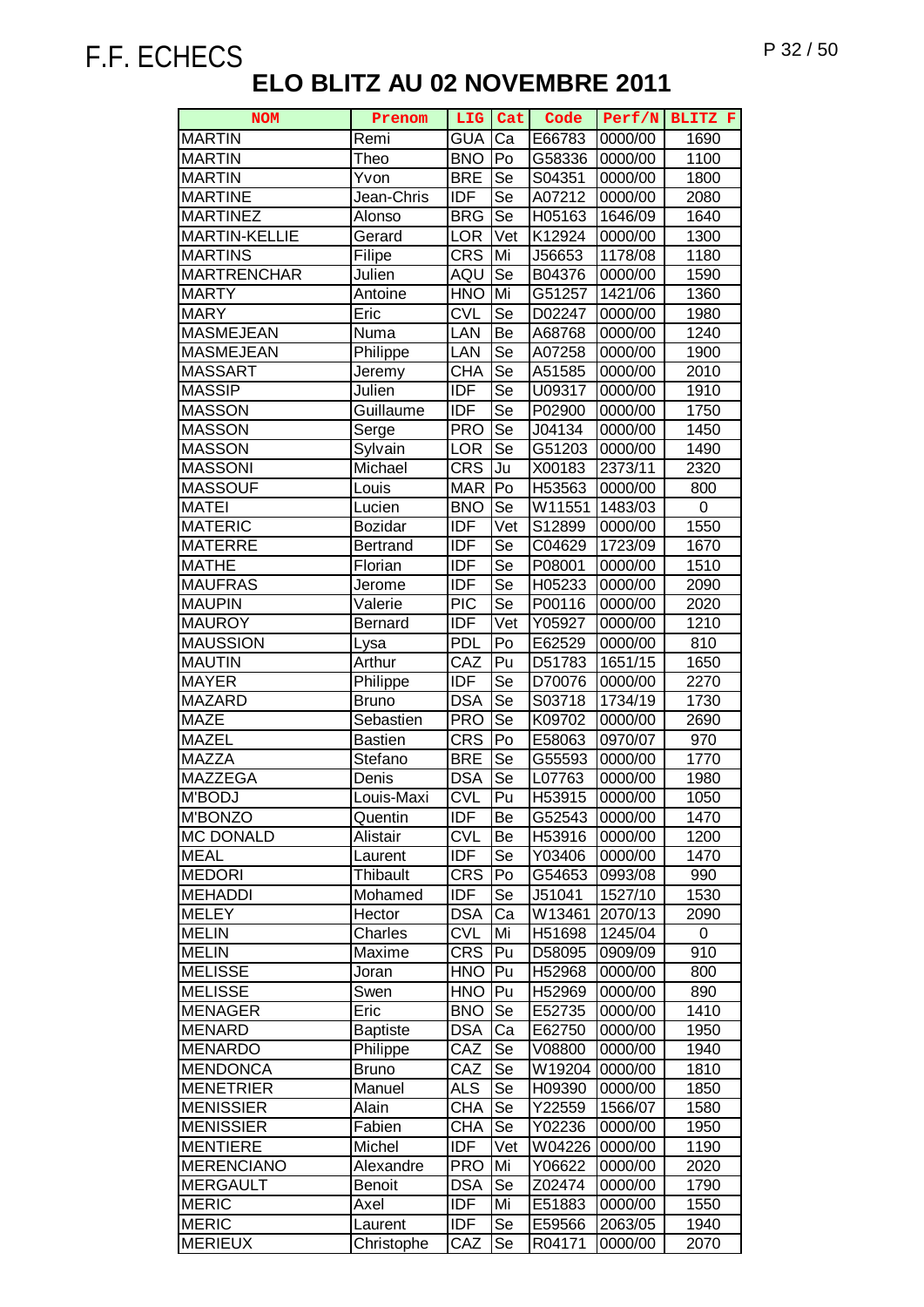| <b>NOM</b>             | Prenom               | LIG               | Cat                        | Code             | Perf/N             | BLITZ F |
|------------------------|----------------------|-------------------|----------------------------|------------------|--------------------|---------|
| <b>MERLE</b>           | Mateo                | <b>CRS</b>        | Mi                         | Y03703           | 1635/07            | 1670    |
| <b>MERLET</b>          | Francois             | AQU               | Se                         | K06571           | 0000/00            | 1710    |
| <b>MERLINI</b>         | Axel                 | <b>IDF</b>        | $\overline{\mathsf{S}}$ e  | U03743           | 0000/00            | 1790    |
| <b>MESLAGE</b>         | Jean                 | <b>IDF</b>        | $\overline{\mathsf{V}}$ et | E03904           | 0000/00            | 1800    |
| <b>MESSAOUD</b>        | Mehdi                | $\overline{C}$ AZ | Ca                         | B55992           | 0000/00            | 1770    |
| <b>MESTDAGH</b>        | Franck               | <b>NPC</b>        | Se                         | H05324           | 1783/05            | 1920    |
| <b>METAYER</b>         | Michel               | <b>PIC</b>        | Vet                        | E67862           | 0000/00            | 1480    |
| <b>METRAS</b>          | Dominique            | <b>PRO</b>        | Vet                        | L11981           | 0000/00            | 1900    |
| <b>MEUNIER</b>         | Clement              | CAZ               | Be                         | B56554           | 0000/00            | 2090    |
| <b>MEUNIER</b>         | Isabelle             | <b>BRG</b>        | Se                         | E53788           | 0000/00            | 1520    |
| <b>MEUNIER-PION</b>    | Francois             | <b>CVL</b>        | Se                         | D51533           | 0000/00            | 1690    |
| <b>MEUNIER-PION</b>    | Jean                 | <b>CVL</b>        | Pu                         | D51531           | 0000/00            | 1800    |
| <b>MEVEL</b>           | Glen                 | <b>PDL</b>        | Ca                         | Z07521           | 0000/00            | 1280    |
| <b>MEVEL</b>           | Mael                 | <b>MPY</b>        | Se                         | R06473           | 1830/10            | 1830    |
| <b>MEYER</b>           | Bernard              | <b>LYO</b>        | Se                         | J00619           | 0000/00            | 1570    |
| <b>MEYNET</b>          | Christophe           | <b>IDF</b>        | Se                         | H54175           | 0000/00            | 1560    |
| <b>MEZOUAGHI</b>       |                      |                   | $\overline{\mathsf{Se}}$   |                  |                    | 2110    |
| <b>MEZQUITA</b>        | Miloud<br>Gerard     | AQU<br><b>DSA</b> | $\overline{\mathsf{Se}}$   | F05590<br>U02499 | 0000/00<br>0000/00 | 1650    |
| <b>MEZRIGUI</b>        |                      | <b>CRS</b>        | Pu                         |                  |                    | 1380    |
| <b>MICALLEF</b>        | Ala Eddine<br>Thomas | CAZ               | Se                         | E57620<br>H58458 | 1377/14<br>1106/06 | 1070    |
| <b>MICHAUD</b>         | Adele                | <b>CVL</b>        | Be                         | B52033           | 0000/00            | 1290    |
| <b>MICHEL</b>          | Damien               | <b>CRS</b>        | Se                         | V07029           | 0000/00            | 1680    |
| <b>MICMACHER</b>       | Michel               | <b>IDF</b>        | Vet                        | H51615           | 1786/10            | 1730    |
| <b>MICOTTIS</b>        | Dorian               | <b>LOR</b>        | Mi                         | D54185           | 1893/05            | 1980    |
| <b>MIDAVAINE</b>       | Pierre               | <b>IDF</b>        | Be                         | E68497           | 0000/00            | 1510    |
| <b>MIGOLI</b>          | Jerome               | LAN               | Se                         | J03769           | 1609/06            | 0       |
| <b>MILLS</b>           | Simon                | <b>CVL</b>        | Se                         | H50593           | 0000/00            | 1540    |
| <b>MILON</b>           | Cyril                | AQU               | Se                         | V01903           | 0000/00            | 1840    |
| <b>MILTON</b>          | Patrick              | <b>MAR</b>        | $\overline{\mathsf{Se}}$   | W04567           | 0000/00            | 1160    |
| <b>MIRETE</b>          | Leo                  | <b>ALS</b>        | Be                         | B51843           | 1700/15            | 1700    |
| <b>MIRETE</b>          | Pierre               | <b>ALS</b>        | <b>Se</b>                  | B51844           | 1497/05            | 0       |
| <b>MIRETE</b>          | Rita                 | <b>ALS</b>        | Mi                         | B53140           | 1712/13            | 1710    |
| <b>MITEV</b>           | Kamen                | <b>IDF</b>        | Se                         | A56993           | 0000/00            | 1650    |
| <b>MOHAMMAD</b>        | Fahim                | <b>IDF</b>        | Pu                         | E62350           | 0000/00            | 2040    |
| <b>MOINGT</b>          | Jean-Claud           | <b>IDF</b>        | Se                         | A07656           | 2185/03            | 2180    |
| <b>MOLHO</b>           | Antoine              | <b>CVL</b>        | Ju                         | A59422           | 1820/05            | 1920    |
| <b>MONCAMP</b>         | Gilles               | <b>PRO</b>        | Se                         | A07677           | 0000/00            | 2250    |
| <b>MONDOLONI</b>       | Pierre Ant           | <b>CRS</b>        | Po                         | H56854           | 0938/07            | 940     |
| <b>MONGINY</b>         | Jeremie              | <b>MAR</b>        | Po                         | G56567           | 1291/03            | 1030    |
| <b>MONGINY</b>         | Melina               | <b>MAR</b>        | Pp                         | H58258           | 0922/04            | 0       |
| <b>MONNERET</b>        | Guy                  | <b>LYO</b>        | Se                         | H05479           | 2224/05            | 0       |
| <b>MONNIELLO</b>       | Leonard              | <b>IDF</b>        | <b>Se</b>                  | M10375           | 0000/00            | 1890    |
| <b>MONNIER</b>         | Marin                | <b>CRS</b>        | Mi                         | B61922           | 1036/08            | 1040    |
| <b>MONPEURT</b>        | Cyrielle             | <b>LOR</b>        | Ca                         | W12193           | 2153/05            | 2040    |
| <b>MONTEAU</b>         | Luc                  | <b>PCH</b>        | Se                         | L00903           | 2328/07            | 2250    |
| <b>MONTEMBAULT</b>     | Michel               | <b>BNO</b>        | Vet                        | H52185           | 0000/00            | 1240    |
| <b>MONTERO-RIBAS</b>   | Arsenio              | <b>IDF</b>        | Vet                        | Y05974           | 0000/00            | 1690    |
| <b>MONTHOUX</b>        | Pierre-Yve           | <b>NPC</b>        | Se                         | S01965           | 0000/00            | 1990    |
| <b>MONTROT</b>         | Erwan                | <b>CVL</b>        | Be                         | D57741           | 0000/00            | 1390    |
| <b>MONTROT</b>         | Mewen                | <b>CVL</b>        | Pp                         | H62092           | 0000/00            | 800     |
| <b>MORACCHINI</b>      | Jean-Phili           | <b>CRS</b>        | <b>Se</b>                  | W08873           | 1446/07            | 1440    |
| <b>MORAIS</b>          | Mario                | <b>IDF</b>        | Se                         | E04745           | 0000/00            | 2050    |
| <b>MOREAU</b>          | Maximilien           | <b>MPY</b>        | Ju                         | X08088           | 0000/00            | 1840    |
| <b>MOREAU</b>          | Philippe             | <b>MPY</b>        | Se                         | W06893           | 0000/00            | 1880    |
| <b>MOREIRA DA FONT</b> | Patrick              | <b>CRS</b>        | Be                         | D54037           | 1211/06            | 0       |
| <b>MOREL</b>           | Anthony              | <b>CRS</b>        | Pu                         | B53544           | 1493/16            | 1490    |
| <b>MOREL</b>           | Eric                 | <b>CVL</b>        | Se                         | M07054           | 0000/00            | 1730    |
| <b>MOREL</b>           | Martine              | <b>CRS</b>        | Se                         | J51082           | 0870/07            | 870     |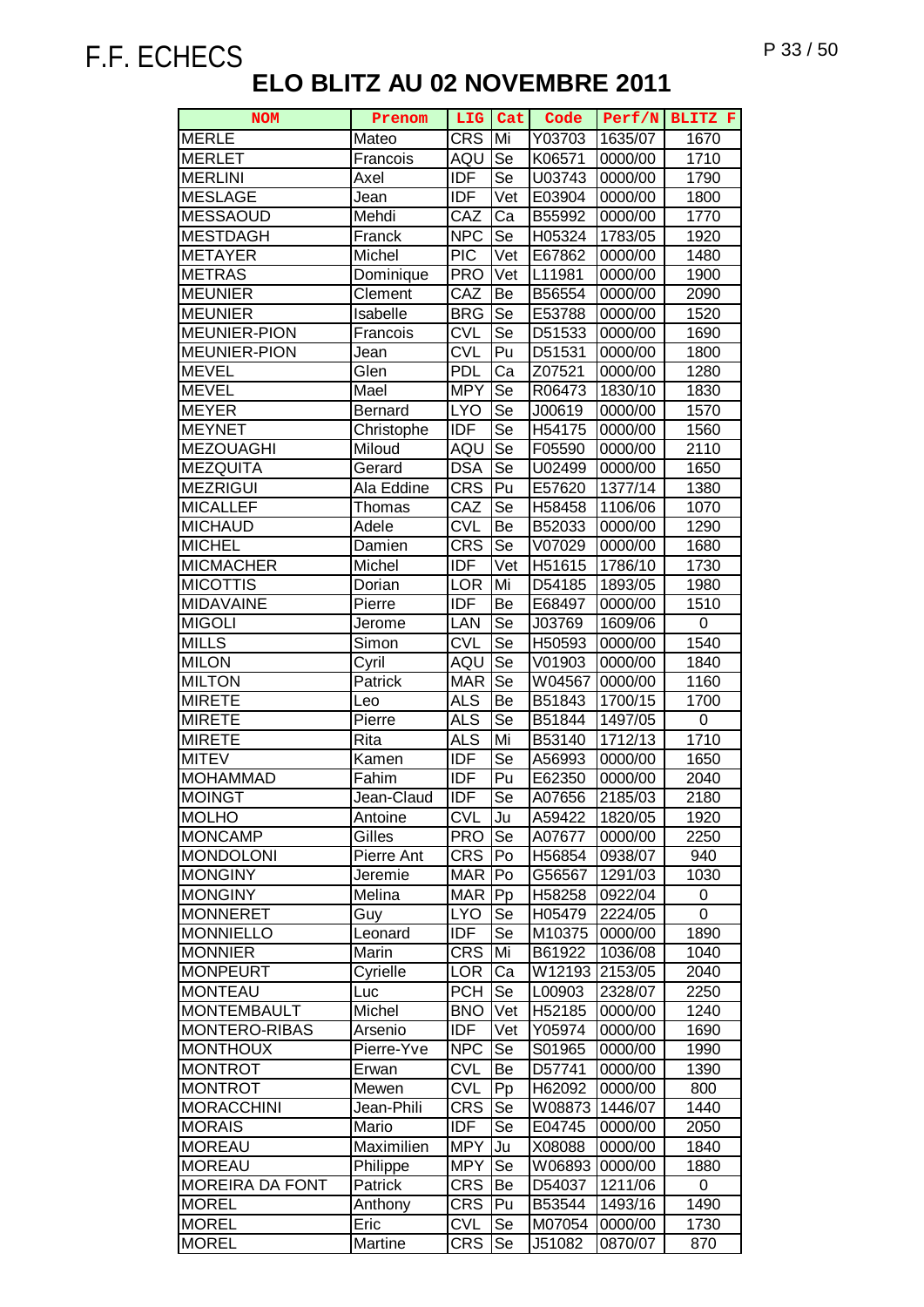| <b>NOM</b>          | Prenom          | <b>LIG</b> | Cat                      | Code   | Perf/N  | BLITZ F        |
|---------------------|-----------------|------------|--------------------------|--------|---------|----------------|
| <b>MOREL</b>        | Renaud          | <b>PRO</b> | Se                       | H52347 | 0000/00 | 1250           |
| <b>MORETTI</b>      | Thomas          | <b>CRS</b> | Pu                       | E55478 | 1153/06 | 0              |
| <b>MORGANT</b>      | Jean-Marc       | <b>BRE</b> | Se                       | R11363 | 1534/06 | $\overline{0}$ |
| <b>MORGANTI</b>     | Noel            | <b>CRS</b> | $\overline{\mathsf{Se}}$ | H05543 | 1658/09 | 1720           |
| <b>MORIEULT</b>     | <b>Baptiste</b> | CAZ        | Be                       | E50535 | 1239/06 | 0              |
| <b>MORIN</b>        | Kevin           | <b>MAR</b> | Ca                       | Y01598 | 0000/00 | 1570           |
| <b>MORIN</b>        | Mathis          | <b>MAR</b> | Pp                       | H53564 | 0801/05 | 0              |
| <b>MORIN</b>        | Theo            | LAN        | Pp                       | H60444 | 0000/00 | 830            |
| <b>MORINIAUX</b>    | Colin           | <b>IDF</b> | Mi                       | Z02399 | 0000/00 | 1870           |
| <b>MORISON</b>      | Julien          | <b>CRS</b> | Po                       | E60380 | 1494/19 | 1490           |
| <b>MORLEY</b>       | Stephen         | AQU        | Se                       | J05665 | 1790/05 | 1750           |
| <b>MORY</b>         | Eric            | CAZ        | Se                       | H05563 | 0000/00 | 2080           |
| <b>MOSSE</b>        | Laurent         | <b>PRO</b> | Se                       | V04803 | 0000/00 | 1710           |
| <b>MOSTEFAI</b>     | Malik           | IDF        | Se                       | Z02025 | 0000/00 | 1650           |
| <b>MOTBAL</b>       | Raphael         | <b>CRS</b> | Be                       | C58693 | 1176/09 | 1180           |
| <b>MOTHERON</b>     | Romain          | <b>CVL</b> | $\overline{\mathsf{Se}}$ | R04557 | 0000/00 | 1750           |
| <b>MOUBARAK</b>     | Lisa            | CRS        | Po                       | J55221 | 0858/09 | 860            |
| <b>MOUCHEL</b>      | Sebastien       | <b>HNO</b> | Ca                       | B50592 | 0000/00 | 1600           |
| <b>MOUDA</b>        | Tahar           | <b>IDF</b> | Se                       | Z08780 | 0000/00 | 1660           |
| <b>MOUDJEB</b>      | Hakim           | <b>LYO</b> | Ju                       | B59772 | 0000/00 | 1550           |
| <b>MOUHAMAD</b>     | Joachin         | <b>HNO</b> | Ju                       | X03172 | 0000/00 | 2350           |
| <b>MOUILLON</b>     | Thierry         | <b>MPY</b> | Se                       | E63033 | 0000/00 | 1450           |
| <b>MOULIE</b>       | Patrick         | AQU        | Se                       | F06222 | 0000/00 | 1850           |
| <b>MOULIN</b>       | Jacques         | <b>BRG</b> | Mi                       | J55358 | 0957/10 | 960            |
| <b>MOURET</b>       | Yves            | <b>CHA</b> | Vet                      | D50141 | 1079/03 | 0              |
| <b>MOURGUES</b>     | Joelle          | <b>IDF</b> | Se                       | C05005 | 0000/00 | 1660           |
| <b>MOUSAIN</b>      | Antoine         | <b>NPC</b> | Se                       | R04343 | 0000/00 | 2100           |
| <b>MOUSSARD</b>     | Jules           | <b>IDF</b> | Ca                       | W03946 | 0000/00 | 2490           |
| MOUSSET-EVTOUCH     | Nina            | <b>IDF</b> | Vet                      | A01378 | 2016/02 | 1800           |
| <b>MOUTON</b>       | Jacques         | <b>IDF</b> | Se                       | P02271 | 0000/00 | 1720           |
| <b>MOUZE</b>        | <b>Bruno</b>    | <b>IDF</b> | Se                       | H51207 | 0000/00 | 1350           |
| <b>MOZZINI</b>      | Louis           | <b>IDF</b> | Se                       | G56208 | 1459/11 | 1510           |
| <b>MUGNIER</b>      | Gilles          | <b>IDF</b> | Se                       | E60366 | 0000/00 | 1190           |
| <b>MULLER</b>       | Etienne         | <b>LOR</b> | Mi                       | Y08337 | 1953/06 | 1880           |
| <b>MULLON</b>       | Jean-Bapti      | <b>IDF</b> | Se                       | G04158 | 2341/05 | 2230           |
| <b>MURACCIOLE</b>   | Lisa-Maria      | <b>CRS</b> | Be                       | C58766 | 0000/00 | 1150           |
| <b>MUTEL</b>        | Helia           | <b>CRS</b> | Po                       | H60468 | 0903/09 | 900            |
| <b>MUTSCHLER</b>    | Marie           | <b>ALS</b> | Pu                       | C59496 | 0000/00 | 1540           |
| <b>MUTSCHLER</b>    | Roland          | <b>ALS</b> | Se                       | C59497 | 0000/00 | 1300           |
| <b>MZEMBABA</b>     | Nasser          | <b>PRO</b> | Se                       | W06861 | 0000/00 | 1670           |
| N ZENZO             | Kisala          | <b>PIC</b> | Se                       | Y23409 | 0000/00 | 1690           |
| NACER-BEY           | Moussa          | <b>IDF</b> | Se                       | H52147 | 0000/00 | 1780           |
| <b>NAE</b>          | Ion             | CAZ        | Se                       | R02509 | 0000/00 | 1700           |
| <b>NAFOUTI</b>      | Sabri           | <b>CRS</b> | Po                       | G53724 | 1055/17 | 1060           |
| <b>NAGY</b>         | Jeno            | <b>LOR</b> | Se                       | H60551 | 1762/06 | 1730           |
| <b>NAIT MEDDOUR</b> | Yanis           | <b>IDF</b> | Be                       | E50408 | 0000/00 | 1310           |
| <b>NARDOL</b>       | Fred            | <b>MAR</b> | Se                       | X11905 | 0000/00 | 1880           |
| <b>NATALI</b>       | Theo            | <b>CRS</b> | Pp                       | H61265 | 0801/02 | 0              |
| <b>NAUDIER</b>      | Serge           | <b>FRC</b> | Se                       | A07942 | 0000/00 | 2250           |
| <b>NAUDIN</b>       | Alexandre       | <b>PIC</b> | Se                       | B55079 | 0000/00 | 2010           |
| <b>NAUDION</b>      | Eric            | <b>CVL</b> | Se                       | X18283 | 0000/00 | 1770           |
| <b>NAUDION</b>      | Gregoire        | <b>CVL</b> | Ju                       | X02243 | 2234/04 | 2130           |
| <b>NAULIN</b>       | <b>Nicolas</b>  | <b>NPC</b> | Mi                       | C53606 | 1521/08 | 1590           |
| <b>NAULLET</b>      | Arthur          | <b>MAR</b> | Pu                       | D62248 | 1211/06 | 1190           |
| <b>NAUWELAERTS</b>  | Louis Bati      | <b>IDF</b> | Mi                       | D57600 | 1511/08 | 1420           |
| <b>NAVARRO</b>      | Robin           | LAN        | Mi                       | B52549 | 1801/06 | 1870           |
| <b>NAVARRO</b>      | Yannick         | LAN        | Se                       | C61714 | 0000/00 | 1230           |
| <b>NAVEL</b>        | Jean-Yves       | <b>PIC</b> | Se                       | S14486 | 1983/13 | 1980           |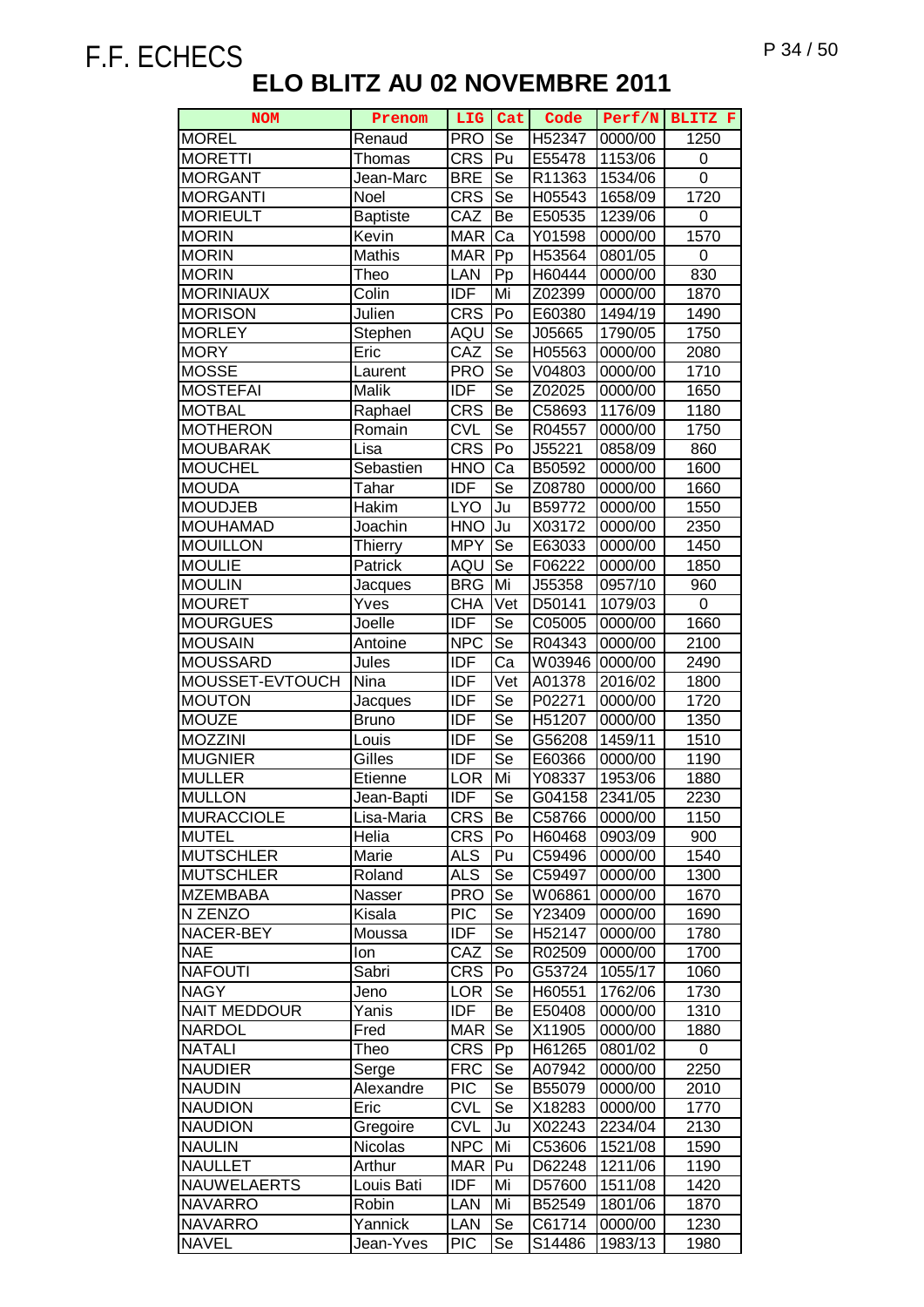| <b>NOM</b>         | Prenom         | <b>LIG</b> | Cat | Code   | Perf/N  | BLITZ F |
|--------------------|----------------|------------|-----|--------|---------|---------|
| <b>NELLO</b>       | Max            | <b>CRS</b> | lPo | H51074 | 0000/00 | 960     |
| <b>NERI</b>        | Saveria        | <b>CRS</b> | Po  | E57597 | 1008/08 | 990     |
| <b>NESPRIAS</b>    | Eneko          | AQU        | Be  | H51513 | 0000/00 | 1330    |
| <b>NEUSCH</b>      | Jean-Miche     | <b>ALS</b> | Se  | W12888 | 0000/00 | 2020    |
| <b>NEYRET</b>      | Patrice        | <b>IDF</b> | Se  | M06333 | 1897/09 | 1880    |
| <b>NGUYEN</b>      | Thanh Long     | <b>IDF</b> | Se  | H53271 | 0000/00 | 1450    |
| <b>NGUYEN</b>      | Vincent        | <b>IDF</b> | Pu  | G52861 | 0000/00 | 1470    |
| <b>N'GUYEN</b>     | Alex           | <b>CRS</b> | Pu  | G53587 | 1299/16 | 1300    |
| <b>NICOL</b>       | Thierry        | <b>IDF</b> | Se  | R03456 | 0000/00 | 1780    |
| <b>NICOLAI</b>     | Dominique      | <b>CRS</b> | Pu  | E60164 | 1424/16 | 1420    |
| <b>NICOLAS</b>     | Jack-Olivi     | <b>MAR</b> | Mi  | G56586 | 1264/06 | 1210    |
| <b>NICOLAS</b>     | Pascal         | <b>CVL</b> | Se  | E51786 | 0000/00 | 1230    |
| NICOLAS-MANCEAU    | Maya           | <b>CVL</b> | Mi  | A53025 | 0000/00 | 1640    |
| <b>NICOLAZO</b>    | Maxime         | <b>PDL</b> | Ju  | Y04311 | 1834/07 | 1830    |
| <b>NICOLINI</b>    | Camille        | <b>CRS</b> | Po  | H55116 | 0801/09 | 800     |
| <b>NICOLINI</b>    | Margaux        | <b>CRS</b> | Po  | H55117 | 0801/08 | 800     |
| <b>NIKOLIC</b>     | Dimitri        | <b>IDF</b> | Mi  | E65141 | 0000/00 | 1240    |
| <b>NIZET</b>       | Leo            | <b>LYO</b> | Pu  | E52700 | 0000/00 | 1150    |
| <b>NOBLECOURT</b>  | Nicolas        | <b>IDF</b> | Mi  | C54594 | 0000/00 | 1560    |
| <b>NOGUES</b>      | Michel         | <b>MPY</b> | Se  | G56933 | 0000/00 | 1390    |
| <b>NOOSHIAN</b>    | Kevin          | <b>DSA</b> | Se  | B65935 | 0000/00 | 2220    |
| <b>NORESKAL</b>    | Slomy          | <b>MAR</b> | Ju  | W04602 | 0000/00 | 2250    |
| <b>NORESKAL</b>    | Ulrich         | <b>MAR</b> | Pu  | E61753 | 1190/06 | 1210    |
| <b>NORMAND</b>     | Josselin       | <b>CVL</b> | Be  | A63875 | 0000/00 | 1690    |
| <b>NORMAND</b>     | Juliette       | <b>PDL</b> | Po  | H57285 | 0000/00 | 920     |
| <b>NORMAND</b>     | Louis          | <b>PDL</b> | Be  | E62290 | 0000/00 | 1250    |
| <b>NORMAND</b>     | Vincent        | <b>CVL</b> | Se  | H05716 | 0000/00 | 2190    |
| <b>NORMANDIN</b>   | Francis        | <b>PCH</b> | Se  | H05717 | 1777/08 | 1830    |
| <b>NOTE</b>        | Frederic       | <b>IDF</b> | Se  | A08042 | 0000/00 | 2020    |
| <b>NOUHAUD</b>     | Laurent        | <b>PDL</b> | Se  | R16273 | 1881/13 | 1860    |
| <b>NOVAKIVSKYY</b> | Edward         | <b>DSA</b> | Mi  | G51916 | 0000/00 | 1740    |
| <b>NOVAKOVIC</b>   | Stanko         | <b>IDF</b> | Vet | H65622 | 0000/00 | 1810    |
| <b>NOVARESIO</b>   | Jean-Louis     | CAZ        | Vet | N21960 | 0000/00 | 1520    |
| <b>NYFFENEGGER</b> | Pascal         | <b>DSA</b> | Se  | N06884 | 0000/00 | 1760    |
| <b>OBLIN</b>       | Pierre         | <b>DSA</b> | Se  | G06502 | 0000/00 | 1610    |
| <b>OBRINGER</b>    | Jean-Marc      | CAZ        | Se  | H05737 | 0000/00 | 2280    |
| <b>OHANA</b>       | Jeremie        | <b>IDF</b> | Be  | D50340 | 0000/00 | 1850    |
| <b>OLIVE</b>       | Alain          | CAZ        | Se  | D67510 | 0000/00 | 1610    |
| <b>OLIVE</b>       | Aurianne       | CAZ        | Be  | D54573 | 0000/00 | 1390    |
| <b>OLIVIER</b>     | Jean-Chris     | <b>DSA</b> | Se  | A08099 | 2519/12 | 2520    |
| <b>OLLIVIER</b>    | Antoine        | <b>CVL</b> | Po  | E50893 | 0000/00 | 1140    |
| <b>OLLIVIER</b>    | Clemence       | <b>CVL</b> | Mi  | A53026 | 0000/00 | 1410    |
| <b>OLTRA</b>       | Alexandre      | CAZ        | Ca  | W03457 | 0000/00 | 1760    |
| <b>OMASTA</b>      | Michel         | <b>IDF</b> | Se  | J08254 | 0000/00 | 1570    |
| <b>ONEY</b>        | Remel          | <b>ALS</b> | Se  | G71022 | 0000/00 | 1850    |
| ORENGA DE GAFFO    | Lara           | <b>CRS</b> | Po  | H55095 | 0810/09 | 810     |
| ORIOT              | Patrice        | <b>MPY</b> | Se  | A08116 | 0000/00 | 2300    |
| ORSATTI            | Gabriel        | <b>CRS</b> | Pu  | E59861 | 0000/00 | 1300    |
| ORSATTI            | Joseph         | <b>CRS</b> | Po  | H51801 | 0000/00 | 930     |
| <b>ORSONI</b>      | Jean-Phili     | <b>CRS</b> | Se  | K08499 | 2053/05 | 1850    |
| <b>ORTOLA</b>      | Lea            | <b>CRS</b> | Po  | H51004 | 0000/00 | 800     |
| <b>OSTER</b>       | Jean-Marie     | <b>CRS</b> | Vet | R04743 | 1094/06 | 1450    |
| O'SULLIVAN         | <b>Nicolas</b> | <b>IDF</b> | Be  | D53657 | 0000/00 | 1770    |
| O'SULLIVAN         | Thomas         | <b>IDF</b> | Pu  | D53658 | 0000/00 | 1790    |
| OTTL               | Eric           | <b>BRE</b> | Se  | B68209 | 0000/00 | 1660    |
| <b>OTTOMANI</b>    | Philippe       | <b>CRS</b> | Mi  | B61924 | 1234/08 | 1230    |
| <b>OUADI</b>       | Wahbi          | <b>DSA</b> | Se  | K08369 | 0000/00 | 2030    |
| <b>OUAHHOUD</b>    | Amine          | <b>PRO</b> | Ca  | A55775 | 0000/00 | 1590    |
|                    |                |            |     |        |         |         |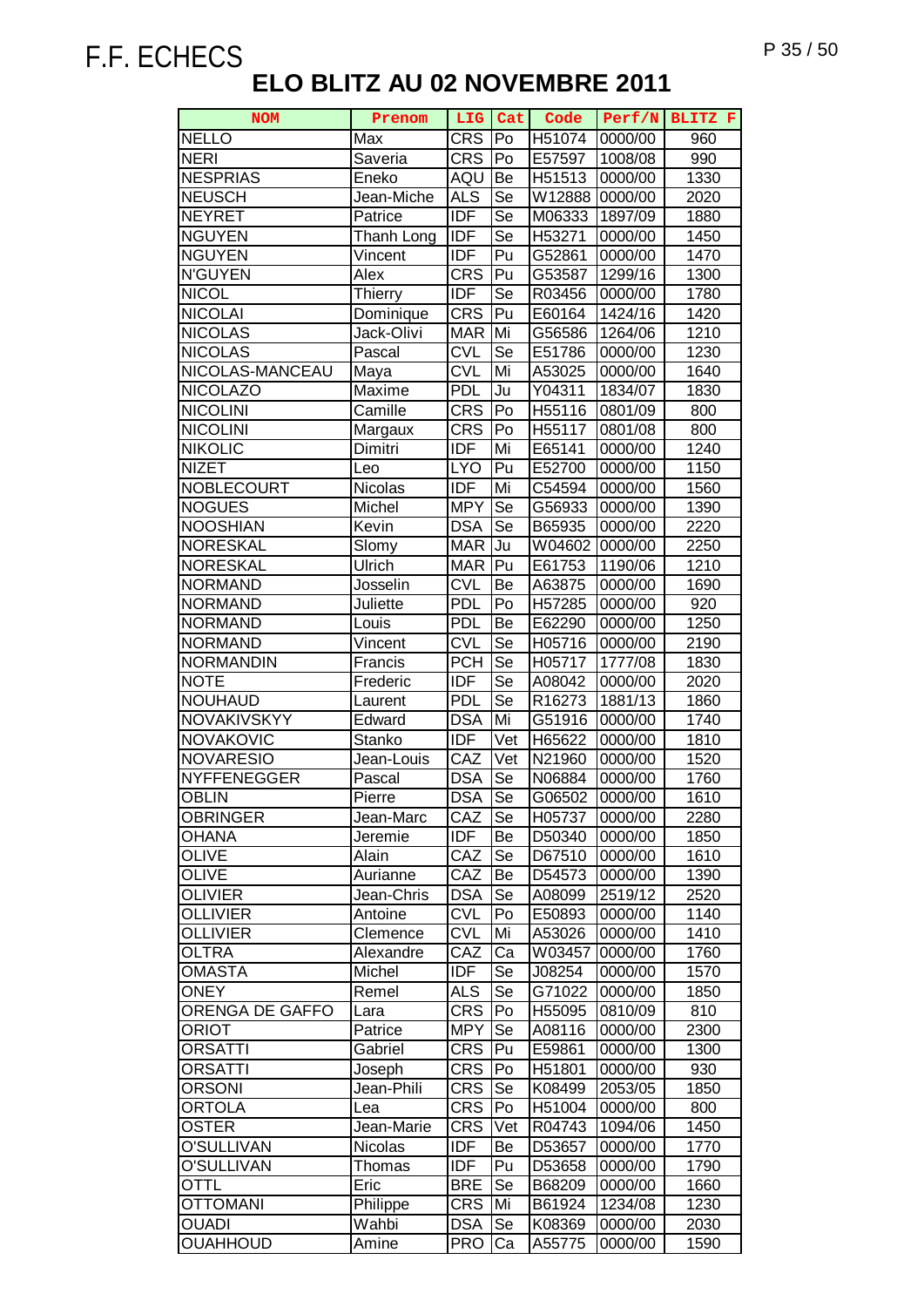| <b>NOM</b>                              | Prenom             |                          | LIG Cat   | Code             |                    | Perf/N BLITZ F    |
|-----------------------------------------|--------------------|--------------------------|-----------|------------------|--------------------|-------------------|
| <b>OUAHHOUD</b>                         | Yassine            | <b>PRO</b>               | Be        | A55774           | 0000/00            | 1510              |
| <b>OUESLATI</b>                         | <b>Nesrine</b>     | <b>CRS</b>               | Pu        | G53570           | 0853/09            | 840               |
| <b>OUESLATI</b>                         | Yasmine            | <b>CRS</b>               | Po        | H55119           | 0000/00            | 800               |
| <b>OUJABOUR</b>                         | Lahoucin           | <b>IDF</b>               | Se        | G56126           | 0000/00            | 1230              |
| <b>OUVRIER-BUFFET</b>                   | Chloe              | <b>DSA</b>               | Ju        | X08811           | 1647/02            | 0                 |
| <b>OZER</b>                             | Akif               | <b>DSA</b>               | Pu        | H67860           | 0000/00            | $\overline{1240}$ |
| <b>PAC</b>                              | Flavien            | <b>IDF</b>               | Se        | M00448           | 0000/00            | 1600              |
| <b>PACCHIONI</b>                        | Fabien             | CAZ                      | Se        | M04708           | 0000/00            | 2080              |
| <b>PACHON</b>                           | Bernard            | <b>IDF</b>               | Se        | J11437           | 0000/00            | 2010              |
| <b>PACI</b>                             | Cedric             | <b>LOR</b>               | Se        | E05622           | 0000/00            | 2310              |
| <b>PAILLARD</b>                         | Eliott             | <b>BNO</b>               | Mi        | A70478           | 0000/00            | 1590              |
| <b>PAILLARD</b>                         | Maximilien         | <b>CHA</b>               | Mi        | A61866           | 0000/00            | 2170              |
| <b>PAIRAUD</b>                          | Jean-Rene          | <b>PRO</b>               | Se        | M04808           | 0000/00            | 1750              |
| PALACIOS-AGUILA                         | Diego-Andr         | <b>IDF</b>               | Ju        | X08855           | 0000/00            | 2140              |
| <b>PALDACCI</b>                         | Carina             | <b>CRS</b>               | Ju        | H51803           | 1246/06            | 1230              |
| <b>PALFRAY</b>                          | Jacques            | <b>CVL</b>               | Vet       | K01634           | 0000/00            | 1440              |
| PALISSEAU                               | Pascal             | <b>IDF</b>               | Se        | Z02662           | 1994/06            | 1840              |
| <b>PALMARI</b>                          | Pierre Mar         | <b>CRS</b>               | Pu        | H65657           | 0892/01            | $\pmb{0}$         |
| <b>PALOMAR</b>                          | Felix              | <b>CVL</b>               | Se        | A08199           | 0000/00            | 1880              |
| <b>PALON</b>                            | <b>Bernard</b>     | CAZ                      | Vet       | A08200           | 0000/00            | 1550              |
| <b>PANIEZ</b>                           | Fabien             | <b>NPC</b>               | Se        | K00906           | 0000/00            | 1350              |
| <b>PAOLI</b>                            | Guillaume          | <b>CRS</b>               | Se        | W14213           | 1897/05            | 1820              |
| <b>PAPLEUX</b>                          | Nicolas            | <b>CHA</b>               | Po        | G53602           | 0801/03            | $\boldsymbol{0}$  |
| <b>PAQUIERO</b>                         | Julien             | CAZ                      | Se        | H05844           | 0000/00            | 1880              |
| <b>PARENT</b>                           | Fabien             | <b>IDF</b>               | Se        | H64135           | 1417/07            | 1430              |
| <b>PARENT</b>                           | Leo                | <b>IDF</b>               | Pu        | G55342           | 1409/07            | 1410              |
| <b>PARFAIT</b>                          | Emmanuel           | <b>MAR</b>               | Be        | D53859           | 1570/04            | 1470              |
| <b>PARFAIT</b>                          | Jacques            | <b>CVL</b>               | Vet       | C05258           | 1856/13            | 1820              |
| <b>PARIS</b>                            | Thierry            | <b>LYO</b>               | Se        | A08247           | 0000/00            | 1740              |
| <b>PARISOT</b>                          | Raymonde           | <b>LOR</b>               | Vet       | G51204           | 0000/00            | 850               |
| <b>PARODI</b>                           | Philippe           | CAZ                      | Vet       | X05754           | 0000/00            | 1830              |
| <b>PAROT</b>                            | Marc               | <b>DSA</b>               | Se        | U12576           | 1763/20            | 1760              |
| <b>PASCAL</b>                           | Jonathan           | <b>PCH</b>               | Se        | L06821           | 1670/03            | 0                 |
| PASGRIMAUD                              | Alexandre          | <b>PDL</b>               | Po        | G66095           | 0000/00            | 990               |
| <b>PASQUERO</b>                         | Jeremv             | <b>BNO</b>               | Se        | W18156 1657/05   |                    | 0                 |
| <b>PASQUIER</b>                         | Victor             | <b>PRO</b>               | Be        | E58293           | 0000/00            | 1230              |
| <b>PASS</b>                             | Deborah J          | <b>IDF</b>               | Se        | H05872           | 0000/00            | 1960              |
| <b>PASSCHIER</b>                        | Albert             | <b>PRO</b>               | Vet       | A08273           | 1667/04            | 1980              |
| <b>PASTURE</b>                          | Pascal             | CAZ                      | Se        | B05059           | 0000/00            | 1720              |
| <b>PATRIZI</b>                          | Lana               | <b>CRS</b>               | Po        | J54476           | 0801/09            | 800               |
| <b>PAULE</b>                            | Marc               | CAZ                      | Se        | B05071           | 0000/00            | 2080              |
| <b>PAVON CARDENAS</b><br><b>PAYELLE</b> | Jesus M.           | <b>DSA</b><br><b>PRO</b> | Se        | J52709           | 2094/06            | 0<br>1440         |
| <b>PAYEN</b>                            | Marie-Laet         |                          | Se<br>Vet | H05900           | 0000/00<br>0000/00 | 1500              |
| <b>PAYOUX</b>                           | Francis<br>Auriane | <b>IDF</b><br><b>BRE</b> | Mi        | H64237<br>B53334 | 1578/05            | 0                 |
| <b>PEAN</b>                             | Paul               | <b>PDL</b>               | Be        | D62424           | 0000/00            | 1150              |
| <b>PEARL</b>                            | Jason              | <b>BRG</b>               | Se        | A55163           | 0000/00            | 1340              |
| <b>PEARL</b>                            | Olivia             | <b>BRG</b>               | Be        | A65884           | 0000/00            | 1000              |
| <b>PEDRO</b>                            | Jose               | <b>CVL</b>               | Se        | H52943           | 0000/00            | 1680              |
| <b>PEIGNIEN</b>                         | Laurent            | <b>IDF</b>               | Se        | M01275           | 0000/00            | 1260              |
| <b>PEIRA</b>                            | Maria-Chia         | <b>CRS</b>               | Pu        | H56923           | 1499/04            | 0                 |
| <b>PELEMAN</b>                          | Elea               | <b>PRO</b>               | Pp        | H60220           | 0000/00            | 910               |
| <b>PELLAT</b>                           | Julien             | <b>PDL</b>               | Be        | E51725           | 0000/00            | 1090              |
| <b>PELLEGRIN</b>                        | Ludovic            | <b>IDF</b>               | Se        | H58479           | 0000/00            | 1770              |
| <b>PELLERIN</b>                         | Gerard             | <b>CRS</b>               | Vet       | Z23995           | 1274/09            | 1270              |
| <b>PELLICANO</b>                        | Marc               | CAZ                      | Se        | A64631           | 0000/00            | 1950              |
| <b>PELLISSERI</b>                       | Michel             | <b>FRC</b>               | Se        | A08341           | 0000/00            | 2130              |
| <b>PENALVER</b>                         | Francois           | <b>PRO</b>               | Se        | M01231           | 1601/07            | 1680              |
|                                         |                    |                          |           |                  |                    |                   |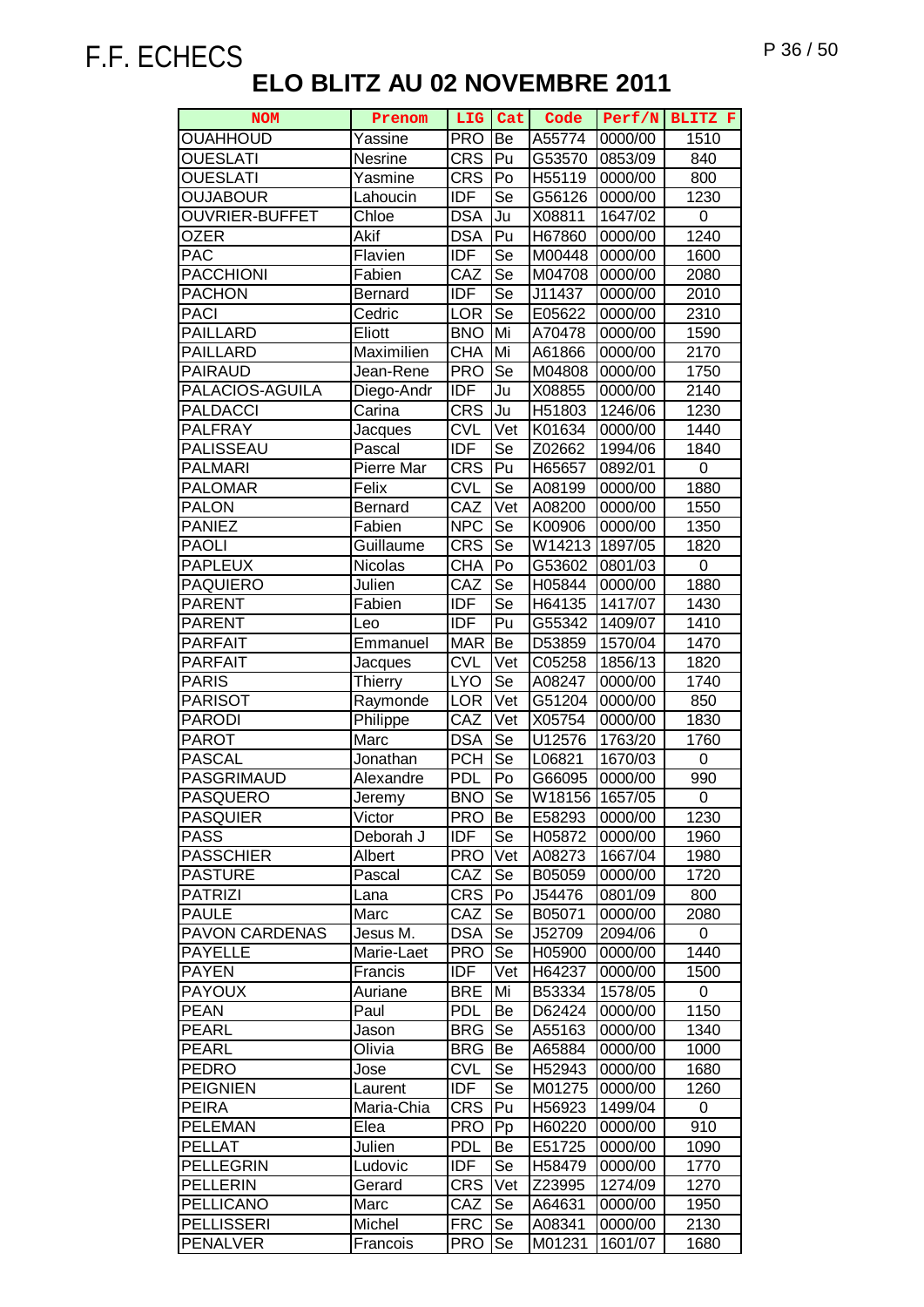| <b>NOM</b>        | Prenom           | LIG.            | Cat                        | Code   | Perf/N  | BLITZ F |
|-------------------|------------------|-----------------|----------------------------|--------|---------|---------|
| <b>PENKOV</b>     | Nikola           | CAZ             | Se                         | Y04957 | 0000/00 | 1740    |
| <b>PERAGOUX</b>   | Jean             | CAZ             | Se                         | D06492 | 0000/00 | 1550    |
| <b>PERCHE</b>     | Louis            | NP <sub>C</sub> | Be                         | Z03965 | 0000/00 | 1890    |
| <b>PERCHERON</b>  | Andre            | <b>IDF</b>      | Se                         | W14969 | 0000/00 | 2010    |
| <b>PERE</b>       | Louis            | <b>PCH</b>      | Po                         | H65854 | 0000/00 | 1020    |
| <b>PEREZ</b>      | Flavio           | CAZ             | <b>Se</b>                  | L08215 | 0000/00 | 2180    |
| <b>PEREZ</b>      | Patrick          | AQU             | Se                         | K06573 | 2067/06 | 1840    |
| <b>PERNEL</b>     | Nicolas          | <b>CVL</b>      | Be                         | E50890 | 0000/00 | 1220    |
| <b>PERNET</b>     | Roger            | <b>IDF</b>      | Vet                        | N15306 | 0000/00 | 1710    |
| <b>PERNOT</b>     | Damien           | <b>BRE</b>      | Se                         | E67320 | 0000/00 | 1490    |
| <b>PERNOT</b>     | Fabrice          | LAN             | Se                         | Y22258 | 1644/06 | 1600    |
| <b>PEROLLE</b>    | Guy              | <b>IDF</b>      | Vet                        | E04460 | 0000/00 | 1510    |
| <b>PERRAUT</b>    | Arnaud           | LAN             | Se                         | M10528 | 0000/00 | 1820    |
| <b>PERRIER</b>    | Jean-Franc       | <b>BRE</b>      | Se                         | Y05401 | 0000/00 | 2060    |
| <b>PERRIN</b>     | Karl             | <b>MAR</b>      | Pp                         | E53217 | 1003/05 | 880     |
| <b>PERRIN</b>     | Marc             | <b>IDF</b>      | Se                         | D04066 | 0000/00 | 1980    |
| <b>PERRIN</b>     | Yves             | <b>BRG</b>      | Se                         | N07232 | 0000/00 | 1950    |
| <b>PERRUSSET</b>  | <b>Barbara</b>   | <b>IDF</b>      | Se                         | S11980 | 0000/00 | 1830    |
| <b>PERRUSSET</b>  | Didier           | <b>IDF</b>      | Se                         | U00406 | 0000/00 | 1310    |
| <b>PESCAYRE</b>   | Christian        | <b>IDF</b>      | Se                         | D54662 | 0000/00 | 1730    |
| <b>PESCHARD</b>   | Olivier          | <b>CVL</b>      | Se                         | A08452 | 0000/00 | 1870    |
| <b>PESCHARD</b>   | Valentin         | <b>CVL</b>      | Ca                         | B50858 | 0000/00 | 1580    |
| PETIT             | Christian-       | <b>CHA</b>      | Vet                        | B05177 | 1997/06 | 1810    |
| <b>PETIT</b>      | Didier           | <b>DSA</b>      | Se                         | D05262 | 1864/07 | 1860    |
| <b>PETIT</b>      | Jimmy            | CAZ             | Po                         | E64436 | 1336/10 | 1390    |
| <b>PETIT</b>      | Michel           | LAN             | Vet                        | U11444 | 0000/00 | 1360    |
| <b>PETRACCONE</b> | Edoardo          | <b>IDF</b>      | Se                         | E61729 | 0000/00 | 1620    |
| <b>PETRERA</b>    | Salvatore        | <b>CVL</b>      | Vet                        | G00696 | 1655/06 | 1650    |
| <b>PETROSSIAN</b> | Armen            | <b>PRO</b>      | Se                         | Y01822 | 0000/00 | 2370    |
| <b>PEYRIN</b>     | Jean             | <b>DSA</b>      | Vet                        | A08499 | 1853/07 | 1950    |
| <b>PEYRON</b>     | Jean-Louis       | <b>PRO</b>      | Vet                        | X00644 | 1534/15 | 1530    |
| <b>PEYRONNIE</b>  | Nicolas          | <b>LOR</b>      | Ca                         | Y00698 | 1500/13 | 1500    |
| <b>PFARR</b>      | Zoi              | CAZ             | Be                         | A55687 | 0000/00 | 1430    |
| <b>PHAM</b>       | Arthur           | <b>IDF</b>      | Pu                         | D58557 | 0000/00 | 1390    |
| <b>PHILET</b>     | Dylan            | <b>GUA</b>      | Ca                         | G65152 | 0000/00 | 1170    |
| <b>PHILIPPE</b>   | Christophe       | <b>LOR</b>      | Se                         | J03473 | 2365/05 | 2410    |
| <b>PHILIPPE</b>   | <b>Thibault</b>  | <b>CHA</b>      | Be                         | D51409 | 1274/04 | 1360    |
| PHILIPPEAU        | Sylvain          | <b>CVL</b>      | Se                         | R00549 | 0000/00 | 1790    |
| <b>PHILIPPOT</b>  | Lucien           | <b>CVL</b>      | Se                         | R18976 | 1511/05 | 0       |
| <b>PIACENTINI</b> | Theo             | <b>CRS</b>      | Po                         | H68428 | 1579/07 | 1580    |
| <b>PIAT</b>       | Gabin            | <b>DSA</b>      | <b>Se</b>                  | S12325 | 1533/05 | 1780    |
| <b>PICAVET</b>    | Jean-Franc       | <b>NPC</b>      | Se                         | W17780 | 0000/00 | 1630    |
| <b>PICCIOCCHI</b> | Pauline          | <b>CRS</b>      | Po                         | J55114 | 0801/08 | 800     |
| <b>PICHELIN</b>   | Pascal           | <b>FRC</b>      | Se                         | L11999 | 0000/00 | 2050    |
| <b>PICHON</b>     | Julien           | <b>IDF</b>      | Ca                         | A63972 | 0000/00 | 1840    |
| <b>PICOT</b>      | Paolo            | LAN             | Be                         | B54762 | 1030/05 | 1130    |
| PIEDALLU          | <b>Stanislas</b> | <b>CVL</b>      | Ju                         | Z01893 | 1407/07 | 1500    |
| PIEPLU            | Jean-Pasca       | AQU             | Se                         | A08559 | 1929/10 | 1950    |
| PIERINELLI FLOR   | Marc-Benoi       | <b>CRS</b>      | Pu                         | E59098 | 1294/13 | 1290    |
| <b>PIERQUIN</b>   | Bernard          | <b>CHA</b>      | $\overline{\mathsf{V}}$ et | A08561 | 1967/05 | 1960    |
| PIERRARD          | Bernard          | <b>PRO</b>      | Se                         | D06029 | 0000/00 | 1940    |
| PIERRE-CHARLES    | Teddy            | <b>MAR</b>      | Ca                         | G56585 | 1831/05 | 1590    |
| PIERRE-LEANDRE    | Rachel           | <b>MAR</b>      | Pu                         | D58301 | 0000/00 | 1060    |
| PIERRE-LEANDRE    | Thomas           | <b>MAR</b>      | Be                         | D58299 | 0000/00 | 1430    |
| <b>PIERROT</b>    | Philippe         | <b>LOR</b>      | Se                         | A08573 | 0000/00 | 1630    |
| <b>PIETRELLE</b>  | Christian        | <b>CRS</b>      | Se                         | C67744 | 1366/07 | 1390    |
| <b>PIETRERA</b>   | Jacques An       | <b>CRS</b>      | Po                         | J56656 | 0856/09 | 860     |
| <b>PIETRERA</b>   | Pasquin          | <b>CRS</b>      | Pu                         | G55839 | 1073/08 | 1070    |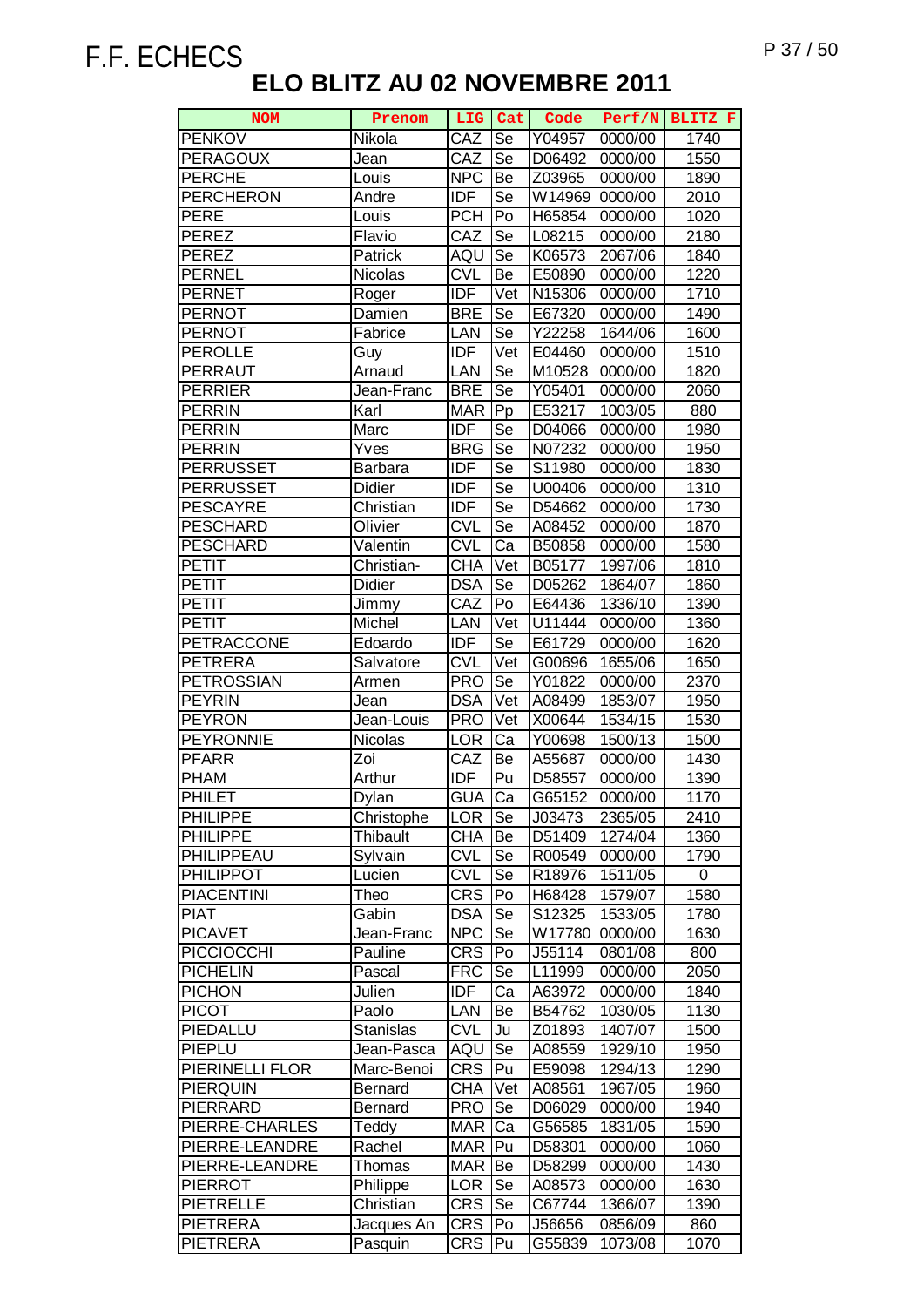| <b>NOM</b>           | Prenom        | <b>LIG</b> | <b>Cat</b>               | Code                 | Perf/N  | BLITZ F |
|----------------------|---------------|------------|--------------------------|----------------------|---------|---------|
| <b>PIETRI</b>        | Carla         | <b>CRS</b> | Pu                       | H56925               | 0855/07 | 860     |
| <b>PIETRI</b>        | Melanie       | <b>CRS</b> | Be                       | Y16853               | 1193/09 | 1190    |
| PIFFETEAU            | Romain        | <b>PDL</b> | Mi                       | E56219               | 1407/07 | 1400    |
| <b>PILLARD</b>       | Jean-Luc      | <b>DSA</b> | $\overline{\mathsf{Se}}$ | F02385               | 2232/04 | 1970    |
| <b>PILLARD</b>       | Julien        | <b>DSA</b> | Se                       | Y02589               | 0000/00 | 1640    |
| <b>PILLOT</b>        | Antoine       | <b>NPC</b> | Se                       | L08740               | 0000/00 | 1920    |
| <b>PIMBERT</b>       | Jerome        | <b>CVL</b> | Se                       | G05015               | 1633/04 | 1800    |
| <b>PINAULT</b>       | Eric          | <b>IDF</b> | Se                       | D55720               | 1239/04 | 1390    |
| <b>PINCHON</b>       | Henri         | <b>HNO</b> | Vet                      | A08602               | 0000/00 | 1830    |
| <b>PINEL</b>         | Lucie         | <b>PIC</b> | Be                       | Z05311               | 0000/00 | 1150    |
| <b>PINEL</b>         | Roselyne      | <b>PIC</b> | Se                       | X05984               | 0000/00 | 1070    |
| <b>PIQUES</b>        | Quentin       | LAN        | Mi                       | H57174               | 1058/05 | 1050    |
| <b>PIQUET GAUFET</b> | Jeremy        | <b>CRS</b> | Po                       | J56657               | 0886/09 | 890     |
| PIRAUD               | Matisse       | <b>MAR</b> | Po                       | J55539               | 0801/06 | 0       |
| <b>PITTINI</b>       | Francois      | <b>NPC</b> | Se                       | Y11775               | 1327/13 | 1330    |
| <b>PIVARD</b>        | Elsa          | <b>LYO</b> | Ca                       | $\overline{Y}$ 19525 | 0000/00 | 1860    |
| <b>PIVARD</b>        | Jean-Louis    | <b>LYO</b> | $\overline{\mathsf{Se}}$ | A08646               | 0000/00 | 2150    |
| <b>PIVARD</b>        | Oscar         | <b>LYO</b> | Ju                       | Y19526               | 0000/00 | 2040    |
| PLANAS-MONTANER      | Florian       | LAN        | Pu                       | D67549               | 0000/00 | 1360    |
| <b>PLANET</b>        | Alexandre     | <b>CRS</b> | Pp                       | H61268               | 0834/03 | 0       |
| <b>PLANTET</b>       | Marc          | <b>IDF</b> | Se                       | A08657               | 0000/00 | 1890    |
| <b>PLARD</b>         | Kelvyn        | <b>PDL</b> | Pu                       | D57535               | 1469/10 | 1400    |
| <b>PLATOF</b>        | Gero          | <b>MAR</b> | Se                       | C52743               | 0000/00 | 990     |
| <b>PLUVINAGE</b>     | Thomas        | <b>ALS</b> | Mi                       | C57170               | 0000/00 | 1990    |
| PLUYAUD              | <b>Benoit</b> | <b>IDF</b> | Ju                       | X16472               | 0000/00 | 2160    |
| POBEDONOSTZEFF       | Franck        | CAZ        | Se                       | F07456               | 0000/00 | 1800    |
| <b>PODVIN</b>        | Francois-X    | CAZ        | Ju                       | V01924               | 0000/00 | 2430    |
| <b>POGOSIAN</b>      | Norair        | <b>ALS</b> | Se                       | G67246               | 0000/00 | 1720    |
| <b>POIGNOT</b>       | Quentin       | <b>FRC</b> | Se                       | U02631               | 2486/05 | 2370    |
| <b>POILANE</b>       | Emilie        | <b>PDL</b> | Mi                       | Z <sub>10707</sub>   | 0000/00 | 1500    |
| <b>POILANE</b>       | Olivier       | <b>PDL</b> | Se                       | H65598               | 0000/00 | 1290    |
| <b>POIREL</b>        | Marie-Fran    | <b>LOR</b> | Se                       | U02086               | 0000/00 | 1230    |
| <b>POIRIER</b>       | Luc           | IDF        | Se                       | R00729               | 0000/00 | 1930    |
| <b>POIRRIER</b>      | Yvan          | CAZ        | Se                       | U00864               | 0000/00 | 1680    |
| <b>POKEE</b>         | Anne          | <b>MPY</b> | Se                       | L08525               | 0000/00 | 1840    |
| POMIAN-SAATDJIA      | Joanna        | <b>ALS</b> | Se                       | Y00473               | 1856/04 | 0       |
| <b>POMMIER</b>       | Laurent       | <b>CVL</b> | Se                       | Z06785               | 1938/09 | 1860    |
| <b>PONT</b>          | Jean-Claud    | <b>PRO</b> | Vet                      | A08731               | 1891/12 | 1910    |
| PONTI-SIMONIS        | Valentine     | CAZ        | Mi                       | Z03998               | 0000/00 | 1730    |
| <b>PORSIA</b>        | Enzo          | <b>CRS</b> | Be                       | C50347               | 1397/07 | 1380    |
| <b>PORSIA</b>        | Pietro        | <b>CRS</b> | Be                       | C50348               | 1375/08 | 1360    |
| <b>PORTIER</b>       | Pierre        | <b>IDF</b> | Vet                      | C54178               | 0000/00 | 1560    |
| <b>PORTMANN</b>      | Gilles        | <b>HNO</b> | Se                       | L00594               | 0000/00 | 1670    |
| <b>POSLEDNIK</b>     | Patrick       | <b>NPC</b> | Se                       | D05609               | 0000/00 | 1590    |
| <b>POTHIEUX</b>      | Philippe      | <b>BRG</b> | Se                       | D03110               | 1760/08 | 1860    |
| <b>POTRATZ</b>       | Yannick       | <b>PRO</b> | Pu                       | D54852               | 0000/00 | 1510    |
| <b>POTRIQUET</b>     | Daniel        | LAN        | Vet                      | P07414               | 0000/00 | 1250    |
| <b>POULAUD</b>       | Maxime        | <b>CVL</b> | Ju                       | Y08141               | 0000/00 | 2000    |
| <b>POULET</b>        | <b>Benoit</b> | <b>LYO</b> | Pp                       | G51510               | 1424/14 | 1420    |
| <b>POULET</b>        | Pierre-Emm    | <b>LYO</b> | Mi                       | D51254               | 1989/13 | 1990    |
| <b>POULET</b>        | Sebastien     | <b>LYO</b> | Be                       | D51255               | 2020/09 | 2020    |
| <b>POULIZAC</b>      | Armand        | <b>CVL</b> | Be                       | B50859               | 0000/00 | 1380    |
| <b>POURQUET</b>      | Matthieu      | <b>LOR</b> | Mi                       | Z19593               | 0000/00 | 2130    |
| <b>POUSSIN</b>       | Alain         | <b>PIC</b> | Vet                      | E57759               | 0000/00 | 1140    |
| <b>POUZIN</b>        | Olivier       | <b>IDF</b> | Se                       | K14090               | 0000/00 | 1840    |
| POZDNJAKOV           | Evgueniy      | <b>IDF</b> | Se                       | V00409               | 0000/00 | 2270    |
| POZDNJAKOV           | Viatchesla    | <b>IDF</b> | Se                       | V00410               | 0000/00 | 2220    |
| <b>PRADERE</b>       | Anthony       | LAN        | Se                       | X17532               | 2389/04 | 2300    |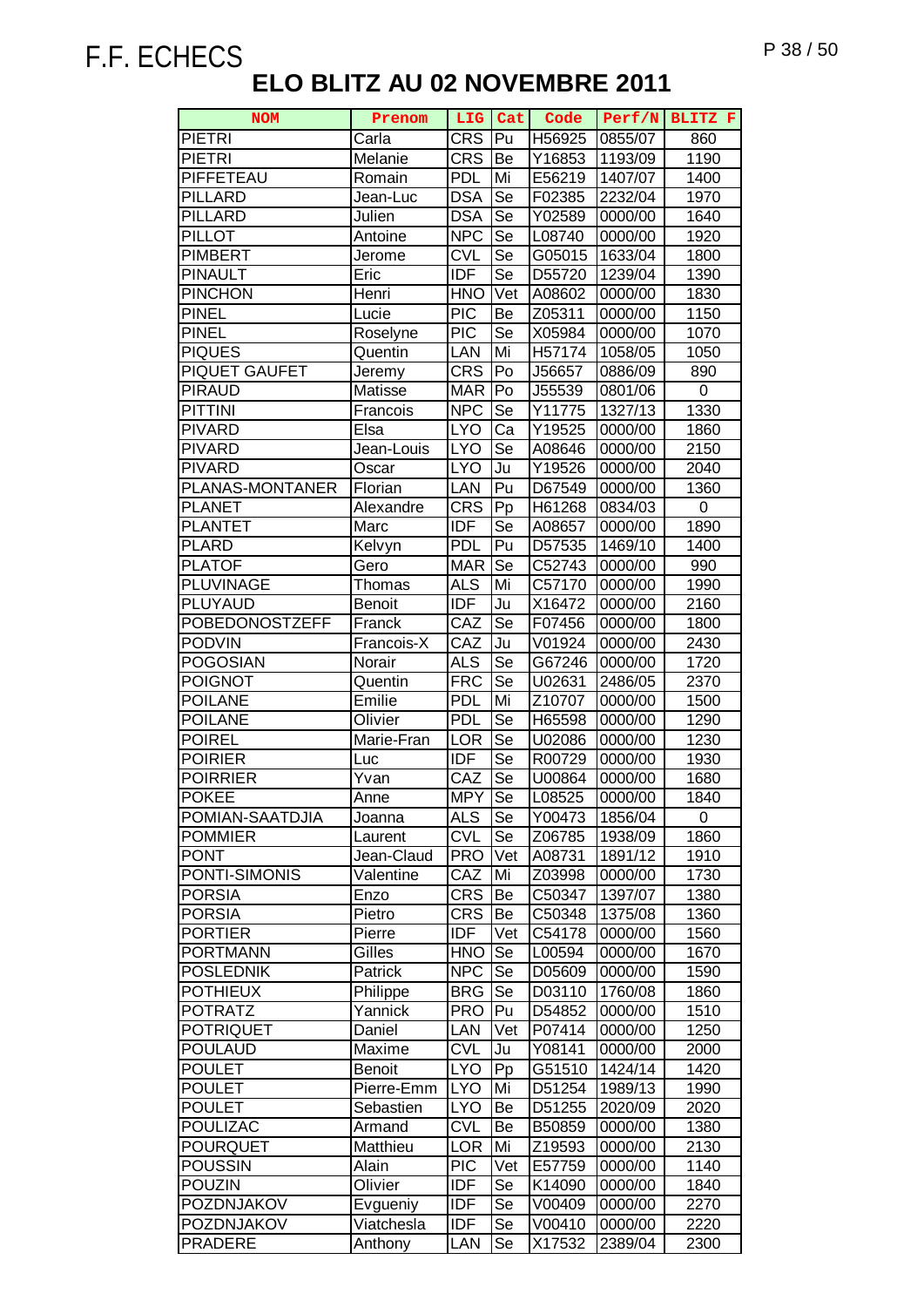| <b>NOM</b>                         | Prenom                  | LIG               | Cat      | Code               | Perf/N             | BLITZ F      |
|------------------------------------|-------------------------|-------------------|----------|--------------------|--------------------|--------------|
| PREAU                              | Dominique               | <b>IDF</b>        | Se       | P10035             | 0000/00            | 1680         |
| <b>PRENGERE</b>                    | Jean                    | LIM               | Vet      | E60975             | 1078/03            | 1190         |
| <b>PRENGERE</b>                    | Leonard                 | <b>LIM</b>        | Ju       | Y <sub>16065</sub> | 1411/06            | 0            |
| <b>PRESCHEZ</b>                    | Francois                | <b>IDF</b>        | Se       | S08871             | 0000/00            | 1830         |
| <b>PREVOT</b>                      | Rodolphe                | <b>CVL</b>        | Se       | A08828             | 0000/00            | 1890         |
| <b>PRIEUR</b>                      | Axel                    | <b>MPY</b>        | Se       | V02104             | 0000/00            | 1980         |
| <b>PRIEUR</b>                      | <b>Baptiste</b>         | <b>PDL</b>        | Pu       | D57552             | 0000/00            | 1110         |
| <b>PRIMAULT</b>                    | Loic                    | <b>BRE</b>        | Se       | B60979             | 0000/00            | 1500         |
| <b>PRISER</b>                      | Jacques                 | <b>BRE</b>        | Se       | R03416             | 0000/00            | 1880         |
| <b>PROST</b>                       | Frederic                | <b>DSA</b>        | Se       | K02109             | 2289/08            | 2210         |
| <b>PRUDENT</b>                     | Sylvio                  | <b>MAR</b>        | Pu       | C52753             | 1373/04            | 1340         |
| <b>PRUVOST</b>                     | Stephane                | <b>NPC</b>        | Se       | L00502             | 0000/00            | 1520         |
| <b>PUCHER</b>                      | Sebastien               | LOR               | Se       | P06432             | 2190/06            | 2260         |
| <b>PUECH</b>                       | Armel                   | CHA               | Se       | H06328             | 2094/03            | 1960         |
| <b>PUEL</b>                        | Marc                    | <b>HNO</b>        | Vet      | D00285             | 0000/00            | 1610         |
| <b>PUGIN</b>                       | Jean-Louis              | <b>DSA</b>        | Se       | Z24026             | 0000/00            | 1840         |
| <b>PUGIN</b>                       | Jean-Miche              | <b>DSA</b>        | Se       | Y22656             | 1406/06            | 1630         |
| <b>PUIGSEGUR</b>                   | Louis                   | LAN               | Se       | K09137             | 0000/00            | 1220         |
| <b>PUILLET</b>                     | Dominique               | <b>LYO</b>        | Se       | B63632             | 1486/05            | 1510         |
| <b>PUJOS</b>                       | Stephane                | <b>IDF</b>        | Se       | K02827             | 0000/00            | 2220         |
| <b>PUPIN</b>                       | Herve                   | <b>BNO</b>        | Se       | H57443             | 1464/03            | 0            |
| <b>PUYMEGES</b>                    | Pierre                  | <b>IDF</b>        | Se       | H50020             | 0000/00            | 1660         |
| PY                                 | Walter                  | <b>PRO</b>        | Se       | J01522             | 1993/05            | 2200         |
| <b>QUANDALLE</b>                   | Pierre-Lou              | <b>IDF</b>        | Pu       | D52427             | 1665/12            | 1660         |
| <b>QUANTIN</b>                     | Francis                 | <b>BRE</b>        | Vet      | E01860             | 0000/00            | 1330         |
| QUAY                               | <b>Baptiste</b>         | <b>PRO</b>        | Mi       | H70294             | 1133/08            | 1130         |
| QUEMENER                           | Yann                    | <b>IDF</b>        | Se       | L10690             | 0000/00            | 1940         |
| QUENETTE                           | Remi                    | <b>DSA</b>        | Se       | K04316             | 0000/00            | 2160         |
| QUIGNON                            | Frederic                | <b>NPC</b>        | Se       | H55383             | 0000/00            | 1870         |
| QUINQUENEAU                        | Dylan                   | <b>IDF</b>        | Mi       | Z02954             | 1758/06            | 1810         |
| <b>QURNIER</b>                     | Regis                   | <b>MAR</b>        | Se       | H67589             | 1533/04            | 0            |
| <b>RABOUIN</b>                     | Jean-Phili              | <b>PDL</b>        | Se       | L20001             | 0000/00            | 1530         |
| <b>RACHEDI</b>                     | Abdessalem              | <b>ALS</b>        | Se       | K02072             | 0000/00            | 1940         |
| <b>RACHEZ</b>                      | Christophe              | CAZ               | Se       | P16243             | 0000/00            | 2200         |
| <b>RACS</b>                        | Olivier                 | <b>DSA</b>        | Se       | A53512             | 0000/00            | 1430         |
| <b>RADEGONDE</b>                   | Allano                  | MAR Pu            |          | G54628             | 0000/00            | 1220         |
| <b>RAFFAELLI</b><br><b>RAGGINI</b> | Alain<br><b>Bernard</b> | <b>PRO</b>        | Se       | U00938             | 1042/05<br>0000/00 | 0            |
|                                    |                         | LIM               | Se       | L02453             |                    | 1690         |
| RAGUENEAU<br><b>RAIMBAULT</b>      | Yann Kleme              | LAN<br><b>IDF</b> | Ca<br>Se | E51874             | 0000/00            | 1820         |
| <b>RAKEM</b>                       | Pierre<br>Zine-Eddin    | <b>IDF</b>        | Se       | N13305<br>K14110   | 0000/00<br>0000/00 | 1980<br>2010 |
| <b>RALAIVAO</b>                    | Maxence                 | <b>IDF</b>        | Mi       | A63866             | 0000/00            | 1870         |
| <b>RAMACCIOTTI</b>                 | Nicolas                 | <b>CRS</b>        | Pu       | H53871             | 1037/06            | 0            |
| <b>RAMAHEF</b>                     | Eric                    | <b>MPY</b>        | Se       | A08937             | 2091/04            | 0            |
| <b>RAMAZZOTTI</b>                  | <b>Bernard</b>          | CAZ               | Se       | A08938             | 0000/00            | 1830         |
| <b>RAMIER</b>                      | Pierre                  | <b>LOR</b>        | Mi       | Y02318             | 1464/06            | 1430         |
| <b>RAMOND</b>                      | Louna                   | <b>CVL</b>        | Po       | H70008             | 0801/02            | 0            |
| <b>RANCIEN</b>                     | Herve                   | CAZ               | Se       | X01498             | 0000/00            | 1790         |
| <b>RANO</b>                        | David                   | <b>IDF</b>        | Se       | K05831             | 0000/00            | 2340         |
| <b>RANQUET</b>                     | Alex                    | <b>FRC</b>        | Se       | Z20912             | 1458/09            | 1460         |
| <b>RAOUL</b>                       | Joel                    | <b>BRE</b>        | Vet      | H51924             | 0000/00            | 1350         |
| <b>RAPIN</b>                       | Florian                 | <b>PDL</b>        | Se       | K08961             | 0000/00            | 1910         |
| <b>RASNEUR</b>                     | Andre                   | <b>IDF</b>        | Vet      | S06317             | 0000/00            | 1710         |
| <b>RATABOUC</b>                    | <b>Bernard</b>          | <b>CRS</b>        | Vet      | G67375             | 1230/03            | 980          |
| <b>RAYNAUD</b>                     | Alexia                  | CAZ               | Po       | E68388             | 0000/00            | 1390         |
| <b>RAYNAUD</b>                     | Jean-Phili              | CAZ               | Pu       | C66803             | 0000/00            | 1600         |
| <b>RAYNAUD</b>                     | Yoann                   | CAZ               | Se       | H57380             | 0000/00            | 1260         |
| <b>RAYNE</b>                       | Remy                    | <b>PRO</b>        | Mi       | C55848             | 1716/14            | 1720         |
|                                    |                         |                   |          |                    |                    |              |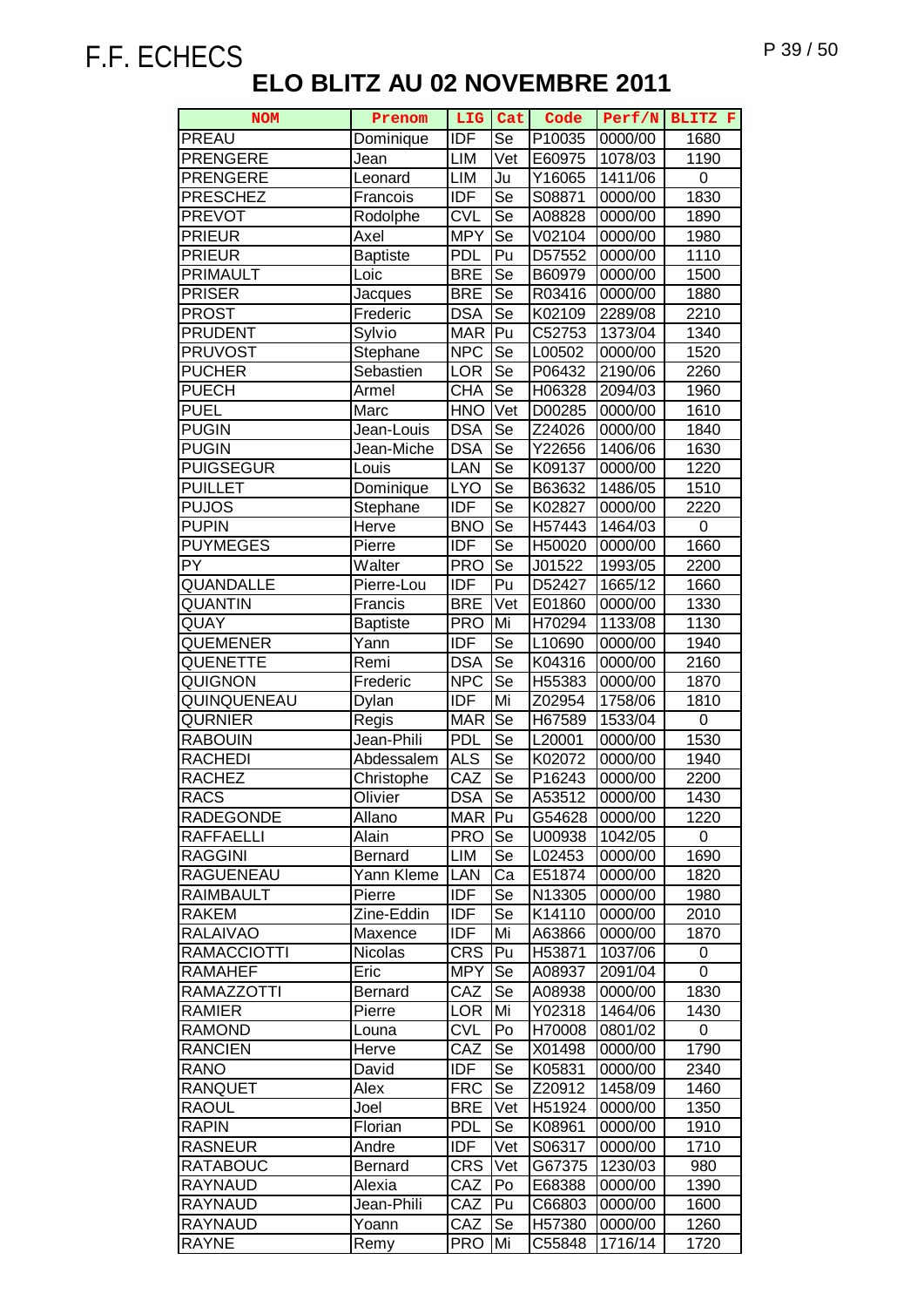| <b>NOM</b>       | Prenom          | LIG        | Cat                      | Code   | Perf/N  | BLITZ F |
|------------------|-----------------|------------|--------------------------|--------|---------|---------|
| <b>RE</b>        | Christophe      | <b>PRO</b> | Se                       | A09010 | 0000/00 | 2030    |
| <b>REAU</b>      | Laurent         | <b>PCH</b> | Se                       | N10151 | 0000/00 | 1630    |
| <b>REAU</b>      | Philippe        | <b>PCH</b> | Se                       | M10471 | 0000/00 | 1660    |
| <b>REAU</b>      | Raphael         | <b>PCH</b> | $\overline{\text{Se}}$   | N09029 | 0000/00 | 1760    |
| <b>REGENT</b>    | Nicolas         | <b>IDF</b> | Se                       | D57660 | 1074/04 | 1370    |
| <b>REGNERY</b>   | Tidian          | <b>CVL</b> | Po                       | H70009 | 0801/03 | 0       |
| <b>REILHAC</b>   | Philippe        | <b>IDF</b> | Se                       | D03516 | 0000/00 | 1870    |
| <b>REIMUND</b>   | <b>Thierry</b>  | <b>IDF</b> | Se                       | C57620 | 1646/05 | 1710    |
| <b>REMAITRE</b>  | Alexandre       | <b>ALS</b> | Se                       | G00264 | 0000/00 | 2260    |
| <b>REMILLE</b>   | Tristan         | <b>PRO</b> | Se                       | X09707 | 0000/00 | 2350    |
| RENAUD           | Roger           | <b>GUA</b> | Vet                      | A09061 | 0000/00 | 2010    |
| <b>RENAUDIN</b>  | Jeremy          | <b>FRC</b> | Ca                       | A63718 | 1931/09 | 1930    |
| RENAULT          | Alexandra       | <b>CRS</b> | Be                       | D53920 | 1373/05 | 0       |
| <b>RENE</b>      | <b>Benoit</b>   | <b>IDF</b> | Se                       | A09074 | 0000/00 | 2320    |
| <b>RENOUARD</b>  | Ludovic         | <b>IDF</b> | Se                       | Z00233 | 0000/00 | 1660    |
| <b>REUBREZ</b>   | Christophe      | <b>IDF</b> | Se                       | R10434 | 0000/00 | 1980    |
| REVIL-BAUDARD    | Didier          | <b>DSA</b> | Se                       | M00599 | 0000/00 | 1720    |
| <b>REXHEPI</b>   | Haki            | <b>DSA</b> | $\overline{\text{Se}}$   | H50530 | 0000/00 | 1990    |
| <b>REY</b>       | Fabrice         | <b>DSA</b> | $\overline{\mathsf{Se}}$ | G02675 | 0000/00 | 2030    |
| <b>REYNAUD</b>   | Francois        | <b>PRO</b> | Vet                      | C05767 | 1060/04 | 1410    |
| <b>REZE</b>      | <b>Bruno</b>    | <b>IDF</b> | Se                       | C53259 | 0000/00 | 1460    |
| <b>RIBEIRO</b>   | <b>Adrien</b>   | LOR        | Se                       | B51247 | 0000/00 | 1380    |
| RIBEIRO          | Michael         | <b>LOR</b> | Pu                       | C51765 | 0000/00 | 1490    |
| RIBEIRO          | Romain          | <b>IDF</b> | Se                       | N14964 | 0000/00 | 2130    |
| <b>RIBIER</b>    | Stephane        | <b>MPY</b> | Se                       | G56937 | 0000/00 | 1280    |
| <b>RIBIER</b>    | Thibaut         | <b>MPY</b> | Mi                       | C52188 | 0000/00 | 1540    |
| <b>RIBREAU</b>   | Herve           | CAZ        | Se                       | G02346 | 2007/05 | 0       |
| <b>RICCARDI</b>  | Noelyse         | <b>CRS</b> | Pu                       | H54863 | 1022/08 | 1020    |
| <b>RICCI</b>     | Alain           | <b>CVL</b> | Vet                      | Y00988 | 0000/00 | 1500    |
| RICCI-SOUBRAT    | Cyril           | <b>PRO</b> | Pu                       | E59412 | 1116/06 | 0       |
| <b>RICHARD</b>   | Anthony         | <b>PRO</b> | Mi                       | G58208 | 1242/16 | 1240    |
| <b>RICHARD</b>   | Emma            | <b>ALS</b> | Se                       | S08908 | 0000/00 | 2040    |
| <b>RICHARD</b>   | Hyacinthe       | <b>CRS</b> | Be                       | H57593 | 1126/12 | 1130    |
| RICHARD          | Jerome          | <b>HNO</b> | Ca                       | C61033 | 1422/06 | 1400    |
| <b>RICHARD</b>   | Joel            | CAZ        | Se                       | D04457 | 0000/00 | 1710    |
| <b>RICHARD</b>   | Peter           | <b>FRC</b> | Se                       | W18855 | 0000/00 | 1660    |
| <b>RICHARD</b>   | <b>Thibault</b> | <b>CVL</b> | Ca                       | H54945 | 1546/07 | 1550    |
| <b>RICHARD</b>   | Yoan            | <b>CRS</b> | Be                       | H57592 | 1267/13 | 1230    |
| RICHARD-FOUSSIE  | <b>Benoit</b>   | <b>CVL</b> | Se                       | S02313 | 1848/07 | 1740    |
| <b>RICHINSIN</b> | Jules           | <b>GUA</b> | Vet                      | G67229 | 0000/00 | 1750    |
| <b>RIDER</b>     | Palmer          | <b>BRE</b> | Se                       | H64957 | 0000/00 | 1790    |
| <b>RIEU</b>      | Gilles          | <b>MPY</b> | Se                       | G56690 | 0000/00 | 1780    |
| <b>RIFF</b>      | Jean-Noel       | <b>ALS</b> | Se                       | E00484 | 0000/00 | 2650    |
| <b>RIFFAUT</b>   | <b>Benoit</b>   | <b>BNO</b> | Se                       | G67317 | 0000/00 | 1380    |
| <b>RIGAUD</b>    | Alexandre       | <b>CVL</b> | Se                       | G50430 | 0000/00 | 1500    |
| <b>RIGO</b>      | Jonathan        | <b>CHA</b> | Se                       | J52258 | 1249/03 | 0       |
| <b>RINGOT</b>    | Arnaud          | <b>DSA</b> | Be                       | A50299 | 0000/00 | 1770    |
| <b>RINGOT</b>    | Francoise       | <b>DSA</b> | Se                       | B50631 | 0000/00 | 1330    |
| <b>RINGOT</b>    | Maxime          | <b>CVL</b> | Se                       | H53577 | 0000/00 | 2150    |
| <b>RINGOT</b>    | Maxime-Ale      | <b>DSA</b> | Ca                       | Z00813 | 0000/00 | 1750    |
| <b>RINIERI</b>   | Lucie           | <b>CRS</b> | Be                       | H70045 | 0829/16 | 830     |
| <b>RINIERI</b>   | Michel          | <b>CRS</b> | Mi                       | D54120 | 1023/09 | 1020    |
| <b>RIOLAND</b>   | Ollivier        | <b>CVL</b> | Se                       | C50001 | 1797/06 | 0       |
| <b>RIOLAND</b>   | Paul            | <b>CVL</b> | Mi                       | A57335 | 2021/06 | 0       |
| <b>RIPPE</b>     | Christian       | <b>CVL</b> | Se                       | C05927 | 1670/06 | 1730    |
| RIUTORT CASALTA  | Laura           | <b>CRS</b> | Po                       | H61278 | 0801/08 | 800     |
| <b>RIVET</b>     | <b>Bertrand</b> | <b>CVL</b> | Se                       | R11593 | 0000/00 | 1710    |
| <b>RIVET</b>     | Cyrille         | IDF        | Ju                       | B67518 | 2026/05 | 1900    |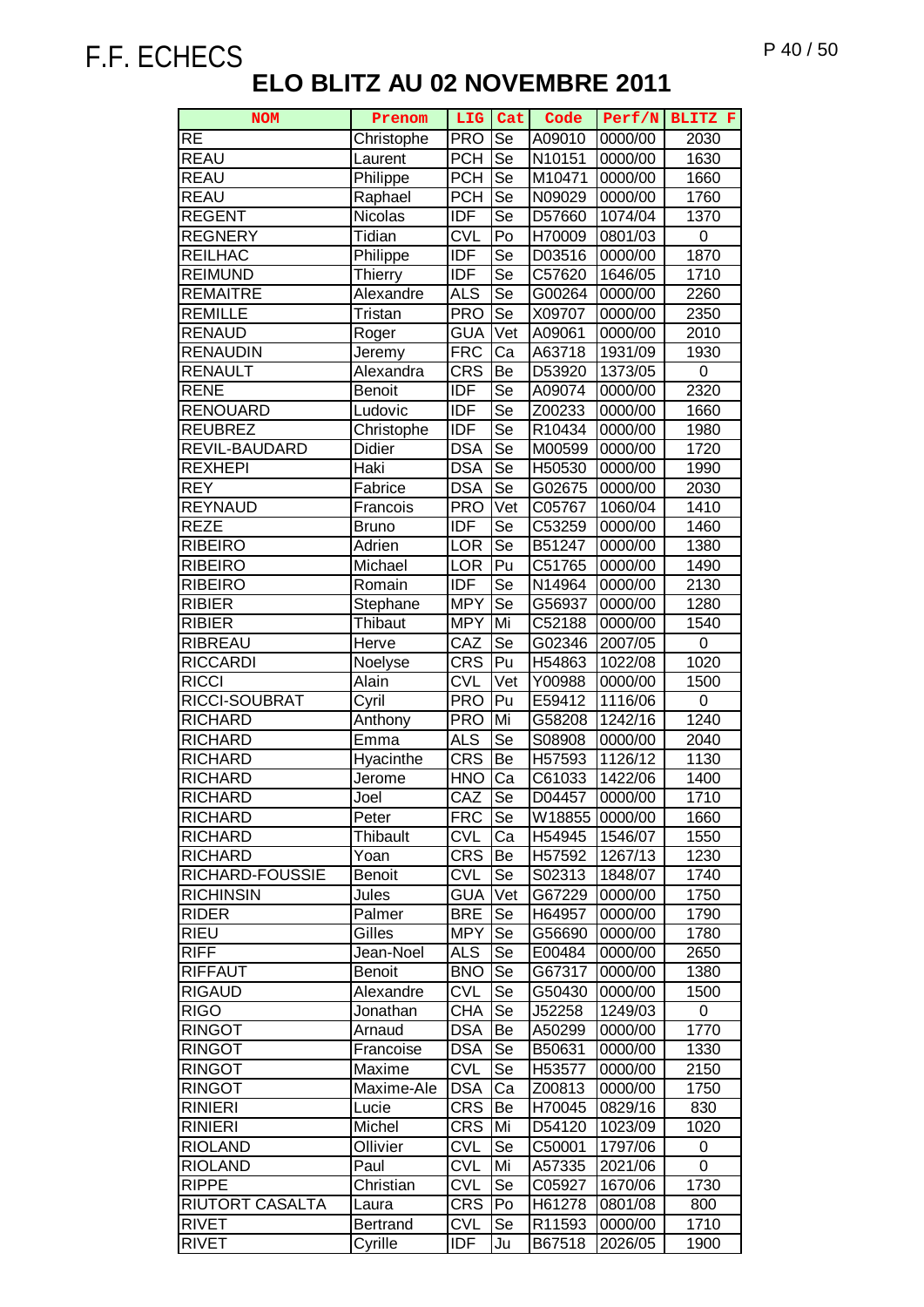| <b>NOM</b>        | Prenom          | LIG              | Cat              | Code   | Perf/N  | BLITZ F          |
|-------------------|-----------------|------------------|------------------|--------|---------|------------------|
| <b>RIVIERE</b>    | Florent         | AQU              | Se               | X13661 | 1618/03 | 0                |
| <b>ROBERT</b>     | Guillaume       | <b>CHA</b>       | Se               | V04562 | 1956/02 | 1500             |
| <b>ROBERT</b>     | Perrine         | <b>NPC</b>       | Be               | B55126 | 1590/13 | 1570             |
| <b>ROBERT</b>     | Simon           | <b>PRO</b>       | $\overline{c}$ a | H51251 | 0000/00 | 1650             |
| <b>ROBIC</b>      | Julien          | CAZ              | Po               | G51523 | 0801/06 | 0                |
| <b>ROBIN</b>      | Corentin        | <b>CVL</b>       | Ju               | B53211 | 1429/08 | 1400             |
| <b>ROCHAULT</b>   | Marie Just      | <b>CRS</b>       | Be               | D54004 | 1422/06 | 0                |
| <b>ROCHE</b>      | Guy             | <b>IDF</b>       | Vet              | E60362 | 1272/06 | 1450             |
| <b>ROCHE</b>      | Philippe        | AQU              | Se               | L03480 | 0000/00 | 1630             |
| <b>ROCHER</b>     | Olivier         | <b>ALS</b>       | Se               | A09272 | 2267/09 | 2230             |
| <b>ROCHET</b>     | Dominique       | IDF              | Se               | J53448 | 1380/04 | 0                |
| <b>ROCHETTE</b>   | Paul            | <b>PRO</b>       | Be               | B54768 | 0000/00 | 1530             |
| <b>RODEMACQ</b>   | Jacques         | <b>CVL</b>       | Vet              | P14869 | 1482/03 | 1540             |
| <b>RODRIGUES</b>  | Georges         | <b>IDF</b>       | <b>Se</b>        | F07281 | 0000/00 | 1870             |
| <b>RODRIGUEZ</b>  | Jean-Pierr      | <b>LYO</b>       | Vet              | F01760 | 1812/07 | 1810             |
| <b>RODRIGUEZ</b>  | Luis            | AQU              | Se               | D69059 | 1957/08 | 2020             |
| <b>ROELENS</b>    | Stephane        | <b>NPC</b>       | Se               | R04916 | 0000/00 | 1920             |
| <b>ROFFE</b>      | Benoit          | <b>IDF</b>       | Se               | V04007 | 0000/00 | 1670             |
| <b>ROGER</b>      | Martin          | IDF              | Be               | C51984 | 0000/00 | 1450             |
| <b>ROGER</b>      | Mehdi           | <b>NPC</b>       | Se               | H06660 | 0000/00 | 2180             |
| <b>ROHIV</b>      | Francois        | <b>DSA</b>       | Vet              | H06663 | 1841/03 | $\boldsymbol{0}$ |
| <b>ROIDOT</b>     | Benjamin        | <b>LYO</b>       | Pu               | G66268 | 0000/00 | 1210             |
| <b>ROLLAND</b>    | Alexandre       | $CR\overline{S}$ | Pu               | H56177 | 1009/07 | 1010             |
| <b>ROMAN</b>      | Gael            | CAZ              | Pu               | H60304 | 0000/00 | 1020             |
| <b>ROMANI</b>     | Anais           | <b>CRS</b>       | Po               | G55073 | 0801/09 | 800              |
| <b>ROMANO</b>     | Gianni          | <b>BRG</b>       | Se               | R05681 | 0000/00 | 1940             |
| <b>RONCE</b>      | Nathan          | <b>ALS</b>       | Mi               | Z02547 | 2060/08 | 2060             |
| <b>ROOS</b>       | Antoine         | <b>ALS</b>       | Se               | M09234 | 0000/00 | 2040             |
| <b>ROOS</b>       | <b>Bastien</b>  | <b>BRG</b>       | Ca               | Y20666 | 1637/08 | 1580             |
| <b>ROQUE</b>      | Frederic        | <b>IDF</b>       | Se               | D53166 | 1390/07 | 1380             |
| <b>ROQUE</b>      | Gaetan          | <b>IDF</b>       | Be               | A68382 | 1811/09 | 1810             |
| <b>ROQUES</b>     | Olivier         | <b>MPY</b>       | Ca               | Y03684 | 2382/04 | 0                |
| <b>ROSALIE</b>    | Jimmy           | <b>MAR</b>       | Ju               | Y01575 | 1442/02 | 1610             |
| <b>ROSALIE</b>    | Lucas           | <b>MAR</b>       | Mi               | C67600 | 0000/00 | 1700             |
| <b>ROSE</b>       | <b>Baptiste</b> | <b>IDF</b>       | Mi               | Z01979 | 0000/00 | 1530             |
| <b>ROSELLO</b>    | Andre           | <b>BRE</b>       | Vet              | D53707 | 0000/00 | 1500             |
| <b>ROSELLO</b>    | Patrice         | LAN              | Se               | P05461 | 1830/06 | 1650             |
| <b>ROSER</b>      | Kevin           | IDF              | Se               | D01209 | 0000/00 | 2370             |
| <b>ROSETTA</b>    | Pascal          | <b>BRG</b>       | Se               | V00387 | 1591/10 | 1590             |
| <b>ROSETTA</b>    | Romain          | <b>BRG</b>       | Pu               | C53834 | 1170/08 | 1000             |
| <b>ROSSETTI</b>   | Pierre-Yve      | <b>PIC</b>       | Pu               | G51777 | 0000/00 | 1180             |
| <b>ROSSINI</b>    | Eric            | <b>ALS</b>       | Se               | A09381 | 0000/00 | 1830             |
| <b>ROTH</b>       | Antoine         | <b>ALS</b>       | Ju               | X02428 | 1892/10 | 1890             |
| <b>ROUAULT</b>    | Michel          | <b>PDL</b>       | Vet              | D59497 | 0000/00 | 1720             |
| <b>ROUBAUD</b>    | Alexandre       | LAN              | Ca               | Y07089 | 0000/00 | 2240             |
| <b>ROUBAUD</b>    | <b>Brennan</b>  | LAN              | Be               | C55941 | 0000/00 | 1380             |
| <b>ROUDANI</b>    | Inas            | <b>CRS</b>       | Pp               | J56658 | 0801/08 | 800              |
| <b>ROUDANI</b>    | Oumnya          | <b>CRS</b>       | Po               | H55158 | 0834/09 | 830              |
| <b>ROUDANI</b>    | Sabrine         | <b>CRS</b>       | Mi               | J56659 | 1110/03 | 0                |
| <b>ROUDIER</b>    | <b>Thierry</b>  | IDF              | Se               | L05048 | 0000/00 | 1950             |
| <b>ROUFFIGNAC</b> | Tanguy          | IDF              | Mi               | Z00481 | 0000/00 | 2130             |
| <b>ROULLET</b>    | Luc             | <b>PDL</b>       | Be               | D51828 | 0000/00 | 1290             |
| <b>ROULLET</b>    | Marc            | <b>PDL</b>       | Se               | W03570 | 0000/00 | 1450             |
| <b>ROUMILHAC</b>  | Olivier         | <b>PCH</b>       | Se               | H06743 | 1791/05 | 1630             |
| <b>ROUSSAT</b>    | Fabien          | <b>IDF</b>       | Se               | Z02769 | 1308/03 | 1790             |
| <b>ROUSSEAU</b>   | Clement         | <b>PDL</b>       | Mi               | E56236 | 1260/05 | 1180             |
| <b>ROUSSEAU</b>   | Dominique       | <b>HNO</b>       | Se               | M10986 | 0000/00 | 1650             |
| <b>ROUSSEAU</b>   | Jean-Franc      | <b>NPC</b>       | Se               | G51763 | 0000/00 | 1740             |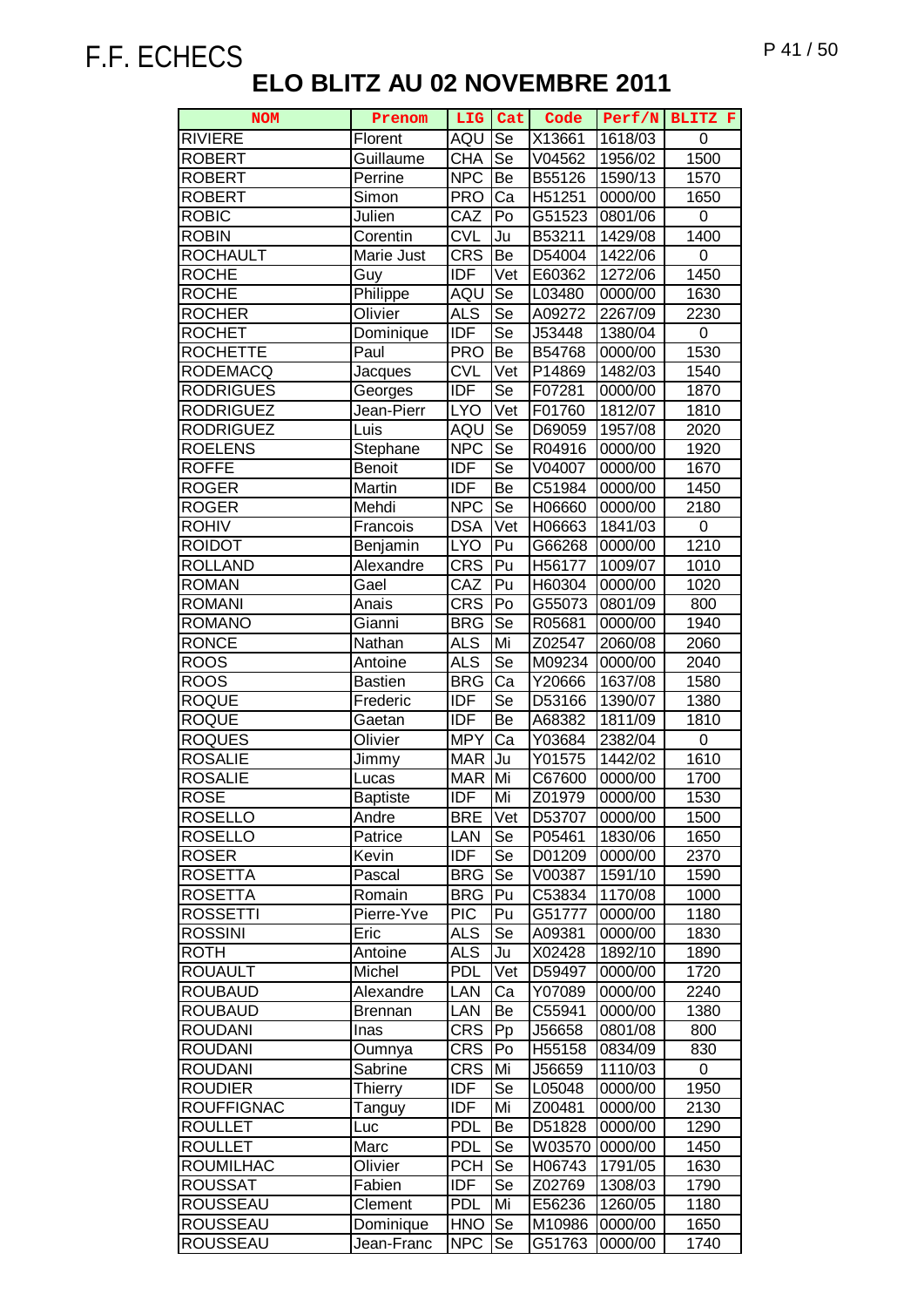| <b>NOM</b>                     | Prenom          |                          | LIG Cat                  | Code               | Perf/N             | BLITZ F           |
|--------------------------------|-----------------|--------------------------|--------------------------|--------------------|--------------------|-------------------|
| <b>ROUSSEAU</b>                | <b>Thibault</b> | <b>PDL</b>               | Be                       | H55336             | 0000/00            | 1090              |
| <b>ROUSSEL</b>                 | Jean-Bapti      | <b>PDL</b>               | Se                       | G50246             | 1308/08            | 1310              |
| <b>ROUSSEL</b>                 | Mathis          | <b>BNO</b>               | Po                       | G61260             | 0000/00            | 1180              |
| <b>ROUSSEL</b>                 | Simon           | <b>PDL</b>               | Pu                       | D51998             | 1714/06            | 0                 |
| <b>ROUSSEY</b>                 | Quentin         | <b>FRC</b>               | Ju                       | Z00665             | 1929/08            | 1970              |
| <b>ROUSSIERE</b>               | Christophe      | CAZ                      | Se                       | S10159             | 0000/00            | 2250              |
| <b>ROUX</b>                    | <b>Baptiste</b> | <b>CRS</b>               | Pp                       | J56660             | 0801/08            | 800               |
| <b>ROUX</b>                    | Jean-Franc      | <b>PIC</b>               | Se                       | N09791             | 1781/10            | 1730              |
| <b>ROUZAUD</b>                 | Philippe        | CAZ                      | Se                       | H09604             | 0000/00            | 2520              |
| <b>ROYER</b>                   | Damien          | <b>CRS</b>               | Be                       | C50352             | 0000/00            | 1200              |
| <b>ROYER</b>                   | Maxime          | <b>BNO</b>               | Be                       | H55830             | 0000/00            | 1070              |
| <b>RUBINI</b>                  | Xavier          | IDF                      | Se                       | P14304             | 0000/00            | 1580              |
| <b>RUBINO</b>                  | William         | <b>CVL</b>               | Se                       | R12202             | 0000/00            | 2340              |
| <b>RUCH</b>                    | Bernard         | <b>ALS</b>               | $\overline{\text{Se}}$   | A09481             | 0000/00            | 1930              |
| <b>RUFF</b>                    | Christian       | <b>IDF</b>               | Se                       | E04819             | 0000/00            | 1570              |
| <b>RUFFENACH</b>               | Alain           | <b>LOR</b>               | Se                       | A09492             | 0000/00            | 1830              |
| <b>RUGGERI</b>                 | Nicolas         | <b>LOR</b>               | Se                       | J55356             | 1330/04            | 0                 |
| <b>RUIZ</b>                    | Richard         | CAZ                      | Vet                      | A09507             | 0000/00            | 2570              |
| <b>RUPE</b>                    | Lorinne         | <b>PRO</b>               | Be                       | D53963             | 0000/00            | 1280              |
| <b>RUSU</b>                    | Cristian        | <b>CVL</b>               | Pu                       | H <sub>51514</sub> | 1333/04            | 1510              |
| <b>RYO</b>                     | Gael            | <b>PDL</b>               | Mi                       | H50431             | 1387/07            | 1350              |
| <b>RYO</b>                     | Youenn          | <b>PDL</b>               | Be                       | G51632             | 1313/07            | 1320              |
| <b>RZIN</b>                    | Medhi           | AQU                      | Se                       | H70590             | 1834/10            | 1830              |
| <b>SAADA</b>                   | Julien          | <b>PCH</b>               | Se                       | H06808             | 2104/07            | $\overline{2220}$ |
| <b>SAARLAINEN</b>              | Lei             | <b>IDF</b>               | Se                       | H68138             | 0892/01            | 1710              |
| <b>SAATDJIAN</b>               | Thomas          | CHA                      | Se                       | S11476             | 2386/03            | 0                 |
| <b>SABATIER</b>                | Gilbert         | <b>DSA</b>               | $\overline{\mathsf{Se}}$ | G63774             | 0000/00            | 1190              |
| <b>SABATIER</b>                | Mathis          | <b>DSA</b>               | Po                       | E69160             | 0000/00            | 960               |
| <b>SABE</b>                    | Aurelien        | <b>NPC</b>               | Se                       | V16847             | 0000/00            | 2000              |
| <b>SACHOT</b>                  | Christophe      | <b>GUA</b>               | Se                       | B60355             | 0000/00            | 1510              |
| <b>SADDIK</b>                  | Yasmina         | <b>CRS</b>               | Pu                       | D62903             | 0801/08            | 800               |
| <b>SADET</b>                   | Jeremy          | <b>NPC</b>               | Ca                       | B62050             | 1853/07            | 1790              |
| <b>SAENZ</b>                   | Clement         | <b>BRE</b>               | Be                       | G55576             | 1313/05            | 0                 |
| <b>SAEZ</b>                    | Frederic        | <b>PRO</b>               | Se                       | G07001             | 2233/01            | 0                 |
| <b>SAGLIER</b>                 | Paul            | <b>IDF</b>               | Se                       | Z02586             | 0000/00            | 2160              |
| <b>SAGNE</b>                   | Xavier          | <b>DSA</b>               | Se                       | H52476             | 0000/00            | 1540              |
| <b>SAGOT</b>                   | Edouard         | <b>BNO</b>               | Se                       | J51087             | 0801/01            | 0                 |
| <b>SAHETCHIAN</b>              | Armand          | IDF                      | Se                       | A09550             | 0000/00            | 2060              |
| <b>SAID</b>                    | Remi            | <b>IDF</b>               | Ca                       | Y00694             | 0000/00            | 1800              |
| <b>SAILA</b>                   | Vasile          | <b>LOR</b>               | Vet                      | H54428             | 0000/00            | 1420              |
| <b>SAINGIER</b>                | Christophe      | <b>PIC</b>               | Se                       | V14440             | 1703/10            | 1700              |
| SAINTE-CLAIR                   | Morgan          | <b>PRO</b>               | Pu                       | D61679             | 1307/07            | 1310              |
| SAINTE-LUCE                    | Medhi           | ALS                      | Se                       | N10697             | 1754/10            | 1810              |
| <b>SAKSIK</b>                  | Maurice         | <b>IDF</b><br><b>IDF</b> | Vet                      | W07114             | 0000/00            | 1330              |
| <b>SALASC</b>                  | Yves            |                          | Se                       | E04793             | 0000/00            | 1710              |
| <b>SALEM</b><br><b>SALGUES</b> | Rov<br>Michel   | <b>BNO</b><br><b>IDF</b> | Pu<br>Se                 | G63782             | 0000/00            | 1130              |
| <b>SALLAHU</b>                 | Sherrif         | <b>PRO</b>               | Pu                       | B05866<br>J50869   | 0000/00<br>0801/07 | 1880<br>800       |
| <b>SALLE</b>                   | Christian       | <b>PRO</b>               | Se                       | V04168             | 0000/00            | 1470              |
| <b>SALLES</b>                  | Louis           | <b>CVL</b>               | Mi                       | C57427             | 0000/00            | 2190              |
| <b>SALLETTE</b>                | Alain           | AQU                      | Se                       | E03463             | 1633/06            | 0                 |
| <b>SALLY</b>                   | Paul-Adrie      | <b>CVL</b>               | Se                       | V03888             | 1552/03            | 0                 |
| <b>SALMON</b>                  | Jean-Louis      | <b>PCH</b>               | Se                       | K10931             | 1796/07            | 1770              |
| <b>SALQUES</b>                 | Olivier         | IDF                      | Se                       | H50134             | 0000/00            | 1840              |
| <b>SALUS</b>                   | Stephane        | <b>PRO</b>               | Se                       | B05874             | 2557/10            | 2480              |
| <b>SALVAI</b>                  | Arnand          | <b>BRG</b>               | Se                       | J55357             | 0977/10            | 980               |
| <b>SAMBUC</b>                  | David           | LAN                      | Pu                       | E50848             | 0000/00            | 1360              |
| <b>SAMOUN</b>                  | Alain           | IDF                      | Se                       | X18318             | 0000/00            | 1280              |
|                                |                 |                          |                          |                    |                    |                   |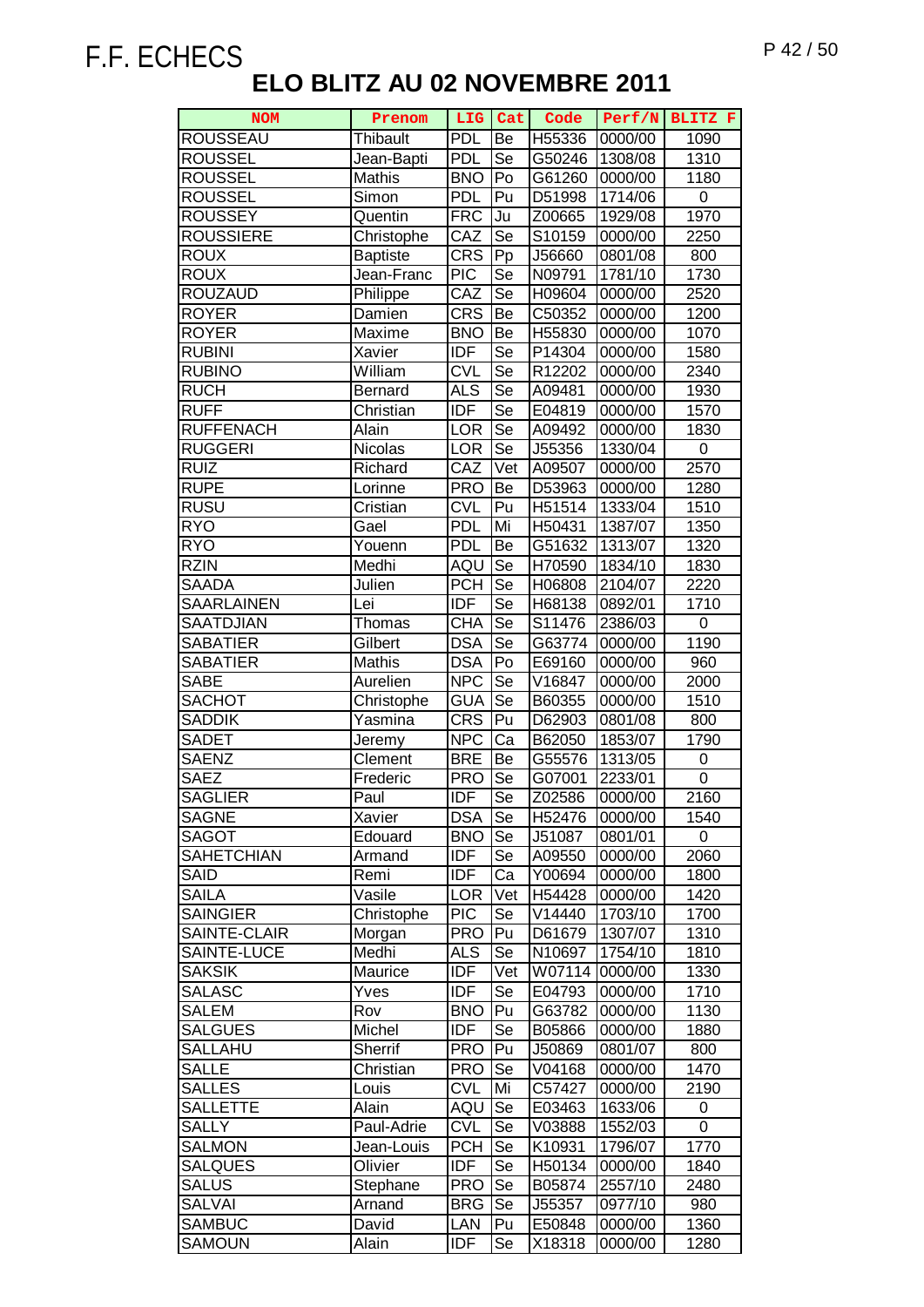| <b>NOM</b>             | Prenom     | LIG              | Cat                      | Code               | Perf/N  | BLITZ F |
|------------------------|------------|------------------|--------------------------|--------------------|---------|---------|
| <b>SAMOUN</b>          | Florent    | <b>IDF</b>       | Ju                       | W03960             | 0000/00 | 2230    |
| <b>SAMRI</b>           | Tarik      | <b>CRS</b>       | Pu                       | E54558             | 1095/09 | 1050    |
| <b>SAMS</b>            | Ernest     | <b>GUA</b>       | Se                       | G70621             | 0000/00 | 1940    |
| <b>SAMUEL</b>          | Christian  | CAZ              | Se                       | W15656             | 0000/00 | 1680    |
| SAN EMETERIO CA        | Jose L.    | <b>IDF</b>       | Se                       | B52187             | 0000/00 | 2240    |
| <b>SANCHE</b>          | Philippe   | <b>DSA</b>       | Se                       | G05050             | 0000/00 | 1550    |
| <b>SANDRAS</b>         | Jean-Jacqu | <b>IDF</b>       | Vet                      | E63073             | 0000/00 | 1530    |
| <b>SANTACREU</b>       | Antoine    | <b>NPC</b>       | Mi                       | E52262             | 0000/00 | 1660    |
| SANTARNECCHI           | Marcello   | <b>HNO</b>       | Se                       | A50204             | 0000/00 | 1920    |
| <b>SANTINI</b>         | Soraya     | $CR\overline{S}$ | Pu                       | H <sub>55175</sub> | 0932/08 | 930     |
| SANTUCCI               | Hubert     | <b>CRS</b>       | Be                       | H50832             | 1217/08 | 1210    |
| <b>SANZARI</b>         | Abel       | <b>DSA</b>       | Se                       | P05258             | 0000/00 | 1670    |
| <b>SAPCI</b>           | Hazer      | <b>LYO</b>       | Se                       | A69414             | 0000/00 | 1780    |
| <b>SAPRANIDES</b>      | Alexandre  | <b>IDF</b>       | Mi                       | E70858             | 0000/00 | 1500    |
|                        |            |                  |                          |                    |         |         |
| <b>SARES</b>           | Marc       | <b>PRO</b>       | Vet                      | K06783             | 0000/00 | 1720    |
| <b>SAUNDERS</b>        | Mark       | <b>MPY</b>       | Vet                      | B53646             | 0000/00 | 1760    |
| <b>SAUTIERE</b>        | Johan      | <b>NPC</b>       | $\overline{\mathsf{Se}}$ | J08492             | 0000/00 | 1710    |
| SAUVAGE                | Thierry    | <b>NPC</b>       | Se                       | A55495             | 0000/00 | 1310    |
| <b>SAUVAGET</b>        | Romain     | <b>PDL</b>       | Mi                       | E51726             | 0000/00 | 1350    |
| <b>SAUVARD</b>         | Cedric     | <b>IDF</b>       | Ca                       | D50026             | 0000/00 | 1750    |
| SAUVEUR                | Camille    | <b>MAR</b>       | Mi                       | D62317             | 0000/00 | 1510    |
| <b>SAUVEUR</b>         | Mathieu    | <b>MAR</b>       | Be                       | E55880             | 0000/00 | 1250    |
| <b>SAUZE</b>           | Maxime     | CAZ              | Mi                       | Y04495             | 0000/00 | 1680    |
| <b>SAVALLE</b>         | Alexandre  | <b>PRO</b>       | Ca                       | W04463             | 0000/00 | 1970    |
| <b>SAVALLE</b>         | Nicolas    | <b>PRO</b>       | Pu                       | A50713             | 0000/00 | 1710    |
| <b>SAVALLI</b>         | Pierre     | <b>BRG</b>       | Mi                       | A55164             | 1521/09 | 1520    |
| <b>SAYSOUK</b>         | Christophe | LOR              | Se                       | A68758             | 1621/10 | 1690    |
| <b>SCAMPS</b>          | Roland     | <b>FRC</b>       | Vet                      | K01870             | 0000/00 | 1630    |
| <b>SCHANG</b>          | Michel     | <b>LOR</b>       | Se                       | K01508             | 0000/00 | 2220    |
| <b>SCHARR</b>          | Jules      | <b>DSA</b>       | Se                       | X14808             | 0000/00 | 1800    |
| <b>SCHAUB</b>          | Marc       | <b>ALS</b>       | Se                       | L03860             | 0000/00 | 1910    |
| <b>SCHERRER</b>        | Roch       | <b>LYO</b>       | <b>Se</b>                | S03432             | 0000/00 | 1790    |
| <b>SCHINDLER</b>       | Gerard     | <b>IDF</b>       | Vet                      | A09735             | 0000/00 | 2040    |
| <b>SCHIPPERS</b>       | Egberd     | CAZ              | Se                       | C06280             | 0000/00 | 1690    |
| <b>SCHIRO</b>          | Samuel     | AQU              | Se                       | E50814             | 0000/00 | 1720    |
| <b>SCHLEE</b>          | Frederic   | <b>ALS</b>       | Se                       | E50412             | 0000/00 | 1400    |
| <b>SCHLOSSER</b>       | Anne-Cathe | <b>ALS</b>       | Be                       | C59500             | 0000/00 | 1240    |
| <b>SCHMIDT</b>         | Alain      | <b>LOR</b>       | Se                       | A09754             | 0000/00 | 1830    |
| <b>SCHMIT</b>          | Vincent    | <b>IDF</b>       | Ca                       | Y09430             | 2052/10 | 2070    |
| <b>SCHMITT</b>         | Claude     | <b>ALS</b>       | Se                       | A09764             | 0000/00 | 1820    |
| <b>SCHMITT</b>         | Damien     | <b>IDF</b>       | Se                       | J04080             | 0000/00 | 1640    |
| <b>SCHNEPP</b>         | Jacky      | <b>ALS</b>       | Se                       | E53726             | 0000/00 | 1410    |
| <b>SCHRANCKENMULLE</b> | Daniele    | <b>ALS</b>       | Se                       | P11901             | 0000/00 | 1430    |
| <b>SCHREINER</b>       | Richard    | <b>IDF</b>       | <b>Se</b>                | C06312             | 0000/00 | 1770    |
| <b>SCHULLER</b>        | Maxime     | CAZ              | Pu                       | E60390             | 0989/06 | 0       |
| SCHULT                 | Claude     | <b>ALS</b>       | Vet                      | H06979             | 0000/00 | 1080    |
| <b>SCHULTE</b>         | Pacome     | <b>PDL</b>       | Po                       | G51302             | 0000/00 | 960     |
| SCOTT                  | Stan       | AQU              | Vet                      | C71958             | 0000/00 | 1420    |
| <b>SEBAG</b>           | Lucas      | CAZ              | Mi                       | B52002             | 0000/00 | 1700    |
| <b>SEBBAH</b>          | Julien     | CAZ              | Se                       | P04879             | 0000/00 | 2190    |
| <b>SECONDE</b>         | Didier     | <b>BRG</b>       | Se                       | U04212             | 0000/00 | 1420    |
| <b>SECOUARD</b>        | Stephane   | <b>BNO</b>       | Se                       | E06816             | 1546/05 | 0       |
| <b>SEEBURRUTH</b>      | Nancy      | <b>IDF</b>       | Se                       | H57817             | 0000/00 | 1360    |
| <b>SEGUENNY</b>        | Charles    | <b>CVL</b>       | Se                       | A50623             | 0000/00 | 1460    |
| <b>SEILLIER</b>        | Michel Per | <b>HNO</b>       | Vet                      | P03254             | 1005/04 | 0       |
| <b>SELLA</b>           |            | <b>IDF</b>       | Se                       |                    |         | 1360    |
| <b>SELLERON</b>        | Laurent    | <b>IDF</b>       |                          | Y19718             | 0000/00 |         |
|                        | Kevin      |                  | Se                       | A52225             | 0000/00 | 1890    |
| <b>SELVI</b>           | Laurent    | IDF              | Se                       | L06496             | 0000/00 | 1850    |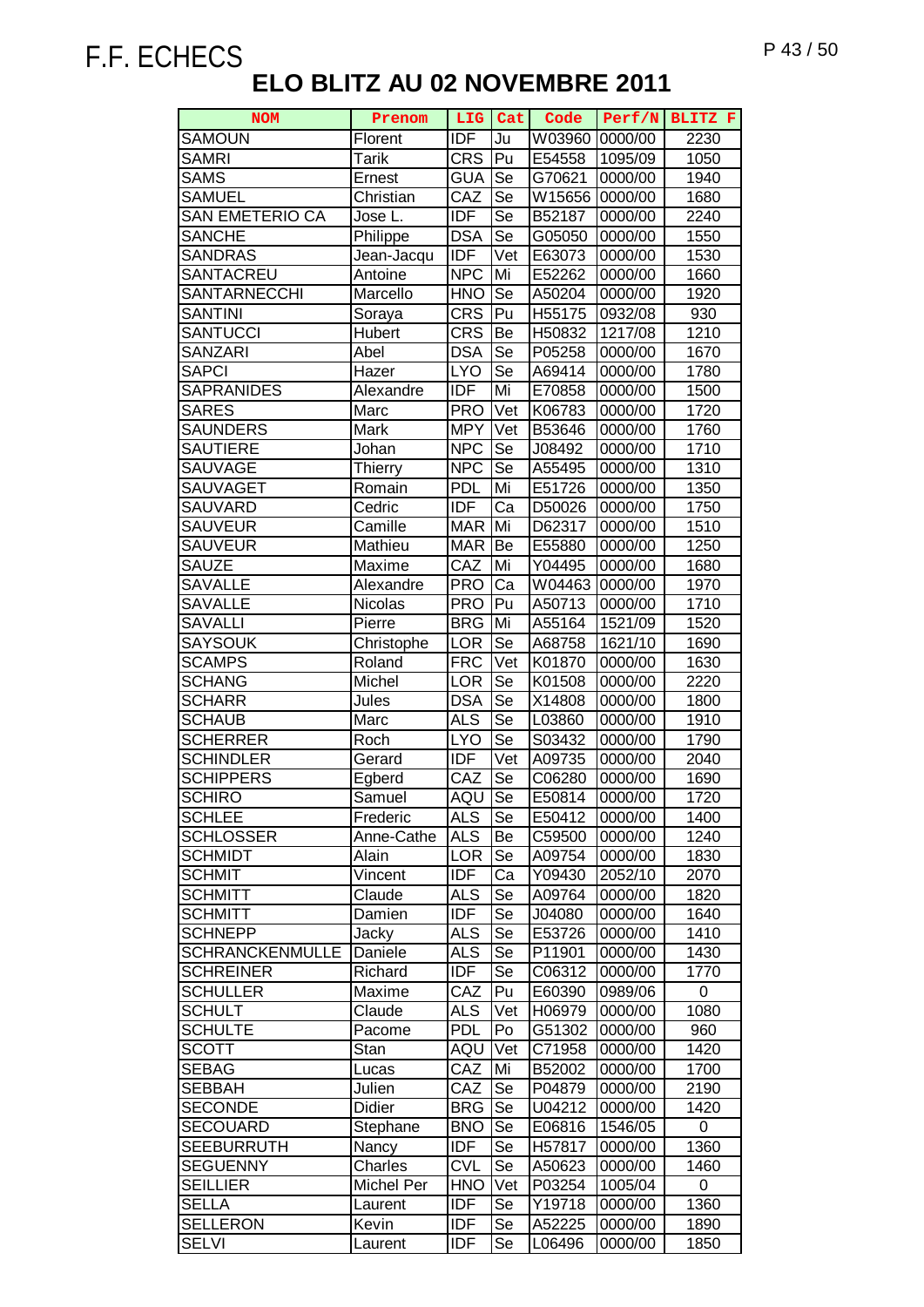| <b>NOM</b>             | Prenom               |                          | LIG Cat                  | Code               |                    | Perf/N BLITZ F   |
|------------------------|----------------------|--------------------------|--------------------------|--------------------|--------------------|------------------|
| <b>SEME</b>            | Christian            | <b>IDF</b>               | Se                       | N21450             | 1704/12            | 1720             |
| <b>SENECHAL</b>        | Gilles               | <b>BRE</b>               | Se                       | H67499             | 0801/07            | 850              |
| <b>SENG</b>            | Phirounmon           | LAN                      | Se                       | H07028             | 0000/00            | 1980             |
| <b>SENTIS</b>          | Maxime               | <b>IDF</b>               | Ca                       | Z00450             | 0000/00            | 1850             |
| <b>SERAC</b>           | Roland               | <b>IDF</b>               | Vet                      | G06735             | 0000/00            | 1560             |
| <b>SERANO</b>          | Vincent              | <b>HNO</b>               | Se                       | H07033             | 0000/00            | 1530             |
| <b>SERENI</b>          | Jean-Franc           | CAZ                      | Se                       | G54400             | 0000/00            | 1300             |
| <b>SERMIER</b>         | Alain                | <b>FRC</b>               | Se                       | A09911             | 2211/08            | 2160             |
| <b>SERMIER</b>         | Guillaume            | <b>BRG</b>               | Se                       | F04866             | 0000/00            | 2490             |
| <b>SERRALTA</b>        | Michel               | <b>BRE</b>               | Se                       | J00827             | 0000/00            | 2310             |
| <b>SEVERE</b>          | Pascal               | <b>LOR</b>               | Se                       | K05064             | 1841/07            | 1780             |
| <b>SEVERINE</b>        | Kevin                | <b>MAR</b>               | Ca                       | D54609             | 1503/05            | 1610             |
| <b>SHCHEKACHEV</b>     | Andrei               | <b>IDF</b>               | Se                       | P02202             | 0000/00            | 2540             |
| <b>SHIRAZI</b>         | Kamran               | <b>IDF</b>               | $\overline{\mathsf{Se}}$ | N09257             | 0000/00            | 2520             |
| <b>SIBIRKO</b>         | Ivan                 | <b>PRO</b>               | Se                       | U11844             | 0000/00            | 1950             |
| <b>SICURANI WEBER</b>  | Maxime               | <b>CRS</b>               | Po                       | G54651             | 0000/00            | 1260             |
| <b>SICURANZA</b>       | Matthis              | <b>IDF</b>               | Mi                       | A57411             | 1724/06            | 1780             |
| <b>SIFI</b>            | Yousra               | <b>PRO</b>               | Pu                       | J50865             | 0927/07            | 930              |
| <b>SILLERO</b>         | Pierre               | <b>DSA</b>               | Se                       | V17159             | 1749/07            | 1710             |
| <b>SILVANI</b>         | Alexandre            | $CR\overline{S}$         | Pu                       | H52649             | 0801/06            | 0                |
| <b>SILVANI</b>         | Josephine            | <b>CRS</b>               | Pu                       | E55501             | 1019/06            | 0                |
| SIMIER                 | Jeremie              | PDL                      | Pu                       | G51630             | 0000/00            | 1260             |
| <b>SIMOES SILVA</b>    | Helder               | <b>CRS</b>               | Be                       | H53925             | 1199/06            | $\boldsymbol{0}$ |
| <b>SIMON</b>           | Antoine              | <b>HNO</b>               | Mi                       | A52175             | 0000/00            | 1930             |
| <b>SIMON</b>           | <b>Benoit</b>        | <b>IDF</b>               | Se                       | P02730             | 1968/04            | 2050             |
| <b>SIMON</b>           | Bernard              | <b>LYO</b>               | Vet                      | G06508             | 0000/00            | 1130             |
| <b>SIMON</b>           | Damien               | <b>HNO</b>               | Ca                       | Y01896             | 0000/00            | 1840             |
| <b>SIMON</b>           | Jean-Marc            | <b>IDF</b>               | Se                       | M08979             | 0000/00            | 1440             |
| <b>SIMON</b>           | Stephane             | <b>HNO</b>               | Se                       | K13350             | 0000/00            | 2030             |
| <b>SINNAS</b>          | Albert               | <b>BRE</b>               | Se                       | S01424             | 0000/00            | 2040             |
| <b>SITTLER</b>         | Hubert               | <b>ALS</b>               | Se                       | B63586             | 0000/00            | 1190             |
| <b>SLAVKOVIC</b>       | Vitomir              | <b>IDF</b>               | Vet                      | D03746             | 0000/00            | 1940             |
| <b>SMADJA</b>          | Alexandre            | <b>CVL</b>               | Se                       | L00629             | 0000/00            | 1870             |
| <b>SMITH</b>           | Matthieu             | <b>IDF</b>               | Se                       | S04003             | 1640/04            | 1970             |
| <b>SMITH</b>           | Paul                 | <b>IDF</b>               | Ju                       | U <sub>10702</sub> | 1442/04            | 0                |
| <b>SOBLECHERO</b>      | Hugo                 | LAN                      | Ca                       | B61250             | 1457/05            | 1450             |
| <b>SOBRY</b>           | Sebastien            | <b>NPC</b>               | Se                       | J01334             | 0000/00            | 2190             |
| <b>SOGNY</b>           | Richard              | <b>CHA</b>               | Se                       | H07120             | 1337/04            | 1390             |
| <b>SOLA</b>            | Gabin                | <b>CRS</b>               | Po                       | H52603             | 0827/07            | 830              |
| <b>SOLE</b>            | Patrick              | <b>IDF</b><br><b>IDF</b> | Se                       | V17931             | 0000/00            | 1520             |
| SONG<br><b>SORIANO</b> | Julien<br>Jean-Claud | <b>PIC</b>               | Ju<br>Vet                | A52759             | 0000/00<br>1651/07 | 2430<br>1650     |
| <b>SORRENTE</b>        |                      | <b>MAR</b>               | Po                       | S12523             | 0801/05            |                  |
| <b>SORRENTE</b>        | Layana<br>Yohann     | <b>MAR</b>               | Po                       | G51674<br>G51673   | 0866/05            | 0<br>0           |
| <b>SOTELO</b>          | Renzo                | <b>IDF</b>               | Se                       | B56699             | 0000/00            | 2210             |
| <b>SOTGIU</b>          | Christina            | <b>PRO</b>               | Vet                      | G50496             | 0000/00            | 1160             |
| <b>SOUBIROU</b>        | Oriane               | <b>PRO</b>               | Ju                       | Y01748             | 2157/12            | 2140             |
| SOUBIROU               | Philippe             | <b>PRO</b>               | Se                       | A51622             | 1568/06            | 0                |
| <b>SOUPTES</b>         | Christian            | <b>PRO</b>               | Vet                      | J06113             | 0000/00            | 1630             |
| <b>SOUTHWELL</b>       | Guy                  | <b>LAN</b>               | Vet                      | H07169             | 0000/00            | 1460             |
| SOYEZ                  | Cyril                | <b>NPC</b>               | Se                       | M01371             | 0000/00            | 2300             |
| SPAGNOLI               | Benjamin             | <b>FRC</b>               | Ju                       | C63624             | 1756/05            | 0                |
| SPAZZOLA- MORAC        | Clement              | <b>CRS</b>               | Po                       | G58627             | 1075/09            | 1080             |
| <b>SPIEGEL</b>         | Isabelle             | <b>DSA</b>               | Se                       | W13481             | 1481/02            | 0                |
| <b>SPIEGEL</b>         | Pierre               | <b>DSA</b>               | Vet                      | B54526             | 1697/06            | $\Omega$         |
| <b>SPIELMANN</b>       | Alain                | <b>LOR</b>               | Se                       | A10102             | 2201/09            | 2170             |
| <b>SPILMONT</b>        | Frederic             | <b>NPC</b>               | Se                       | W03753             | 0000/00            | 1760             |
| SPIRIDONOV             | Nikola               | <b>IDF</b>               | Vet                      | K02046             | 0000/00            | 2080             |
|                        |                      |                          |                          |                    |                    |                  |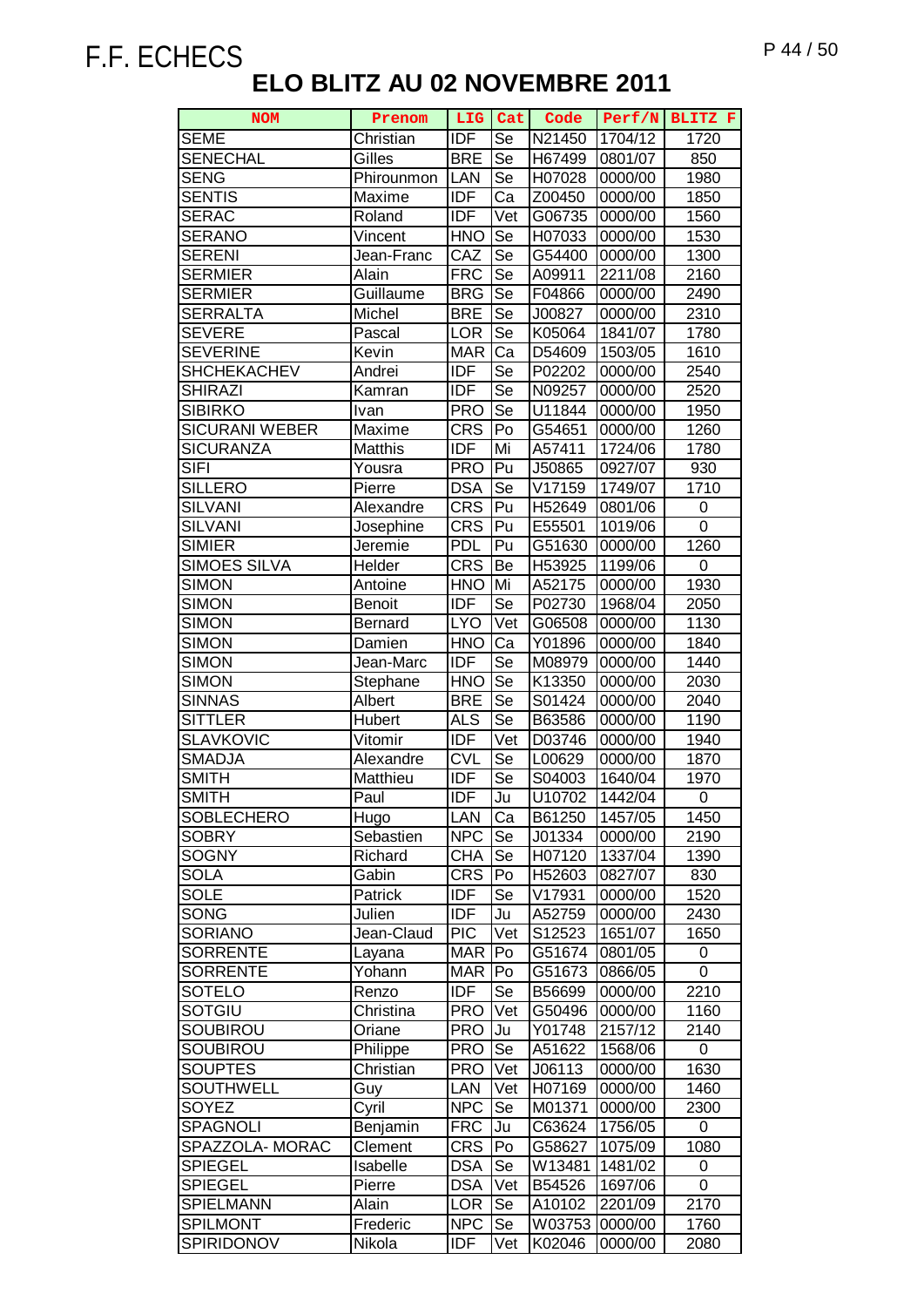| <b>NOM</b>             | Prenom                 | <b>LIG</b>               | Cat                      | Code             | Perf/N             | BLITZ F      |
|------------------------|------------------------|--------------------------|--------------------------|------------------|--------------------|--------------|
| <b>STANDAERT</b>       | Stephane               | <b>IDF</b>               | Se                       | V14237           | 0000/00            | 1880         |
| <b>STEFANELLI</b>      | Jean-Bapti             | CAZ                      | Mi                       | Z04285           | 0000/00            | 1650         |
| <b>STEININGER</b>      | Denis                  | <b>LOR</b>               | $\overline{\mathsf{Se}}$ | A10151           | 1850/07            | 2000         |
| <b>STEPHAN</b>         | Emmanuel               | <b>IDF</b>               | $\overline{\text{Se}}$   | D04451           | 0000/00            | 1830         |
| <b>STILI</b>           | Karim                  | <b>IDF</b>               | Mi                       | A59959           | 0000/00            | 2040         |
| STILI                  | Mehdi                  | <b>IDF</b>               | Mi                       | A52080           | 0000/00            | 1950         |
| <b>STOENESCU</b>       | Radu                   | <b>IDF</b>               | Se                       | J08786           | 0000/00            | 2000         |
| <b>STOLARSKI</b>       | Georges                | <b>IDF</b>               | Vet                      | A10174           | 0000/00            | 1540         |
| <b>STOLFI</b>          | Marie-Noel             | <b>CRS</b>               | Se                       | K08497           | 0000/00            | 1280         |
| <b>STORM</b>           | Gerhard                | <b>PCH</b>               | Vet                      | H56750           | 0000/00            | 1920         |
| STRAND                 | Hakan                  | <b>IDF</b>               | Se                       | E60368           | 0000/00            | 1760         |
| <b>STRASSEL</b>        | Paul                   | <b>ALS</b>               | Se                       | C57379           | 0000/00            | 1590         |
| <b>STRATE</b>          | Francois               | CAZ                      | Vet                      | E60079           | 0000/00            | 1460         |
| <b>STROHL</b>          | Antoine                | <b>LYO</b>               | Pu                       | C67692           | 1588/11            | 1590         |
| <b>STROHL</b>          | Gregoire               | <b>LYO</b>               | Pu                       | C69543           | 1476/15            | 1480         |
| STROHL                 | Laurent                | <b>LYO</b>               | $\overline{\mathsf{Se}}$ | J06217           | 1529/05            | 0            |
| <b>STRUGNELL</b>       | Carl                   | <b>IDF</b>               | Se                       | H07226           | 0000/00            | 2370         |
| <b>STUBBE</b>          | Damien                 | <b>CRS</b>               | $\overline{\text{Se}}$   | S06885           | 0000/00            | 1860         |
| <b>SUAREZ REAL</b>     | Alberto                | CAZ                      | $\overline{5}$ e         | B52464           | 0000/00            | 2400         |
| <b>SUCCAR</b>          | Marc                   | <b>IDF</b>               | Se                       | V06422           | 0000/00            | 1700         |
| <b>SUDRAT</b>          | Yann                   | <b>PCH</b>               | Pu                       | E61184           | 0000/00            | 1040         |
| SUEZ-PANAMA            | Gilles                 | <b>MAR</b>               | Se                       | J10952           | 2048/02            | 2100         |
| <b>SULAVA</b>          | Nenad                  | CAZ                      | Se                       | U03079           | 2205/06            | 0            |
| <b>SULTAN</b>          | Jacob                  | <b>IDF</b>               | Vet                      | W04224           | 0000/00            | 1380         |
| <b>SUSINI</b>          | Lisa                   | <b>CRS</b>               | Mi                       | B55237           | 1762/21            | 1760         |
| <b>SUSINI</b>          | Noelia                 | <b>CRS</b>               | Be                       | B55236           | 1812/19            | 1810         |
| <b>SWERDLIN</b>        | Ryan                   | <b>IDF</b>               | Pu                       | H55515           | 0000/00            | 1700         |
| <b>SWIERCZ</b>         | Sonia                  | <b>NPC</b>               | $\overline{\mathsf{Se}}$ | M05913           | 0000/00            | 1870         |
| <b>SYDLOWSKI</b>       | Edmond                 | <b>PIC</b>               | Vet                      | Z01659           | 0000/00            | 1270         |
| <b>SYLVESTRE</b>       | Come                   | $\overline{IDF}$         | Pu                       | G50561           | 0000/00            | 1190         |
| SYLVESTRE-BARON        | Michel                 | <b>DSA</b>               | Se                       | L00815           | 0000/00            | 1490         |
| <b>SYMBRAT</b>         | Nicholas               | <b>IDF</b>               | Se                       | G52937           | 0000/00            | 1590         |
| <b>SZYMANSKI</b>       | Piotr                  | <b>CRS</b>               | Se                       | R04471           | 1954/07            | 1820         |
| <b>TABACHNIKOFF</b>    | Pjotr                  | <b>ALS</b>               | Be                       | G61474           | 0000/00            | 1730         |
| <b>TACHE</b>           | Benjamin               | IDF                      | Se                       | R00465           | 0000/00            | 2080         |
| <b>TADDEI</b>          | <b>Benoit</b>          | LOR                      | Se                       | J05538           | 0000/00            | 2240         |
| <b>TADDEI</b>          | Quintino               | <b>BRG</b>               | Vet                      | V00415           | 0000/00            | 1310         |
| <b>TAILHADES</b>       | Laurent                | LAN                      | Se                       | E62249           | 0000/00            | 1080         |
| <b>TAILLE</b>          | Jean-Yves              | <b>CVL</b>               | Se                       | A10256           | 0000/00            | 1950         |
| <b>TAILLECOURS</b>     | Alexis                 | <b>PDL</b>               | Pu                       | H52170           | 1134/10            | 1130         |
| TAJAN<br><b>TAJAN</b>  | <b>Baptiste</b>        | <b>LOR</b>               | Pp                       | J51960           | 1061/13            | 1060         |
|                        | Hugo                   | <b>LOR</b>               | Pu                       | H51383           | 1295/13            | 1280         |
| TAJAN<br><b>TAJAN</b>  | Pascal                 | <b>LOR</b><br><b>LOR</b> | Se                       | H56946           | 1268/15            | 1270<br>1380 |
| TAKAJI                 | Valentin<br>Jean Phili | <b>CRS</b>               | Be<br>Pu                 | H51382<br>G53592 | 1409/06<br>0801/07 | 800          |
| <b>TAMBURRO</b>        |                        | <b>IDF</b>               | Mi                       | Y06920           | 0000/00            | 1450         |
| TAMBURRO               | Clemence<br>Etienne    | <b>IDF</b>               | Be                       | Z15661           | 0000/00            | 1760         |
| TAMBURRO               | Raphael                | <b>IDF</b>               | Se                       | X03656           | 0000/00            | 1620         |
| TANGUY                 | Fabien                 | <b>MPY</b>               | Se                       | R12199           | 0000/00            | 1860         |
| <b>TARDI</b>           | Oscar                  | IDF                      | Se                       | R04152           | 1911/05            | 1610         |
| <b>TARGOWLA MAESTR</b> | Jean Bapti             | <b>CRS</b>               | Pp                       | G67376           | 0000/00            | 800          |
| <b>TARLO</b>           | Maurice                | <b>IDF</b>               | Se                       | W02978           | 1625/04            | 1640         |
| <b>TARRIN</b>          | Eric                   | <b>IDF</b>               | Se                       | A52578           | 0000/00            | 1650         |
| TATARD                 | Marie                  | <b>CHA</b>               | Se                       | N18651           | 1803/03            | 0            |
| TBIBI                  | Yassine                | <b>CRS</b>               | Pu                       | G54446           | 1071/09            | 1070         |
| <b>TCHOUNIKINE</b>     | Nicolas                | <b>DSA</b>               | Se                       | H65496           | 1562/11            | 1580         |
| <b>TEISSEIRE</b>       | Marie                  | <b>CRS</b>               | Pu                       | H53837           | 0801/06            | 0            |
| <b>TEIXEIRA</b>        | Antonio                | <b>CVL</b>               | Se                       | B66634           | 0000/00            | 1990         |
|                        |                        |                          |                          |                  |                    |              |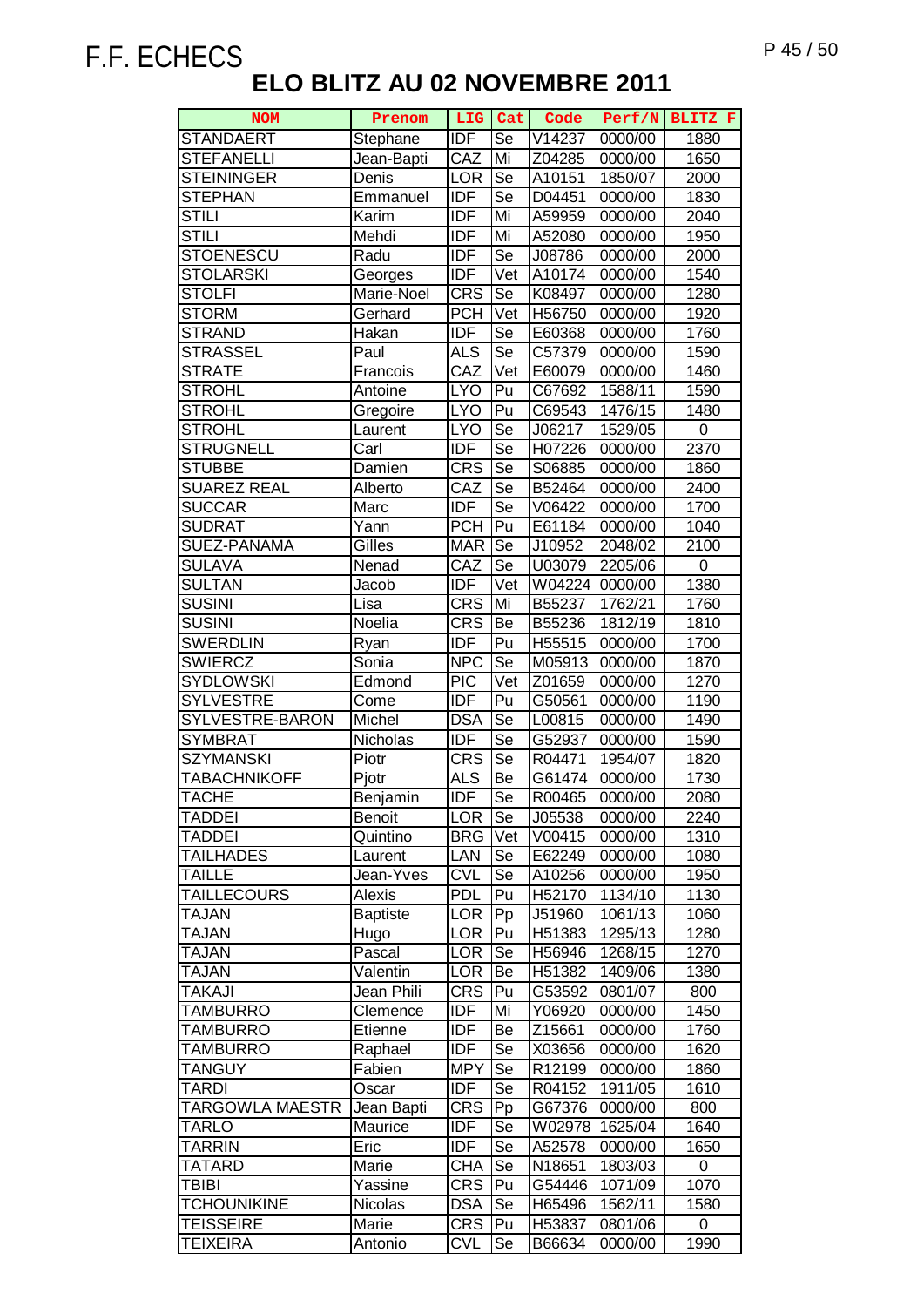| <b>NOM</b>            | Prenom          | LIG        | Cat                    | Code   |         | Perf/N BLITZ F   |
|-----------------------|-----------------|------------|------------------------|--------|---------|------------------|
| <b>TEODORCZYK</b>     | Ludovic         | <b>PIC</b> | Se                     | M00699 | 1474/08 | 1670             |
| <b>TERZI</b>          | Simon           | <b>CRS</b> | Se                     | Y06817 | 1412/08 | 1400             |
| <b>TESTARD</b>        | Michel          | LAN        | Se                     | R12028 | 0000/00 | 1550             |
| <b>TETCHI</b>         | Franck          | <b>IDF</b> | Se                     | S14102 | 0000/00 | 1790             |
| <b>TEYCHENE</b>       | Jean-Louis      | <b>PRO</b> | Vet                    | A10348 | 1867/05 | 0                |
| THAMI                 | Tahar           | LAN        | Se                     | Y22259 | 1520/06 | $\overline{0}$   |
| <b>THELY</b>          | Ludovic         | <b>IDF</b> | Se                     | S03072 | 0000/00 | 2080             |
| <b>THEODORE</b>       | Simon           | <b>IDF</b> | Se                     | S06758 | 0000/00 | 1930             |
| <b>THEREZE</b>        | Ludovic         | <b>BNO</b> | Se                     | K01140 | 1931/05 | 0                |
| THERON                | <b>Nicolas</b>  | <b>PIC</b> | Ca                     | Z05313 | 0000/00 | 1540             |
| <b>THETIS</b>         | Jimmy           | CAZ        | Se                     | H07351 | 0000/00 | 2210             |
| <b>THEVENOT</b>       | Marion          | <b>BRG</b> | Po                     | H57911 | 0981/09 | 980              |
| <b>THEVENOT</b>       | Stephane S      | <b>BRG</b> | Se                     | J52600 | 1404/08 | 1400             |
| <b>THEVOUX</b>        | Prune           | <b>CRS</b> | Po                     | H58706 | 0801/07 | 800              |
| THIBAULT-COIGNE       | Leopold         | <b>HNO</b> | Ca                     | H73448 | 1535/06 | 0                |
| <b>THIERRY</b>        | Leopold         | <b>HNO</b> | Pu                     | H51378 | 0801/05 | 870              |
| <b>THIERY</b>         | Leo             | <b>BRE</b> | Pp                     | H55321 | 1017/07 | 1000             |
| <b>THIERY</b>         | Mathieu         | <b>BRE</b> | Se                     | H55320 | 1111/07 | 1140             |
| <b>THIMOGNIER</b>     | Dominique       | <b>CVL</b> | Se                     | C06626 | 0000/00 | 1790             |
| THOBOR                | <b>Diedrick</b> | <b>MAR</b> | Pu                     | E52930 | 1213/04 | 1050             |
| <b>THOMAS</b>         | Ludovic         | <b>IDF</b> | Se                     | N12087 | 0000/00 | 2170             |
| THOMAS                | Olivier         | <b>PIC</b> | Se                     | A10413 | 0000/00 | 2110             |
| <b>THOUAILLE</b>      | Raphael         | <b>CRS</b> | Pp                     | H55045 | 0801/02 | $\boldsymbol{0}$ |
| <b>THOUE</b>          | Jean-Claud      | <b>IDF</b> | Se                     | J05484 | 0000/00 | 1720             |
| <b>THOUVENIN</b>      | Jean-Claud      | <b>IDF</b> | Vet                    | B50226 | 0000/00 | 1930             |
| <b>THOUVENIN</b>      | Philippe        | <b>LOR</b> | $\overline{\text{Se}}$ | R04731 | 0000/00 | 1440             |
| THUILLIE - DEMO       | Alexia          | <b>BRE</b> | Pu                     | E50392 | 0000/00 | 1250             |
| <b>TIN</b>            | Romain          | <b>MAR</b> | Be                     | G56576 | 1386/06 | 1370             |
| TISSERANT             | Noe             | LAN        | Mi                     | B55969 | 0000/00 | 1590             |
| <b>TISSEYRE</b>       | Yannick         | LAN        | Se                     | D04865 | 1725/06 | 1890             |
| TISSOT                | Alice           | <b>PIC</b> | Se                     | V18164 | 0000/00 | 1860             |
| <b>TISSOT</b>         | Fabien          | <b>LYO</b> | Se                     | V18165 | 0000/00 | 2210             |
| <b>TITLI</b>          | Vincent-Ch      | IDF        | Se                     | D03691 | 0000/00 | 2030             |
| <b>TIXERONT</b>       | Antoine         | <b>CVL</b> | Se                     | Y09312 | 1575/05 | 1650             |
| <b>ITOBI</b>          | Lara            | <b>CRS</b> | Pu                     | J56661 | 0931/08 | 930              |
| TOBITT                | Eric            | CAZ        | Ca                     | X16043 | 0000/00 | 1850             |
| тосн                  | Lastar          | <b>FRC</b> | Se                     | H53985 | 1885/08 | 1960             |
| <b>TOMASI</b>         | Albert          | <b>CRS</b> | Po                     | E58061 | 1739/19 | 1740             |
| <b>TOMASI</b>         | Chiara Mar      | <b>CRS</b> | Pu                     | E58062 | 1155/07 | 1160             |
| TOMASI                | Elise           | <b>CRS</b> | Pp                     | H50807 | 1255/14 | 1240             |
| TOMASI                | Martin          | <b>CRS</b> | Se                     | H55934 | 1252/03 | 0                |
| <b>TONNAIRE</b>       | Christophe      | <b>PRO</b> | Se                     | L00863 | 0000/00 | 1960             |
| <b>TONNEAU</b>        | Antoine         | <b>PIC</b> | Be                     | Y23446 | 0000/00 | 1330             |
| <b>TONNEAU</b>        | <b>Bastien</b>  | <b>PIC</b> | Ca                     | Y23445 | 0000/00 | 1430             |
| TORBAY                | Pierre          | <b>PRO</b> | Vet                    | R00725 | 0000/00 | 1580             |
| TORNARE               | Michel          | <b>IDF</b> | Se                     | D61735 | 0000/00 | 1650             |
| <b>TORRE</b>          | Anthony         | <b>CRS</b> | Be                     | D54266 | 0000/00 | 1410             |
| TORREGROSA            | Antoine         | CAZ        | Be                     | D52545 | 0000/00 | 1440             |
| <b>TORRES</b>         | Emile           | <b>IDF</b> | Ca                     | A51356 | 0000/00 | 2050             |
| <b>TORRES</b>         | Patrice         | AQU        | Se                     | A10495 | 0000/00 | 2110             |
| <b>TORRES FONSECA</b> | Rodrigo Em      | <b>CRS</b> | Be                     | E57626 | 1167/09 | 1170             |
| <b>TORRES-VARGAS</b>  | David           | <b>NPC</b> | Se                     | C55169 | 0000/00 | 2080             |
| TOUCHEFEU             | Patricia        | <b>CVL</b> | Se                     | G54645 | 1621/05 | 1790             |
| <b>TOURE</b>          | Ananth          | <b>IDF</b> | Be                     | E53164 | 0000/00 | 1560             |
| <b>TOURE</b>          | Shanthi         | <b>IDF</b> | Pu                     | E59653 | 0000/00 | 1630             |
| <b>TOURE</b>          | Vasanth         | <b>IDF</b> | Mi                     | E53165 | 0000/00 | 1600             |
| TOURET                | Alex            | <b>LOR</b> | Se                     | G03368 | 1676/07 | 1710             |
| <b>TOURNAY</b>        | Angelina        | <b>PCH</b> | Se                     | S10109 | 0000/00 | 1740             |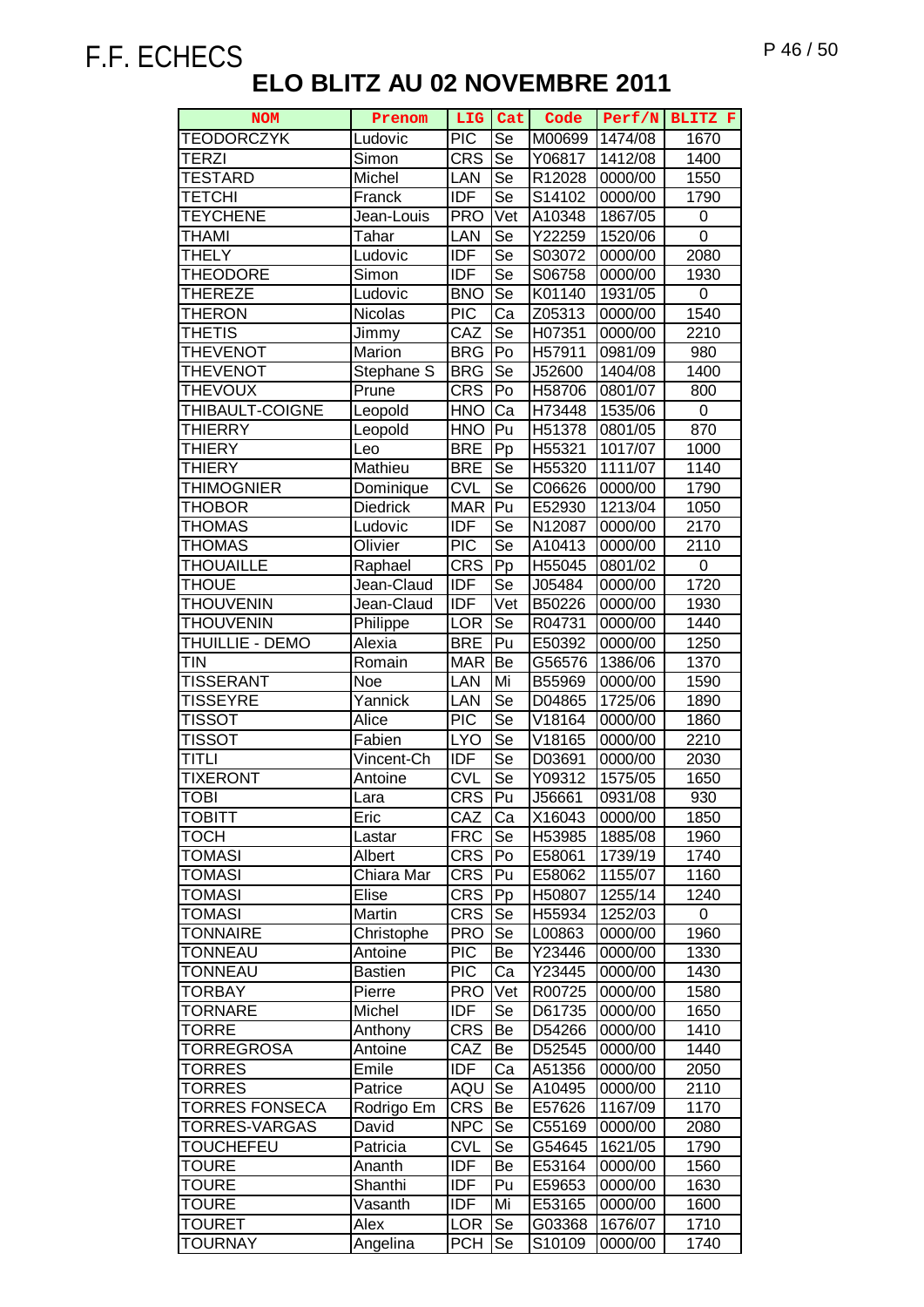| <b>NOM</b>             | Prenom         | LIG               | Cat                        | Code               | Perf/N  | BLITZ F     |
|------------------------|----------------|-------------------|----------------------------|--------------------|---------|-------------|
| <b>TOURNEBISE</b>      | Hubert         | CAZ               | Se                         | E63773             | 0000/00 | 1520        |
| <b>TOURNEBISE</b>      | <b>Nikita</b>  | CAZ               | Pu                         | C58397             | 0000/00 | 1580        |
| <b>TOURNIER</b>        | Mathieu        | $\overline{PIC}$  | $\overline{\mathsf{Se}}$   | L12041             | 0000/00 | 2360        |
| <b>TOUZALIN</b>        | Jean-Franc     | <b>CVL</b>        | $\overline{\mathsf{Se}}$   | N06161             | 0000/00 | 1670        |
| <b>TRAILOVIC</b>       | Aleksandar     | <b>IDF</b>        | Se                         | W16206             | 0000/00 | 1950        |
| <b>TRAMONI</b>         | Paul Antoi     | <b>CRS</b>        | Po                         | H51994             | 0000/00 | 910         |
| TRAN                   | Georges        | <b>IDF</b>        | Mi                         | C58290             | 0000/00 | 1450        |
| <b>TRANCHESSET</b>     | Alexandre      | LAN               | Pu                         | B62767             | 1713/07 | 1710        |
| <b>TRAN-HUNG</b>       | Quoc           | <b>IDF</b>        | Se                         | K04616             | 0000/00 | 1920        |
| <b>TRANNOY</b>         | Marc           | <b>CRS</b>        | Pu                         | E67143             | 1320/04 | 0           |
| <b>TRAQUEL</b>         | Yvan           | <b>CRS</b>        | Po                         | J56662             | 0801/01 | $\mathbf 0$ |
| <b>TRAVAILLOUX</b>     | Dimitri        | <b>DSA</b>        | Se                         | H57016             | 0000/00 | 1590        |
| <b>TREAND</b>          | Victor         | <b>LOR</b>        | Ca                         | Y <sub>19192</sub> | 0000/00 | 1970        |
| TREFLE                 | Mathis         | <b>MAR</b>        | $\bar{P}p$                 | J55065             | 0801/06 | 0           |
| <b>TREGUBOV</b>        | Maxime         | <b>IDF</b>        | Po                         | H70978             | 1246/13 | 1250        |
| <b>TREGUBOV</b>        | Pavel V.       | <b>IDF</b>        | $\overline{\mathsf{Se}}$   | V05002             | 2509/07 | 2520        |
| <b>TREGUER</b>         | Jean-Jacqu     | <b>PRO</b>        | Vet                        | A10552             | 0000/00 | 1760        |
| <b>TREGUIER</b>        | Jacques        | <b>BRE</b>        | Se                         | J02613             | 1664/07 | 1710        |
| <b>TREVISIOL</b>       | <b>Thierry</b> | <b>IDF</b>        | Se                         | A51281             | 0000/00 | 1580        |
| TRIBILLAC              | <b>Benoit</b>  | <b>HNO</b>        | Se                         | A10564             | 0000/00 | 1560        |
| <b>TRIDON</b>          | Olivier        | <b>IDF</b>        | Se                         | J11386             | 0000/00 | 1740        |
| <b>TROCHET</b>         | Nicolas        | $CR\overline{S}$  | Be                         | C58660             | 1110/08 | 1140        |
| TROGNO                 | Jean-Marce     | <b>LIM</b>        | Se                         | H68041             | 1486/07 | 1530        |
| TROGNO                 | Lucas          | <b>LIM</b>        | Mi                         | C63700             | 1964/06 | 1830        |
| <b>TROUBAT</b>         | Alexandre      | <b>BRE</b>        | Po                         | G65136             | 1254/06 | 0           |
| <b>TRY</b>             | Richard        | IDF               | Be                         | A66152             | 0000/00 | 1540        |
| <b>TUAUX</b>           | Michel         | <b>IDF</b>        | $\overline{\mathsf{V}}$ et | P06072             | 0000/00 | 1260        |
| <b>TUCKER</b>          | Dalzell        | <b>GUA</b>        | $\overline{\mathsf{Se}}$   | E68696             | 0000/00 | 1940        |
| <b>TUGEND</b>          | Christophe     | <b>BRG</b>        | Se                         | R02366             | 1308/07 | 1310        |
| <b>UGUEN</b>           | Francois X     | <b>BRE</b>        | Se                         | D52691             | 1034/07 | 920         |
| <b>UGUEN</b>           | Philippe       | <b>BRE</b>        | Se                         | J55352             | 0801/07 | 800         |
| <b>UHART</b>           | Arnaud         | AQU               | Vet                        | Y19297             | 0000/00 | 1220        |
| <b>UHLMANN</b>         | Lindsay        | <b>PRO</b>        | Pu                         | H50385             | 0000/00 | 900         |
| <b>ULICZNY</b>         | Kevin          | AQU               | Ju                         | A57601             | 1688/08 | 1690        |
| <b>URIEN</b>           | Emmanuel       | <b>PRO</b>        | Se                         | J08094             | 0000/00 | 1830        |
| UTRERA                 | Ludovic        | <b>CRS</b>        | Ju                         | W04547             | 1745/09 | 1800        |
| <b>VAILLANT</b>        | Philippe       | <b>IDF</b>        | Se                         | Y04901             | 0000/00 | 1560        |
| VAIRO                  | Gino           | <b>DSA</b>        | Se                         | E51944             | 0000/00 | 1500        |
| VAISSE                 | Kevin          | <b>PRO</b>        | Se                         | K01531             | 0000/00 | 1880        |
| <b>VAISSER</b>         | Anatoly        | <b>ALS</b>        | Vet                        | H09546             | 0000/00 | 2560        |
| VALADON                | Hugo           | <b>PDL</b>        | Pu                         | J54668             | 1041/10 | 1040        |
| VALAYER                | Antoine        | <b>PRO</b>        | Pp                         | H50389             | 0000/00 | 930         |
| VALCROSE               | Jean-Marc      | <b>PRO</b>        | Se                         | E56899             | 1139/07 | 1220        |
| VALCROSE               | Thomas         | <b>PRO</b>        | Ca                         | C53478             | 1809/12 | 1810        |
| VALENTIN               | Eric           | AQU               | Se                         | G51493             | 0000/00 | 1010        |
| VALENTIN               | Olivier        | <b>NPC</b>        | Ca                         | Z13152             | 0000/00 | 2150        |
| VALLADE                | Keran          | MAR               | Pp                         | H54150             | 0801/04 | 0           |
| VALLECALLE             | Lea            | <b>CRS</b>        | Po                         | J56663             | 0801/08 | 800         |
| VALLET                 | Alexandre      | <b>CVL</b>        | Pu                         | J50548             | 0801/06 | 0           |
| VALLET                 | Marc           | <b>NPC</b>        | Se                         | K05428             | 0000/00 | 2310        |
| VALUET                 | Mathieu        | <b>CVL</b>        | Be                         | H57941             | 0000/00 | 1090        |
| VALLET                 | Michel         | $\overline{P}$ IC | Vet                        | A10685             | 0000/00 | 1790        |
| VAN DER BORCK          | Alexis         | CAZ               | Se                         | N25852             | 0000/00 | 2240        |
| <b>VAN DONGEN</b>      | Patrick        | <b>IDF</b>        | Se                         | A10708             | 0000/00 | 2130        |
| <b>VAN OVERSTRAETE</b> | Jonathan       | LAN               | Se                         | H60590             | 0000/00 | 1220        |
| <b>VAN RIENEN</b>      | Willy          | <b>LOR</b>        | Se                         | F03053             | 0000/00 | 2050        |
| VANCAYZEELE            | Matthieu       | <b>CRS</b>        | Be                         | H59358             | 1144/06 | 0           |
| VANCOUR                | Ralph-Eric     | <b>MPY</b>        | Vet                        | D67444             | 0000/00 | 1420        |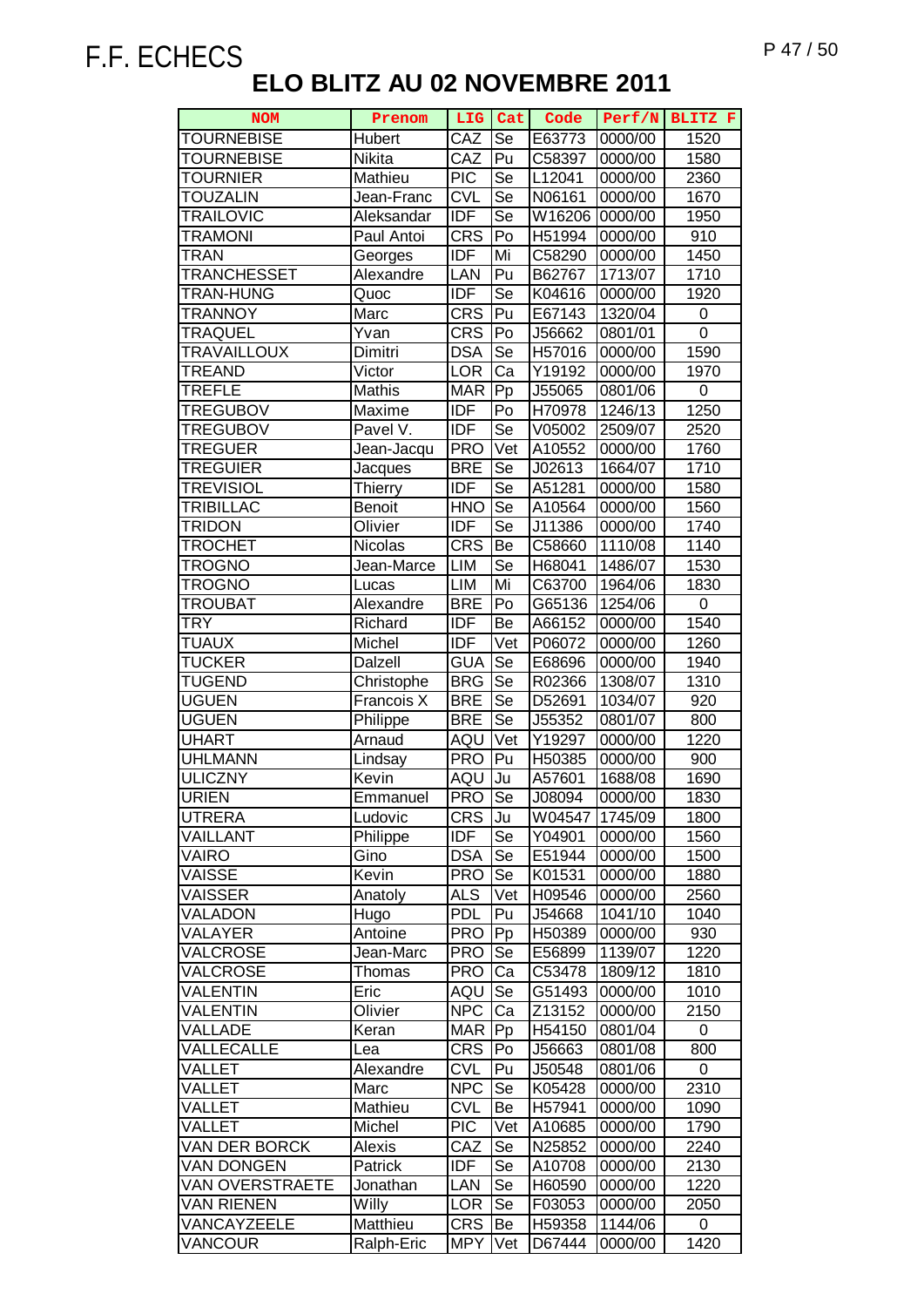| NOM                    | Prenom         | <b>LIG</b> | Cat                      | Code   | Perf/N  | BLITZ F     |
|------------------------|----------------|------------|--------------------------|--------|---------|-------------|
| <b>VANDEN BERGHE</b>   | Gregory        | CAZ        | Se                       | G54643 | 0000/00 | 2040        |
| VANDERBEEKEN           | Mikael         | LAN        | <b>Se</b>                | F02343 | 0000/00 | 2150        |
| VANDERVORST            | Marc           | <b>NPC</b> | Vet                      | A10704 | 1744/07 | 1820        |
| <b>VAPILLON</b>        | Marc           | <b>IDF</b> | Se                       | G57608 | 0000/00 | 1780        |
| <b>VAREILLE</b>        | Francois       | <b>IDF</b> | Se                       | A10733 | 0000/00 | 2490        |
| VARELA                 | Alfonso        | <b>IDF</b> | Vet                      | H50017 | 0000/00 | 1480        |
| <b>VAROQUIER</b>       | Romain         | <b>CHA</b> | Se                       | W04156 | 0000/00 | 2330        |
| VARTANIAN              | Jeremy         | <b>CRS</b> | Pu                       | G53594 | 1137/08 | 1140        |
| <b>VASICEK</b>         | Laurent        | <b>IDF</b> | Se                       | R04755 | 1609/07 | 1610        |
| VASSEROT               | Luca           | <b>IDF</b> | Be                       | G50558 | 0000/00 | 1160        |
| VASWANI                | Yashwant       | <b>GUA</b> | Se                       | L10518 | 0000/00 | 2160        |
| VAVRILLE               | Mathieu        | CAZ        | Mi                       | D52567 | 0000/00 | 1460        |
| VAYSSE                 | Gerard         | <b>IDF</b> | Se                       | A10771 | 0000/00 | 2100        |
| <b>VEDEL</b>           | Guillaume      | LAN        | Se                       | J11171 | 0000/00 | 1980        |
| <b>VEGA-RITTER</b>     | Isabelle       | <b>IDF</b> | Se                       | W12121 | 0000/00 | 1470        |
| <b>VEKEMANS</b>        | Denis          | <b>NPC</b> | $\overline{\mathsf{Se}}$ | D03438 | 0000/00 | 2080        |
| <b>VEKEMANS</b>        | Sylvain        | <b>NPC</b> | Mi                       | Z08769 | 0000/00 | 1870        |
| <b>VELTEN</b>          | Paul           | AQU        | Ju                       | Y01310 | 0000/00 | 2260        |
| VENARD                 | Mathieu        | <b>CVL</b> | $\overline{\text{Se}}$   | D02379 | 0000/00 | 1390        |
| VENARD                 | Paul-Andre     | LOR        | Mi                       | A64548 | 0000/00 | 2030        |
| <b>VENEL</b>           | Alexandre      | <b>CRS</b> | Pu                       | C57511 | 1467/13 | 1470        |
| <b>VENIAT</b>          | Nicolas        | <b>HNO</b> | Se                       | V14529 | 0000/00 | 2100        |
| <b>VENNER</b>          | Laurent        | CAZ        | Se                       | H07619 | 0000/00 | 1920        |
| VENOU                  | Radjou         | <b>IDF</b> | Mi                       | C56667 | 0000/00 | 1690        |
| VENOU                  | Randjit        | <b>IDF</b> | Be                       | C56668 | 0000/00 | 1890        |
| <b>VENTORUZZO</b>      | Jean-Franc     | CAZ        | Se                       | E03952 | 0000/00 | 1910        |
| <b>VENTURI</b>         | Theo           | <b>CRS</b> | Pu                       | G69936 | 0881/03 | $\mathbf 0$ |
| <b>VERBEKE</b>         | llan           | <b>CVL</b> | Po                       | H55461 | 1150/05 | 1060        |
| <b>VERBEKE</b>         | Jean-Sebas     | <b>CVL</b> | $\overline{\mathsf{Se}}$ | H55460 | 1672/03 | 1770        |
| <b>VERGNE</b>          | Philippe       | <b>IDF</b> | $\overline{\text{Se}}$   | A62401 | 1695/09 | 1720        |
| <b>VERMELLE</b>        | Florent        | <b>NPC</b> | $\overline{\text{Se}}$   | S05386 | 1806/06 | 1860        |
| VERNADET               | Bernard        | <b>CVL</b> | Vet                      | M05008 | 0000/00 | 1310        |
| VERNADET               | Cyril          | PIC        | Se                       | S02442 | 1970/17 | 1970        |
| VERNADET               | Jacques        | <b>IDF</b> | Vet                      | A10815 | 1993/10 | 1940        |
| <b>VERNEREY</b>        | Laurent        | <b>PDL</b> | Se                       | E03264 | 0000/00 | 1790        |
| <b>VERNET</b>          | Solene         | <b>DSA</b> | Be                       | B53193 | 0000/00 | 1770        |
| <b>VERON</b>           | Cyprien        | <b>BNO</b> | Se                       | C06895 | 0000/00 | 2030        |
| <b>VERRIERE</b>        | Jules          | <b>IDF</b> | Be                       | B52836 | 0000/00 | 1520        |
| <b>VERSINI</b>         | Jean Paul      | <b>CRS</b> | Pu                       | G57829 | 1198/07 | 1200        |
| <b>VESIN</b>           | Jean-Rober     | <b>FRC</b> | Se                       | A10834 | 0000/00 | 2190        |
| <b>VEUILLEZ</b>        | Jacques        | LAN        | Vet                      | G02611 | 1240/04 | 0           |
| <b>VEYSSADE</b>        | Laura          | <b>IDF</b> | Mi                       | A52335 | 1579/05 | 1520        |
| <b>VEYSSADE</b>        | Pascal         | <b>IDF</b> | Se                       | A62303 | 1388/02 | 1500        |
| VEYSSEYRE              | Robin          | <b>IDF</b> | Be                       | E53030 | 0000/00 | 1500        |
| VIART                  | <b>Bettina</b> | <b>BRE</b> | Se                       | Y02408 | 0000/00 | 1890        |
| <b>VICAIRE</b>         | Michel         | CAZ        | Vet                      | G63353 | 0000/00 | 1510        |
| <b>VIEIRA</b>          | Virgilio       | <b>BRG</b> | Se                       | D51636 | 0000/00 | 1410        |
| VIEIRA                 | William        | <b>BRG</b> | Se                       | B63701 | 1933/09 | 1930        |
| VIELZEUF               | Chloe          | <b>PRO</b> | Ca                       | E57940 | 0000/00 | 970         |
| <b>VIENNOIS</b>        | Romain         | LAN        | Se                       | M08182 | 0000/00 | 1930        |
| <b>VIGERS</b>          | Marc           | <b>GUA</b> | Se                       | H70575 | 0000/00 | 2070        |
| <b>VIGNELLES</b>       | Jeremy         | <b>CVL</b> | Se                       | W13168 | 1573/06 | 1630        |
| <b>VIGNON</b>          | Gilbert        | <b>IDF</b> | Se                       | E07172 | 0000/00 | 1920        |
| <b>VILET</b>           | Francois       | <b>IDF</b> | Se                       | B06621 | 1696/06 | 1690        |
| <b>VILLEGAS</b>        | Pierre         | CAZ        | Ju                       | S09814 | 0000/00 | 2380        |
| <b>VILLIERE</b>        | Mateo          | <b>CRS</b> | Pp                       | J56664 | 0801/01 | 0           |
| <b>VILLIERE</b>        | Noemie         | <b>CRS</b> | Pp                       | J56665 | 0801/01 | 0           |
| <b>VINCKEN VASQUEZ</b> | Dimaryk        | CAZ        | Mi                       | E52091 | 0000/00 | 1710        |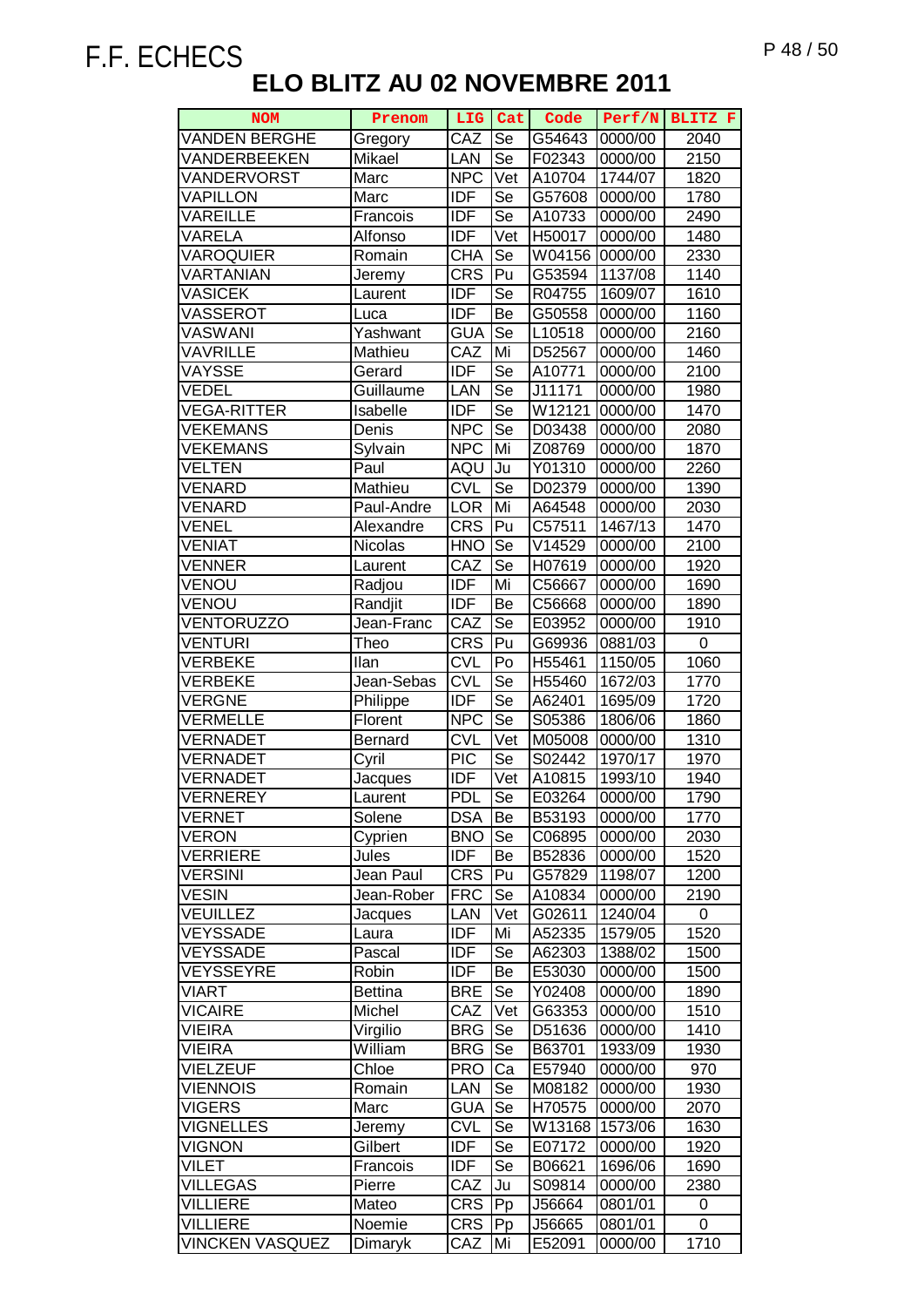| <b>NOM</b>             | Prenom         |            | LIG Cat                    | Code   |         | Perf/N BLITZ F |
|------------------------|----------------|------------|----------------------------|--------|---------|----------------|
| <b>VINKOVIC</b>        | Slavomir       | <b>IDF</b> | Se                         | H56429 | 1809/09 | 1850           |
| <b>VIOT</b>            | Gabriel        | <b>BNO</b> | Se                         | B53378 | 1543/06 | 0              |
| <b>VIRAPHAN</b>        | Othone         | <b>IDF</b> | Se                         | E52375 | 0000/00 | 1280           |
| <b>VITTORI</b>         | Anastasia      | <b>CRS</b> | Pp                         | J52277 | 0801/09 | 800            |
| VITTU                  | Coraline       | <b>PRO</b> | Be                         | G71463 | 1264/14 | 1260           |
| <b>VLAHOVIC</b>        | Dimitri        | <b>IDF</b> | Vet                        | F06648 | 0000/00 | 1880           |
| VOGEL                  | Stephane       | <b>IDF</b> | Se                         | K14100 | 2079/05 | 1840           |
| VOIRIN                 | Xavier         | <b>PRO</b> | Se                         | B06669 | 0000/00 | 1980           |
| <b>VOISIN</b>          | Simon          | <b>BRG</b> | Mi                         | H50315 | 1139/10 | 1100           |
| <b>VOLARD</b>          | Eric           | <b>GUA</b> | Se                         | L07120 | 0000/00 | 2210           |
| <b>VRAI</b>            | Mickael        | <b>CVL</b> | Se                         | W02510 | 0000/00 | 1510           |
| <b>VUCHOT</b>          | Patrick        | <b>PRO</b> | Se                         | G50024 | 0000/00 | 1370           |
| VUDDAMALAY             | Milan          | <b>IDF</b> | Mi                         | E56329 | 0000/00 | 1890           |
| <b>VUILLEMARD</b>      | Jean-Marc      | LOR        | Se                         | V00544 | 1860/06 | 1910           |
| <b>VURPAS</b>          | Fanny          | <b>DSA</b> | Se                         | R01693 | 0000/00 | 1560           |
| <b>VYVYAN</b>          | Philippe       | CAZ        | Se                         | W19433 | 0000/00 | 1800           |
| <b>WAGNER</b>          | Jean-Phili     | <b>IDF</b> | Se                         | C07005 | 0000/00 | 1650           |
| <b>WALKOWIAK</b>       | Michael        | LOR        | Se                         | W04249 | 0000/00 | 2120           |
| WANDELLE               | Sandrine       | <b>HNO</b> | Se                         | R00878 | 0000/00 | 1770           |
| WAUTERS                | Alain          | CAZ        | Se                         | A11048 | 0000/00 | 1890           |
| WAVRESKY               | Michel         | LIM        | Se                         | A68407 | 1599/07 | 1570           |
| WEBER                  | Guilhem        | <b>CVL</b> | Pp                         | H59320 | 0000/00 | 830            |
| <b>WEBER</b>           | Loic           | <b>BRE</b> | Se                         | Y04204 | 1657/06 | 1680           |
| <b>WEGNER</b>          | Eric           | <b>DSA</b> | Se                         | G02166 | 2239/15 | 2240           |
| WEILL                  | Roland         | <b>PRO</b> | $\overline{\mathsf{V}}$ et | B06730 | 0000/00 | 2110           |
| WEILL                  | Serge          | <b>NPC</b> | Vet                        | B06731 | 0000/00 | 1960           |
| <b>WEINMANN</b>        | David-Oliv     | <b>IDF</b> | Se                         | E54430 | 0000/00 | 1750           |
| <b>WEINTRAUB</b>       | Richard        | <b>IDF</b> | Ju                         | Y02297 | 0000/00 | 1530           |
| WENZEL                 | Johannes       | <b>CVL</b> | Se                         | C50114 | 2429/05 | 2330           |
| <b>WILDERS</b>         | David          | <b>IDF</b> | Ca                         | J50555 | 1717/13 | 1720           |
| <b>WILLEMS</b>         | <b>Niels</b>   | LAN        | Pu                         | C69836 | 0000/00 | 1720           |
| WILLIJNS               | <b>Siets</b>   | <b>BRE</b> | Vet                        | C54325 | 0000/00 | 1580           |
| WIMMER                 | Olivier        | <b>ALS</b> | Se                         | H07830 | 2005/10 | 2010           |
| WINDELS                | Francois       | <b>NPC</b> | Mi                         | C66413 | 0000/00 | 1500           |
| <b>WOELFLIN-SAUVAG</b> | Fabrice        | <b>PRO</b> | <b>Se</b>                  | H57071 | 0000/00 | 1370           |
| <b>WOERLY</b>          | Gael           | <b>BRE</b> | Se                         | K02565 | 1645/06 | 1720           |
| <b>WOJNOWSKA</b>       | Natalia        | <b>BRG</b> | Be                         | Y09280 | 1655/08 | 1660           |
| <b>WOLFANGEL</b>       | Claude         | <b>PIC</b> | Se                         | H07848 | 0000/00 | 1670           |
| <b>WOLFANGEL</b>       | Jocelyne       | <b>PIC</b> | Se                         | K01214 | 1766/12 | 1710           |
| <b>WOLFF</b>           | Aurihona       | <b>CVL</b> | Mi                         | Z22973 | 0000/00 | 1430           |
| <b>WOLFF</b>           | Perceval       | <b>CVL</b> | Pu                         | C54176 | 0000/00 | 1240           |
| <b>WOLFF</b>           | Pierre-Emm     | <b>LOR</b> | Se                         | Z04041 | 1281/15 | 1280           |
| <b>WONNER</b>          | Frank          | <b>LOR</b> | Se                         | A56063 | 2045/06 | 2000           |
| <b>WONNER</b>          | Sarah          | <b>IDF</b> | Ca                         | A52138 | 0000/00 | 1400           |
| <b>WUNDERMAN</b>       | Xavier         | IDF        | Se                         | U04133 | 0000/00 | 2270           |
| <b>WYLER</b>           | Luc            | <b>IDF</b> | Se                         | E60364 | 1268/06 | 1300           |
| YAKOVLEFF              | Sacha          | <b>IDF</b> | Pu                         | H64641 | 0000/00 | 1290           |
| YAZGHI                 | Yasmine        | <b>CRS</b> | Pu                         | G53595 | 0907/08 | 910            |
| <b>YEPES</b>           | Nino           | <b>LOR</b> | Se                         | H68220 | 1402/02 | 1220           |
| <b>YIAKOUMIS</b>       | Odysseas       | <b>IDF</b> | Ca                         | H57635 | 0000/00 | 1100           |
| YOKAMAMOHARAN          | Ashwin         | <b>CVL</b> | Be                         | B57041 | 1439/03 | 1450           |
| YOKAMAMOHARAN          | <b>Birawin</b> | <b>CVL</b> | Po                         | C69985 | 1407/04 | 1480           |
| YOKAMAMOHARAN          | Suruthi        | <b>CVL</b> | Pp                         | H69950 | 1069/05 | 890            |
| YOTIS                  | Marianne       | <b>PRO</b> | Mi                         | G54688 | 1569/08 | 1570           |
| YOUSSOUPOV             | Moisse         | LAN        | Ju                         | A52803 | 0000/00 | 2310           |
| ZAABAT                 | Rhani          | <b>CRS</b> | Pu                         | E57136 | 0895/08 | 900            |
| ZAABAT                 | Sarah          | <b>CRS</b> | Mi                         | J56666 | 0945/06 | 0              |
| ZAGURY                 | Joseph         | <b>IDF</b> | Vet                        | D67628 | 1214/07 | 1210           |